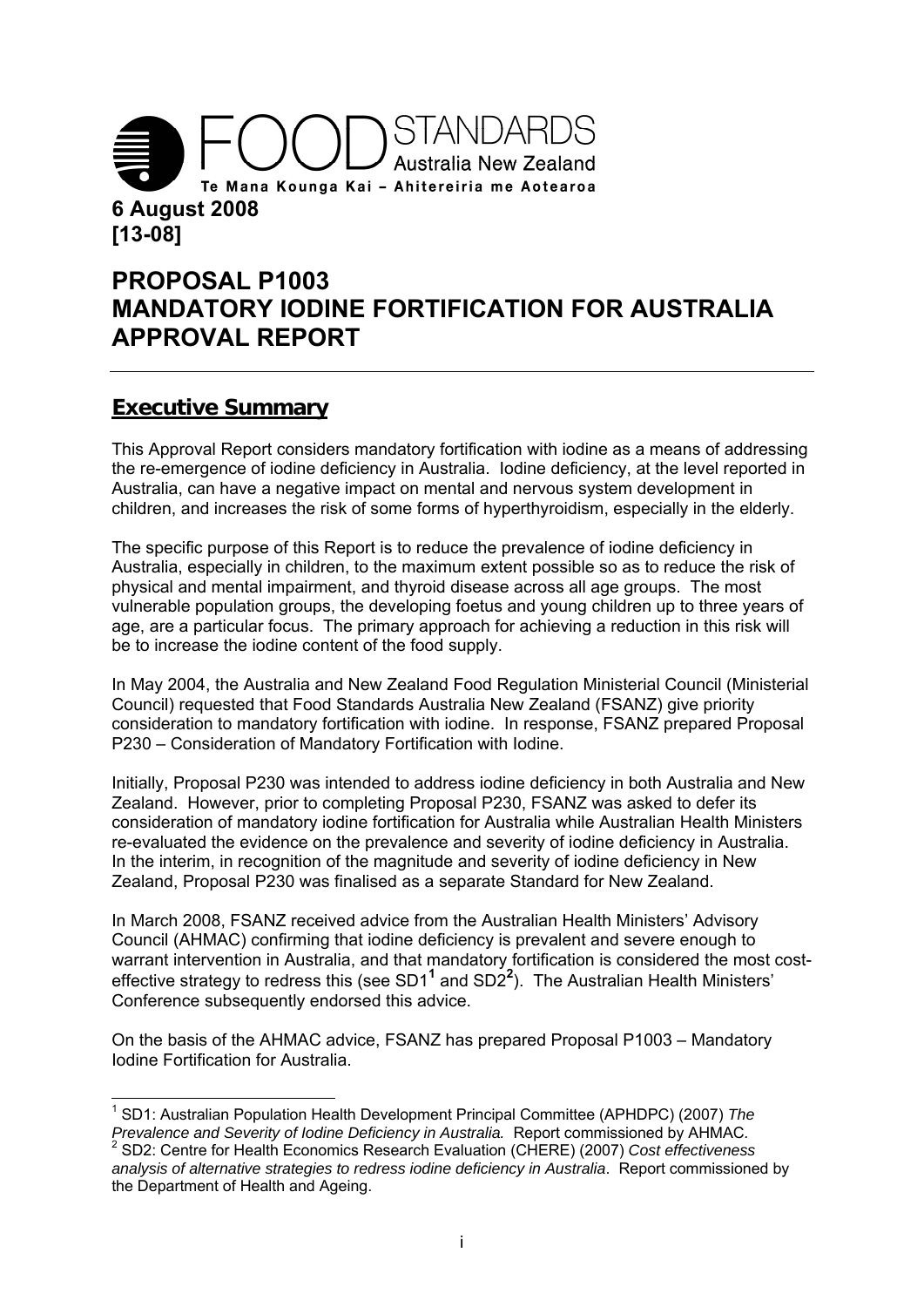A new Proposal is necessary because the finalisation of Proposal P230 as a New Zealandonly Standard precludes any further work being undertaken to address the Australian situation under Proposal P230.

As Proposal P230 was originally intended as a joint standard for Australia and New Zealand, considerable work and consultation has already been undertaken for both Australia and New Zealand. Consequently, this new Proposal draws heavily on this existing work. The objective of this new Proposal, therefore, is to amend the New Zealand-only Standard to become a joint Standard for both Australia and New Zealand.

# **Decision**

**The recommended approach is to amend the New Zealand-only mandatory iodine fortification Standard so it becomes a joint Standard for both Australia and New Zealand.** 

**The joint Standard will require the mandatory replacement of non-iodised salt with iodised salt in bread. The salt iodisation level is to be in the range of 25- 65 mg of iodine per kg of salt. Bread represented as organic will be exempt from this requirement.** 

**The voluntary permission for iodine in iodised salt and reduced sodium salt mixtures will be retained at the current range of 25-65 mg per kg, to be consistent with the mandatory requirement.** 

## **Reasons for the Decision**

- FSANZ received advice from AHMAC, endorsed by Health Ministers, confirming that iodine deficiency is prevalent and severe enough to warrant intervention in Australia and that mandatory fortification is considered to be the most cost-effective strategy to redress this deficiency.
- Replacement of non-iodised salt with iodised salt in bread will address most of the iodine deficiency in the Australian population, and prevent it from becoming more serious in the future. Currently, 43% of Australians aged two years and over are estimated to have inadequate iodine intakes; following fortification this is estimated to drop below 5%.
- Replacement of non-iodised salt with iodised salt in bread is technologically feasible and well-tested internationally.
- Use of iodised salt to reduce the prevalence of iodine deficiency is consistent with international guidance and experience.
- The Tasmanian voluntary program using iodised salt in bread, at an average of 45 mg iodine per kg salt, has led to an improvement in the iodine status of a mildly deficient population.
- Based on the available evidence, including overseas experience with mandatory fortification, the proposed level of fortification does not pose a risk to general public health and safety. The level has been set to minimise any potential health risks. In groups that are generally more sensitive to increases in iodine intake, e.g. individuals with existing thyroid conditions, the risk of a negative impact on health is still considered to be very low.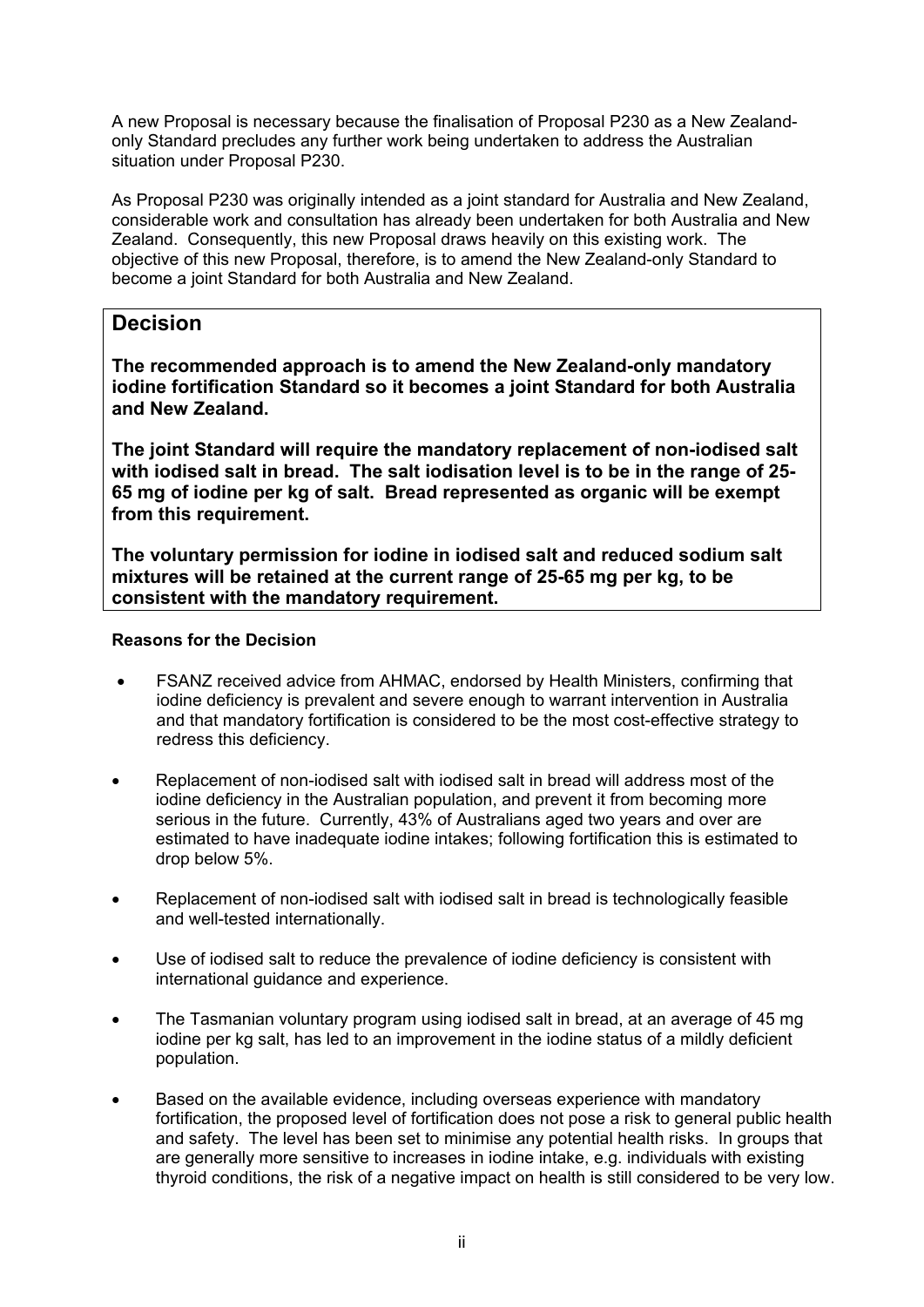- The proposed mandatory iodine fortification delivers net-benefits to Australia. These benefits compare well with a small ongoing cost of fortification of around two cents per person each year.
- FSANZ commissioned the Centre for Health Economics Research and Evaluation (CHERE) to assess the cost-effectiveness of mandatory fortification with iodine (see SD3**<sup>3</sup>** ). CHERE concluded that in terms of cost-effectiveness ratios, the cost of reducing the risk of iodine deficiency disorders appears small compared with the potential benefits associated with improved health, reduced health care costs and/or gains in productivity and Gross Domestic Product (GDP).
- The Proposal is consistent with Ministerial policy guidance on mandatory fortification.

Monitoring is considered an essential component of implementing this Proposal, consistent with Ministerial policy guidance. It will ensure the ongoing effectiveness and safety of this strategy to sustain reductions in the prevalence of iodine deficiency in Australia.

### **Consultation**

1

FSANZ received a total of 25 written submissions on the Assessment Report during the public consultation period from 22 April 2008 to 20 May 2008. Eight responses were from government, five from industry, five from public health professionals and seven from individuals. The key issues raised in submissions are addressed in the relevant sections of this Report.

Government stakeholders, public health professionals and the salt industry indicated support for the Proposal. Most of the other industry submissions were opposed to mandatory fortification, preferring a voluntary approach. Iodine-sensitive individuals noted their concern regarding potential adverse health impacts as a result of increasing the iodine content of the food supply.

While there was general support for the Proposal, many stakeholders acknowledged it did not fully meet the iodine requirements of pregnant and breastfeeding women, and non-bread eaters. Some viewed the current Proposal as an initial step and only part of the solution to address the current iodine deficiency.

A few stakeholders questioned the relevance of the upper level of intake (UL) for young children and believe FSANZ has been overly constrained in its approach. Others noted that mandatory fortification is preferable to voluntary fortification as it provides greater certainty, sustainability, equity, and reach. Most submitters acknowledged the need for effective monitoring systems and a comprehensive education and communication strategy.

As the preferred approach in Proposal P1003 is the same as Proposal P230, FSANZ has also drawn on previous consultations to inform the development of this new Proposal.

<sup>3</sup> SD3: Centre for Health Economics Research Evaluation (CHERE) (2007) *Cost effectiveness analysis of iodine fortification in Australia and New Zealand*. Report commissioned by FSANZ. (Note this is different from the DoHA report – see SD2.)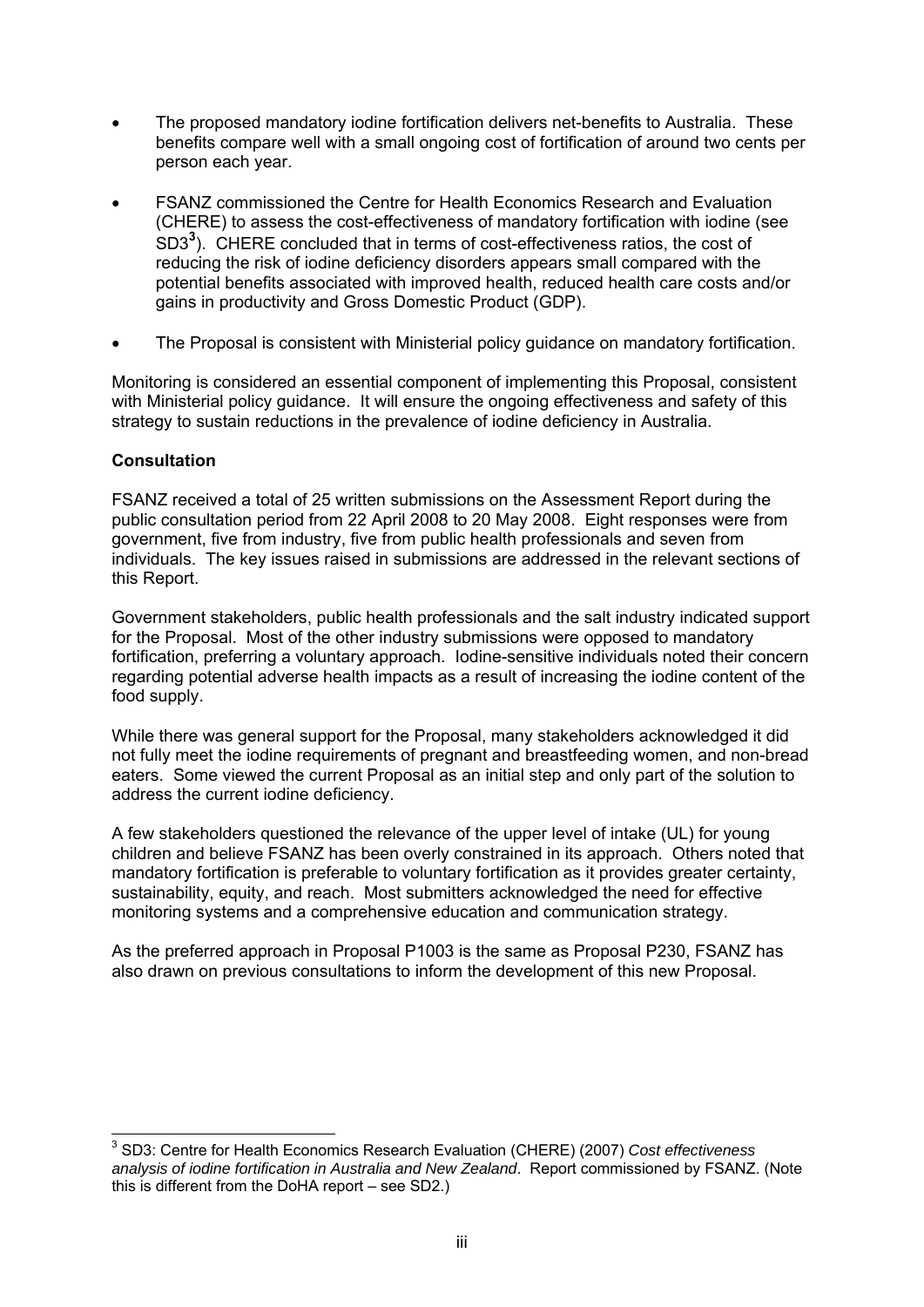| 1.               |                 |                                                                               |  |
|------------------|-----------------|-------------------------------------------------------------------------------|--|
|                  | 1.1             |                                                                               |  |
|                  | 1.2             |                                                                               |  |
|                  | 1.3             |                                                                               |  |
|                  | 1.4             |                                                                               |  |
|                  | 1.5             |                                                                               |  |
|                  | 1.6             |                                                                               |  |
|                  | 1.7             |                                                                               |  |
|                  | 1.8             |                                                                               |  |
|                  | 1.9             |                                                                               |  |
|                  | 2.              |                                                                               |  |
|                  | 2.1             |                                                                               |  |
|                  | 2.2             |                                                                               |  |
|                  | 2.3             |                                                                               |  |
|                  | 2.4             |                                                                               |  |
| 3.               |                 |                                                                               |  |
| 4.               |                 |                                                                               |  |
| 5.               |                 | CONSIDERATION OF OPTIONS FOR ADDRESSING IODINE DEFICIENCY IN AUSTRALIA  16    |  |
|                  | 5.1             |                                                                               |  |
|                  | 5.2             |                                                                               |  |
|                  |                 |                                                                               |  |
|                  |                 |                                                                               |  |
| 6.               |                 |                                                                               |  |
| $\overline{7}$ . |                 | POTENTIAL HEALTH BENEFITS AND RISKS OF INCREASED IODINE INTAKES  19           |  |
|                  | 7.1             |                                                                               |  |
|                  | 7.2             |                                                                               |  |
| 8                |                 |                                                                               |  |
|                  | 8.1             |                                                                               |  |
|                  | 8.2             |                                                                               |  |
|                  | 9.              |                                                                               |  |
|                  | 9.1             |                                                                               |  |
|                  | 9.2             |                                                                               |  |
|                  | 9.3             |                                                                               |  |
|                  | 9.4             |                                                                               |  |
|                  | 9.5             |                                                                               |  |
|                  | 9.6             |                                                                               |  |
|                  | 97              |                                                                               |  |
|                  | 10 <sub>1</sub> | ASSESSMENT OF THE HEALTH OUTCOMES FROM MANDATORY IODINE FORTIFICATION32       |  |
|                  | 10.1            | Expected Reductions in Iodine Deficiency and Impact on Health32               |  |
|                  | 10.2            | Potential Adverse Effects of Raising Population Iodine Intake in Australia 33 |  |
|                  | 11.             |                                                                               |  |
|                  |                 |                                                                               |  |
|                  |                 |                                                                               |  |
|                  | 12.             |                                                                               |  |
|                  | 12.1            |                                                                               |  |
|                  | 12.2            | Appropriateness of Replacing Non-iodised Salt with lodised Salt in Bread39    |  |
|                  | 12.3            |                                                                               |  |
|                  | 12.4            |                                                                               |  |
|                  | 12.5            |                                                                               |  |
|                  | 12.6            |                                                                               |  |
|                  | 12.7            |                                                                               |  |
|                  | 12.8            |                                                                               |  |
|                  | 13.             |                                                                               |  |
|                  | 13.1<br>13.2    |                                                                               |  |
|                  |                 |                                                                               |  |

# **CONTENTS**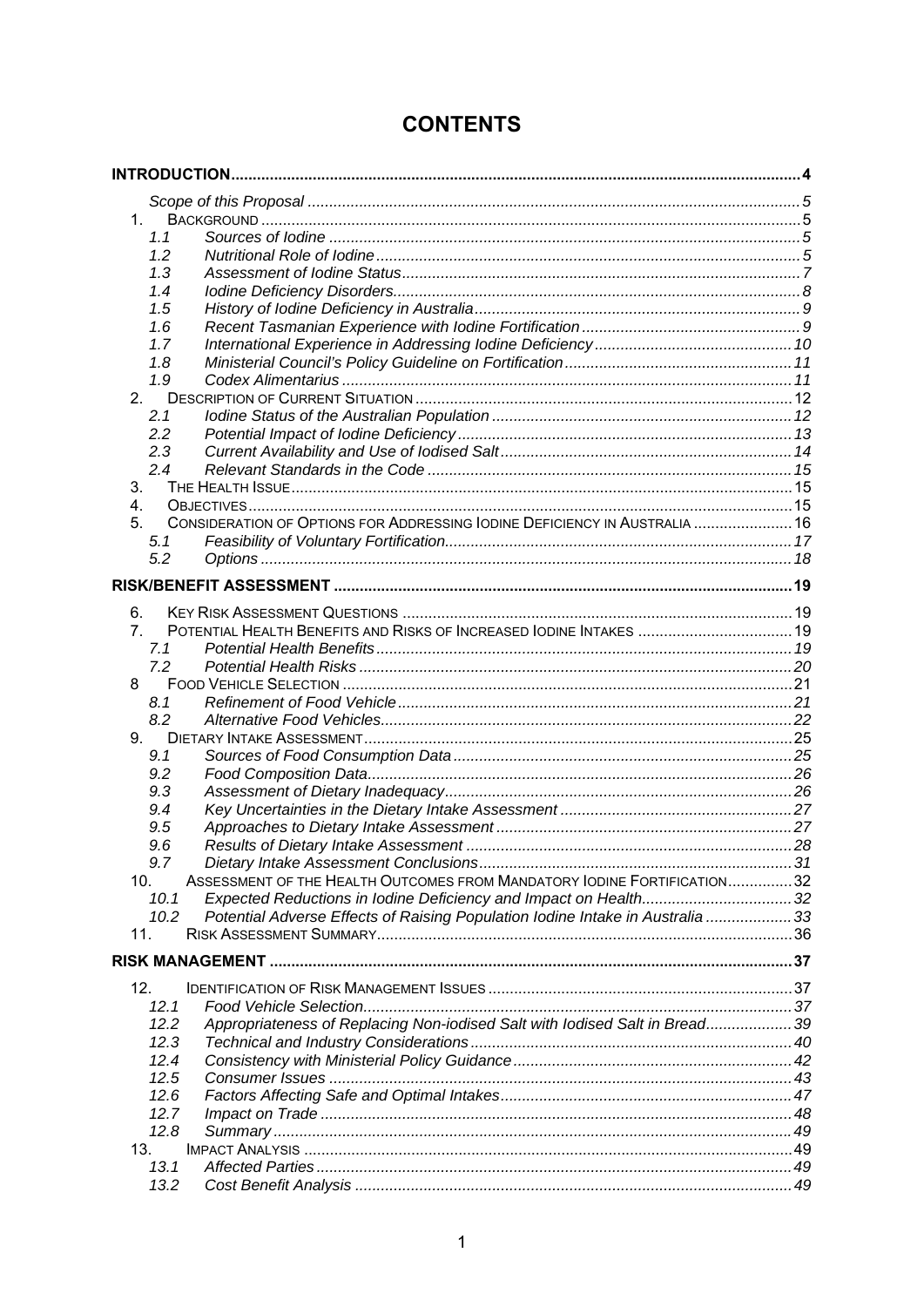| 13.3<br>14<br>14.1<br>STRATEGIES TO MANAGE RISKS ASSOCIATED WITH MANDATORY FORTIFICATION 55<br>15 <sub>1</sub><br>15.1                                   |  |
|----------------------------------------------------------------------------------------------------------------------------------------------------------|--|
| 15.2<br>15.3<br>15.4<br>15.5<br>15.6                                                                                                                     |  |
| 16.<br>16.1<br>17<br>17.1                                                                                                                                |  |
| 17.2<br>18.<br>19 <sub>1</sub>                                                                                                                           |  |
| 20.<br>201<br>20.2<br>21.                                                                                                                                |  |
|                                                                                                                                                          |  |
| ATTACHMENT 1B - DRAFT VARIATIONS TO THE CODE AS AMENDED FOLLOWING SUBMISSIONS 80<br>ATTACHMENT 1C - DRAFT VARIATIONTO THE CODE PROPOSED AT ASSESSMENT 82 |  |

### **SUPPORTING DOCUMENTS**

The following materials, which were used in the preparation of this Approval Report, are available on the FSANZ website at

http://www.foodstandards.gov.au/standardsdevelopment/proposals/proposalp1003mandato3 882.cfm:

- SD1: Australian Population Health Development Principal Committee (APHDPC) (2007) *The Prevalence and Severity of Iodine Deficiency in Australia*. Report commissioned by AHMAC.
- SD2: Centre for Health Economics Research Evaluation (CHERE) (2007) *Cost effectiveness analysis of alternative strategies to redress iodine deficiency in Australia*. Report commissioned by the Department of Health and Ageing.
- SD3: Centre for Health Economics Research Evaluation (CHERE) (2007) *Cost effectiveness analysis of iodine fortification in Australia and New Zealand*. Report commissioned by FSANZ.
- SD4: Access Economics (2006) *Cost benefit analysis of fortifying the food supply with iodine*. Report commissioned by FSANZ.
- SD5: Access Economics (2007) *Costs of fortifying bread and bread products with iodine*. Report commissioned by FSANZ.
- SD6: FSANZ (2007) *International experience with iodine fortification programs.*
- SD7: The Australia and New Zealand Food Regulation Ministerial Council Policy Guideline Policy Guideline *Fortification of Food with Vitamins and Minerals.*
- SD8: FSANZ (2008) *Nutrition Assessment Report.*
- SD9: FSANZ (2007) *Safety Assessment and Risk Characterisation Report*.
- SD10: FSANZ (2008) *Dietary Intake Assessment Report* Main Report.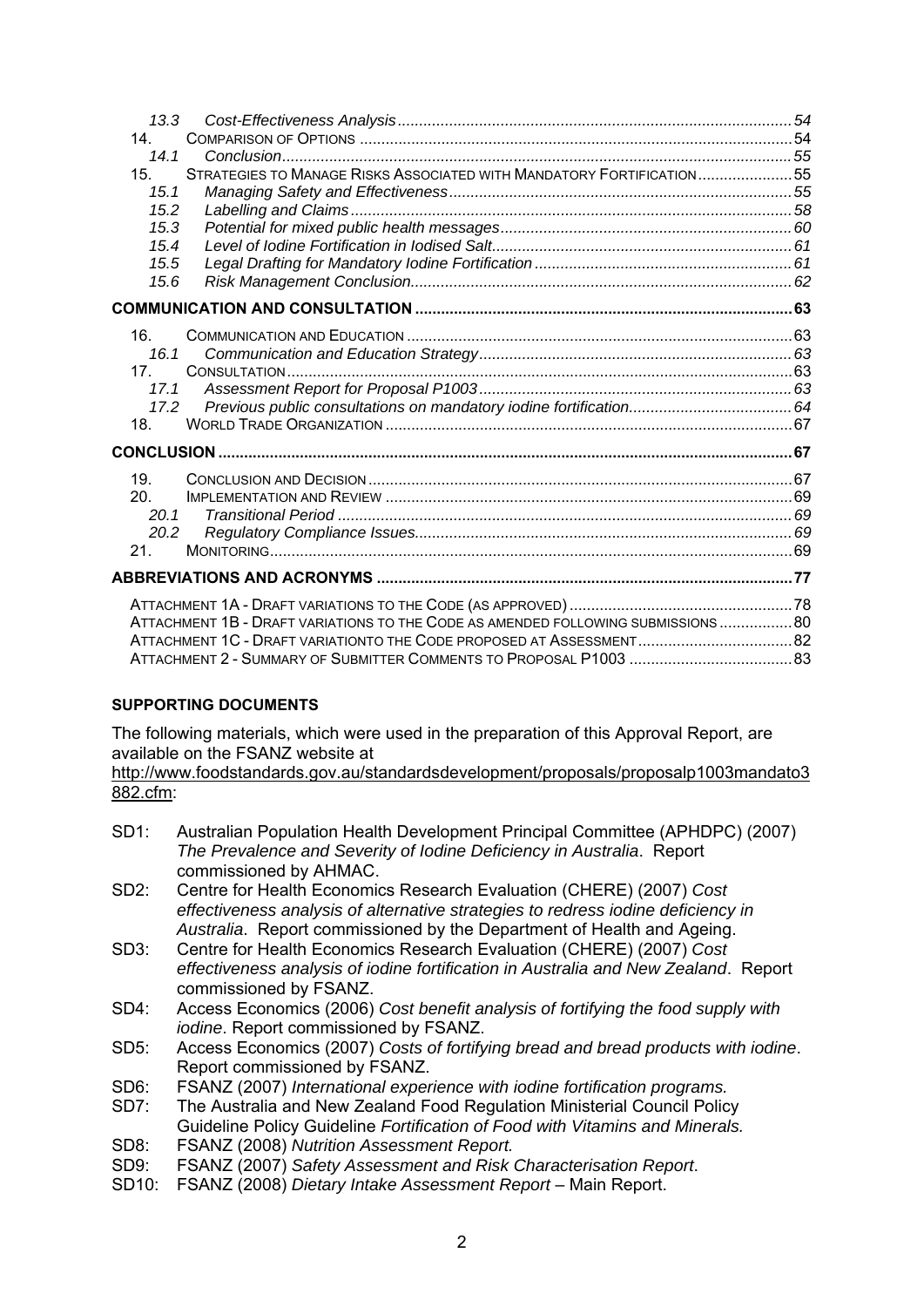- SD11: FSANZ (2007) *Food Technology Report.*
- SD12: Winger, R. J. (2007) *Technological issues with salt brine addition of iodine to foods*. Report commissioned by FSANZ.
- SD13: FSANZ (2008) *Communication and Education Strategy.*
- SD14: Brooke-Taylor & Co Pty Ltd. (2006) *Report on the logistics and labelling changes related to the introduction of mandatory fortification of bread and breakfast cereals with iodised salt (and the impact of a preceding requirement for mandatory fortification of bread with folic acid)*. Report prepared for FSANZ P295 Final Assessment Report, Appendix 1.
- SD15: FSANZ (2007) Summary of Submitter Comments to Draft Assessment Report for Proposal P230.
- SD16: FSANZ (2007) Summary of Submitter Comments to Issues Paper for Proposal P230.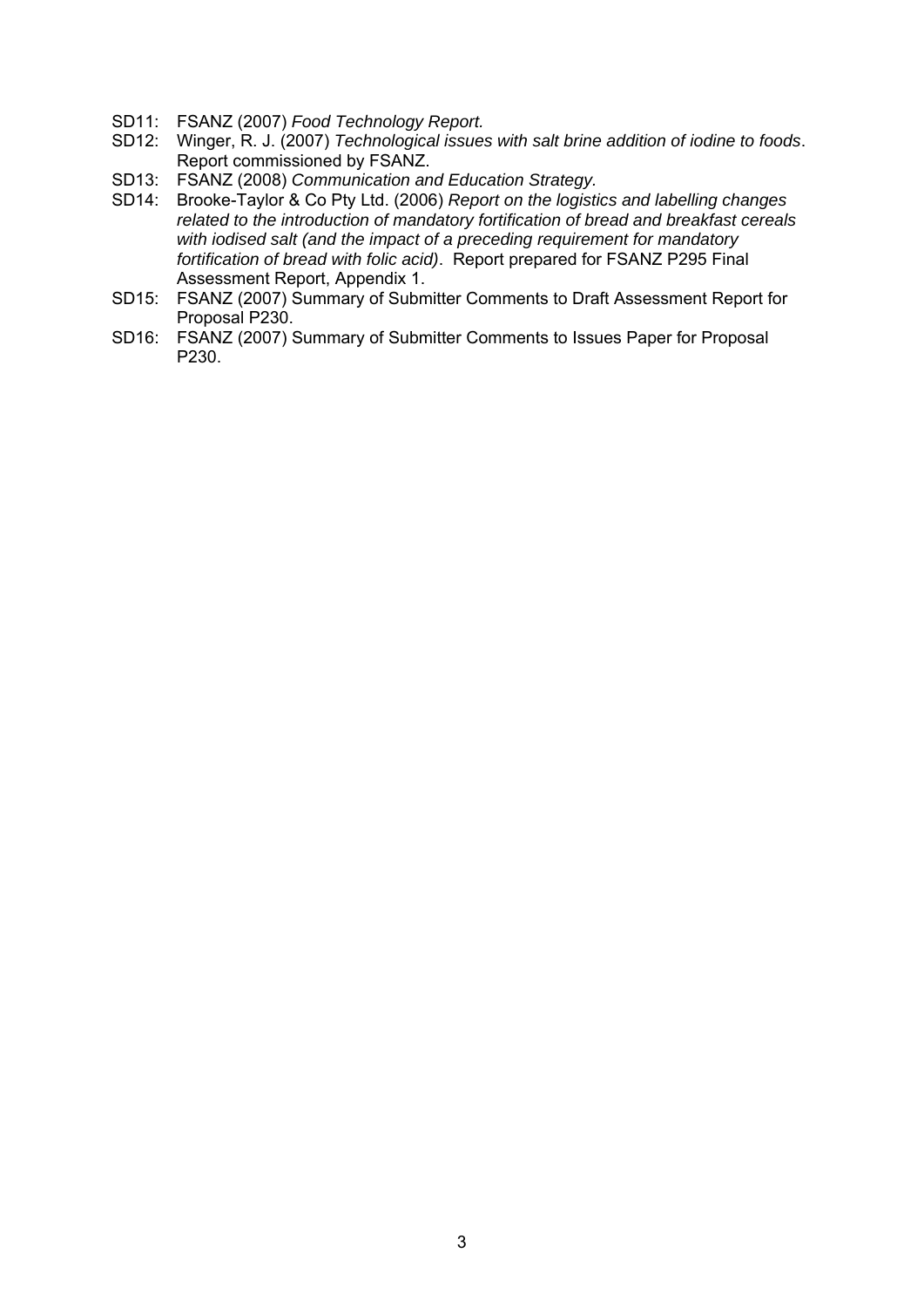# **INTRODUCTION**

This Approval Report considers mandatory fortification with iodine as a means of addressing the re-emergence of iodine deficiency in Australia.

Some parts of Australia have a history of iodine deficiency; most notably Tasmania, and parts of Victoria and New South Wales, including the Australian Capital Territory. Widespread use of iodised salt and the unintentional contamination of milk with iodine from iodine-containing cleaning agents are believed to be the main reasons why iodine deficiency was no longer a problem during the 1960s-1980s. However, mild iodine deficiency has reemerged over the last 10-15 years.

Internationally iodine deficiency is considered the leading cause of preventable mental impairment in children. Australia is a signatory to the 1990 United Nations sponsored *Declaration for the Survival, Protection and Development of Children* which states 'every child has the right to an adequate supply of iodine to ensure its normal development' (United Nations, 1990).

In May 2004, the Australia and New Zealand Food Regulation Ministerial Council (Ministerial Council) adopted a Policy Guideline on the *Fortification of Food with Vitamins and Minerals*. Ministers also requested that Food Standards Australia New Zealand (FSANZ) give priority consideration to mandatory fortification with iodine in Australia and New Zealand. In response, FSANZ raised Proposal P230 – Consideration of Mandatory Fortification with Iodine.

Initially, Proposal P230 was intended to address iodine deficiency in both Australia and New Zealand. However, prior to completing the Proposal, the then Chair of the Ministerial Council asked FSANZ to defer its consideration of mandatory iodine fortification for Australia so that Health Ministers could finalise advice regarding the prevalence and severity of iodine deficiency in Australia.

In the interim, in recognition of the magnitude and severity of iodine deficiency in New Zealand, Proposal P230 was finalised as a separate Standard for New Zealand. This Standard, gazetted on 13 March 2008, requires the mandatory replacement of salt with iodised salt in bread for New Zealand and provides a transition period until September 2009.

To further consider the prevalence and severity of iodine deficiency in Australia, a working group was established by the Australian Population Health Development Principal Committee (APHDPC). This group reported their findings at the APHDPC meeting in February 2008 and provided formal advice to AHMAC in March 2008. Based on these findings, AHMAC advised FSANZ that:

- *Mild iodine deficiency is prevalent in south eastern Australia which is the most densely populated area of Australia;*
- *The iodine intake of pregnant women in south eastern Australia is particularly inadequate and iodine intake in pregnant women is likely to be inadequate across Australia;*
- *There is supportive evidence for mandatory fortification of the food supply with iodine in Australia; and*
- *…. mandatory fortification is the most cost effective intervention to redress iodine deficiency.*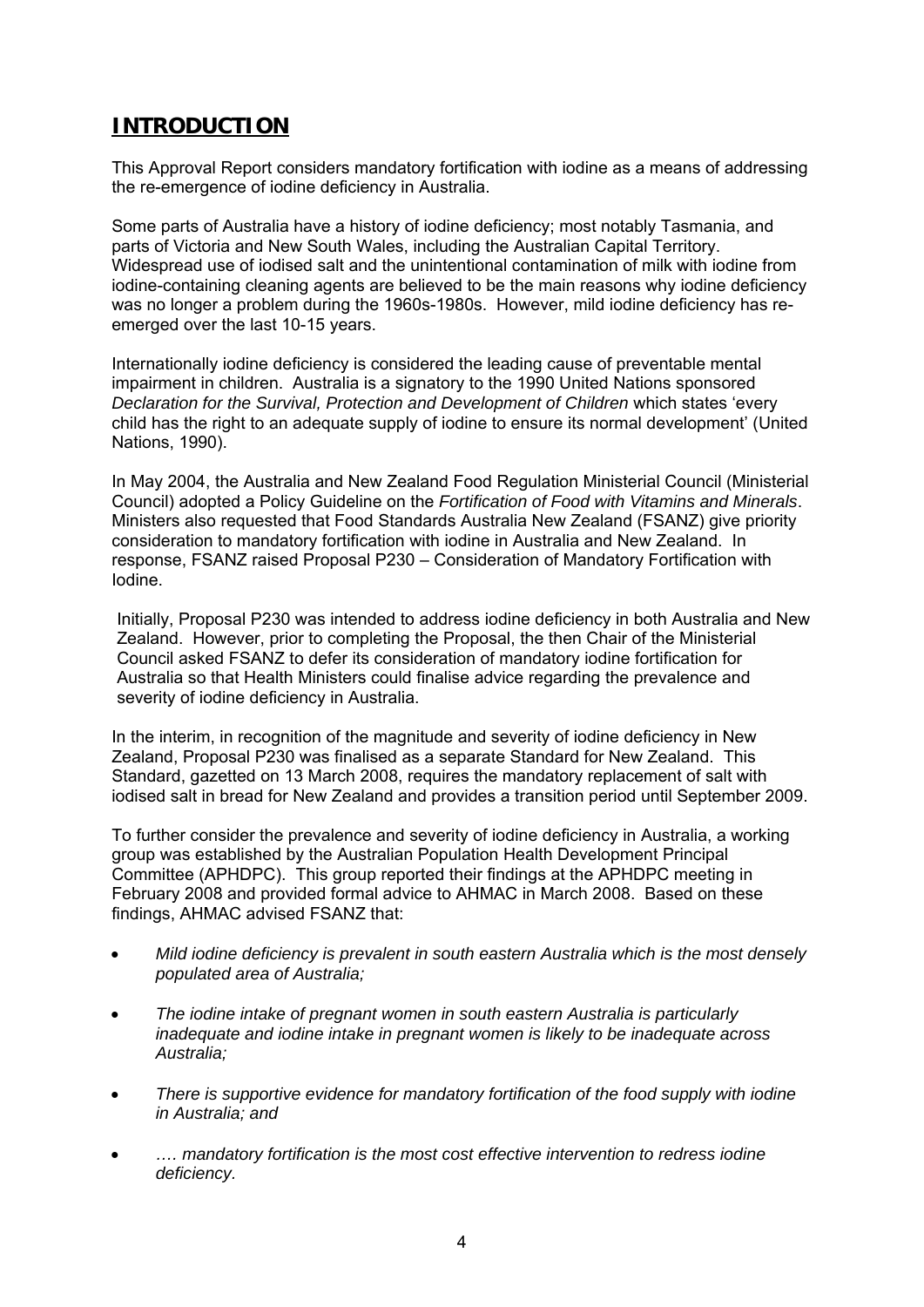In April 2008, the Australian Health Ministers' Conference endorsed AHMAC's advice noting that the prevalence and severity of iodine deficiency in Australia is significant and warrants intervention; and acknowledged that mandatory iodine fortification is the most cost-effective strategy to redress this. On the basis of AHMAC's advice, FSANZ has prepared this Proposal to consider mandatory iodine fortification for Australia. A new Proposal is necessary because the finalisation of Proposal P230 as a New Zealand-only Standard precludes any further work being undertaken to address the Australian situation under Proposal P230.

FSANZ has already undertaken considerable work and consultation in progressing Proposal P230 for both Australia and New Zealand. It is the intention of this new Proposal to amend the mandatory iodine fortification Standard for New Zealand to create a joint Standard for both Australia and New Zealand.

This Approval Report provides a description of the current iodine status of Australians and the resulting implications for health and mental performance. It includes the dietary intake assessment conducted to establish the impact of mandatory fortification, and describes the benefits of improving Australian's iodine status through safe mandatory fortification. The Report also details the cost of the proposed mandatory fortification and includes a costeffectiveness analysis of options and an overall cost benefit analysis. Details of communication, education, monitoring, and implementation issues are also included. Issues arising from public submissions and targeted stakeholder consultations have been addressed where possible in appropriate sections of the Report.

### **Scope of this Proposal**

The Proposal is seeking to amend the mandatory iodine fortification Standard for New Zealand to create a joint Standard for both Australia and New Zealand. The Proposal reflects advice that iodine deficiency in Australia is prevalent, warrants intervention and mandatory fortification is considered the most cost-effective strategy.

# **1. Background**

## **1.1 Sources of Iodine**

Iodine is not normally found in its elemental state in nature; instead it occurs bound to other elements to form various iodates and iodides (Freake, 2000). The concentration of iodine in the soil determines the concentration in plants, which affects what is available to livestock. As iodine is essential for animal health, livestock feeds, water, and/or salt licks may be fortified with iodine.

The iodine content of animal products may also be increased due to small amounts of iodine contamination from iodine-based drenches, teat sprays and sanitisers.

Iodised salt, dairy products, seafood, fruits, vegetables, eggs, meat and cereals all contribute to total dietary iodine. Of these, certain seafood and kelp can contain very high levels of iodine. Iodine containing supplements and medicines can also be major contributors to iodine intake for some people.

### **1.2 Nutritional Role of Iodine**

Iodine is essential for the healthy function of the thyroid, which stores and uses iodine to produce the iodine containing hormones thyroxine and triiodothyronine (thyronine) (Freake, 2000; Gibson, 2005).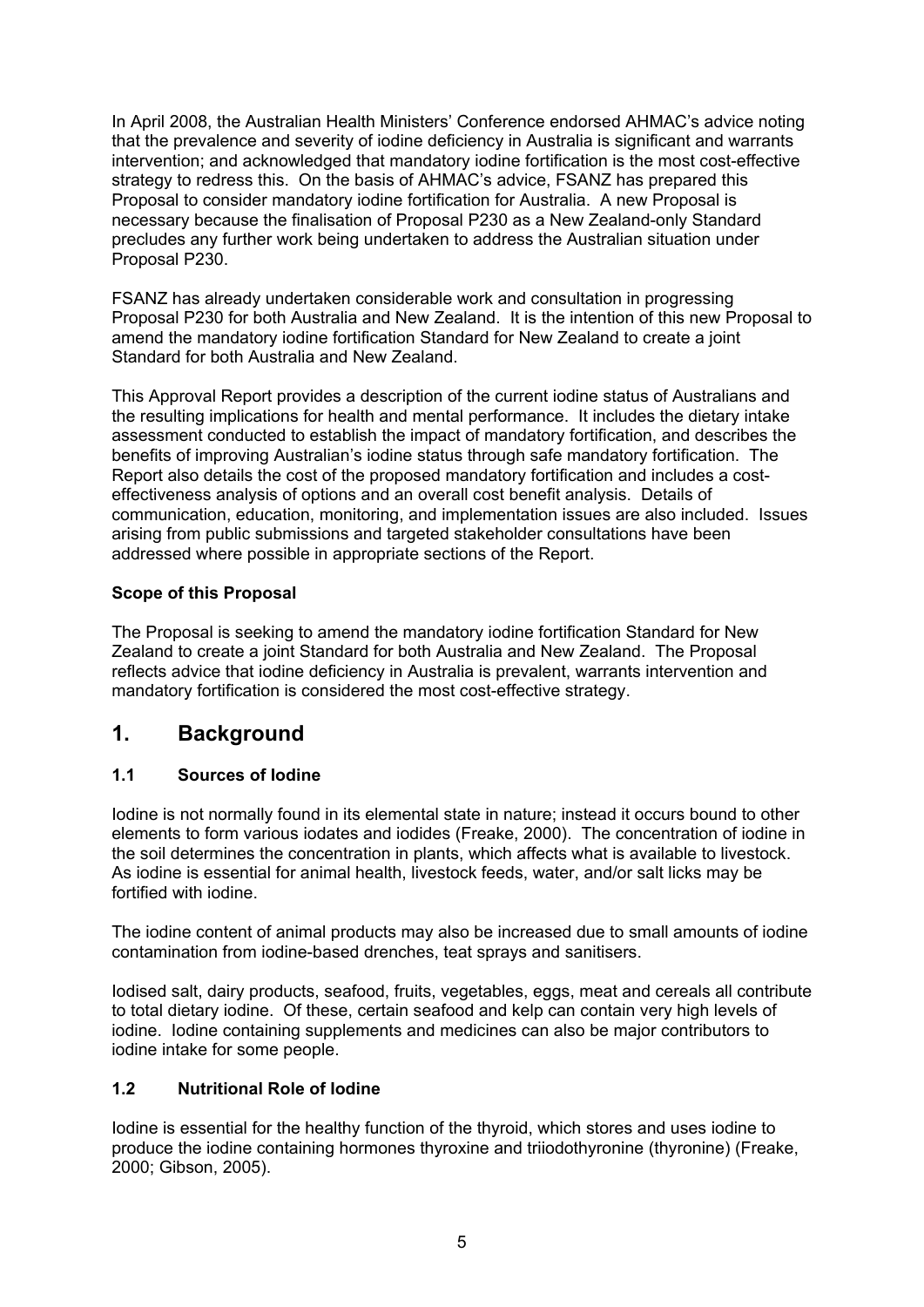These hormones play a key role in regulating metabolism, metabolic rate, and body temperature. They are also essential for brain and nervous system development in the foetus and young child. The foetus is totally dependent on the mother for iodine and somewhat dependent for thyroid hormones; therefore pregnant women need substantially more iodine than adults generally (Delange, 2000). An exclusively breastfed infant is completely dependent on breast milk for iodine, which means breastfeeding women also need more iodine than other adults; as shown in Table 1.

Greater than 97% of all iodine consumed is absorbed from the gastrointestinal tract, generally as iodide (Gibson, 2005). Absorbed iodide enters the circulation where most of it is taken up by the thyroid. The uptake of iodide by the thyroid is regulated by thyroidstimulating hormone, which is sensitive to dietary iodine intake. At low intakes consistent with iodine deficiency, uptake of iodide into the thyroid is enhanced whereas at very high intakes, iodide uptake into the thyroid decreases. When replete, the body stores 15-20 mg of iodine, the bulk of which is in the thyroid, whereas a very deficient individual may store only around 3 mg.

### *1.2.1 Nutrient Reference Values for Australia and New Zealand for Iodine*

The recommendations for iodine intakes are set out in the *Nutrient Reference Values for*  Australia and New Zealand<sup>4</sup>. A range of nutrient reference values (NRV) exist for iodine including the estimated average requirement ( $EAR<sup>5</sup>$ ), the recommended dietary intake (RDI $<sup>6</sup>$ )</sup> and the upper level of intake  $(UL^7)$ . In the absence of sufficient data to determine an EAR and RDI, an adequate intake  $(A^8)$  was established for infants aged less than one year instead of an EAR and RDI.

The most recent NRVs, released in May 2006, are higher than previous recommendations, especially during pregnancy and lactation, and ULs have been established for the first time. The NRVs for iodine are given in Table 1 arranged by age, gender and physiological state.

|                        | Age           | Al  | <b>EAR</b> | <b>RDI</b>        | UL   |
|------------------------|---------------|-----|------------|-------------------|------|
|                        |               |     |            | $(\mu g$ per day) |      |
| Infants                | 0-6 months    | 90  |            |                   |      |
|                        | 7-12 months   | 110 |            |                   |      |
|                        | 1-3 years     |     | 65         | 90                | 200  |
| Children & Adolescents | 4-8 years     |     | 65         | 90                | 300  |
|                        | 9-13 years    |     | 75         | 120               | 600  |
|                        | 14-18 years   |     | 95         | 150               | 900  |
| Adults                 | $19+$ years   |     | 100        | 150               | 1100 |
|                        | 14-18 years   |     | 160        | 220               | 900  |
| Pregnancy              | $19-50$ years |     | 160        | 220               | 1100 |

### **Table 1: Australian and New Zealand Nutrient Reference Values for Iodine**

This document is available online at http://www.nhmrc.gov.au/publications/synopses/n35syn.html<br>
<sup>5</sup> A deily puttient lovel estimated to meet the requirements of helf the healthy individuals in a portion

<sup>&</sup>lt;sup>5</sup> A daily nutrient level estimated to meet the requirements of half the healthy individuals in a particular life stage and gender group.

<sup>&</sup>lt;sup>6</sup> The average daily dietary intake level that is sufficient to meet the nutrient requirements of nearly all (97-98%) healthy individuals in a particular life stage and gender group. 7

The highest average daily nutrient intake level likely to pose no adverse health effects to almost all individuals in the general population. As intake increases above the UL, the potential risk of adverse effects increases.

 $8$  The average daily nutrient intake level based on observed or experimentally-determined approximations or estimates of nutrient intake a group (or groups) of apparently healthy people that are assumed to be adequate. For infants aged less than 6 months, the AI is based on the average intake of breastfed infants.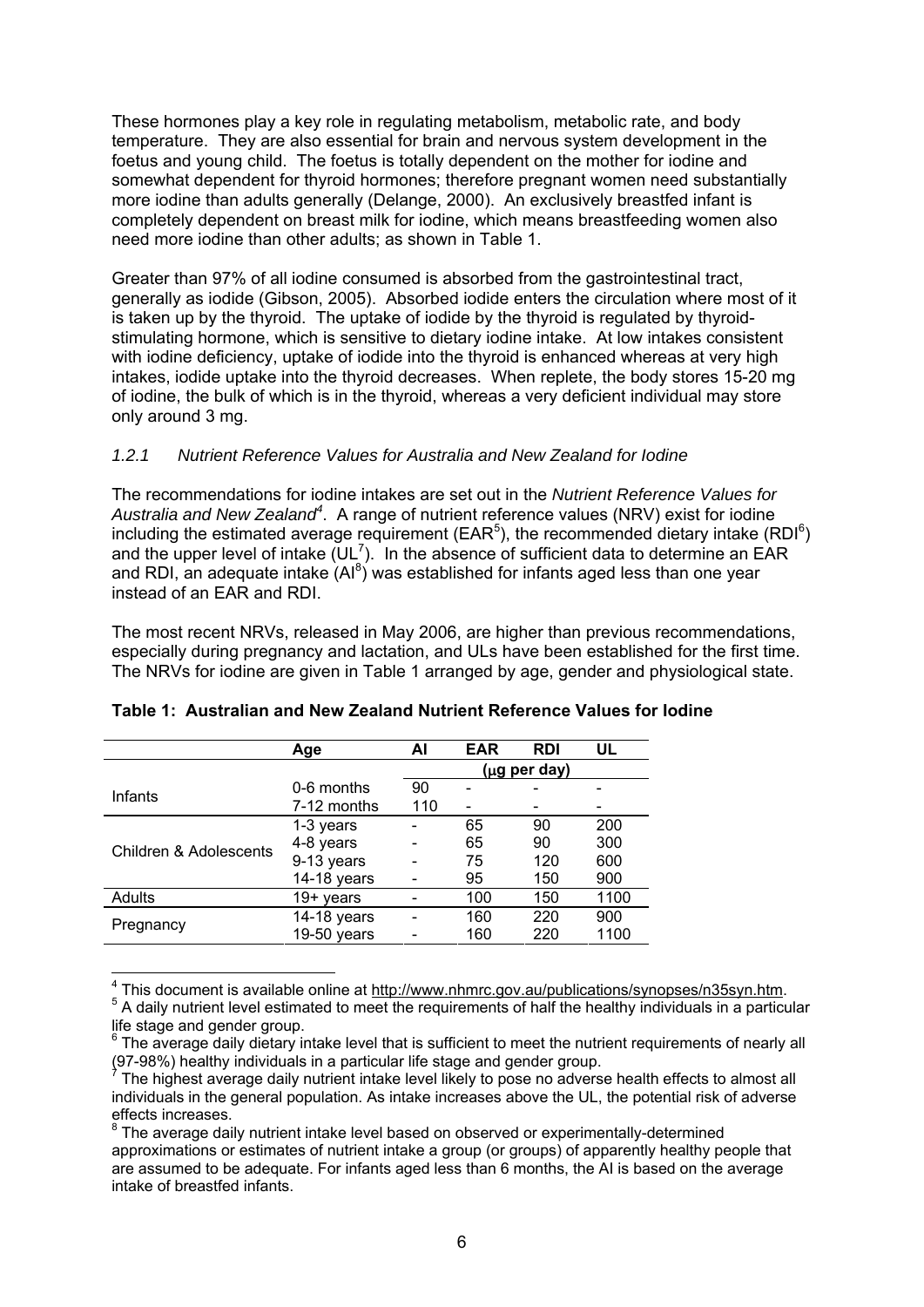|           | Age           |                          | <b>EAR</b> | RDI |      |
|-----------|---------------|--------------------------|------------|-----|------|
| Lactation | 14-18 years   | $\overline{\phantom{a}}$ | 190        | 270 | 900  |
|           | $19-50$ years | $\overline{\phantom{a}}$ | 190        | 270 | 1100 |

Source: NHMRC, 2006

#### 1.2.1.1 Basis for the Upper Level of Intake for Iodine

The UL is based on iodine-induced underproduction of thyroid hormone i.e. iodine-induced hypothyroidism, observed in supplementation studies in adults given 1700-1800 μg of iodine per day. An uncertainty factor of 1.5 has been applied to give a margin of safety to yield an adult UL of 1100 μg of iodine per day. ULs for children and adolescents were extrapolated from the adult recommendation on a metabolic body weight basis. The adult UL was also used for pregnancy and lactation, as there was no evidence of increased sensitivity associated with those physiological states. Individuals with thyroid disorders or a long history of iodine deficiency may respond adversely at levels of intake below the UL. Further explanation of iodine-induced hypothyroidism is provided in Section 7.2.1.

### **1.3 Assessment of Iodine Status**

The iodine content of foods is dependent on the iodine content of the environment, particularly soil, in which it is produced. Soil iodine varies considerably as iodine is not evenly distributed in the Earth's crust and tends to be low in mountainous regions, flood plains, and areas affected by erosions (FAO/WHO, 2002). Where the same foods have very diverse iodine content across regions, constructing appropriately representative food composition databases may not be possible. Further, goitrogens i.e. substances that inhibit absorption or utilisation of iodine by the thyroid can influence iodine status independent of the iodine content of foods (Gibson, 2005). It is therefore considered more appropriate to assess population iodine status by measuring urinary iodine concentration in children and adults, and blood thyroid-stimulating hormone concentration in neonates, rather than relying on dietary intake data (Gibson, 2005, ICCIDD *et al.*, 2001).

Thyroid volume increases in response to prolonged iodine deficiency and can therefore be used to determine long-term iodine status (ICCIDD *et al.*, 2001). Increased thyroid volume is also known as goitre, which can range in size from being detectable only by ultrasound to being clearly visible.

Current international classification defines an enlarged thyroid as being a goitre only once a certain size is reached relative to the size of the person (Gibson, 2005).

Although goitrogens inhibit iodine uptake, this only occurs when their intake is unusually high, e.g. where the diet is very high in cassava, vegetables from the brassicae family, or drinking water is very high in naturally-occurring fluoride (Delange and Hetzel, 2005; BEST, 2006). The general agreement of urinary iodine concentrations and dietary iodine intake data described in Sections 2 and 9 respectively indicate that goitrogens are not major contributors to iodine deficiency in Australia.

### *1.3.1 WHO, ICCIDD Guidelines for the Assessment and Classification of Iodine Status*

Median urinary iodine concentration is the preferred measure of population iodine status of the International Council for the Control of Iodine Deficiency Disorders (ICCIDD) and World Health Organization (WHO). This measure closely reflects iodine intake in dietary amounts and is a sensitive indicator of recent changes in iodine intake in children and adults, but not necessarily pregnant women (Gibson, 2005).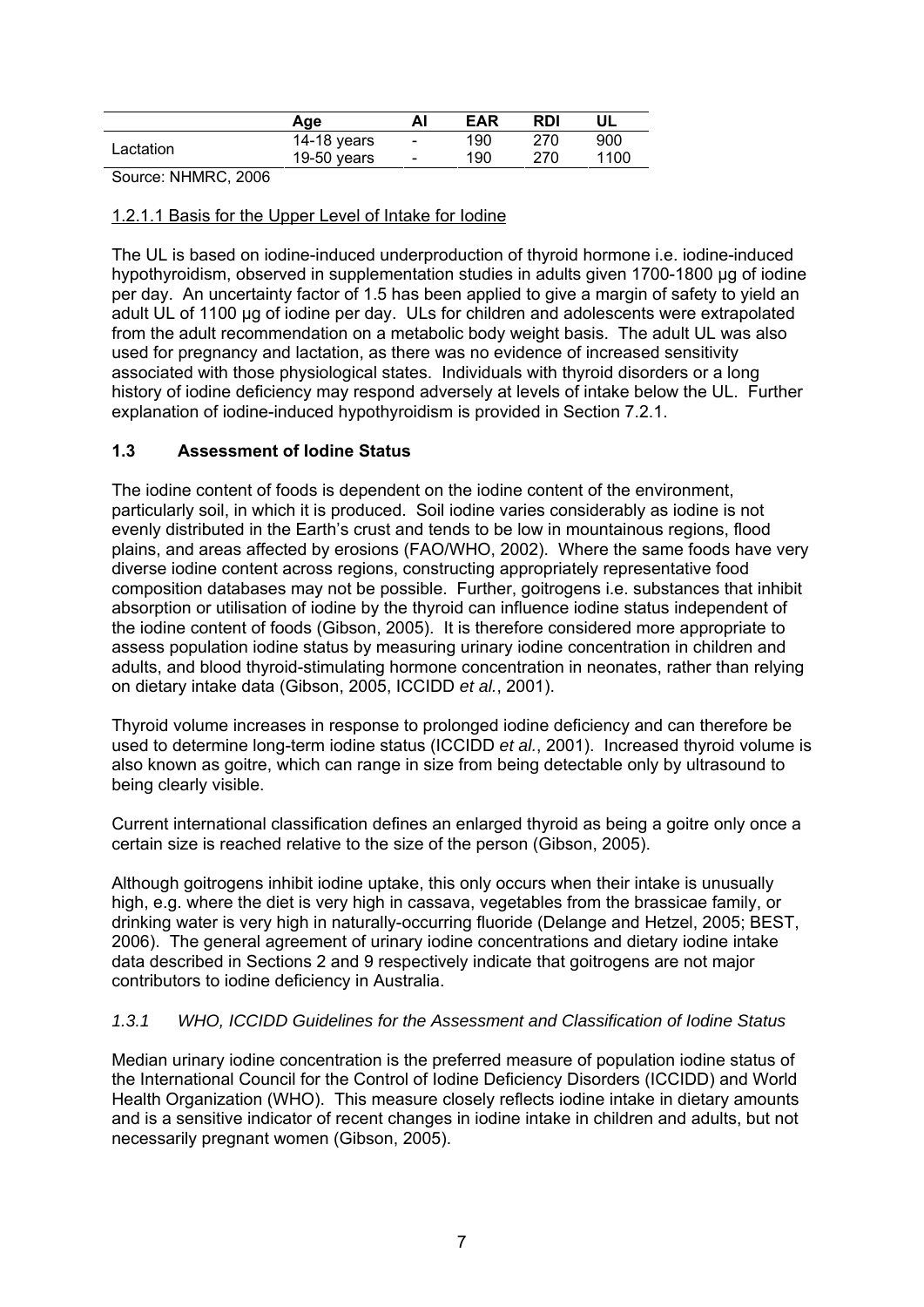Surveys using single urine samples from several participants are suitable for assessing population iodine status rather than individual iodine status (Gibson, 2005, ICCIDD *et al.*, 2001). However, because an individual's iodine intake, and therefore excretion, can be highly variable from day-to-day, spot samples are not suitable for assessing individual iodine status (Gibson, 2005).

The WHO and ICCIDD have developed a system of classifying populations into categories of iodine status based on their median urinary iodine concentration (MUIC) (see Table 2). For the purposes of population-based surveys, the WHO and ICCIDD recommend school-aged children as the most suitable group in which to measure iodine status indicative of the overall population status (ICCIDD *et al.*, 2001). The WHO and ICCIDD state that a: *MUIC of 100*  <sup>μ</sup>*g/L and above define a population which has no deficiency. In addition not more than 20% of samples should be below 50* μ*g/L*. A MUIC less than 50 μg/L is indicative of overall moderate iodine deficiency in a population.

The latest guidelines from the ICCIDD state that in populations of children less than two years old and breastfeeding women, a MUIC below 100 μg/L indicates an *insufficient* iodine intake (ICCIDD, 2007). In pregnant women, who have higher iodine requirements than children or other adults, a population MUIC below 150 μg/L indicates an *insufficient* iodine intake. Evidence from Australia and elsewhere suggests that women of childbearing age have poorer iodine status than school children (Burgess *et al.*, 2007, Chan *et al.*, 2003; Gunton *et al.*, 1999; Hamrosi *et al.*, 2003; Hamrosi *et al.*, 2005; McElduff *et al.*, 2002; Travers *et al.*, 2006).

| <b>Median urinary iodine</b><br>concentration | lodine intake of the<br>population | lodine status of the population                                                                     |
|-----------------------------------------------|------------------------------------|-----------------------------------------------------------------------------------------------------|
| $(\mu g/L)$                                   |                                    |                                                                                                     |
| ~120                                          | Insufficient                       | Severe iodine deficiency                                                                            |
| $20 - 49$                                     | Insufficient                       | Moderate iodine deficiency                                                                          |
| $50 - 99$                                     | Insufficient                       | Mild iodine deficiency                                                                              |
| $100 - 199$                                   | Adequate                           | Optimal                                                                                             |
| $200 - 299$                                   | More than adequate                 | Risk of iodine-induced hyperthyroidism in                                                           |
|                                               |                                    | susceptible groups <sup>+</sup>                                                                     |
| >300                                          | Excessive                          | Risk of adverse health consequences                                                                 |
|                                               |                                    | th populations characterised by longstanding jodine deficiency and rapid increment in jodine intake |

#### **Table 2: Epidemiological Criteria for Assessing Population Iodine Status Based on Median Urinary Iodine Concentrations in School-Aged Children**

<sup>t</sup>In populations characterised by longstanding iodine deficiency and rapid increment in iodine intake, median value(s) for urinary iodine above 200 μg/L are not recommended because of the risk of iodine-induced hyperthyroidism (see Section 7.2.2.).

Source: ICCIDD *et al*., 2001

#### **1.4 Iodine Deficiency Disorders**

Iodine deficiency can lead to a wide range of problems collectively known as iodine deficiency disorders (Hetzel, 2000). The nature and severity of these disorders are closely related to the severity and duration of the deficiency (Delange and Hetzel, 2005). As the iodine status of a population deteriorates, the health impact across the population worsens. Further, the lower the iodine status of the group, the greater the risk of there being individuals with very low iodine status. The population health impact of different levels of iodine deficiency is detailed in Section 2.2.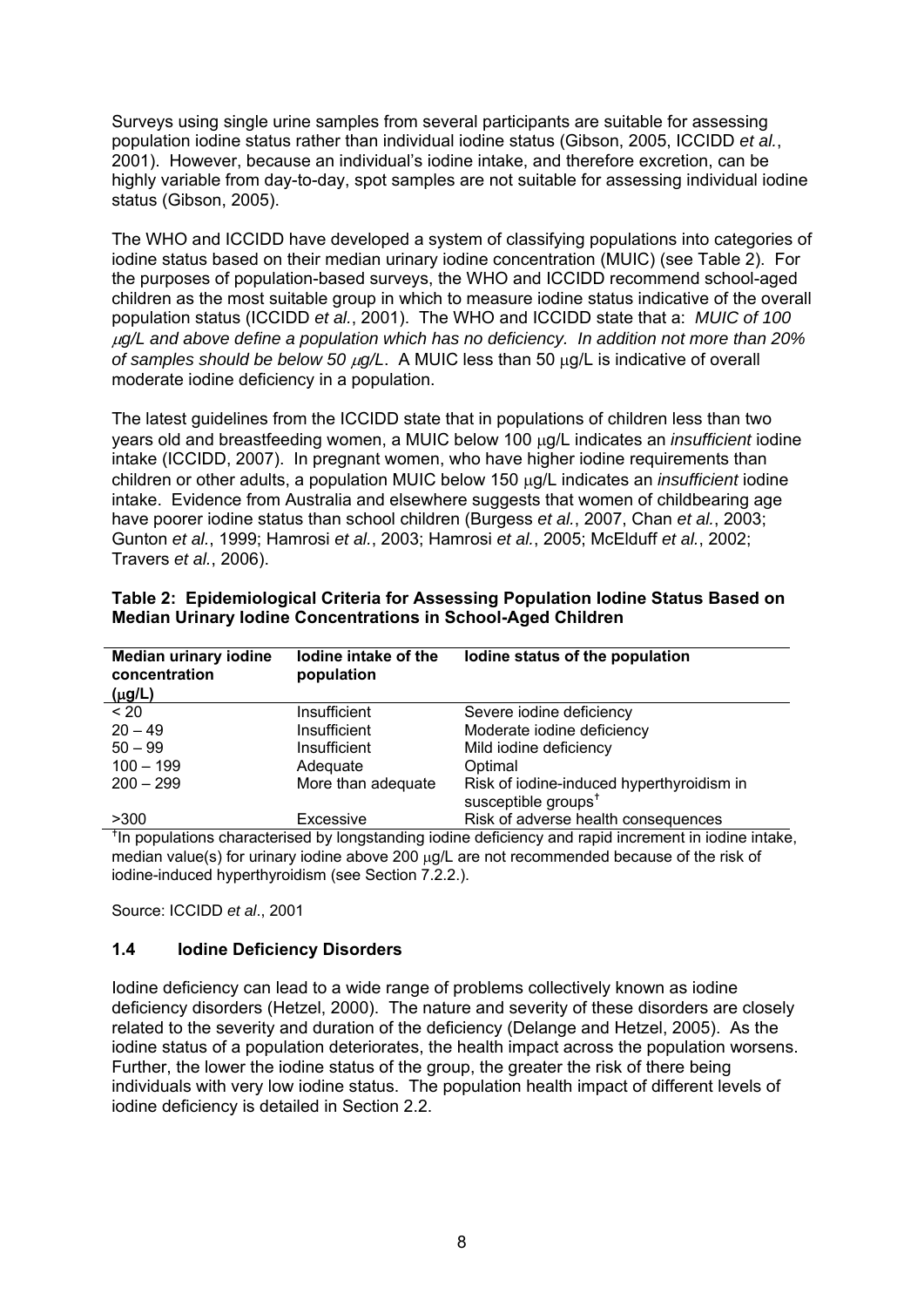## **1.5 History of Iodine Deficiency in Australia**

Levels of iodine in the Tasmanian soil are lower than in other parts of Australia (Thomson, 2003), leaving the Tasmanian population at risk of an inadequate iodine intake. In 1949, the Tasmanian Health Department began to monitor goitre rates and urinary iodine excretion in school children (Gibson, 1995). Evidence of poor iodine status resulted in a State-wide iodine supplementation program for the prevention of goitre in school children commencing in 1950 (Clements, 1986). This program had limited success and was discontinued in the 1960s.

In 1966, potassium iodate began to be used in bread improvers, but this practice was discontinued in 1976 due to unacceptably high rates of iodine-induced hyperthyroidism, particularly in the elderly with a lifelong history of iodine deficiency. The increased incidence of iodine-induced hyperthyroidism has been attributed to unanticipated increases in the iodine content of the food supply additional to those from fortification (Clements, 1986). Contributing factors included iodine contamination of dairy food from iodine containing sanitisers used by the dairy industry, and increased sourcing of food higher in iodine from mainland Australia.

In mainland Australia, endemic goitre has been recognised in certain regions since the middle of last century; specifically in the Atherton Tablelands in Queensland and along the Great Dividing Range extending through New South Wales into Victoria (Clements, 1986). Goitre has also been recorded in the Canberra region, the township of West Wyalong in New South Wales and in the Gippsland region of Victoria.

In 1947, in response to identified iodine deficiency, the Australian government provided funding for iodine tablets as part of a goitre prevention program. In 1953 the recommendation to add iodised salt to bread was adopted in the ACT and continued until the 1980s.

From the 1960s a major source of iodine, if not the prime source in the Australian food supply, was milk as a result of iodine contamination from the use of iodine-based disinfectants by the dairy industry (Li *et al.,* 2006*)*.

### **1.6 Recent Tasmanian Experience with Iodine Fortification**

In the late 1980s, the Tasmanian population was considered iodine-sufficient. However, a series of investigations in the late 1990s concluded that Tasmanians had become mildly iodine deficient. In response, the Tasmanian Government introduced an interim, Statebased voluntary iodine fortification intervention in October 2001 (Seal, 2007) while urging consideration of a bi-national approach. Bakeries were asked to use iodised salt in place of regular salt and a Memorandum of Understanding (MoU) was established between the Tasmanian Government and those in the baking industry willing to participate; approximately 80% of the industry. Salt manufacturers also signed a MoU agreeing to supply the baking industry in Tasmania with iodised salt at an average concentration of around 45 mg of iodine per kg salt. An integral component of this strategy was the employment of a government officer to ensure the ongoing effectiveness of the MoU.

Initially, several food vehicles for fortification were considered; however, bread was decided as the most appropriate because it was widely consumed and produced locally, supported by both bread and salt industries and did not require any legislative change. A monitoring program was established to assess the iodine content of bread, the iodine status of the Tasmanian population and to determine any adverse effects of the fortification program. The monitoring program concluded that iodine status improved in Tasmanian schoolchildren and to some extent in pregnant women (Hynes *et al.*, 2004; Seal *et al.*, 2007; Burgess *et al.*, 2007).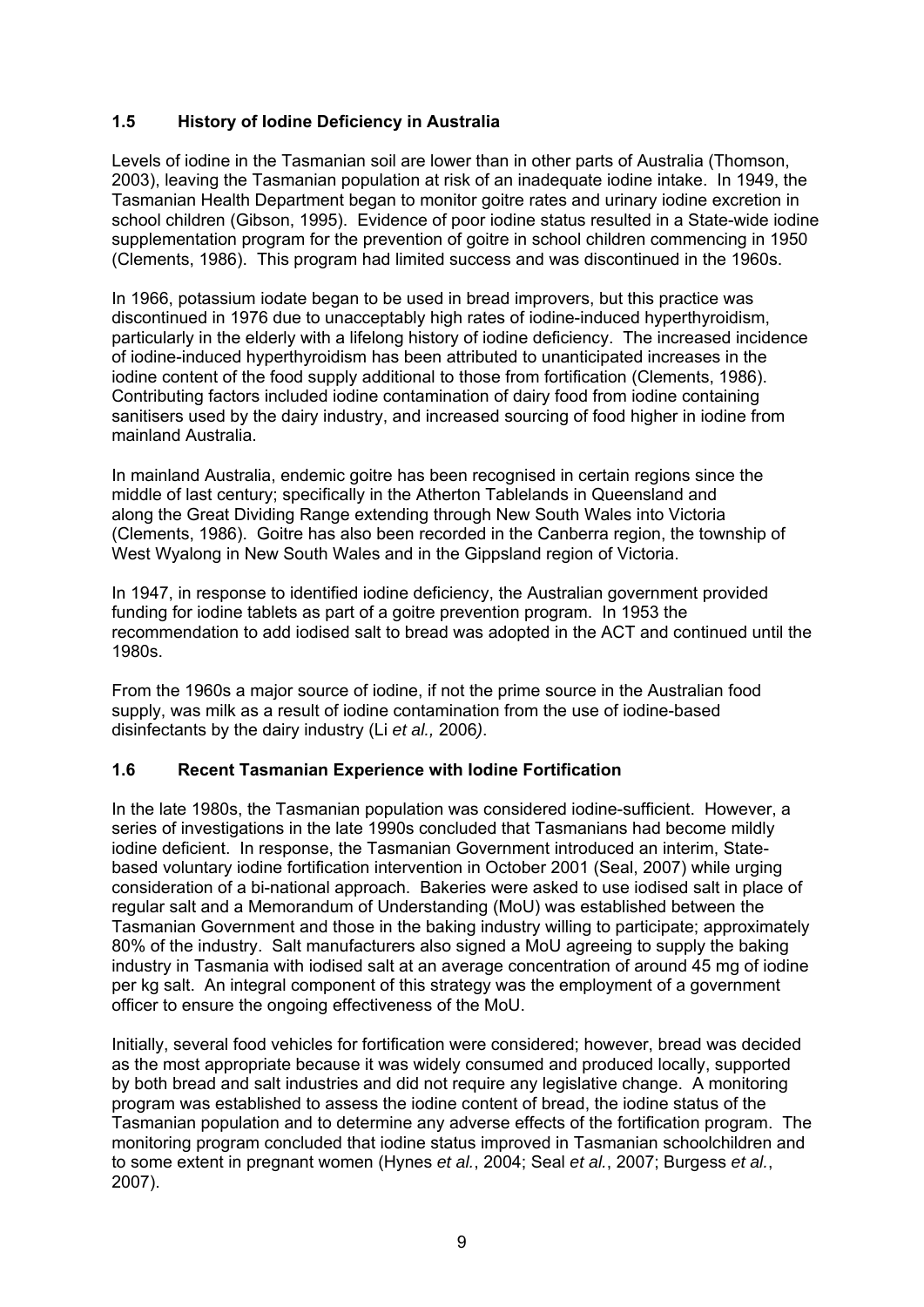However, the results for pregnant women were based on convenience samples and may not be representative of the change in iodine status across pregnant women generally or the broader population. In addition, the incremental increase in urinary iodine is not directly related to the incremental increase in dietary iodine intake in pregnant women (Laurberg *et al.*, 2007).

The interim Tasmanian fortification intervention demonstrates:

- the suitability of replacing salt with iodised salt in bread as a means to successfully increase the iodine status of a mildly deficient population;
- that it is technologically feasible to add iodised salt to bread;
- no evidence of any adverse effects due to an increase in iodine intakes from fortification;
- a broad acceptance by the general public of this public health intervention; and
- the importance of establishing an effective monitoring system and the key components of such a system.

While acknowledging the positive attributes of the intervention, the following limitations were noted (Seal *et al.*, 2007; Burgess *et al.*, 2007):

- the inability to meet the increased requirements of pregnant and breastfeeding women;
- the inability to deliver sufficient iodine to those who consume little or no bread;
- concerns regarding the long term sustainability, reach and ongoing costs of a voluntary program; and
- the complexity of adequately monitoring and enforcing a voluntary intervention.

## **1.7 International Experience in Addressing Iodine Deficiency**

One third of the world's populations still live in areas at risk of iodine deficiency (de Benoist, 2004). Universal Salt Iodisation, or USI $<sup>9</sup>$ , is the recommended strategy for the control of</sup> global iodine deficiency (WHO and UNICEF, 2004). Since the 1990s, the WHO/UNICEF iodine supplementation programs have successfully eliminated or reduced the risk of iodine deficiency disorders in many developing countries (de Benoist, 2004).

USI, as defined, is rarely achieved and most countries practise a modified version of USI, where either all household salt is iodised and/or particular manufactured foods contain iodised salt. Mandatory iodisation of household salt is the most common strategy for iodine fortification. It is particularly effective in developing countries because table salt is the major dietary source of salt, in contrast to developed countries like Australia, where manufactured foods provide 75-80% of dietary salt (James *et al,.* 1987; Mattes and Donnelly, 1991).

Countries with complex food systems, such as the United States, Canada, Switzerland, Belgium, the Netherlands, Denmark and Germany, have not adopted universal salt iodisation as defined by the ICCIDD *et al.* (2001).

 9 Universal Salt Iodisation (USI) – the iodisation of all salt used for human and animal consumption.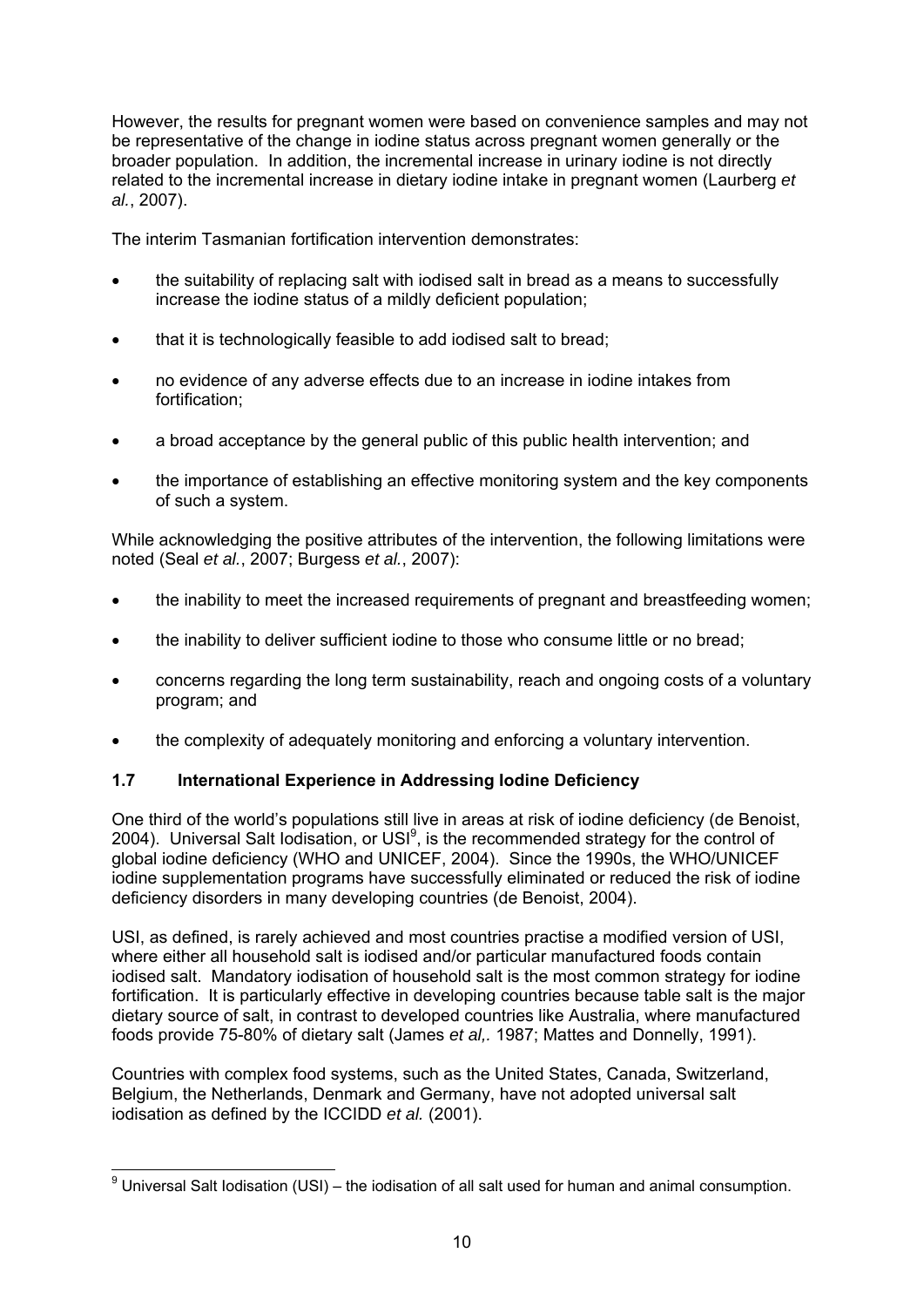Instead, these countries have introduced legislation allowing, and in some cases mandating, the iodisation of cooking and table salt and/or use of iodised salt in some processed foods. All the aforementioned countries have adopted salt as the delivery vehicle for iodine.

As not all of these countries have introduced regular monitoring, the *relative* impact of these initiatives is unclear although there has been a documented overall improvement in iodine status following the implementation of the various approaches to iodine fortification. For further details of iodine fortification programs in selected countries, refer to SD6<sup>10</sup>.

### **1.8 Ministerial Council's Policy Guideline on Fortification**

The Ministerial Council's Policy Guideline on *Fortification of Food with Vitamins and Minerals*  (the Policy Guideline, see SD7<sup>11</sup>) provides guidance on the addition of vitamins and minerals to food for both mandatory and voluntary fortification. In considering mandatory fortification as a possible regulatory measure, FSANZ must have regard to the Policy Guideline.

The Policy Guideline provides 'High Order' Policy Principles as well as 'Specific Order' Policy Principles and additional guidance for mandatory fortification. The 'High Order' Policy Principles reflect FSANZ's statutory objectives (see Section 4) and therefore take precedence over the 'Specific Order' Policy Principles.

The five 'Specific Order' Policy Principles state that mandatory fortification should:

- 1. be only in response to a demonstrated significant population health need taking into account the severity and prevalence of the health problem;
- 2. be assessed as the most effective public health strategy to address the public health problem;
- 3. be consistent, as far as possible, with national nutrition policies and guidelines;
- 4. not result in detrimental dietary excesses or imbalances of vitamins and minerals; and
- 5. deliver effective amounts of added vitamins or minerals to the target group to meet the health objective.

Consistent with the Policy Guideline, AHMAC has considered 'Specific Order' Policy Principles one and two in relation to the prevalence and severity of iodine deficiency in Australia and the cost-effectiveness of strategies to redress iodine deficiency. On 6 March 2008, AHMAC advised that iodine deficiency is prevalent and severe enough to warrant intervention in Australia and that mandatory fortification is considered the most cost-effective strategy. On the basis of this advice, FSANZ has prepared this Proposal for mandatory fortification of iodine in Australia.

### **1.9 Codex Alimentarius**

The Codex Alimentarius does not mandate the addition of nutrients to foods other than to some special purpose foods and iodine to salt in deficient areas.

<sup>1</sup> <sup>10</sup> SD6: FSANZ (2007) International experience with iodine fortification programs.

<sup>&</sup>lt;sup>11</sup> SD7: The Australia and New Zealand Food Regulation Ministerial Council Policy Guideline Policy Guideline Fortification of Food with Vitamins and Minerals.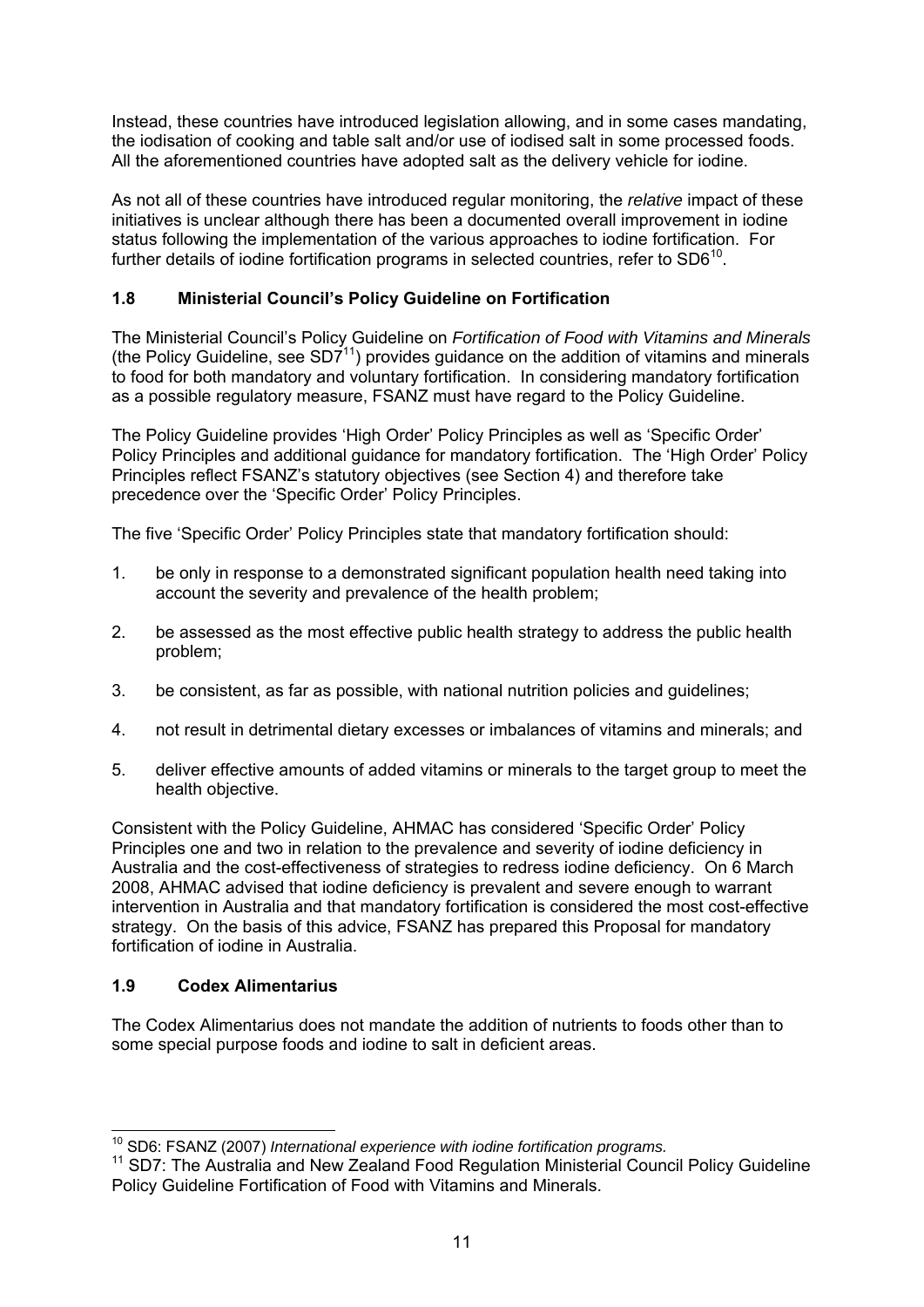Section 3.4 – Iodisation of food grade salt of the Codex Standard for Food Grade Salt (CODEX STAN 150-2001) states: 'in iodine deficient areas, food grade salt shall be iodised to prevent iodine deficiency disorders for public health reasons. Levels of iodisation should be established by national authorities in light of the local iodine deficiency problem.'

For generally consumed foods, the *General Principles for the Addition of Essential Nutrients to Foods12* state that essential nutrients may be added to foods for the purposes of restoration, nutritional equivalence of substitute foods, fortification<sup>13</sup>, or ensuring the appropriate nutrient composition of a special purpose food.

# **2. Description of Current Situation**

The following sections outline the current iodine deficiency in Australia and the negative implication for population health and performance. A more detailed description of the iodine status of Australians and the potential consequences is in SD8<sup>14</sup>. The sections also include information on relevant Standards in the Code relating to iodine and salt.

## **2.1 Iodine Status of the Australian Population**

The recent APHDPC report *The Prevalence and Severity of Iodine Deficiency in Australia* concluded that '*mild iodine deficiency is prevalent in south eastern Australia*' (see SD115). The evidence on which this conclusion was based is presented below. The studies identified have assessed iodine status by comparing median urinary iodine excretion with the WHO guidelines described in section 1.3.1.

The results of the Australian National Iodine Nutrition Study (NINS) conducted during 2003- 2004 in school-aged children in all jurisdictions except Tasmania and the Northern Territory are shown in Table 3 (Li *et al.*, 2006). As discussed in Section 1.6, the situation in Tasmania is unique in Australia as a state government sponsored voluntary fortification was introduced in 2001.

The data from the NINS show that nearly 73% of the children in Victoria, 60% of children in NSW and 48% of children in SA had urinary concentrations <100 ug/L, indicating inadequate iodine nutrition.

| <b>State</b>          | <b>Median Urinary lodine</b>                      | Interquartile | <b>Iodine Status</b>  |
|-----------------------|---------------------------------------------------|---------------|-----------------------|
|                       | Concentration (µg/L) <sup>16</sup>                | <b>Ranges</b> |                       |
| New South Wales       | 89                                                | 65.0-123.5    | Mild deficiency       |
| Victoria              | 73.5                                              | 53.0-104.3    | Mild deficiency       |
| South Australia       | 101                                               | 74.0-130.0    | Borderline deficiency |
| Western Australia     | 142.5                                             | 103.5-214.0   | Adequate              |
| Queensland            | 136.5                                             | 104.0-183.8   | Adequate              |
| <b>Weighted Total</b> | 96                                                |               | Mild Deficiency       |
|                       | $\mathbf{a}\mathbf{a}\mathbf{a}$<br>$\sim$ $\sim$ |               |                       |

## **Table 3: Australian NINS Median Urinary Iodine Concentration Data**

Sources: Li *et al.*, 2006; Li *et al.*, 2008 1

12 Codex Alimentarius Commission, 1991.

<sup>13</sup> 'Fortification' or 'enrichment' means the addition of one or more essential nutrients to a food for the purpose of preventing or correcting a demonstrated deficiency of one or more nutrients in the population or specific population groups.<br><sup>14</sup> SD8: FSANZ (2008) Nutrition Assessment Report.

<sup>15</sup> SD1: Australian Population Health Development Principal Committee (APHDPC) (2007) *The Prevalence and Severity of Iodine Deficiency in Australia.* Report commissioned by AHMAC.

<sup>16</sup> According to the WHO and ICCIDD, an MUIC of 50-99 ug/L indicates mild iodine deficiency in a population.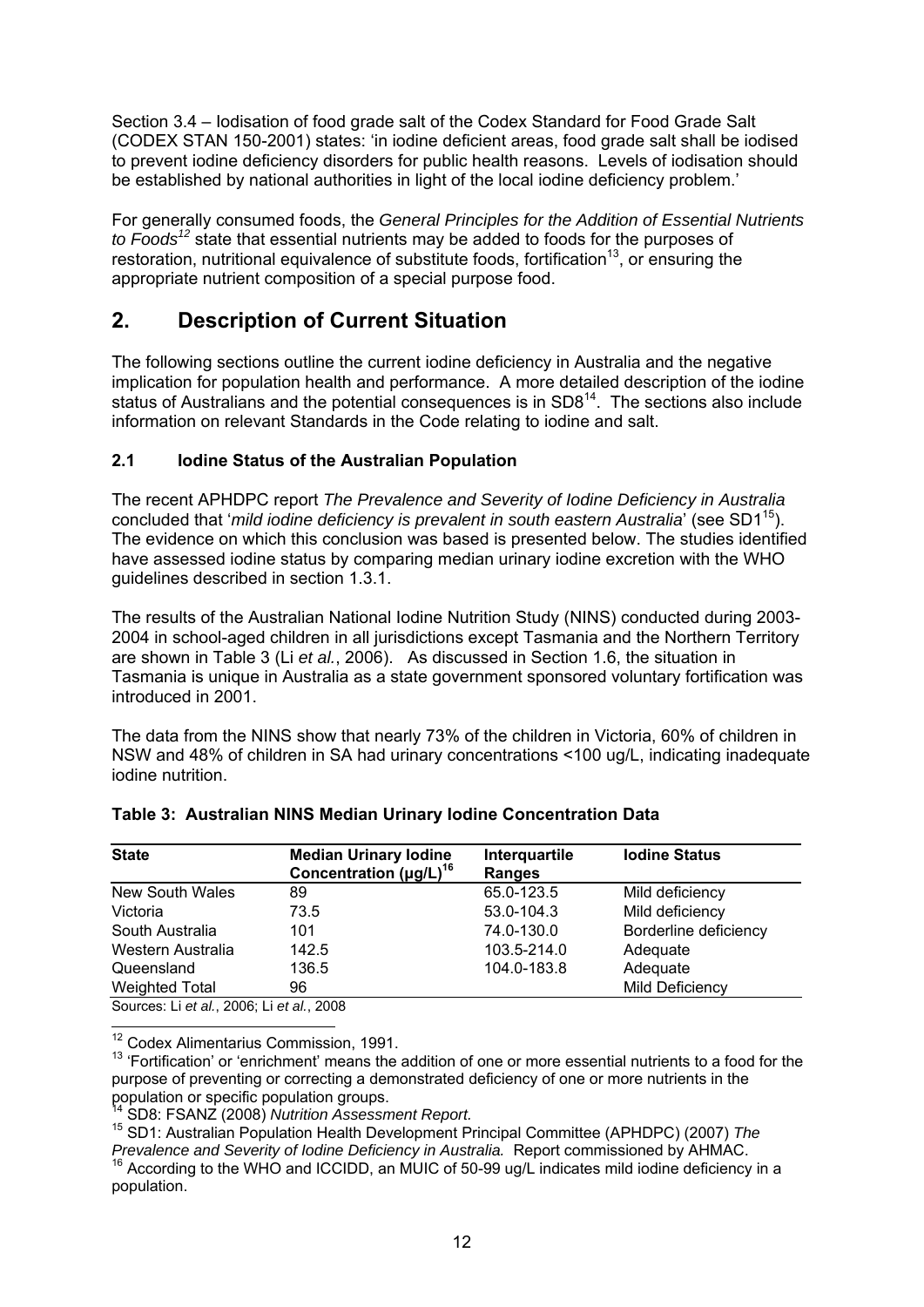The results of the NINS were consistent with an earlier study in NSW school children that also indicated a state of mild deficiency (Guttikonda *et al.*, 2003). Other studies conducted in recent years indicate various degrees of iodine deficiency amongst pregnant women in Melbourne and Sydney, and mild iodine deficiency amongst school children in Melbourne and NSW (Chan *et al.*, 2003; Gunton *et al.*, 1999; Guttikonda *et al.*, 2003; Hamrosi *el al*, 2005; Li *et al.*, 2001; Travers *el al*, 2006). Two out of three studies also suggest iodine deficiency amongst neonates in NSW (Chan *et al.*, 2003; McElduff *et al.*, 2002; Travers *et al.*, 2006). The latest study, conducted in adults living in the Riverina, reported mild deficiency with a clear trend for increased iodine deficiency in older versus younger adults (Uren *et al*, 2008).

In 1998-99, prior to intervention, children in Tasmania were mildly iodine deficient (Hynes *et al.*, 2004). In 2000-01, also prior to intervention, the proportion of children below the cut-off for moderate deficiency had increased, despite no apparent change in MUIC. This suggests a continuing downward trend in iodine status during this time.

Although two submitters were of the view that iodine deficiency is only regional, recent evidence, as detailed above, shows it is widespread throughout the Australian population, affecting children, adolescents, and adults. The most widely-affected areas are New South Wales, Victoria, and South Australia; Tasmania is also affected, but has taken interim steps to address the problem locally. The survey data indicate that Western Australia and Queensland may be less affected by iodine deficiency in children. However, the APHDPC<sup>15</sup> report noted that pregnant women in these states are still likely to be at risk of iodine deficiency. This is because the iodine status in pregnant women is lower than the iodine status of children in the same region where both have been assessed.

# **2.2 Potential Impact of Iodine Deficiency**

The most well known consequence of iodine deficiency is a swelling of the thyroid usually referred to as goitre. This swelling represents an adaptation by the thyroid to increase its ability to absorb iodine and produce thyroid hormones. A brief summary of the consequences of mild and moderate iodine deficiency follows; a more comprehensive summary can be found in SD8<sup>17</sup>.

## *2.2.1 Mild and Moderate Iodine Deficiency and Thyroid Health*

The impact of iodine deficiency is affected by the severity and duration of the deficiency and where it occurs in the life cycle. Adverse impacts on cognitive performance, hearing and reaction time have been reported in moderately, and to a lesser extent, mildly deficient populations.

Impairments occurring during early brain and nervous system development i.e. before the age of two-to-three years cannot be reversed by an adequate supply of iodine later in life (Hetzel, 2000; Hetzel, 1994). However, those impairments resulting from iodine deficiency experienced in later childhood may be largely reversed by the provision of adequate iodine in childhood or early adolescence (van den Briel *et al.*, 2000; Zimmermann *et al.*, 2006). It is unclear if providing adequate iodine in adolescence or adulthood would result in similar improvements as this has not been studied. Thus iodine deficiency is of greatest concern in the foetus, infant and young child to three years of age, and therefore also in pregnant and breastfeeding women.

 $\overline{a}$ 17 SD8: FSANZ (2008) *Nutrition Assessment Report.*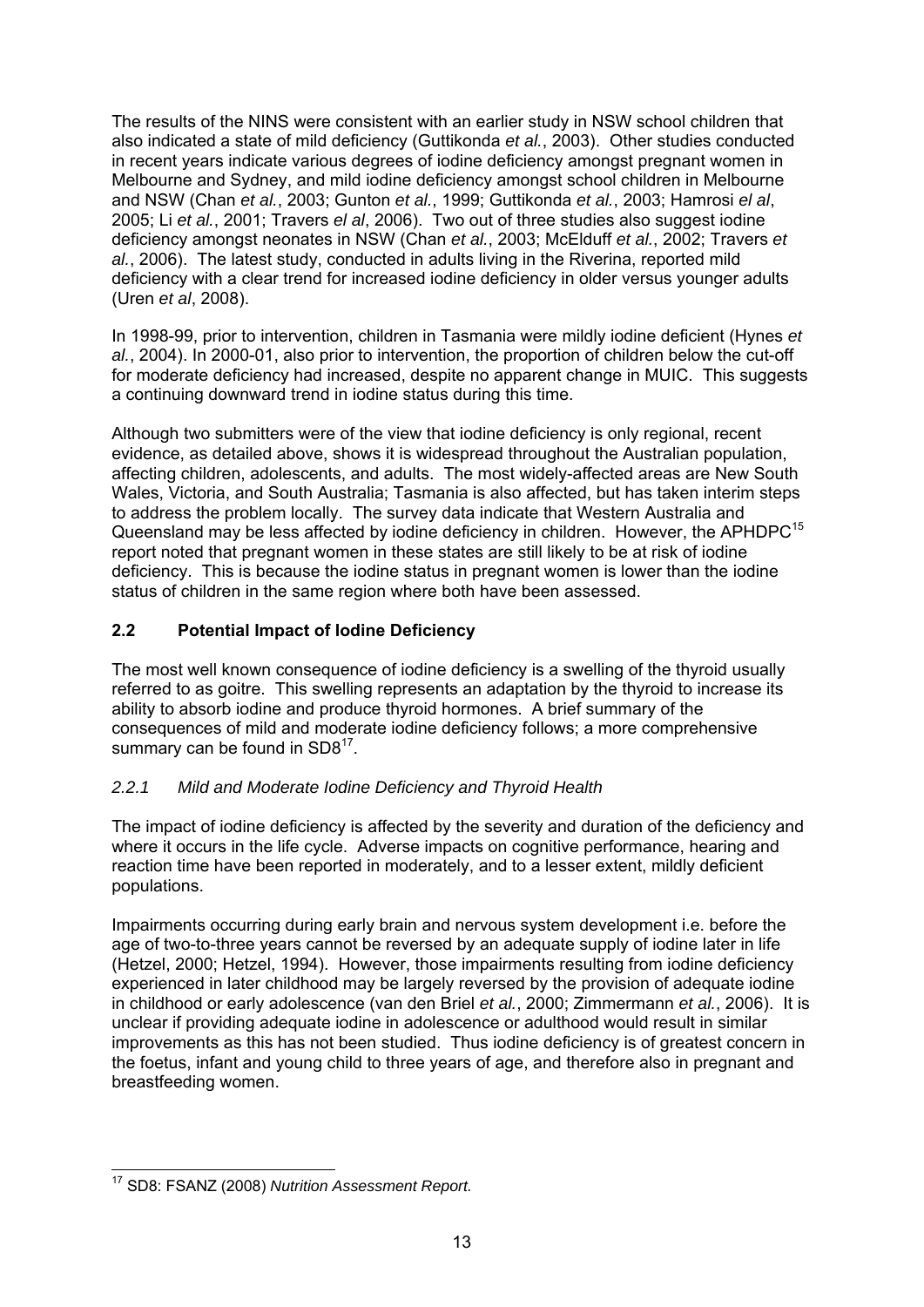The most common form of thyroid disease in populations that have been mildly or moderately iodine deficient for decades is multinodular toxic goitre (Delange and Hetzel, 2005). This condition can lead to spontaneous or iodine-induced hyperthyroidism, especially in the elderly (Aghini-Lombardi *et al.*, 1999; Laurberg *et al.*, 2000; Pedersen *et al.*, 2003). The risk of multinodular toxic goitre is higher in moderately than in mildly deficient populations. This problem is most commonly seen in areas where deficiency has been a problem for decades (Hetzel and Clugston, 1998) (see SD9<sup>18</sup>).

### *2.2.2 Consequences of Mild and Moderate Iodine Deficiency during Pregnancy and Early Childhood*

The cognitive and motor skill impacts in the offspring of iodine deficient pregnant and breastfeeding women in Australia have not been specifically researched. However, in overseas populations, suboptimal thyroid hormone production resulting from iodine deficiency or other causes, has been shown to result in impaired mental function in the offspring of affected mothers. Functions sensitive to mild-to-moderate iodine deficiency include verbal, perceptual, mental and motor skills, and intelligence quotient (IQ) (Galan *et al.*, 2005; Haddow *et al.*, 1999). Infants with iodine deficiency have poorer information processing skills (Choudhury and Gorman, 2003). Such children may also be at substantially increased risk of attention-deficit and hyperactivity disorders (ADHD) (Alvarez-Pedrerol *et al.* 2007; Hauser *et al.*, 1993; Vermiglio *et al.,* 2004).

Moderately iodine deficient children perform more poorly than mildly deficient or nondeficient children in tasks such as rapid target marking, symbol search, rapid object naming, and visual problem solving (Zimmermann *et al.*, 2006). Iodine deficiency can impair abstract reasoning and verbal fluency (van den Briel *et al.*, 2000). Children with moderate iodine deficiency also have poorer reading, spelling and mathematical skills as well as poorer general cognition when compared with mildly deficient children (Huda *et al.*, 1999). Mildly iodine deficient children have slower reaction times than those with adequate iodine intakes (Delange, 2001).

Iodine deficiency may also result in impaired hearing at both high and normal speech frequencies. Elevation of the auditory threshold<sup>19</sup> has been reported in mild and moderate iodine deficiency, and has been shown to track closely with poorer performance in both verbal and non-verbal tests of mental function as well as poorer fine motor control (Valeix *et al.*, 1994; Soriguer *et al.*, 2000; van den Briel *et al.*, 2001).

The thyroid contains a small store of iodine that may be accessed during periods of inadequate intake. Thus if a woman is iodine replete before pregnancy, she will have some capacity to draw on these stores to compensate for a suboptimal intake during pregnancy. However, if the mother is deficient before pregnancy, there is a greater risk the child will be iodine deficient and as a result experience poorer neural development.

## **2.3 Current Availability and Use of Iodised Salt**

Information from industry indicates that approximately 15-20% of salt sold as table and cooking salt is iodised in Australia. Currently there is minimal use of iodised salt in commercially produced food.

<sup>&</sup>lt;sup>18</sup> SD9: FSANZ (2007) Safety Assessment and Risk Characterisation Report.

<sup>&</sup>lt;sup>19</sup> The volume below which a given frequency of sound can no longer be heard.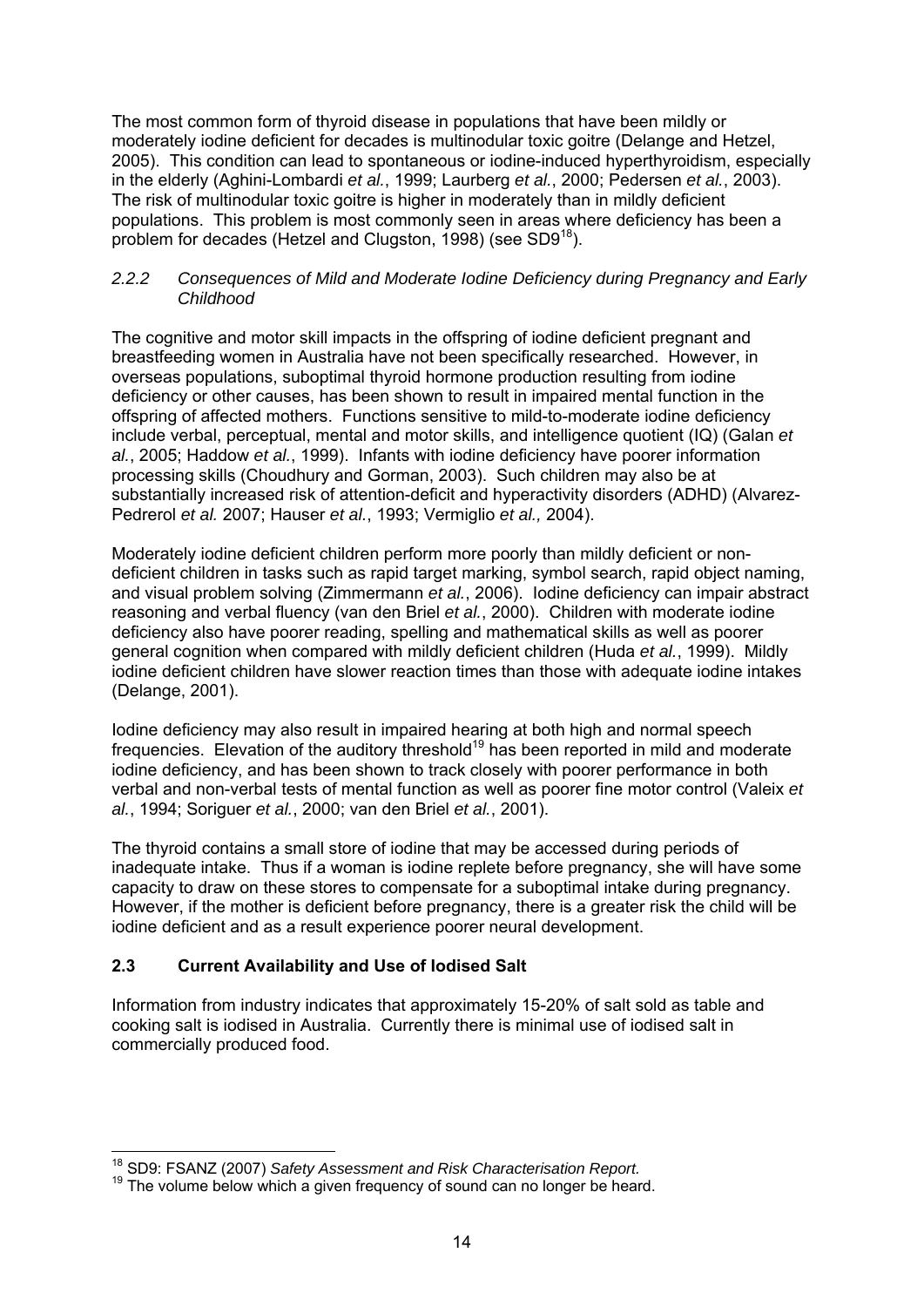# **2.4 Relevant Standards in the Code**

Standard 2.1.1 – Cereals and Cereal Products requires the mandatory replacement of noniodised salt with iodised salt in bread for New Zealand only. This requirement does not apply to bread represented as organic.

Current provisions in Standard 2.10.2 – Salt and Salt Products permit the voluntary addition of potassium iodate or iodide, or sodium iodate or iodide to all salt and reduced sodium salt mixtures to provide 25-65 mg iodine/kg. Furthermore, by virtue of subclause 10(3) of Standard 1.1.1., the use of iodised salt in mixed foods is permitted providing those foods are appropriately labelled. Permitted forms of iodine may be added to dairy substitutes such as soy beverages but in smaller amounts as specified in Standard 1.3.2 – Vitamins and Minerals. Standard 2.9.1 – Infant Formula Products specifies the minimum and maximum amounts of iodine and the permitted forms that may be added to infant formulas and followon formulas.

# **3. The Health Issue**

In order to establish the regulatory response, the health issue under consideration needs to be clearly summarised.

There has been a recent re-emergence of mild iodine deficiency in Australia. Iodine deficiency is associated with a wide range of adverse health effects; with the most detrimental involving the developing brain, especially during foetal growth and infancy. Hence the iodine status of pregnant and breastfeeding women is of particular importance.

As substantial brain and nervous system development continues into the first 2-3 years of life, this period is also critical with respect to iodine nutrition. In adults, long periods of iodine deficiency increase the risk of thyroid dysfunction, predominantly hyperthyroidism and associated serious health consequences in later life. Further, both adults and children are at risk of developing goitre from iodine deficiency. Thus, iodine deficiency represents a significant threat to the health and wellbeing of the Australian community now and in the future.

Internationally a number of countries have successfully reduced the risk from iodine deficiency through food fortification programs involving the use of iodised salt. Therefore increasing the iodine content of the Australian food supply is important to reduce the prevalence of iodine deficiency and the resulting adverse effects on population health.

# **4. Objectives**

The specific purpose of the regulatory measures outlined in this Proposal is to reduce the prevalence of iodine deficiency in Australia, especially in children, to the maximum extent possible so as to reduce the risk of physical and mental impairment, and thyroid disease across all age groups. The most vulnerable population groups, the developing foetus and young children up to three years of age, are a particular focus. The primary approach for achieving a reduction in this risk will be to increase the iodine content of the food supply.

In developing or varying a food standard, FSANZ is required by its legislation to meet three objectives which are set out in Subsection 18(1) of the FSANZ Act. These are:

- the protection of public health and safety:
- the provision of adequate information relating to food to enable consumers to make informed choices; and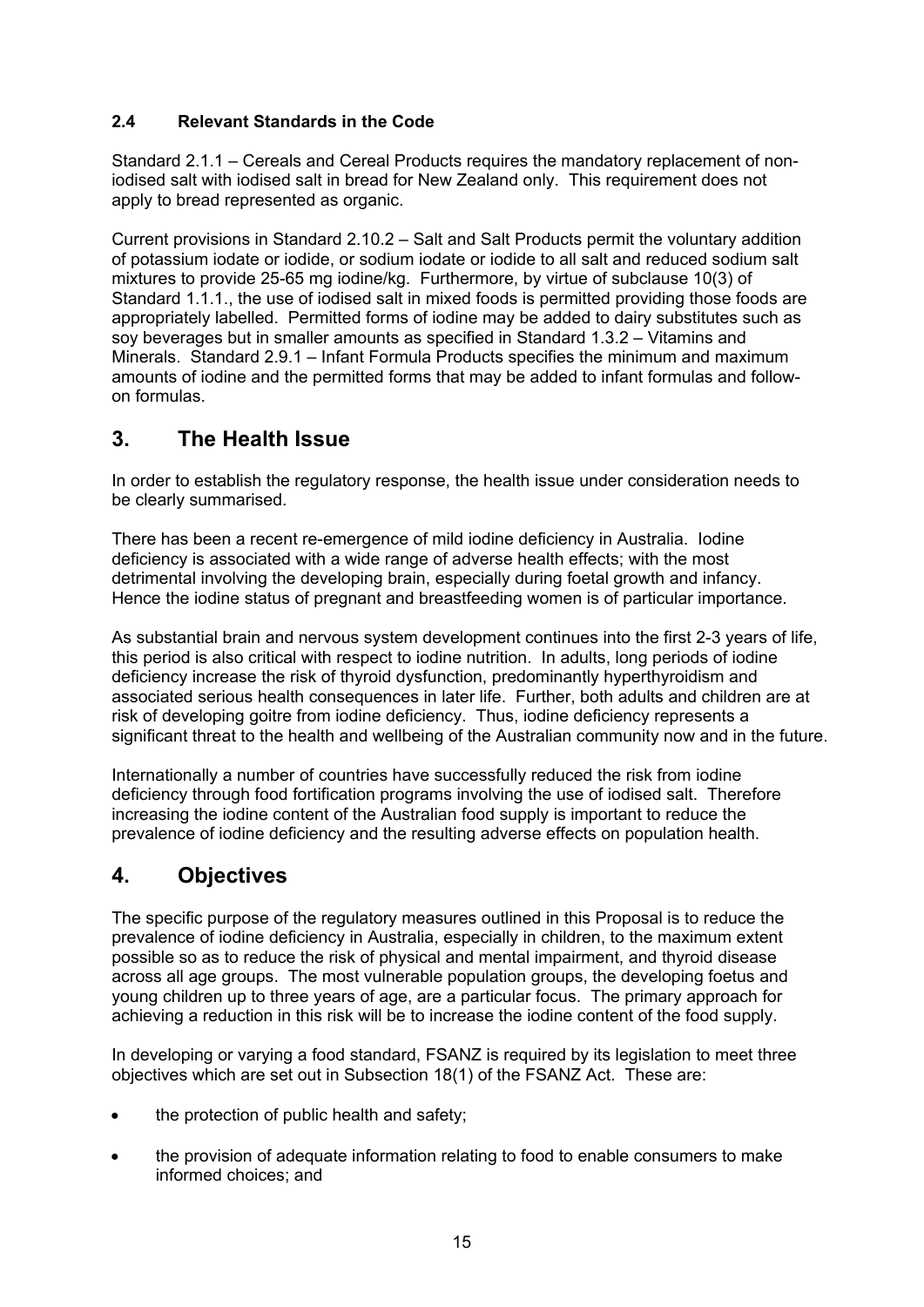the prevention of misleading or deceptive conduct.

Subsection 18(2) of the FSANZ Act also requires FSANZ to have regard for:

- the need for standards to be based on risk analysis using the best available scientific evidence;
- the promotion of consistency between domestic and international food standards;
- the desirability of an efficient and internationally competitive food industry;
- the promotion of fair trading in food; and
- any written policy guidelines formulated by the Ministerial Council.

# **5. Consideration of Options for Addressing Iodine Deficiency in Australia**

FSANZ has considered a range of four options, in addition to the status quo, that potentially could achieve the objective of reducing the prevalence of iodine deficiency in the Australian population. The four options, in addition to the status quo, are:

- A high profile education program, to encourage the population to increase its intake of dietary iodine.
- An iodine supplementation program to increase the intake of iodine in pregnant women.
- Mandatory fortification of bread with iodised salt, implemented to coincide with the fortification of bread with folic acid (with cost savings on relabelling and labelling writeoffs).
- Voluntary fortification of bread with iodised salt, implemented to coincide with the fortification of bread with folic acid (with cost savings on relabelling and labelling writeoffs).

In the initial consideration of these options, FSANZ drew on a substantive cost effectiveness analysis undertaken by the Centre for Health Economics Research and Evaluation (CHERE) (see  $SD2^{20}$ ). This report was commissioned by the Commonwealth Department of Health and Ageing, and access to it is acknowledged and appreciated. CHERE estimated the costs of each option for Australia in terms of the net present value over 10 years (see Table 4).

The CHERE team also identified a range of indicators of effectiveness in addressing dietary iodine deficiency. A key indicator was the number of people that would no longer be severely iodine deficient (urinary iodine below 50 ug/l). CHERE then estimated the effectiveness of each option and compared this with its 10 year net present value costs, to produce a cost-effectiveness ratio (see Table 5). The option with the lowest costeffectiveness ratio can more effectively and efficiently achieve the objective of the intervention.

<sup>1</sup> 20 SD2: Centre for Health Economics Research Evaluation (CHERE) (2007) *Cost effectiveness analysis of alternative strategies to redress iodine deficiency in Australia*. Report commissioned by the Department of Health and Ageing.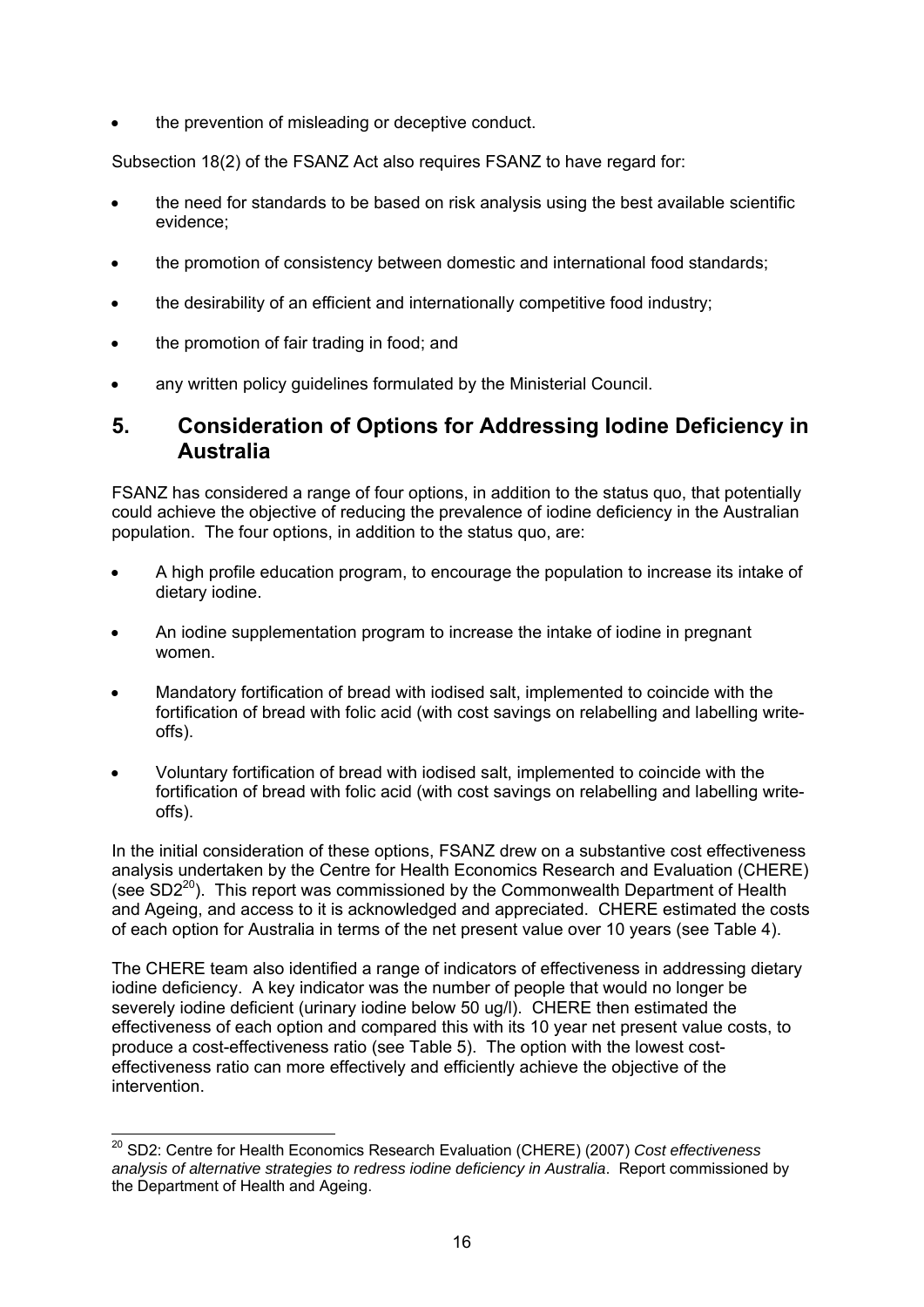### **Table 4: Costs of each Option (Net Present Value over 10 Years)**

|                |                                                                                              | <b>Australia</b><br>(SAUD) |
|----------------|----------------------------------------------------------------------------------------------|----------------------------|
|                | High profile education program                                                               | 12,108,000                 |
| 2              | Supplementation program for pregnant women                                                   | 73,320,000                 |
| 3              | Mandatory fortification of bread, with implementation coinciding with<br>that for folic acid | 3,101,000                  |
| $\overline{4}$ | Voluntary fortification of bread, with implementation coinciding with<br>that for folic acid | 2,639,000                  |
|                | חכי                                                                                          |                            |

Source: SD2<sup>20</sup>

However, the CHERE team noted that it was not possible to compare the cost-effectiveness ratios for the fortification options with the education and supplementation options. This is why they have been excluded from Table 5.

### **Table 5: Cost-effectiveness Ratio for Fortification Options**

|   |                                                                                              | Australia<br>(\$AUD/person) |
|---|----------------------------------------------------------------------------------------------|-----------------------------|
|   | Mandatory fortification of bread, with implementation coinciding<br>with that for folic acid | 24.32                       |
| 2 | Voluntary fortification of bread, with implementation coinciding<br>with that for folic acid | 25.82                       |

The CHERE report concludes that mandatory fortification is the most cost-effective option. Comparing the voluntary and mandatory fortification programs, the lower level of fortification coverage under a voluntary scheme will not automatically translate into a proportional reduction in costs, because both options involve variable and fixed costs. A voluntary fortification process would also be subject to additional uncertainty.

The CHERE report also noted that mandatory fortification is superior to supplementation programs targeting pregnant women, principally because the population of pregnant women with severe iodine deficiency (urinary iodine below 50 ug/l) is small. Mandatory fortification is also superior to a high profile education program.

### **5.1 Feasibility of Voluntary Fortification**

The analysis undertaken by CHERE indicates that mandatory fortification would be more cost-effective than voluntary fortification. This section examines whether voluntary fortification could still be considered a feasible option.

As noted in Section 1.5, a voluntary fortification scheme has been used in Tasmania since 2001. This scheme did achieve some population objectives in reducing iodine deficiency, particularly in young children. To ensure the ongoing effectiveness of the voluntary fortification scheme, it was necessary to employ a government officer to initiate and oversee the scheme.

Eighty per cent of bakeries participated in the scheme whereby iodised salt was used in place of salt in bread-making. However, the Tasmanian Government raised concerns about the variability of iodised salt usage by some bakeries and limitations in the coverage of products and reach to the population. CHERE have used the Tasmanian experience as the basis for its benchmark for coverage of 80% in its modelling of the voluntary fortification option.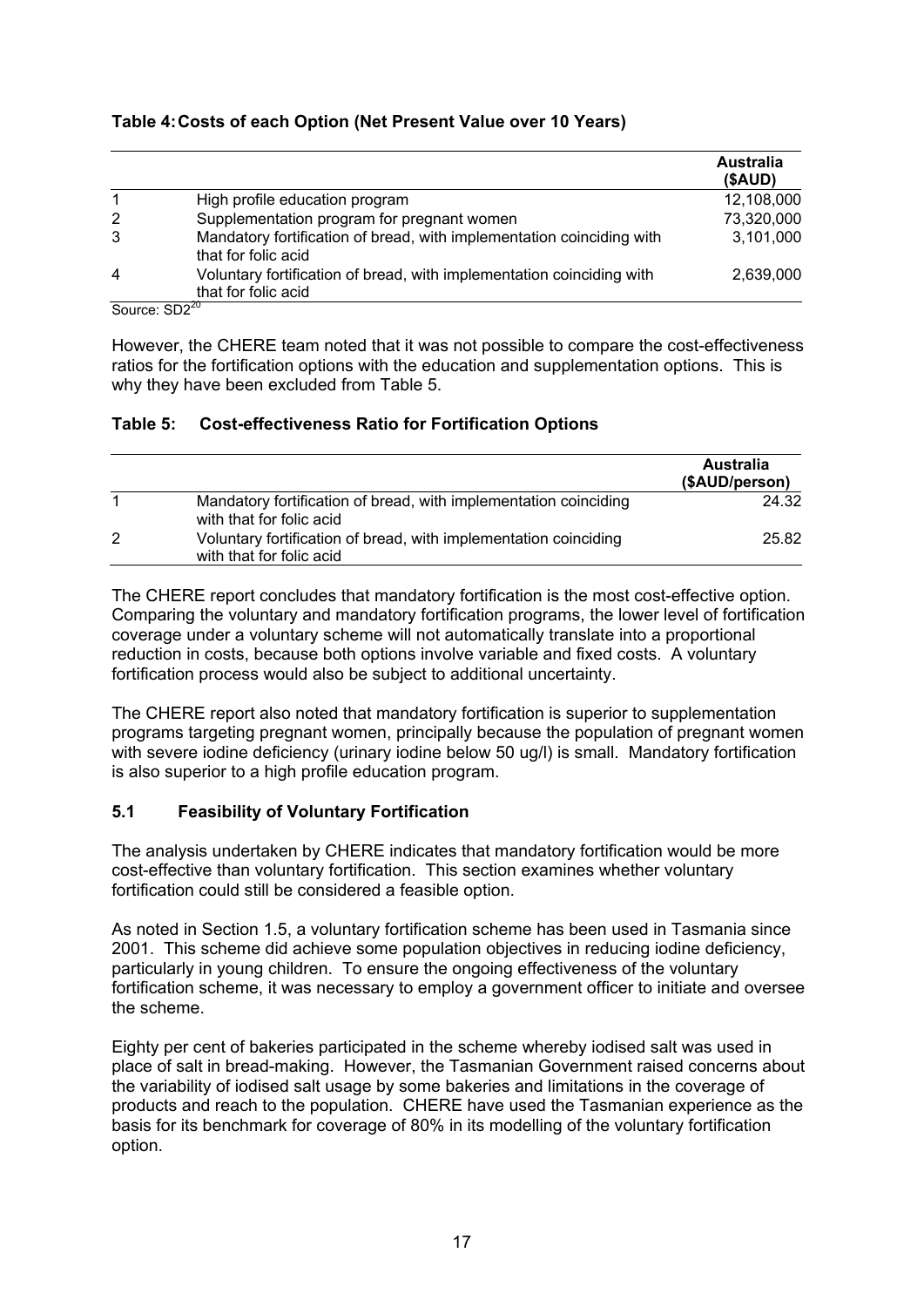The Tasmanian Government has subsequently highlighted through its written submission the limitations of the voluntary scheme, notably the failure to provide certainty in relation to the level of iodine in the food supply, the population reach and the long term sustainability of this scheme. In addition, it concluded it is inappropriate to rely on industry goodwill for the protection of public health in this context.

FSANZ has previously consulted extensively with a wide range of stakeholders on iodine fortification, including industry. During these consultations, the food industry suggested a voluntary approach be included in FSANZ's assessment of options to address iodine deficiency. FSANZ worked collaboratively with industry to model their suggestions. The foods proposed by industry included certain breads, breakfast cereals and biscuits. Data on the proportion of the market likely to be voluntarily fortified under such a scheme and the level of salt in these foods were provided by industry. The nominated foods represented 15- 30% of each market segment.

FSANZ undertook a dietary intake assessment to estimate the level of iodine intake under the suggested voluntary fortification scheme. As detailed in  $SD10^{21}$ , the estimated mean dietary iodine intakes for Australians increased minimally: for 2-3 year old children (+10 μg/day), women aged 16-44 years (+12 μg/day) and the population aged 2 years and above (+15 µg/day). In contrast, the mandatory fortification option increased the mean dietary iodine intake by  $+37$  µg/day,  $+46$  µg/day and  $+54$  µg/day for children aged 2-3 years, 16-44 years (female) and 2 years and above, respectively.

FSANZ has considered the outcome of the dietary intake estimates and concludes that iodine intakes under the suggested voluntary approach would be inadequate and would not substantially address iodine deficiency in the Australian population.

FSANZ notes that CHERE relied on the Tasmanian experience in modelling the costeffectiveness of a voluntary approach and in particular adopted the 80% coverage. Information provided by the food industry indicates coverage of only 15 -30%. FSANZ considers there would be a high risk that voluntary fortification would fall well short of the 80% coverage and could easily be less than 50%. This low level of coverage could not address population health objectives and therefore FSANZ considers the voluntary approach would not be a feasible option.

Mandatory fortification is considered the most cost-effective measure to address iodine deficiency in Australia. On this basis FSANZ has focussed further detailed assessment to achieve the objective of addressing iodine deficiency in Australia, on the option of mandatory fortification.

## **5.2 Options**

The options for further assessment are:

### *5.2.1 Option 1: Current approach – the status quo*

Maintenance of the *status quo* would see the continuation of the existing permissions for the voluntary addition of iodine to salt, and the use of iodised salt as an ingredient in food. The Code currently permits the addition of iodine to all salt and reduced sodium salt mixtures to provide 25-65 mg iodine per kg.

 $\overline{a}$ 21 SD10: FSANZ (2008) *Dietary Intake Assessment Report –* Main Report.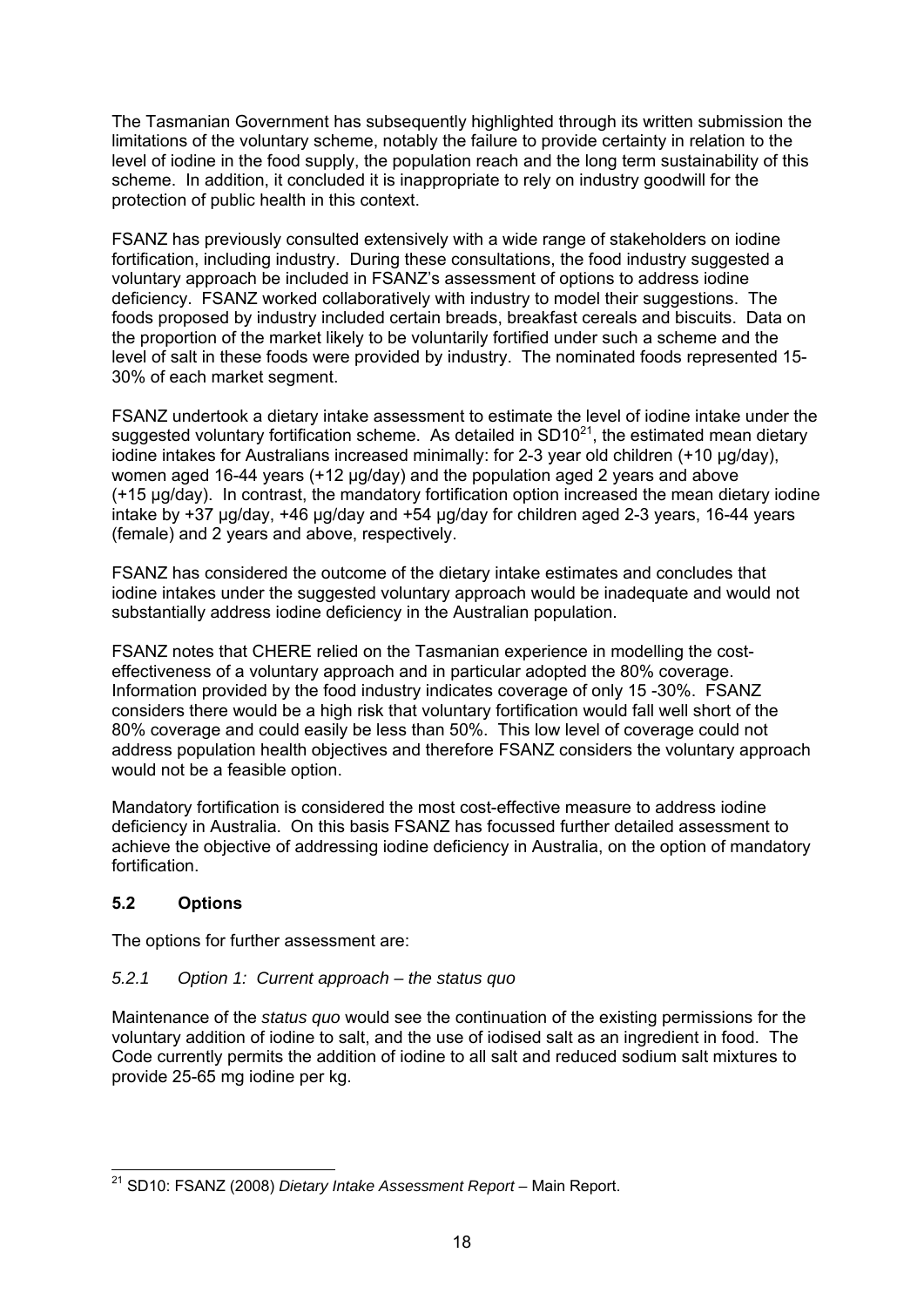## *5.2.2 Option 2: The mandatory replacement of salt with iodised salt in bread*

This option proposes to amend the New Zealand-only mandatory iodine fortification Standard so it becomes a joint Standard for both Australia and New Zealand. This option requires the mandatory replacement of non-iodised salt with iodised salt in the manufacture of bread, with a salt iodisation range from 25-65 mg iodine per kg salt. This concentration will address the mild iodine deficiency in Australia. The current level of salt iodisation (from 25-65 mg/kg) would be retained, as would the current voluntary permission.

# **RISK/BENEFIT ASSESSMENT**

# **6. Key Risk Assessment Questions**

The risk assessment questions addressed include:

- What are the potential health benefits and risks associated with increasing iodine intakes?
- What are appropriate food vehicles to deliver additional iodine to the target populations?
- How much additional iodine needs to be added to the food supply to meet the specific objective of the Proposal?
- What is the efficacy and safety of the preferred fortification scenario?

# **7. Potential Health Benefits and Risks of Increased Iodine Intakes**

This section outlines benefits and risks of increased iodine intakes following fortification programs that have been implemented internationally. For a discussion of benefits and risks associated with the proposed mandatory iodine fortification in Australia see Section 10.

## **7.1 Potential Health Benefits**

## *7.1.1 Alleviation of Existing Iodine Deficiency Disorders*

Studies examining the impact of improving iodine status in mildly-to-moderately deficient children have reported substantial improvements within a year of supplementation or fortification. Children whose iodine status was improved from moderate deficiency to adequate status performed better on tests of hand eye coordination, visual recognition and problem solving, and rapid object naming (van den Briel *et al.*, 2000; Zimmermann *et al.*, 2006). The relative improvement in status, at least in primary school children, may be more important than absolute status for improvements in mental function (van den Briel *et al.,* 2000).

Recent data from China show improvements in the IQ and psychomotor development in children in regions of severe and moderate iodine deficiency following salt iodisation programs (Tang *et al*., 2007). The younger the child at the introduction of salt iodisation, the greater the average relative improvement in IQ and psychomotor scores. Further, giving mothers living in severely iodine deficient areas adequate iodine supplementation resulted in their children having only marginally lower intelligence quotients (IQ) than children born in areas of sufficient iodine intake (Qian *et al.*, 2005). The same held true for children born in areas traditionally iodine deficient but now receiving iodised salt.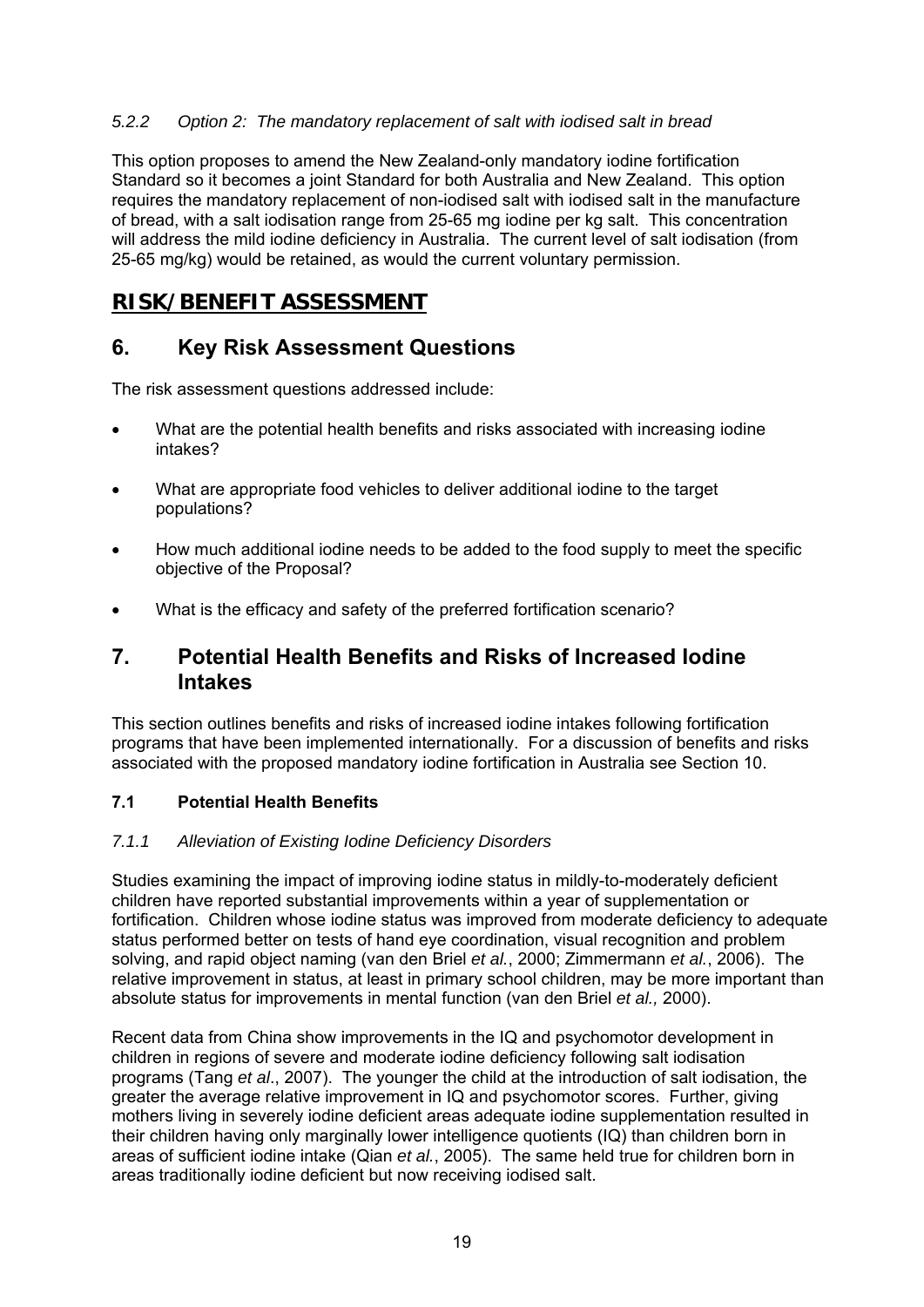These findings illustrate the ability of iodine fortification to prevent mental impairment caused by iodine deficiency. The impact on mental function, if any, of alleviating iodine deficiency in adults, has not been assessed.

# *7.1.2 Reduction of Future Risk of Iodine Deficiency Disorders*

Based on the information outlined above, iodine fortification would be expected to reduce the risk of children born with, or later developing, impaired cognitive function (Qian *et al.*, 2005). Fortification would also reduce the risk of goitre in children and adults, thereby reducing the risk of thyroid dysfunction, e.g. hyper or hypothyroidism (Delange and Hetzel, 2005).

# **7.2 Potential Health Risks**

A number of potential health risks have been associated with increased iodine intakes (JECFA, 1989; Delange and Hetzel, 2005). The most relevant of these is the potential for disturbance of normal thyroid activity. The effects produced, i.e. iodine-induced hypothyroidism or iodine-induced hyperthyroidism, depend on the current and previous iodine status of the individual and any current or previous thyroid dysfunction. See SD9 $^{22}$  for a review of the potential consequences of excess iodine and tolerable levels of iodine in both healthy and sensitised populations.

# *7.2.1 Iodine-Induced Hypothyroidism*

Iodine-induced hypothyroidism, in some cases resulting in goitre, refers to an underproduction of thyroid hormones in response to: 1) sudden substantial increases in iodine intake, or 2) chronically very high iodine intakes (JECFA, 1989; ATSDR, 2004; Delange and Hetzel 2005, Teng *et al.*, 2006). It is the endpoint on which the UL for iodine is based.

Hypothyroidism can be clinical or subclinical with the health impact of the former being greater and better defined than that of the latter. Iodine-induced hypothyroidism is generally subclinical and transient. Even in the event that it does not clear spontaneously, it is easily treated by either removing the source of excess iodine and/or providing thyroid hormone (ATSDR 2004).

Individuals who are particularly susceptible include those with Graves' disease previously treated with iodine; women who have post-partum thyroiditis; or those who have subacute thyroiditis. However, globally, iodine deficiency, not excess iodine, is the more common cause of hypothyroidism (Delange and Hetzel, 2005).

# *7.2.2 Iodine-Induced Hyperthyroidism*

Iodine-induced hyperthyroidism is an overproduction of thyroid hormones in response to an increased intake of iodine (Delange and Hetzel, 2005). Prolonged iodine deficiency can lead to physical changes in the thyroid that predispose individuals to the development of iodineinduced hyperthyroidism following an increase in iodine intake.

These changes develop over a long period with those over 40 years of age who have experienced a lifetime of iodine deficiency at greatest risk (Hetzel and Clugston, 1998). Some increase in iodine-induced hyperthyroidism has been observed following some, but not all fortification programs (Delange and Hetzel, 2005). The relationship between iodine deficiency and iodine-induced hyperthyroidism is discussed further in Section 10.2.3.

 $\overline{a}$ 22 SD9: FSANZ (2007) *Safety Assessment and Risk Characterisation Report.*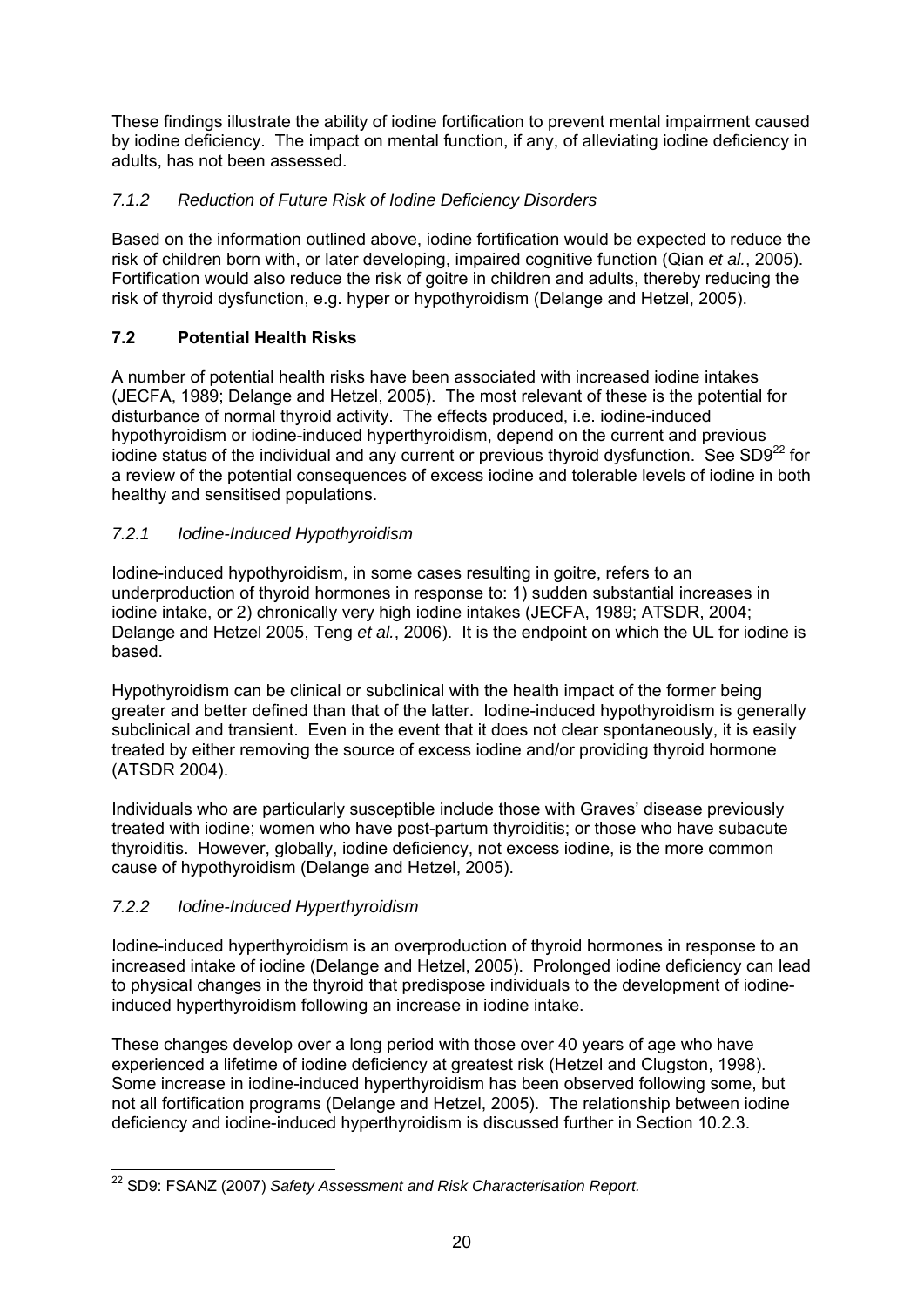# **8. Food Vehicle Selection**

FSANZ has drawn on international experience in identifying appropriate food vehicles for considering mandatory iodine fortification. The WHO, ICCIDD, and the United Nations Childrens Fund (UNICEF) recommend iodisation of all salt as the main strategy for the control of global iodine deficiency (ICCIDD *et al.*, 2001). Iodisation of some or all food salt is common in many countries as the main or sole measure to address iodine deficiency (de Benoist, 2004).

Iodised salt has been found to be a suitable substitute for non-iodised salt in the majority of foods tested with minimal impact on taste and appearance (West *et al.*, 1995). In contrast, there is a paucity of evidence as to the impact of the addition of iodine to food other than via salt (Winger *et al*., 2005). Further details on the food technology aspects of iodine fortification are provided in  $SD11^{23}$ .

Guidance on the suitability of potential food vehicles for fortification is also provided by published international criteria (Codex Alimentarius Commission, 1991; Nutrivit, 2000; Darnton-Hill, 1998). These criteria include the need for the selected vehicle to:

- be regularly consumed by the population at risk in stable, predictable amounts (upper and lower intake levels known);
- supply optimal amounts of micronutrient without risk of excessive consumption or toxic effects;
- be available to the target population regardless of socio-economic status;
- retain high level stability and bioavailability of the added micronutrient under standard local conditions of storage and use;
- be economically feasible;
- be centrally processed so quality control can be effectively implemented; and
- not interact with the fortificant or undergo changes to taste, colour or appearance as a result of fortification.

These criteria were considered in the selection of an appropriate food vehicle and will be addressed in the sections below.

## **8.1 Refinement of Food Vehicle**

In western countries approximately 75-85% of dietary salt is estimated to come from processed foods (James *et al.*, 1987; Mattes and Donnelley, 1991). Dietary intake estimates indicate that approximately 50% of salt in processed foods come from cereals, cereal products<sup>24</sup>, and cereal-based products and dishes<sup>25</sup>.

<sup>&</sup>lt;sup>23</sup> SD11: FSANZ (2007) Food Technology Report.

<sup>&</sup>lt;sup>24</sup> Includes grains, cereal flours and starch powders, breads and rolls, breakfast cereals, English-style muffins, crumpets, tortillas, pastas, noodles and rice.

 $25$  Includes biscuits (sweet and savoury), cakes, buns, muffins (cake style), scones, slices, pastries and pastry products (sweet and savoury), pizzas, sandwiches, filled rolls and hamburgers, taco and tortilla-based dishes, savoury pasta and sauce dishes, dim sims, spring rolls, savoury rice-based dishes, pancakes, crepes, pikelets and doughnuts.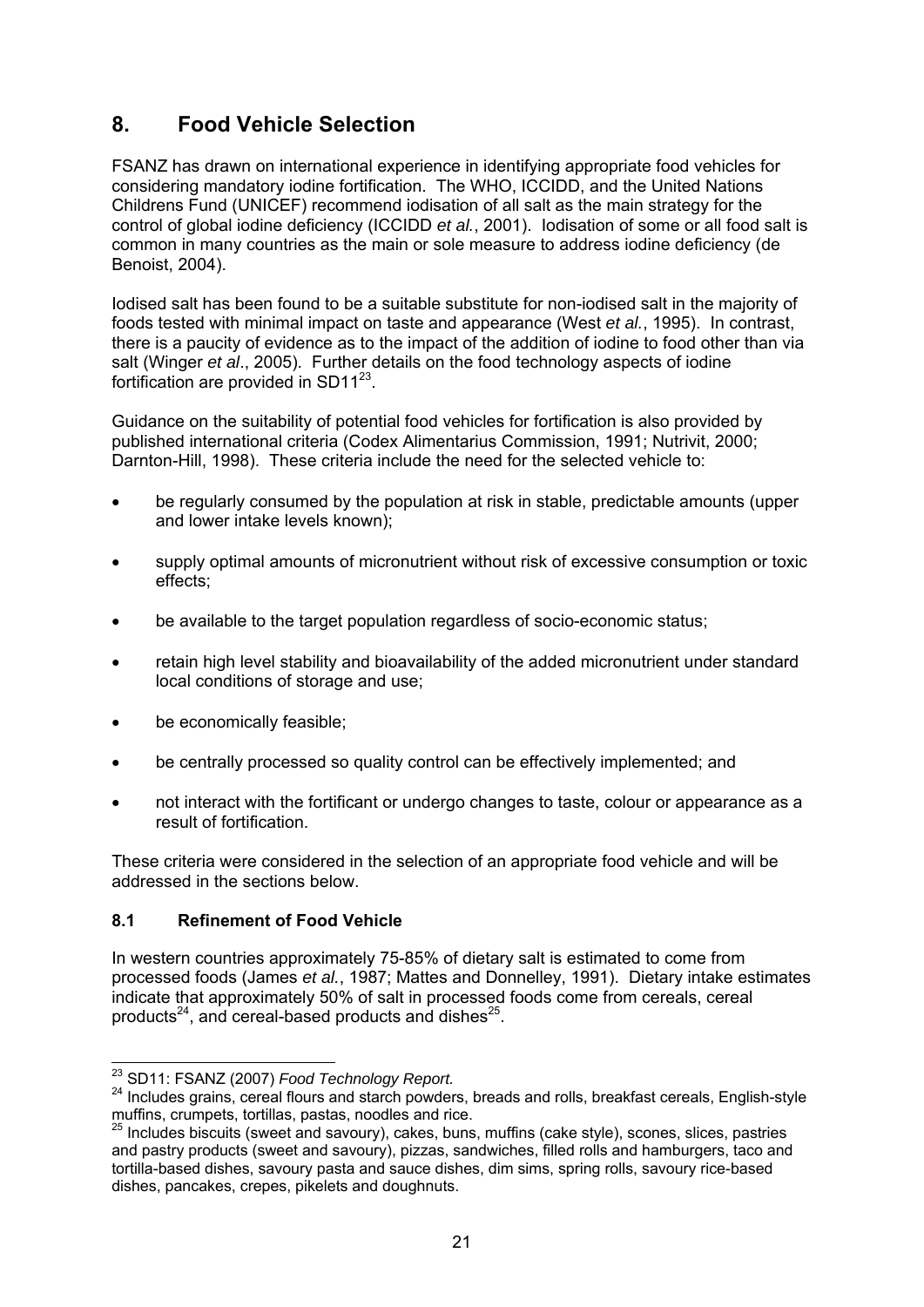The option of replacing salt with iodised salt in cereal products was therefore explored and compared with replacing salt with iodised salt in all processed foods.

Both approaches were similar in efficacy but fortification of cereal products was preferable in terms of minimising industry costs, trade impacts, enforcement issues, potential technological difficulties and consumer concerns. Therefore the Preferred Option in the Draft Assessment of Proposal P230 was the mandatory replacement of salt with iodised salt in bread, breakfast cereals and biscuits.

Trade and technical issues resulted in a further refinement to the food vehicle such that the mandatory replacement of salt with iodised salt is being recommended in bread only. Further explanation of this refinement is provided in Section 12.1.

### *8.1.1 Selection of Bread*

FSANZ's dietary intake estimates indicate that 88% of Australians aged 2 years and over consume bread daily. Similarly, 88% of children aged 2-3 years consume bread (see  $SD10^{26}$ ). Bread is a nutritious food that is typically made domestically for the local market; concerns related to its importation and exportation are therefore reduced relative to foods with a large import and/or export component. Bread has a short shelf life and so is less likely to be affected by nutrient loss than products with longer shelf lives. Both national and international research shows iodised salt can successfully be added to bread. In practice, the salt, and hence iodine content, of commonly consumed bread is not as variable as in breakfast cereals and biscuits.

One submitter queried FSANZ's estimation that 88% of Australians eat bread daily, citing the 1995 National Nutrition Survey reporting a lower percentage (70.3%), especially among women of child bearing age. However, FSANZ used raw data from the NNS as opposed to the summary data publicly reported, to capture a broader range of bread types that would be included in the mandatory iodine fortification proposal, rather than what was included in the NNS summary report as 'bread'. This raw data includes fancy breads, English-style muffins and mixed dishes containing bread.

By increasing the iodine concentration in salt (to the proposed concentration level), a similar outcome can be achieved by mandating the use of iodised salt in bread only, as that previously predicted for fortification of bread, breakfast cereals and biscuits. The amount of iodine added to the food supply is ultimately constrained by the desire to limit the proportion of young children who might exceed the UL.

## **8.2 Alternative Food Vehicles**

### *8.2.1 Universal Salt Iodisation*

As noted in Section 1.7, USI is recommended by the WHO to address iodine deficiency internationally. In submissions to Proposal P230, several public health stakeholders stated a preference for USI, believing it would deliver higher iodine intakes for pregnant and breastfeeding women. As part of the Draft Assessment for Proposal P230, the impact of replacing salt with iodised salt in *all processed foods*, assuming all discretionary salt was also iodised, was explored.

 $\overline{a}$ 26 SD10: FSANZ (2008) *Dietary Intake Assessment Report – Main Report.*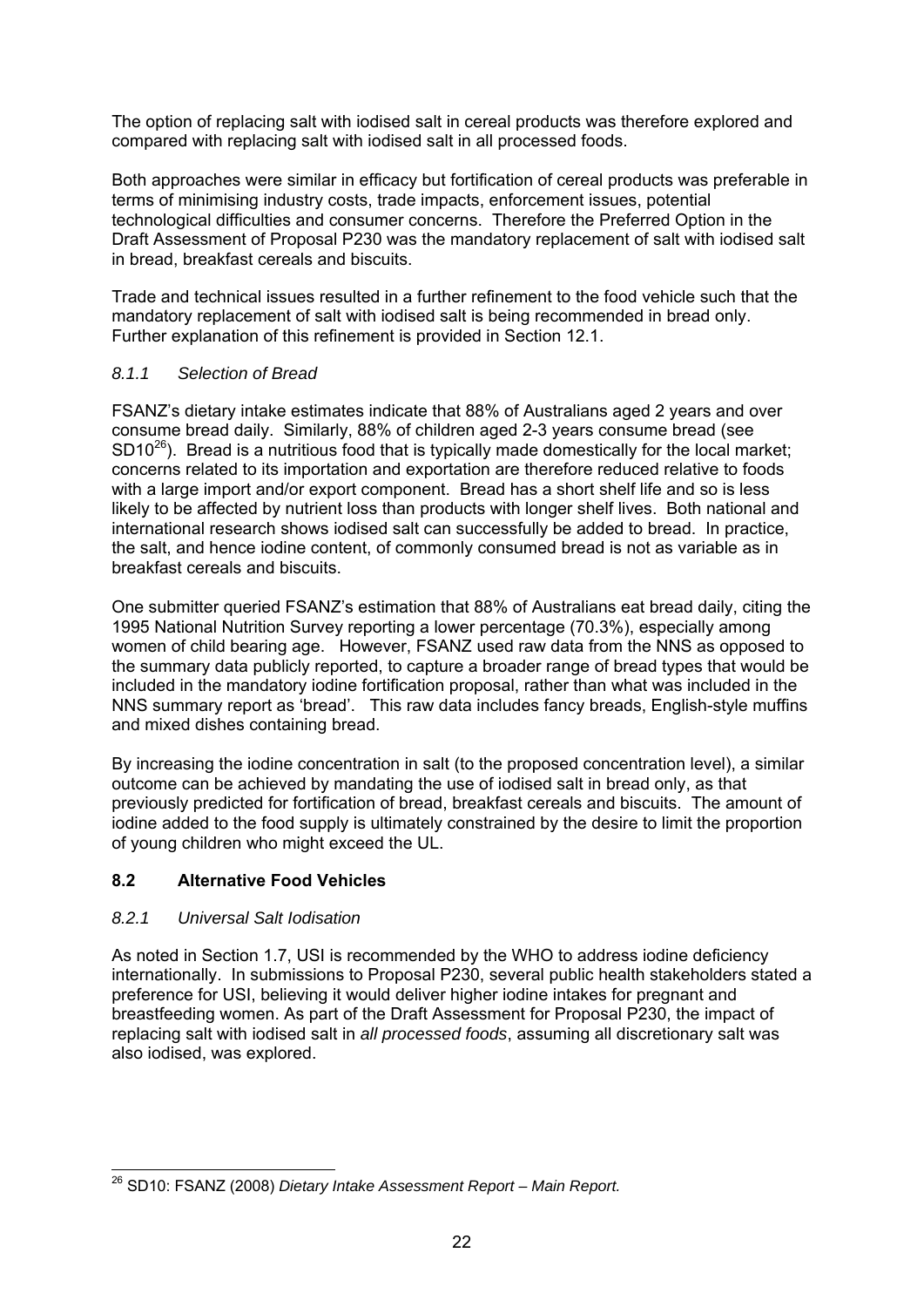The Draft Assessment indicated that a similar outcome was achievable by mandating the use of iodised salt in a smaller range of foods. Regardless of the food vehicle, the amount of iodine that can be added to the food supply is constrained by the desire to limit the proportion of young children who might exceed the UL. Therefore, if USI were adopted, the mandated concentration of iodine in salt would be much lower. Hence pregnant and breastfeeding women would not receive substantially more iodine than mandating a higher concentration of iodine for salt in bread.

Further, FSANZ's investigation of USI as an option identified the following issues:

- the iodisation of salt that has a very small or relatively large granule size is not currently technically feasible;
- significant export and import issues would result, including increased costs, enforcement issues and trade restrictions that could potentially result in World Trade Organization (WTO) challenges;
- greatly increased industry costs resulting from the many hundreds of labelling changes that would be required;
- inconsistency with the Council of Australian Governments (COAG) requirement to ensure minimum effective regulation; and
- iodising all or even most of the salt in the food supply would result in minimal choice for consumers.

### *8.2.2 Direct Addition*

There is a paucity of evidence as to the impact of the addition of iodine to food other than via salt (Winger *et al.*, 2005). Before such an option could be considered viable more data on the behaviour of iodine added to selected food vehicles would need to become available.

Two submitters raised the possibility of iodine being added along with folic acid to flour. However, there is no knowledge or history that this is technically feasibility. Further research would be required to confirm the stability of folic acid and iodine when added together for simultaneous addition.

None of the above means that the concept of iodine addition to bread, independent of salt, may not be suitable in the future, but this would require extensive consultation and resolution of the technical issues prior to proceeding.

### *8.2.3 Milk*

The re-emergence of iodine deficiency broadly correlates with changes to dairy industry cleaning processes. During the 1960s and 1970s, the uncontrolled use of iodophorcontaining sanitisers inadvertently raised iodine levels in milk. Tighter controls introduced in the early 1970s produced changes to dairy industry practices. As a result, the iodine content of milk has decreased.

While iodophors continue to be used as effective sanitisers in some sections of the dairy industry, their use today is more controlled and measured. Alternatives, such as the cheaper chlorhexidine-based sanitisers, are predominantly used for cleaning processing equipment. Despite this decline, dairy foods still remain an important source of dietary iodine.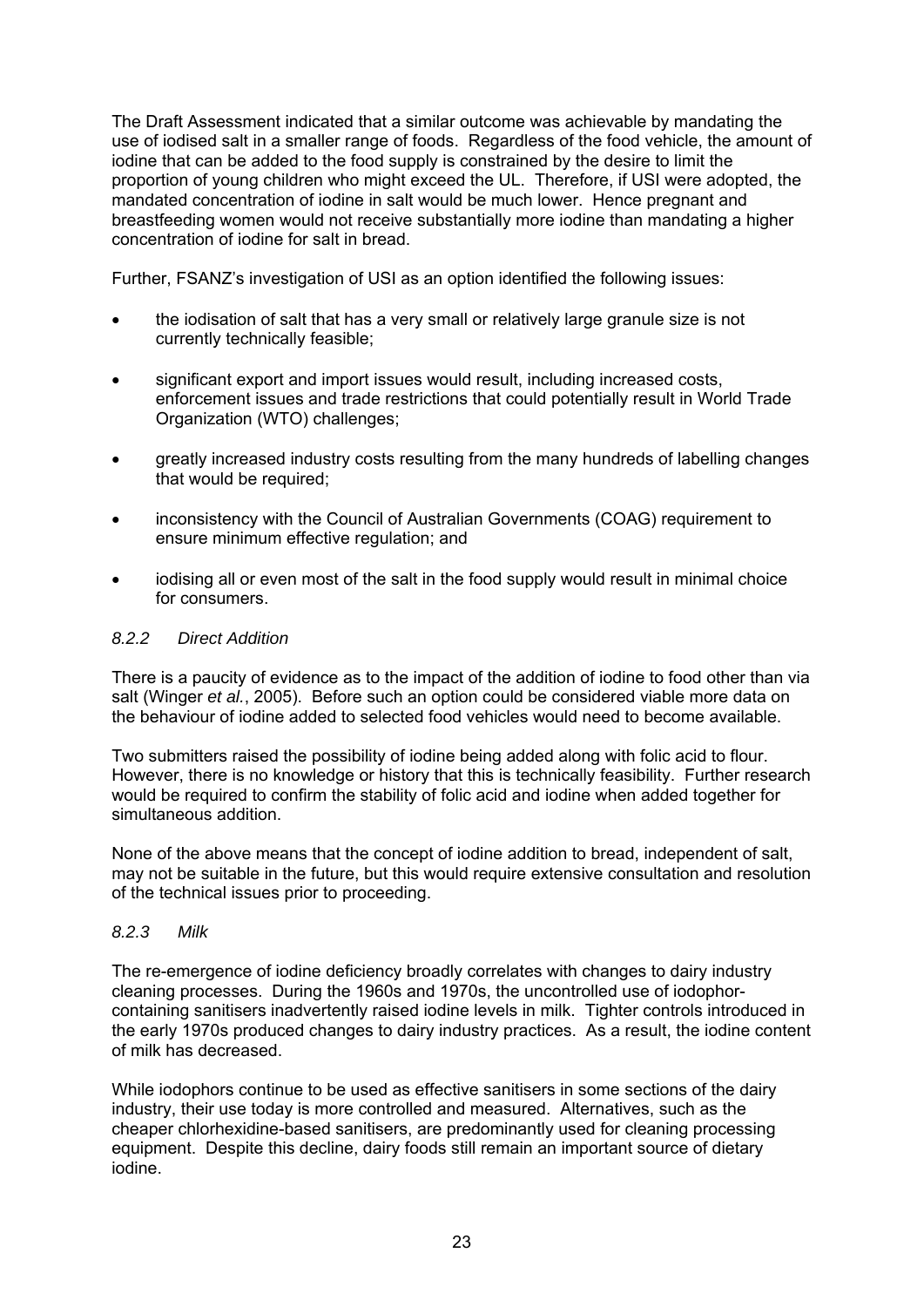During consultations, it was suggested that the dairy industry re-establish their previous cleaning practices using iodophor-containing sanitisers to boost iodine levels in the food supply. However, it would be inappropriate to rely on unpredictable accidental contamination as a strategy to address the re-emergence of iodine deficiency.

# *8.2.4 Voluntary MoU Proposal*

Several industry submissions state their opposition to mandatory fortification. In its place industry advocate a voluntary system. They argue that many countries have successfully adopted a voluntary approach to address iodine deficiency. Many countries with voluntary fortification e.g. Switzerland and the USA, that originally were successful in improving iodine status, now find changes in food habits, manufacturing practice and imports/exports, have resulted in decreases in dietary iodine supply.

In response to the Draft Assessment for Proposal P230, the food industry proposed a voluntary iodine fortification scheme. Certain food manufacturers proposed signing a MoU to fortify a range of foods using iodised salt. The foods proposed for the MoU were specific brands of bread, breakfast cereals and biscuits; similar food groups to those selected for mandatory fortification in the Draft Assessment of Proposal P230. However, the nominated foods represented only 15-30% of each market. FSANZ has undertaken dietary intake estimates to assess the level of iodine intake under this voluntary fortification scheme. Assuming iodisation of salt at the current average concentration, this voluntary fortification would be significantly less effective in increasing iodine intakes than the proposed mandatory fortification. Further details can be found at SD10<sup>27</sup>.

Two submitters stated that mandatory fortification should only be instigated as an intervention of last resort. The Ministerial Council's Policy Guideline on fortification does not require all other strategies to be exhausted before considering mandatory fortification. However, the Guideline does specify that mandatory fortification should only be in response to a demonstrated significant population health need and if assessed to be the most effective public health strategy to address the problem.

As outlined in the Introduction, AHMAC advised FSANZ that the re-emergence of iodine deficiency in Australia is significant and acknowledged that mandatory iodine fortification is the most cost-effective strategy to address the deficiency.

## *8.2.5 Iodine as a processing aid*

Two submitters recommended the promotion of iodine as a processing aid to increase the iodine content of the food supply, as part of a strategy for the voluntary fortification of foods with iodine. Standard 1.3.3 - Processing Aids, gazetted in 2005, permits the use of iodine as 'a bleaching agent, washing and peeling agent' on fruits, vegetables and eggs.

In selecting a suitable food vehicle, FSANZ has sought to ensure that it is consumed regularly in stable, predictable amounts. In contrast, the amount of iodine available to the population as a result of this processing aid is highly variable and is dependent on:

- industry uptake;
- the surface area of the product ;
- if a product is consumed peeled or unpeeled; and
- if product is washed prior to consumption.

 $\overline{a}$ 27 SD10: FSANZ (2008) *Dietary Intake Assessment Report – Main Report.*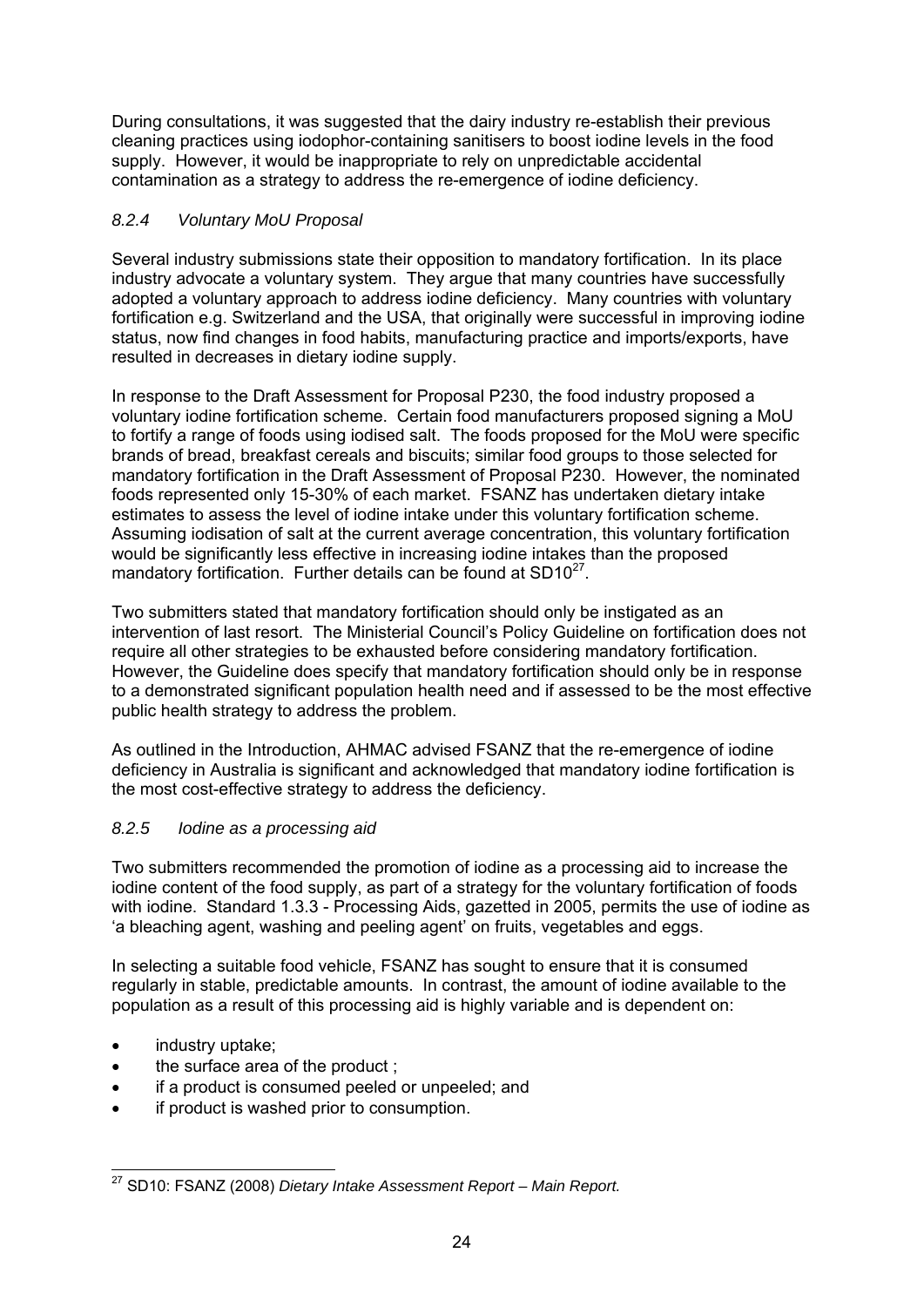FSANZ is unaware of any international experience where the use of iodine as a processing aid has successfully addressed iodine deficiency. It is reliant on inadvertent contamination and therefore not recommended as a suitable approach to address the re-emergence of iodine deficiency in the Australian population.

The current uptake of iodine as a processing aid is as yet unknown. Any changes in the iodine contents of foods, for example due to the use of iodine as a processing aid, will be captured in future ongoing monitoring programs.

These submitters also noted that any decision to require mandatory iodine fortification, should not limit the opportunity for innovation and adoption of new technologies for industry to extend the use of iodine as a processing aid to other industries such as poultry processing and dairy industry.

Any application received by FSANZ requesting an extension to permissions for the use of iodine as a processing aid would undergo the usual assessment procedure in accordance with FSANZ's statutory objectives.

# **9. Dietary Intake Assessment**

Although standard international practice calls for population iodine status to be assessed by measuring urinary iodine excretion, for the purposes of this Proposal it was necessary to also assess dietary intakes to: (1) determine potential food vehicles; and (2) establish an appropriate level of fortification. The relationship between dietary intake and urinary iodine concentration is usually linear such that an increase in dietary intake results in an increase in urinary excretion of the same magnitude (Gibson, 2005).

Based on the current iodine status of the Australian population as outlined in Section 2.1, a two to three-fold increase in MUIC and hence similar increase in mean iodine intake would be consistent with ensuring an adequate intake throughout the general population.

The complete dietary intake assessment, first undertaken as part of Proposal P230, includes New Zealand as well as Australian data. This section of the Report, however, focuses on Australia.

A detailed description of the dietary intake assessment methodology and results can be found in: SD10<sup>28</sup> *–* Dietary Intake Assessment Report – Main; SD10 Attachment 1 – Dietary Intake Assessment Methodology; SD10 Attachment 2 – Summary of Fortification Scenarios Considered; SD10 Attachment 3 – Breads and Breakfast Cereals; SD10 Attachment 4 – Universal Salt Iodisation; and SD10 Attachment 5 – Alternative Approaches.

## **9.1 Sources of Food Consumption Data**

Several sources of data were used to estimate the impact of mandatory iodine fortification in different sections of the Australian population. The food consumption data sources used in the dietary intake assessment are summarised in Table 6. As food consumption survey data for children aged below 2 years were not available for Australia a theoretical diet was established for this group. It is important to include this age group in the assessment because they generally have the smallest range of intakes between the reference points for inadequacy and possible excess and also have high levels of food consumption relative to body weight.

 $\overline{a}$ 28 SD10: FSANZ (2008) *Dietary Intake Assessment Report – Main Report.*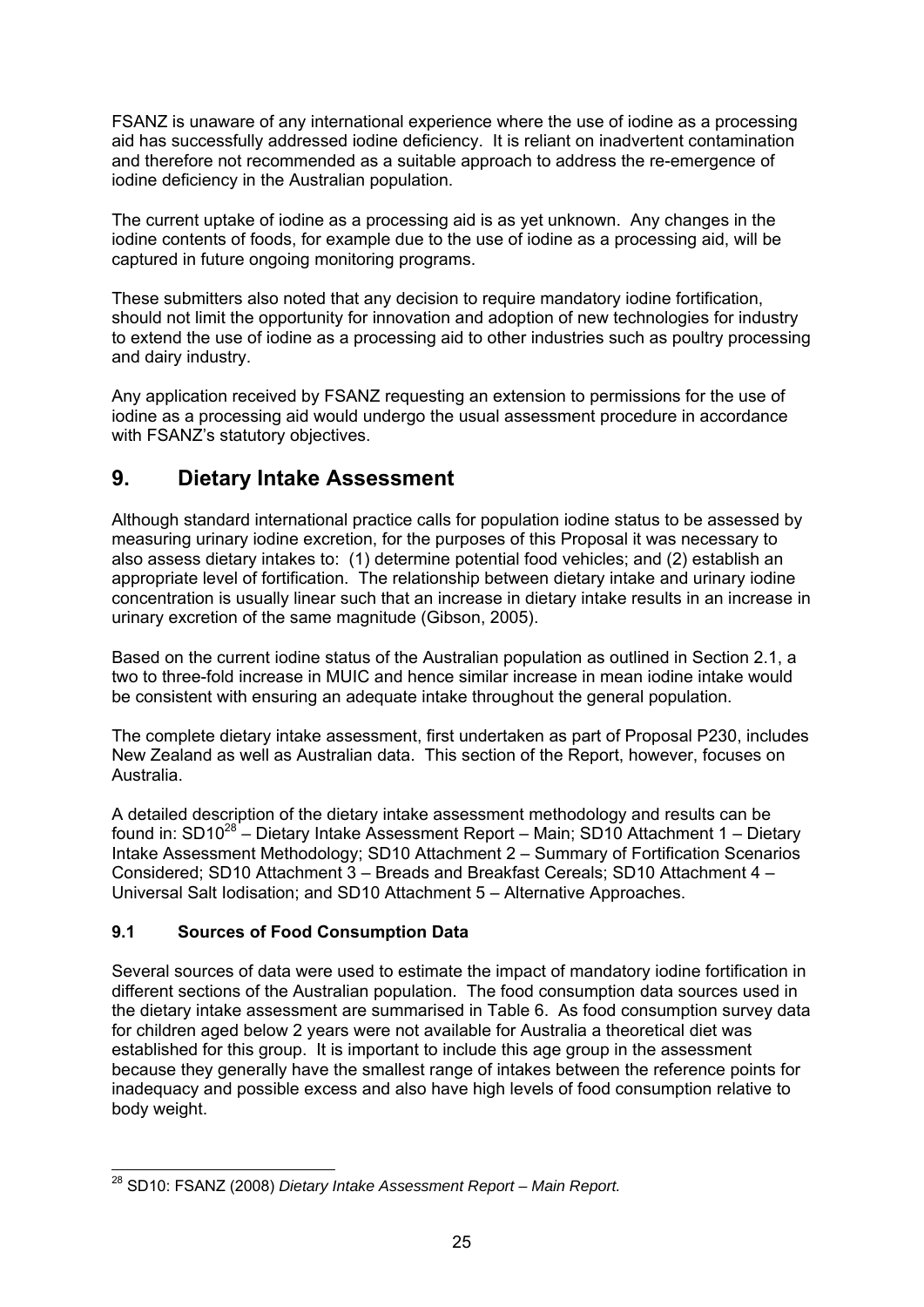### **Table 6: Key Sources of Food Consumption Data Used to Conduct the Dietary Intake Assessment for Australia**

| <b>Data Source</b>                                                                                                     | Data Type                       | <b>Data Details</b>                             |  |  |  |  |
|------------------------------------------------------------------------------------------------------------------------|---------------------------------|-------------------------------------------------|--|--|--|--|
| 1995 Australian                                                                                                        | Food consumption data for the   | Second-day adjusted <sup>+</sup> . Specifically |  |  |  |  |
| <b>National Nutrition</b>                                                                                              | general population aged 2 years | considered data for 2-3 year old                |  |  |  |  |
| Survey                                                                                                                 | and over                        | children.                                       |  |  |  |  |
|                                                                                                                        |                                 |                                                 |  |  |  |  |
| <b>Theoretical Diet</b>                                                                                                | Children aged 1 year            | Average diet for one day. Used in the           |  |  |  |  |
|                                                                                                                        |                                 | absence of survey data. Does not                |  |  |  |  |
|                                                                                                                        |                                 | provide a distribution of dietary intake.       |  |  |  |  |
| <sup>+</sup> A second day of dietary intake data can be used to more accurately calculate usual intake. The absence of |                                 |                                                 |  |  |  |  |

<sup>+</sup>A second day of dietary intake data can be used to more accurately calculate usual intake. The absence of second day adjustment leads to a broader and less accurate distribution of dietary intakes.

Pregnant and breastfeeding women are an important target group for iodine fortification. There were not enough pregnant and breastfeeding women surveyed in the 1995 Australian National Nutrition Survey (NNS) to allow these two groups to be considered on their own. FSANZ has therefore compared the intakes of all women aged 16-44 years in the NNS, as a proxy for women of child-bearing age, with the reference standards for pregnant and for breastfeeding women.

This does not allow for the higher energy, and hence food consumption, recommended during pregnancy and lactation. In particular, it does not include the impact of the general recommendations for extra serves of dairy foods, which are sources of iodine, and the proposed food vehicle bread. However, pregnant women are also advised to avoid certain types of fish (rich in iodine) and other dietary changes may happen. Hence, it is not possible to accurately estimate baseline intakes or predict iodine intakes following fortification for these specific population groups using the NNS data.

## **9.2 Food Composition Data**

Although food consumption data were sourced from the 1995 NNS, the salt and iodine content of foods have been determined using recent data from the following four major sources:

- total diet studies for Australia and New Zealand:
- analytical data for foods sampled in Australia and New Zealand from 2000 to 2005;
- overseas analytical data; and
- recipe calculations.

These data include the most recent food composition data available at the time of the dietary intake assessment. Thus, the dietary intake assessment takes into account both the current natural iodine content and amount of salt added during processing.

### **9.3 Assessment of Dietary Inadequacy**

The proportions of the population groups with dietary iodine intakes below the EAR were assessed and used as an estimation of the prevalence of inadequate iodine intakes.

The prevalence of inadequate nutrient intake can best be assessed by applying the Probability Method to the distribution of usual intakes in the population (NRC, 1986). This method essentially compares the distribution of intakes for a nutrient with the distribution of requirements to yield an estimate of the proportion of the population that has an inadequate intake. An alternative method of assessing inadequate intakes in the population is the EAR Cut-Point Method.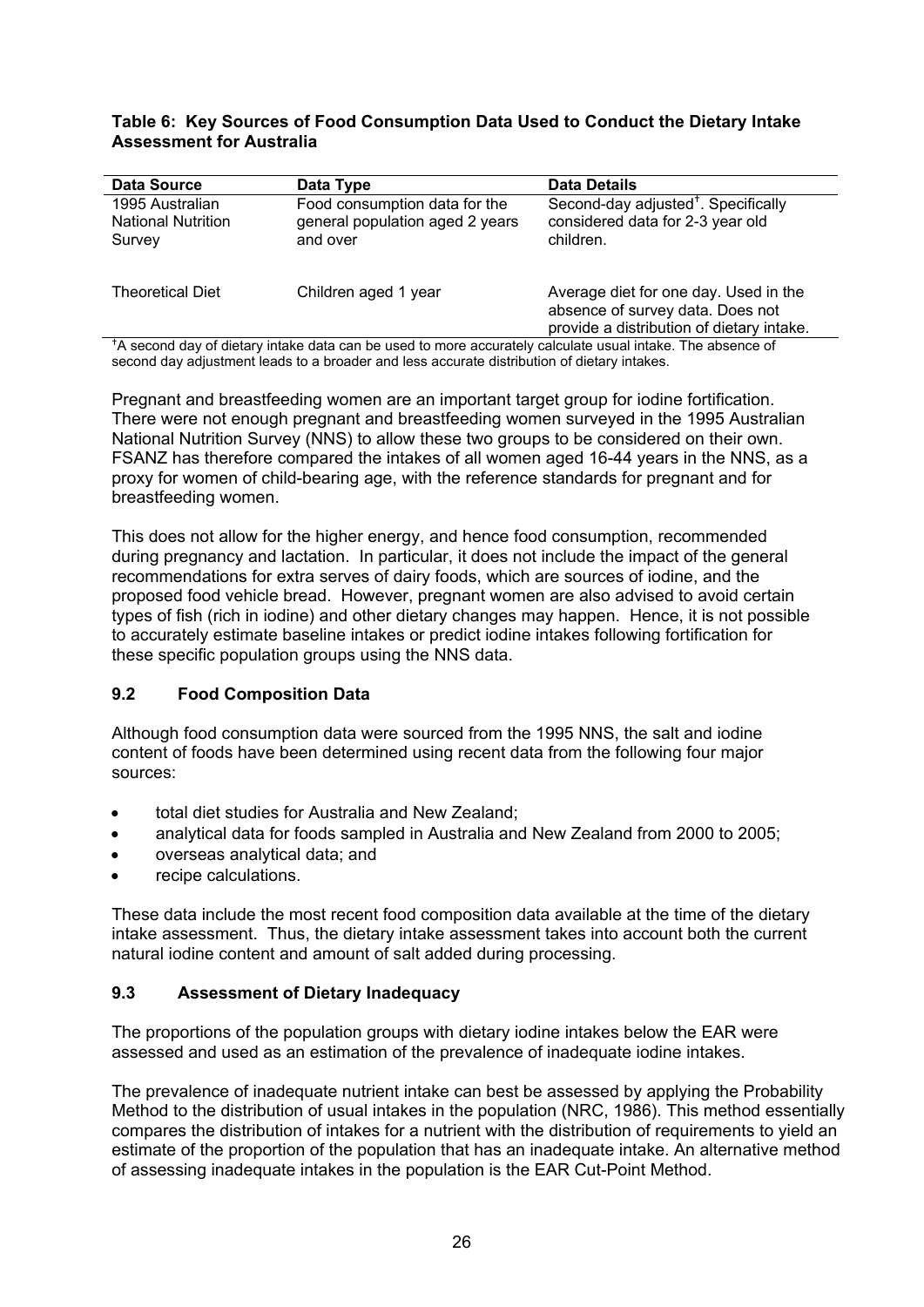This method involves simply calculating the proportion of the population with intakes below the EAR. It is a good estimator of the results of the more complex full Probability Method, if certain conditions are met (Health Canada, 2006) (see SD10<sup>29</sup> Attachment 1 for more details). The EAR Cut-Point Method has been used to estimate the prevalence of inadequate intakes in the current document.

The RDI was not used to assess dietary inadequacy because it should not be used to assess intakes of populations (NHMRC, 2006).

The EARs used in this assessment were from the NRVs released in 2006 for Australia and New Zealand (NHMRC, 2006), noting that the EARs for iodine for women who are pregnant and lactating are much higher than for other women of the same age.

### **9.4 Key Uncertainties in the Dietary Intake Assessment**

A full list of the assumptions and limitations inherent in dietary intake assessment can be found at SD10<sup>30</sup> Attachment 1. This section addresses the uncertainties that are specific to this Proposal.

### *9.4.1 Uncertainties in Relation to Discretionary Salt*

There were insufficient quantitative data on discretionary salt use (i.e. table and cooking salt) in the Australian 1995 NNS to enable this to be included in the dietary intake assessment. Therefore, two sources have been used to estimate discretionary salt use based on the amount of salt consumed in processed food. Mattes and Donnelly (1991) reported that 77% of sodium intake in the United States came from sodium added during processing; 11.6% from sodium found naturally in foods; 6.2% from salt added at the table, and 5.1% from salt added in cooking. From these data, it can be calculated that 87% of salt (sodium chloride) came from processed foods and 13% from discretionary uses.

More recently, the Food Safety Authority of Ireland (2005) estimated that 65-70% of dietary sodium intake was from manufactured foods; 15% from sodium found naturally in foods; and 15-20% from discretionary salt. Therefore 76-82% of salt (sodium chloride) was derived from processed foods and 18-24% from discretionary uses.

Therefore, in Proposal P230, FSANZ estimated salt intakes using a figure of 18% of total salt coming from discretionary uses and 82% from processed foods. As the quantity from processed food is known for each survey respondent, the quantity from discretionary uses could be calculated. In general, the new approach predicted discretionary salt use of approximately 1 g/day in Australia, with some variation around this value for different age/gender groups.

## **9.5 Approaches to Dietary Intake Assessment**

Two approaches were used when estimating the mean intake and the proportion of people with an inadequate intake of iodine.

### *9.5.1 Market Weighted Model*

The Australian 1995 NNS did not ascertain whether respondents used iodised or noniodised salt; therefore, this approach factors in the proportion of discretionary salt consumed (as estimated in Section 9.4.1) that is iodised based on sales data.

<sup>&</sup>lt;sup>29</sup> SD10: FSANZ (2008) Dietary Intake Assessment Report - Main Report.

<sup>29</sup> SD10: FSANZ (2008) *Dietary Intake Assessment Report – Main Report.* 30 SD10: FSANZ (2008) *Dietary Intake Assessment Report – Main Report.*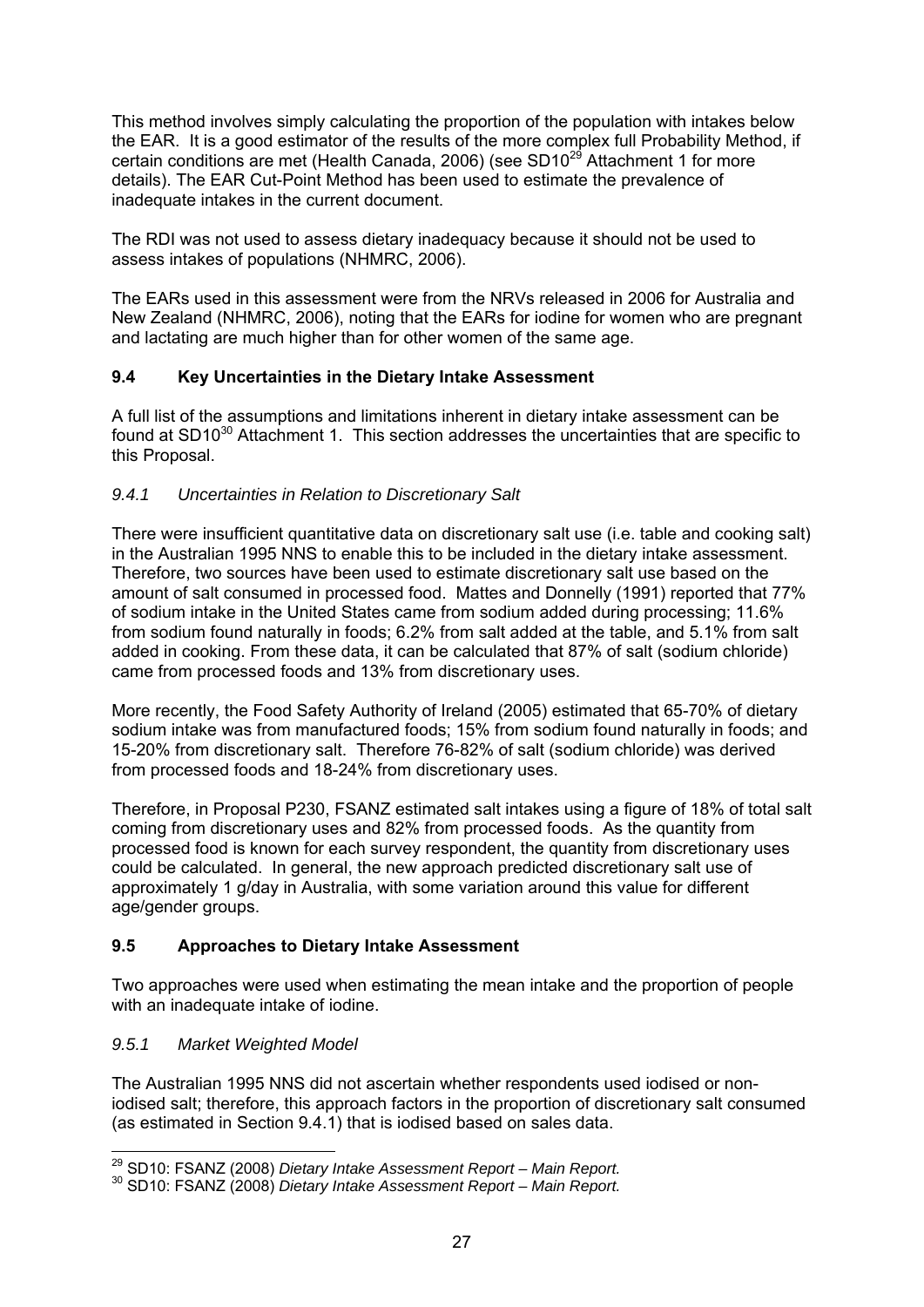In Australia ~20% of table salt sales are for iodised salt, and this was used to derive a weighted average concentration of iodine in discretionary salt.

# *9.5.2 Consumer Behaviour Model*

The availability of both iodised and non-iodised discretionary salt allows the buyer to choose one or the other. To reflect the potential differences in individual consumer behaviour, two options for discretionary salt were investigated:

- where it was assumed that individuals always select non-iodised salt; and
- where it was assumed that individuals always select iodised salt.

In the dietary intake assessments, 62% of Australians aged 2 years and above were assumed to be consumers of discretionary salt (whether iodised or non-iodised) based on responses to questions in the 1995 NNS. Thirty six per cent of children aged 2-3 years consumed discretionary salt.

The consumer behaviour models assessed iodine intakes for groups of individuals only. Where mean dietary iodine intakes have been presented as a range, the lower number in the range represents where individuals always avoid iodised salt and the upper number in the range represents where individuals always select iodised salt.

A limitation of this model type is that it is not a population estimate but rather gives the upper and lower ends of a range of possible intakes for a group of individuals.

Therefore the market-weighted results lie between the results projected for those who would never choose iodised salt and those who always choose iodised discretionary salt (i.e. the consumer behaviour models). For example, for Australian teenagers aged 14-18 years at baseline, the estimated market-weighted mean intake of iodine is 121 μg/day compared to 114 μg/day and 149 μg/day for those who never and always choose iodised discretionary salt respectively.

# **9.6 Results of Dietary Intake Assessment**

The preferred option is to mandate the use of iodised salt in bread, with salt iodised to an average level of 45 mg iodine per kg of salt, but with no particular quantity of salt to be added to bread specified. This is consistent with the New Zealand Standard. For the dietary intake assessments, iodised salt containing 45 mg iodine per kg of salt was used in breads, assuming 40 mg of iodine per kg of salt remained in the salt of iodine-fortified bread after baking. The iodine concentration in iodised discretionary salt was assumed to be 45 mg iodine per kg salt. For complete results from the dietary intake assessment see SD10 $^{31}$ .

## *9.6.1 Australians Aged Two Years and Over*

Currently, 43% of Australians aged two years and over are estimated to have inadequate iodine intakes; following fortification this is estimated to drop below 5%. Current (baseline) mean iodine intakes range between 94 µg/day and 121 µg/day, depending on the population group.

Following fortification of bread the estimated mean intakes range between 133 µg/day and 179 µg/day; increasing between 38 µg/day and 58 µg/day depending on the population group.

 $\overline{a}$ 31 SD10: FSANZ (2008) *Dietary Intake Assessment Report – Main Report.*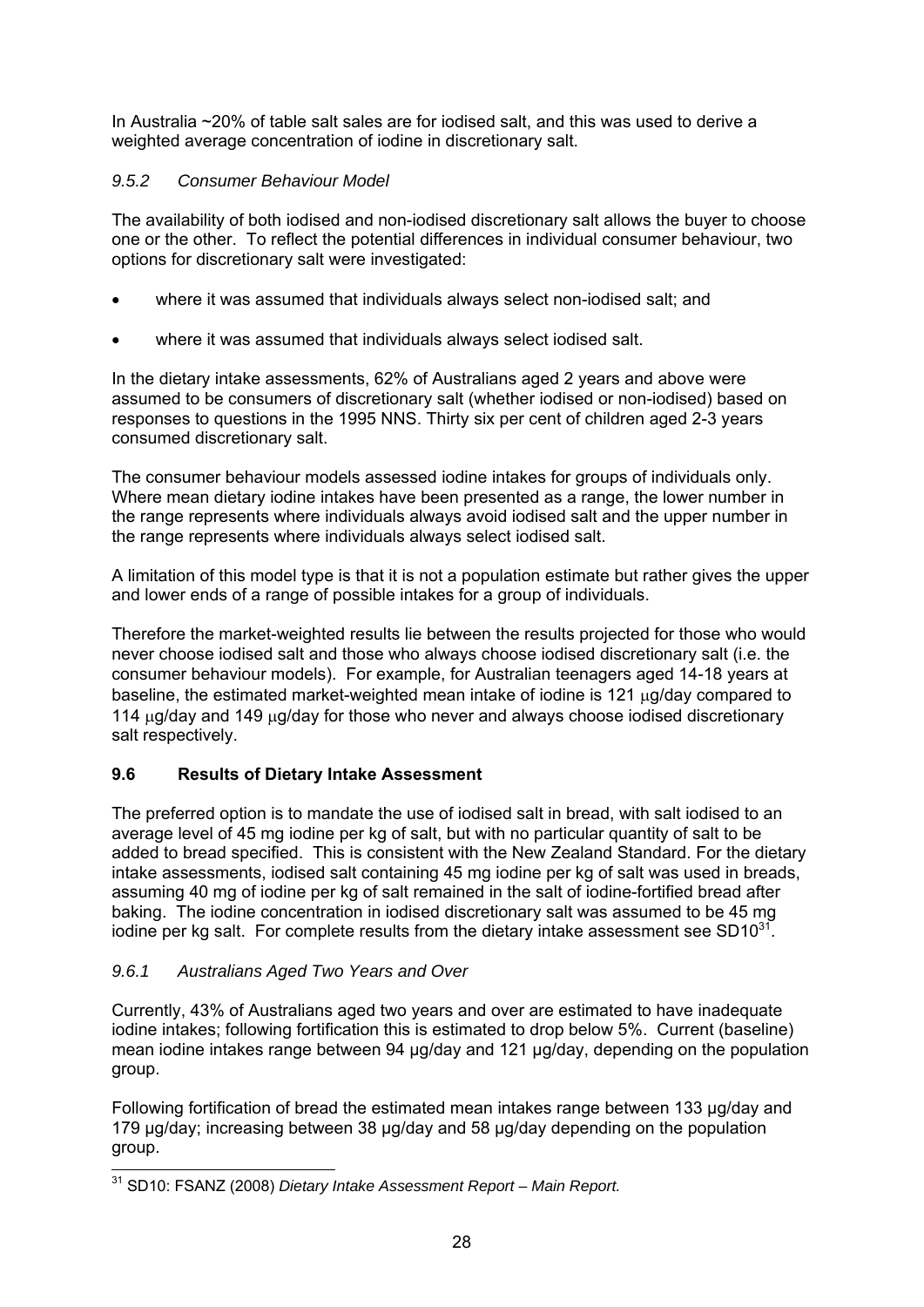No-one aged nine years and over is expected to exceed the UL currently or following fortification. Currently, no 4-8 year olds and less than 1% than of 2-3 year olds are estimated to exceed the UL for iodine. Following fortification less 1% of 4-8 year olds, and 6% of 2-3 year olds would exceed the UL for iodine.

Tables 7 and 8 present the proportion of Australians aged two years and over with inadequate iodine intakes and mean intakes respectively.

#### **Table 7: Estimated Proportion of Australians' Aged 2 Years and Over with Inadequate Dietary Iodine Intakes at Baseline and Following the Proposed Fortification**

| Proportion of Population with Inadequate Iodine Intakes (%) |                              |                                        |             |                                        |  |
|-------------------------------------------------------------|------------------------------|----------------------------------------|-------------|----------------------------------------|--|
|                                                             | <b>Market Weighted Model</b> |                                        |             | <b>Consumer Behaviour Model*</b>       |  |
| <b>Population</b><br>Group                                  | <b>At Baseline</b>           | <b>After Fortification</b><br>of Bread | At Baseline | <b>After Fortification</b><br>of Bread |  |
| 2-3 years                                                   | 16                           | 1                                      | $18 - 12$   | $2 - 1$                                |  |
| 4-8 years                                                   | 18                           | 1                                      | $22 - 12$   | $1 - 1$                                |  |
| 9-13 years                                                  | 21                           | <1                                     | $29 - 14$   | $2 - 1$                                |  |
| 14-18 years                                                 | 35                           | 4                                      | $41 - 16$   | $6 - 3$                                |  |
| $19-29$ years                                               | 41                           | 6                                      | $47 - 22$   | $9 - 4$                                |  |
| 30-49 years                                                 | 47                           | 5                                      | $54 - 23$   | $8 - 3$                                |  |
| 50-69 years                                                 | 53                           | 5                                      | $61 - 22$   | $8 - 2$                                |  |
| 70 years & above                                            | 63                           | 6                                      | $72 - 26$   | $9 - 2$                                |  |

In the consumer behaviour model, the left-hand number in the range is for consumers who never choose iodised discretionary salt and the right-hand number in the range is for consumers who always choose iodised discretionary salt, i.e. salt with a mean iodine concentration of 45 mg iodine/kg salt.

| Mean Intake of Iodine (µg/day) |                              |                                                         |                                  |                                                  |  |
|--------------------------------|------------------------------|---------------------------------------------------------|----------------------------------|--------------------------------------------------|--|
|                                | <b>Market Weighted Model</b> |                                                         | <b>Consumer Behaviour Model*</b> |                                                  |  |
| <b>Population</b><br>Group     | <b>At Baseline</b>           | <b>After</b><br><b>Fortification of</b><br><b>Bread</b> | <b>At Baseline</b>               | After<br><b>Fortification of</b><br><b>Bread</b> |  |
| 2-3 years                      | 95                           | 133                                                     | $93 - 105$                       | $130 - 143$                                      |  |
| 4-8 years                      | 94                           | 139                                                     | $91 - 109$                       | $135 - 154$                                      |  |
| 9-13 years                     | 108                          | 160                                                     | $103 - 128$                      | 155 – 180                                        |  |
| 14-18 years                    | 121                          | 179                                                     | $114 - 149$                      | 172 – 207                                        |  |
| $19-29$ years                  | 119                          | 177                                                     | $113 - 145$                      | $171 - 203$                                      |  |
| 30-49 years                    | 110                          | 166                                                     | $104 - 133$                      | $161 - 189$                                      |  |
| 50-69 years                    | 105                          | 158                                                     | $98 - 129$                       | $152 - 182$                                      |  |
| 70 years & above               | 96                           | 147                                                     | $90 - 120$                       | 141 – 171                                        |  |

### **Table 8: Estimated Mean Iodine Intakes at Baseline and Following the Proposed Fortification in Australians Aged 2 Years and Over**

\* In the consumer behaviour model, the left-hand number in the range is for consumers who never choose iodised discretionary salt and the right-hand number in the range is for consumers who always choose iodised discretionary salt, i.e. salt with a mean iodine concentration of 45 mg iodine/kg salt.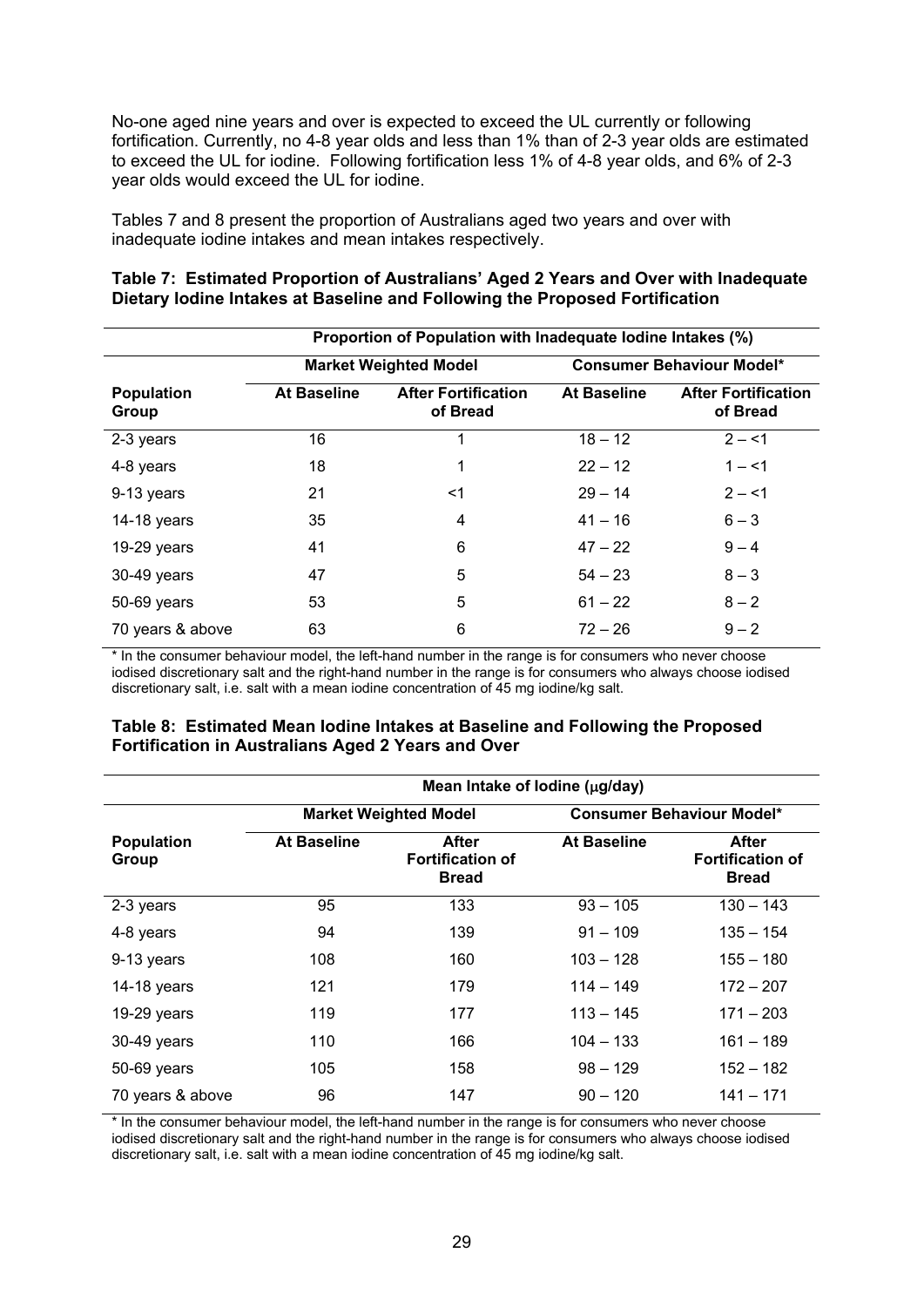### *9.6.2 Women of Child-bearing Age*

For the purposes of the dietary intake assessment, women of child-bearing age are assumed to be 16-44 years of age. Results of the assessment are shown in Table 9. As explained in Section 9.1, it was not feasible to perform a dietary intake assessment based on food consumption survey data from pregnant and breastfeeding women using data from the 1995 Australian National Nutrition Survey. Therefore, the intakes of the general population of women aged 16-44 years were compared to the EAR and UL for pregnant and breastfeeding women respectively.

Despite these uncertainties, it is clear that the majority of Australian women are unlikely to fully meet their iodine requirements during pregnancy or lactation. At present, 65% of nonpregnant non-breastfeeding Australian women who do not use iodised salt are estimated to have inadequate intakes and would therefore be expected to enter pregnancy in a deficient state. After the proposed fortification, this decreases to 13%. For women who use iodised salt, 31% currently have inadequate intakes and this decreases to 6% following the proposed fortification.

Therefore, most women would enter pregnancy after a period of adequate intake, and therefore with iodine stores intact. Notably, the lowest level  $(5<sup>th</sup>$  centile) of intake increases from 53 μg to 93 μg per day after fortification and the highest level (95<sup>th</sup> centile) from 168 μg to 218 μg. This indicates that fortifying bread improves the intakes of those with very low iodine intakes as well as improving intakes of those with higher intakes at baseline.

No women of childbearing age are predicted to exceed the relevant UL for iodine either at baseline or when bread is fortified with iodised salt.

In addition, FSANZ has been able to access data from the 2003 follow-up of the Australian Longitudinal Study of Women's Health to assess dietary changes during pregnancy. As part of this study, the Cancer Council of Victoria's food frequency questionnaire was completed by 7324 non-pregnant women and 665 pregnant women. Among non-pregnant women, 17.4% reported consuming less than one slice of bread per day and 19.4% four or more slices per day, compared with 5.3% and 33.2% respectively among pregnant women. It is of interest to note that the bread consumption patterns of non-pregnant women are consistent with the FSANZ estimates reported in Section 8.1.1.

Consequently the increase in iodine intake following mandatory iodine fortification would be expected to be higher in pregnant women than non-pregnant women (Mackerras et al, 2008). FSANZ believes the data derived from the 1995 National Nutrition Survey in Table 9 is likely to under-estimate the impact of mandatory fortification on the intakes of pregnant women.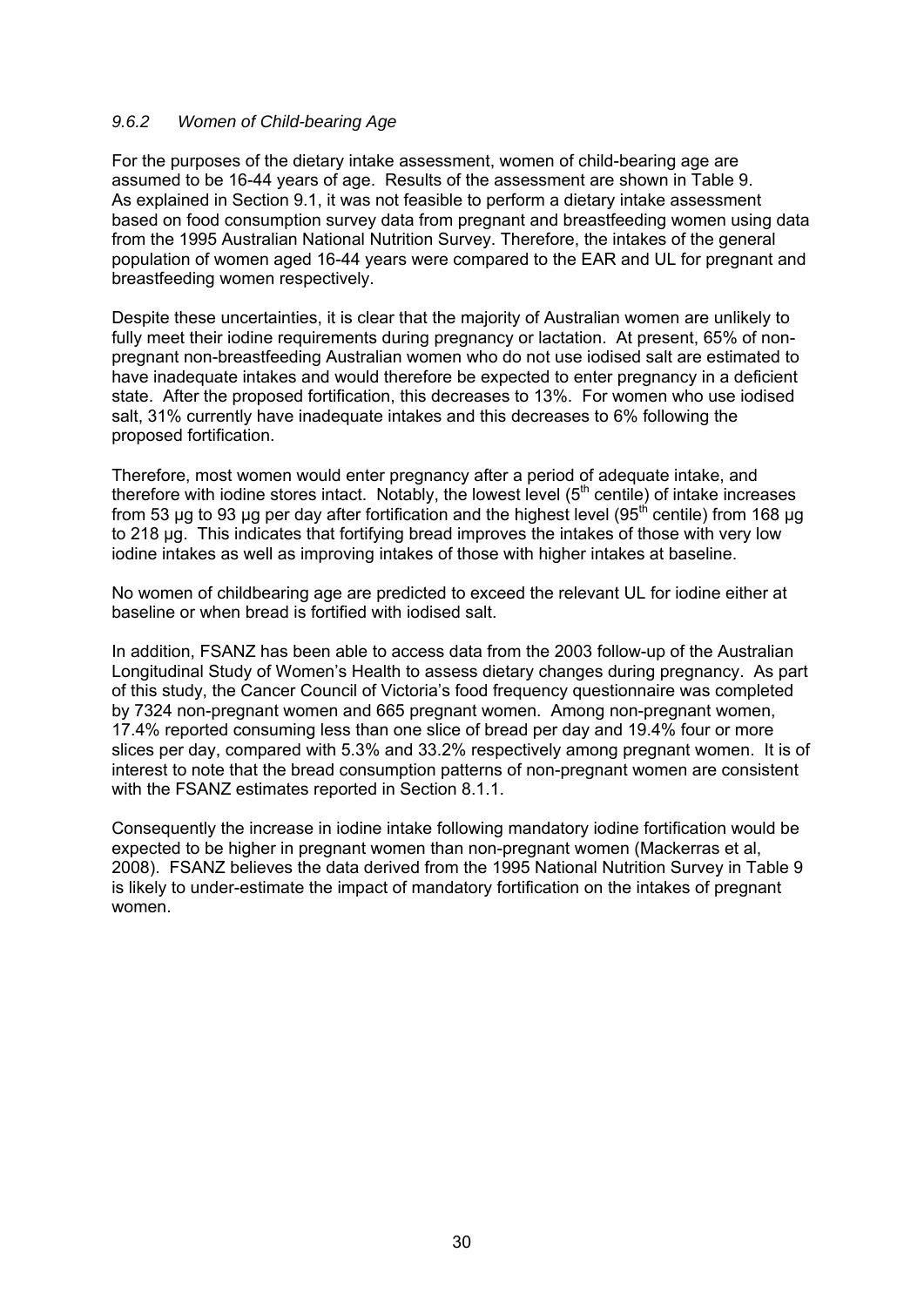### **Table 9: Estimate of Inadequate and Mean Dietary Iodine Intakes in Australian Women of Childbearing Age at Baseline and Following Fortification**

| Proportion of Population with Inadequate Iodine Intakes (%) |                    |                                           |                                  |                                                  |  |
|-------------------------------------------------------------|--------------------|-------------------------------------------|----------------------------------|--------------------------------------------------|--|
|                                                             |                    | <b>Market Weighted Model</b>              | <b>Consumer Behaviour Model*</b> |                                                  |  |
| <b>Population Group</b>                                     | <b>At Baseline</b> | After<br><b>Fortification</b><br>of Bread | <b>At Baseline</b>               | After<br><b>Fortification of</b><br><b>Bread</b> |  |
| Women Aged 16-44 years                                      | 59                 | 9                                         | $65 - 31$                        | $13 - 6$                                         |  |
| Compared to EAR for<br><b>Pregnant Women</b>                | 93                 | 71                                        | $95 - 82$                        | $75 - 45$                                        |  |
| Compared to EAR for<br><b>Breastfeeding Women</b>           | 97                 | 88                                        | $98 - 93$                        | $90 - 71$                                        |  |
| Mean Intake of Iodine ( $\mu$ g/day)                        |                    |                                           |                                  |                                                  |  |
| Women Aged 16-44 years                                      | 100                | 146                                       | $94 - 122$                       | $140 - 169$                                      |  |

\* In the consumer behaviour model, the left-hand number in the range is for consumers who never choose iodised discretionary salt and the right-hand number in the range is for consumers who always choose iodised discretionary salt, i.e. salt with a mean iodine concentration of 45 mg iodine/kg salt.

### *9.6.3 Children Aged One Year*

The available dietary survey from Australia did not include children aged less than two years. Therefore a theoretical diet was used to estimate iodine intakes for Australian children aged one year.

The theoretical diet did not include any discretionary salt but was analysed with, and without, inclusion of one 226 g serve of Formulated Supplementary Foods for Young Children (FSFYC); commonly known as toddler milk. As the theoretical diet was based on a single consumption value for each food, there is no distribution of intakes. The  $95<sup>th</sup>$  centile was estimated, by using a simple equation based on the mean intake, as an indication of how high iodine intakes might be in some children (see Table 10 for details). There is a substantial improvement in mean intake with fortification, although the impact on the proportion of the population group with inadequate intakes cannot be quantified. However, the UL for children this age is 200 μg/day, suggesting that some children may have intakes above the UL.

### **Table 10: Estimated Mean and 95thcentile Dietary Iodine Intakes of Australian Children Aged 1 Year Based on a Theoretical Diet**

|                         | Mean Intake of Iodine (mg/day) |                                        | 95 <sup>th</sup> Percentile of Iodine Intake |                                         |
|-------------------------|--------------------------------|----------------------------------------|----------------------------------------------|-----------------------------------------|
| <b>Population Group</b> | At Baseline                    | <b>After Fortification</b><br>of Bread | At Baseline                                  | <b>After Fortification</b><br>of Bread* |
| Without FSFYC*          | 79                             | 95                                     | 198                                          | 238                                     |
| With FSFYC              | 92                             | 107                                    | 230                                          | 268                                     |

**Note:** no discretionary salt, iodised or otherwise, is included in the above models \* Formulated Supplementary Foods for Young Children

### **9.7 Dietary Intake Assessment Conclusions**

In the general population aged 2 years and older, the proposed fortification is predicted to reduce the prevalence of inadequate intakes from 43% to less than 5% overall.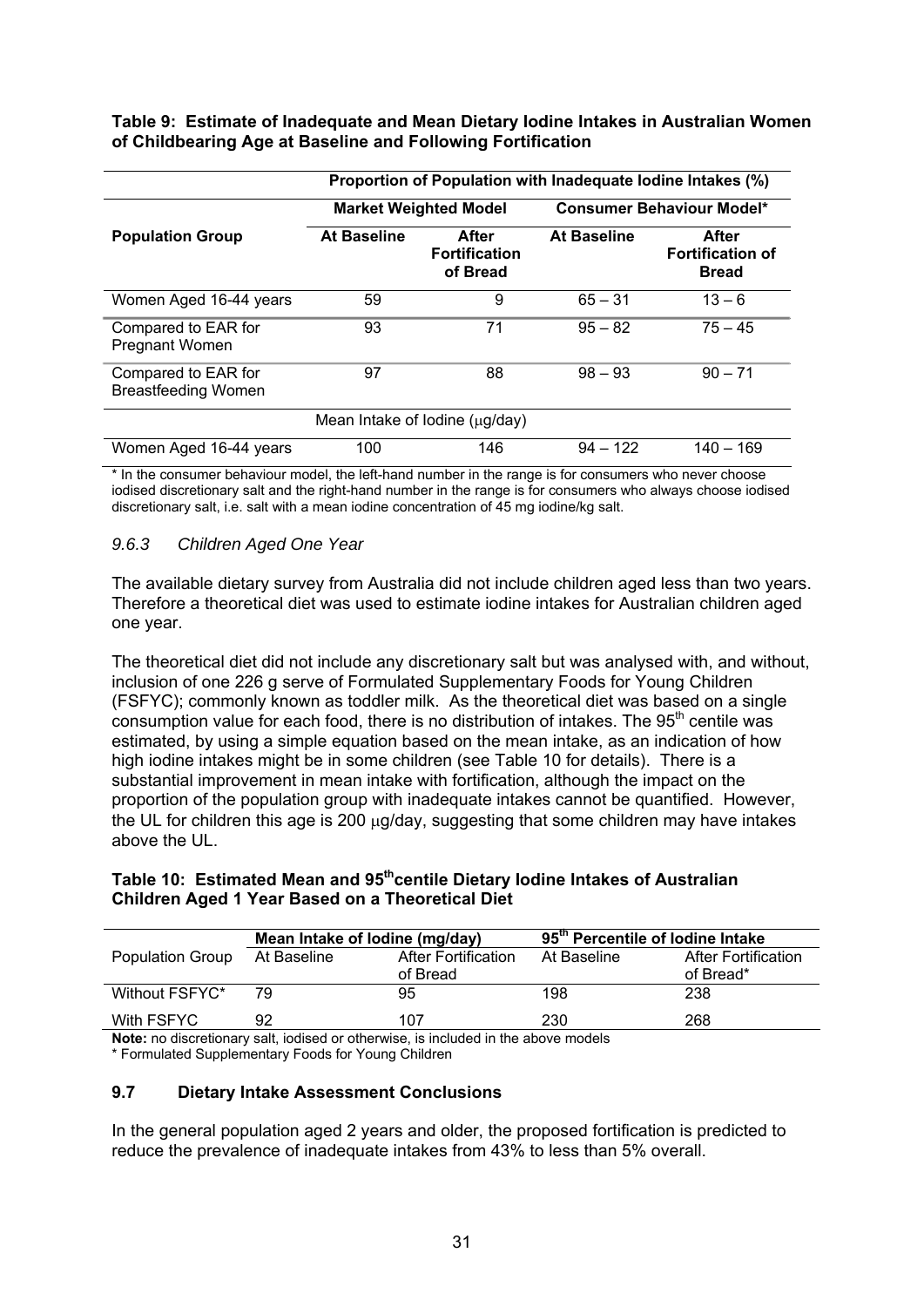Following fortification the proportion of children aged 2-13 years with inadequate intakes is estimated to drop below 1%.

Although the proposed mandatory fortification will increase the iodine intakes of pregnant and breastfeeding women by an important and useful amount, it is likely that a high proportion of these groups will still have inadequate intakes.

The concentration of iodine in salt is constrained by the desire to limit the potential for intakes to exceed the UL, especially in young children. Increasing the concentration of iodine in salt further to reduce the prevalence of inadequate intakes in the population generally will increase the proportion of young children who exceed the UL.

# **10. Assessment of the Health Outcomes from Mandatory Iodine Fortification**

This section outlines the anticipated improvement in health and performance of the Australian population following the proposed mandatory fortification of the food supply with iodine. It addresses the reduction in iodine deficiency-related mental impairment in children and thyroid disease in the adult populations. The section also addresses the implications of a small proportion of young children exceeding the UL.

### **10.1 Expected Reductions in Iodine Deficiency and Impact on Health**

### *10.1.1 Children and Adolescents*

Following mandatory fortification, the iodine intake of Australian children aged 2-13 years is predicted to be below the EAR in less than 1% of children. One year-olds are also likely to have an adequate iodine intake. As a result the risk of children having impaired hearing, fine motor control, reaction times, visual problem solving, abstract reasoning, verbal fluency, reading proficiency, spelling, mathematical skills, or general cognition due to poor iodine status during childhood will be substantially reduced. Where one or more of these impairments are already present and caused by iodine deficiency a substantial improvement would be expected within several weeks to several months of fortification.

This is assuming that the impairment(s) arose due to iodine deficiency after the age of 2-3 years. Those impairments that arose earlier will not be reversed, but will be prevented in future generations.

In those aged 14-18 years approximately 4%, predominantly female, would fall below the EAR for iodine intake. The specific impact of iodine deficiency and the outcome of alleviating it in this age group are largely unknown. The positive outcome predicted is a reduction in the risk of goitre and other negative changes to the thyroid predisposing to thyroid disease later in life.

## *10.1.2 Women of Child-bearing Age*

The proposed fortification would substantially decrease the proportion of 16-44 year old women with inadequate iodine intakes. The health implications for this include a reduction in the risk of iodine deficiency-related goitre and future thyroid problems.

Considering the data from the NNS and the 2003 follow-up of the Australian Longitudinal Study of Women's Health approximately half of pregnant and breastfeeding women would have inadequate iodine intakes.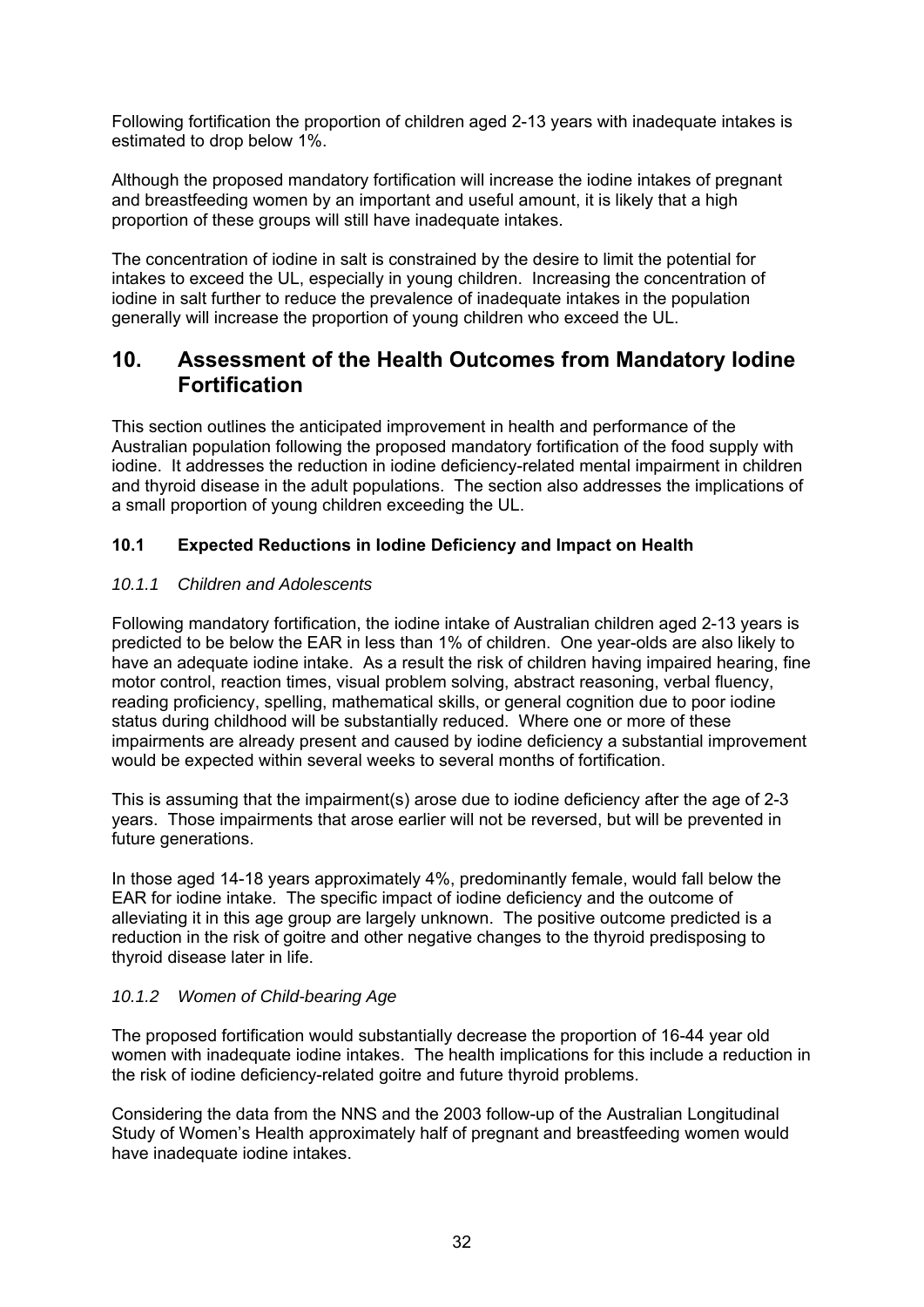However, the anticipated increase in iodine intakes raises the likelihood of iodine stores being replete before pregnancy, allowing a portion of the added iodine requirement during pregnancy to be met by iodine stores. Though the situation would still not be ideal, it would reduce the risk of neurological impairment in children born after introduction of mandatory fortification.

## *10.1.3 General Adult Population*

The proposed fortification would eliminate iodine deficiency throughout most of the adult population. A reduction in the risk of adverse changes in the thyroid predisposing to thyroid disease would be the main expected outcome. Addressing iodine deficiency now rather than later would reduce risk of iodine-induced hyperthyroidism, which increases with duration of deficiency, following any future increases to iodine intake. An improvement in the prognosis of thyroid cancer is also anticipated.

# **10.2 Potential Adverse Effects of Raising Population Iodine Intake in Australia**

Following Draft Assessment of Proposal P230, FSANZ reconvened the Iodine Scientific Advisory Group<sup>32</sup> to assist in addressing specific concerns raised in submissions. This group consists of experts in thyroid disease, including thyroid cancer treatment, as well as specialists in iodine deficiency disorders and iodine nutrition. We also conducted extensive reviews of available scientific and medical literature and guidelines to assess the safety concerns of increasing the iodine content of the food supply. The relevant findings are provided below. More detail is provided in  $SD8^{33}$  and  $9^{34}$ .

# *10.2.1 International Experience Following Fortification*

Denmark has recently shifted from voluntary iodine fortification of salt to mandatory fortification of household and commercial bread making salt (Pedersen *et al.*, 2006). Cases of hyperthyroidism were systematically recorded in two areas, one originally mildly deficient the other moderately deficient, prior to and during voluntary and subsequent mandatory fortification. There was an initial rise in the incidence of hyperthyroidism after voluntary fortification from 1.028-1.228/1000/year, a further rise to 1.407/1000/year following mandatory fortification, and a small decline to 1.387/1000/year 3-4 years following the introduction of mandatory fortification. The region with moderate iodine deficiency accounted for the bulk of the increase in hyperthyroidism.

In 1990 Austria doubled its level of table salt iodisation from 7.5 to 15 mg/kg to address persistent mild iodine deficiency (Mostbeck *et al.*, 1998). Extensive monitoring revealed an initial increase in the incidence of hyperthyroidism. After five years, annual incidence had declined but was still above baseline.

Switzerland has voluntary iodisation of salt with the bulk of salt used in local food manufacture being iodised (Zimmerman *et al.*, 2005). Following an increase in the iodisation concentration from 7.5 mg iodine/kg salt to 15 mg/kg, this shifted the surveyed population from mild deficiency to adequate intake (Baltisberger *et al.*, 1995). There was an initial 27% rise in the incidence of hyperthyroidism followed by a steady decline, with the incidence of hyperthyroidism eight years after increased iodisation being 44% lower than the incidence before iodisation.

 $\overline{a}$ 

 $32$  For a list of members refer to:

http://www.foodstandards.gov.au/foodmatters/fortification/iodinescientificadvi3251.cfm<br>
33 SD8: FSANZ (2008) Nutrition Assessment Report.

<sup>33</sup> SD8: FSANZ (2008) *Nutrition Assessment Report.* 34 SD9: FSANZ (2007) *Safety Assessment and Risk Characterisation Report.*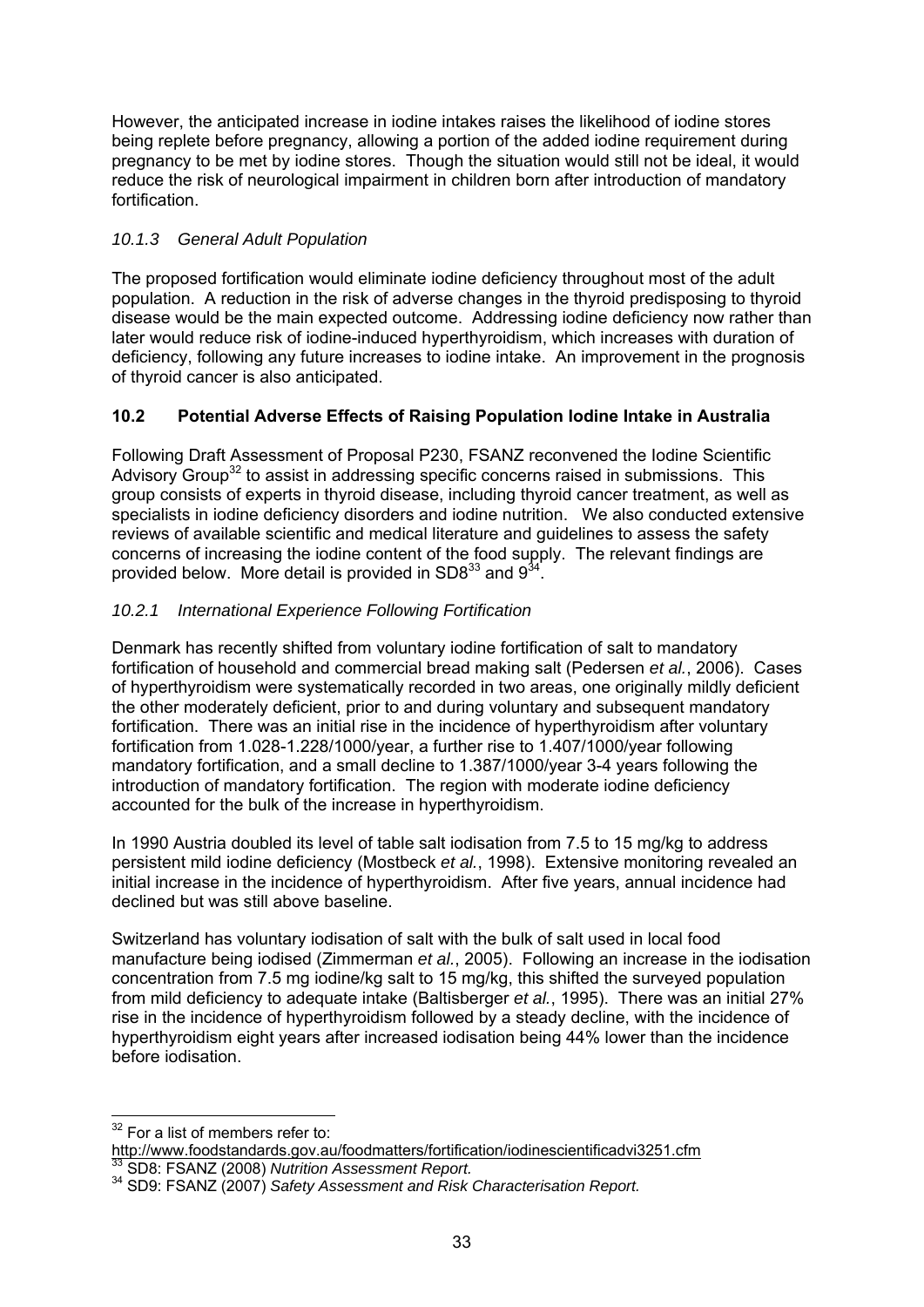Though international experience varies with respect to length of monitoring, the findings indicate that:

- dealing with iodine deficiency when it is still mild results in smaller increases in cases of hyperthyroidism than addressing iodine deficiency when it is moderate;
- initial increases in cases of thyroid disorders are followed by a decline; and
- addressing iodine deficiency with fortification is likely to result in long-term positive outcomes for population thyroid health.

#### *10.2.2 Upper Levels of Intake for Children*

Following introduction of mandatory iodine fortification, it is estimated that a small percentage of young children may exceed the UL for iodine. The magnitude of the exceedance depends on the amount of discretionary iodised salt in the diet. The level of exceedance is greatest for 2-3 year old children, especially if iodised discretionary salt is consumed, but disappears in later childhood. No other age groups are estimated to exceed the UL.

In considering if the estimated intakes for young children are likely to represent a health and safety risk, it is important to remember age-specific ULs are based on findings in adults and are extrapolated to children based on relative metabolic body weights. They are not absolute thresholds for toxicity but rather represent intake limits incorporating a comfortable margin of safety. Exceeding the UL, although not desirable, does not automatically lead to an adverse outcome. The maximum estimated intake, approximately 300 μg per day, still remains within the one-and-a-half fold margin of safety given the UL for 1-3 year olds is 200 μg per day.

The adverse endpoint on which the UL for iodine is based is sub-clinical hypothyroidism. In most individuals, a state of sub-clinical hypothyroidism represents a transient, adaptive response to increased levels of iodine. Usually, this state does not persist, even if the excess intake continues. It is worth noting that iodine intakes as high as 1350 μg per day in toddlers have been reported without apparent harm (Park *et al.*, 1981); this is over four times the highest predicted intake following mandatory fortification. Thus it is unlikely that those children exceeding the UL would be adversely affected.

#### *10.2.3 Impact of Iodine Fortification on those with Existing Thyroid Conditions*

#### 10.2.3.1 Thyroid Cancer Patients

Patients with thyroid cancer may be advised to consume a low iodine diet a few weeks prior to treatment with radioiodine (Cooper *et al.*, 2006; Royal College of Physicians and British Thyroid Association, 2002). This restriction of dietary iodine is to maximise the uptake of radioiodine by the thyroid. Similar advice may be given to patients prior to receiving a thyroid scan utilising radioiodine containing contrast media.

Not all clinicians will advise patients to restrict iodine prior to treatment or scans, as clinical practices vary. The decision to restrict iodine is likely to be dependent on the patients' iodine status. To be compliant with any advice to restrict iodine intake, patients may need to avoid iodised medication, foods naturally high in iodine and iodine fortified products for the period of restriction, typically 2-3 weeks prior to being given radioiodine.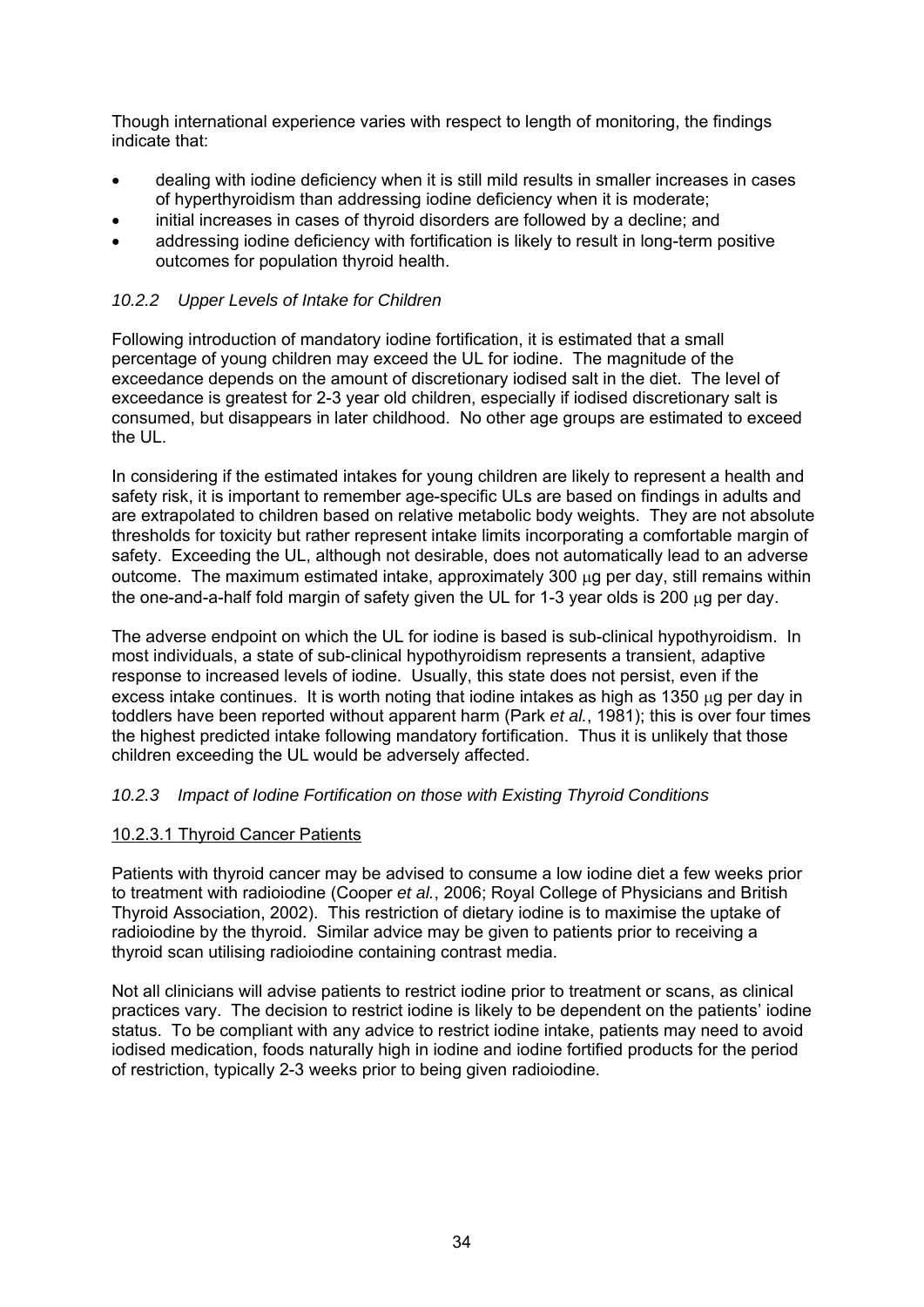#### 10.2.3.2 Individuals with existing Hyperthyroidism including Graves' Disease

Those individuals with existing hyperthyroidism, including Graves' disease, are more likely to be sensitive to increases in iodine intake than the rest of the population (AACE Thyroid Taskforce, 2002, Topliss *et al.*, 2004). These groups are often advised to avoid medication, supplements and foods high in iodine such as Lugol's iodine, some cough medicine, iodine containing contrast media, kelp supplements, seafood and kelp/seaweed.

A single dose or serve of these products usually contains hundreds of micrograms to several milligrams of iodine. The proposed mandatory fortification on the other hand is estimated to lead to an average increase in iodine intake of approximately 45-66 μg per day; an amount comparable to that found in approximately one oyster, or three eggs. A slice of bread would contain approximately 10-25 μg of iodine, depending on the size of the slice and the amount of iodised salt added.

Those with thyroid disease are likely to be under medical care for their condition. Further, the proposed increase to iodine intake is modest and therefore unlikely to cause harm even in the majority of sensitive individuals.

#### 10.2.3.3 Individuals with Thyroiditis

For individuals with thyroiditis e.g. Hashimoto's disease, high intakes of iodine may exacerbate the condition, producing either sub-clinical or clinical hypothyroidism (Akamizu *et al.*, 2007; Wiersinga, 2004). The effect is usually transient once the high iodine intake is discontinued, although some individuals may require transient thyroxine replacement therapy.

Although the impact of iodine supplementation programmes on the occurrence of clinically significant iodine-induced thyroiditis has not been extensively studied, it appears that such effects are typically associated with iodine intakes of 500 μg/day or greater (Wiersinga, 2004). Given the proposed modest increase in iodine intakes through mandatory fortification, a significant increase in the incidence of iodine-induced thyroiditis among the Australian population is considered unlikely.

Exposure to some iodine-containing therapeutic/diagnostic substances and iodine rich foods is known to produce a range of adverse reactions in some individuals. These individuals will react, sometimes severely, to multiple iodine-containing substances and/or iodine rich foods such as iodinated contrast material, iodine-based antiseptics, and/or seafood. Sometimes such reactions are referred to as 'iodine allergy'. Despite iodine being a common component of these substances and foods, testing has shown that the reactions observed are almost certainly a reaction to the iodine-containing molecule as a whole or some other component of the substance/food, and not to iodine itself (Coakley and Panicek, 1997).

Some individuals are more sensitive to adverse reactions from high iodine intakes, compared to others. This has been referred to as 'iodine sensitivity', and is not a true allergic reaction. These reactions only occur at very high doses that far exceed the amount of iodine that people would receive from the normal diet, even with mandatory fortification. However, very high iodine foods and supplements, such as some seaweed and kelp products may affect sensitive individuals.

The addition of extra iodine to food supply, resulting from mandatory iodine fortification, will not increase the risk of iodine sensitivity reactions occurring, as the amount of additional iodine is consistent with physiological requirements for this nutrient.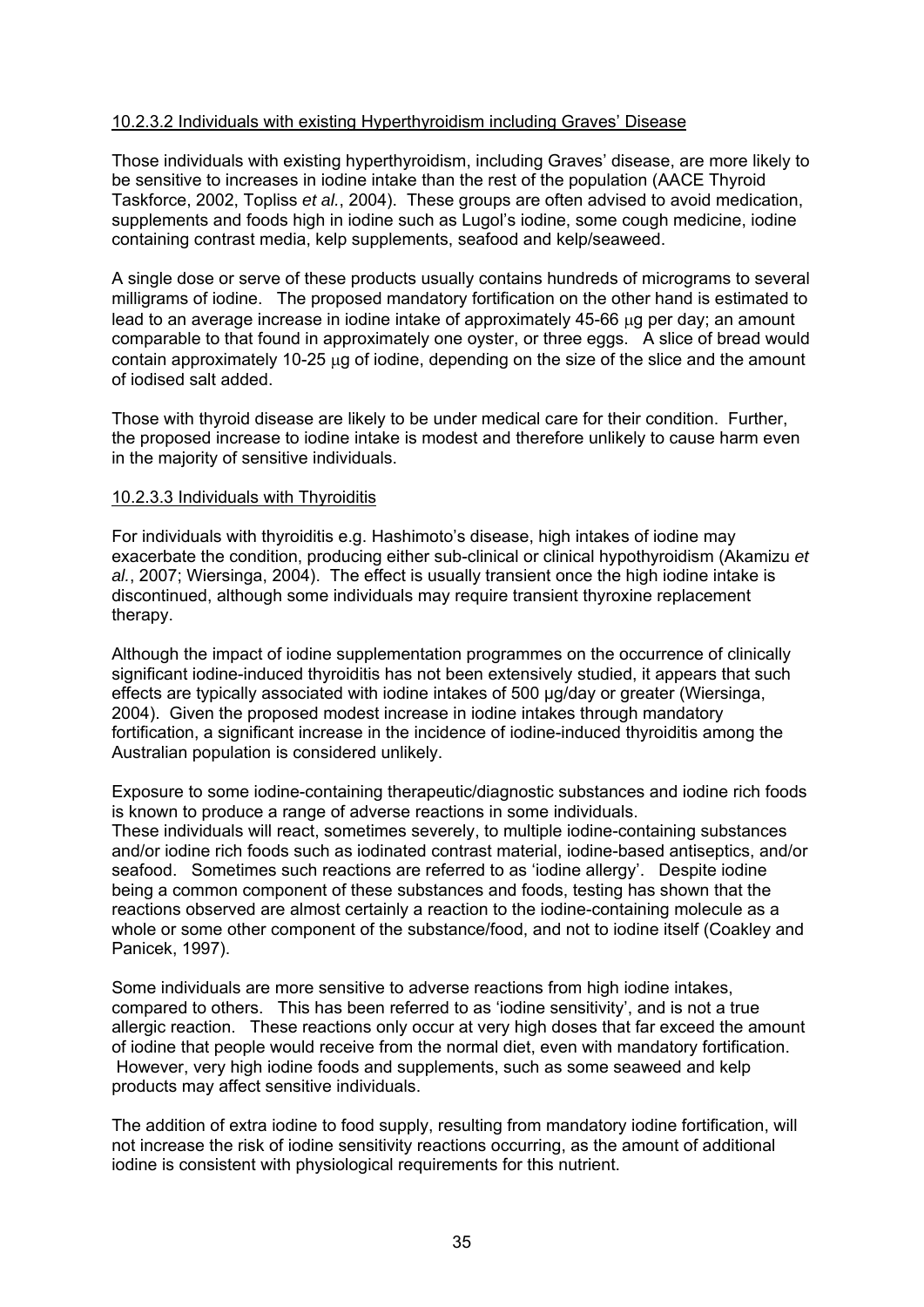Several individual submitters raised concerns about iodine sensitivities. FSANZ sought further advice from the ISAG and an international allergy expert<sup>35</sup>. It was concluded that the risk of adverse effects is minimal. Forms of iodine used in iodised salt, are too small by themselves to cause an allergic reaction.

## *10.2.5 Iodine and Acne*

Very high doses of iodine, doses exceeding normal dietary intake even with fortification, can lead to some forms of inflammatory acne in sensitive individuals. These forms of acne are different from the common comedonal acne. The proposed mandatory fortification will only raise iodine intakes to desirable levels in line with iodine requirements and therefore not cause inflammatory acne.

# **11. Risk Assessment Summary**

There is strong evidence, from studies and surveys measuring urinary iodine excretion, showing widespread re-emergence of mild iodine deficiency in south eastern Australia. As south eastern Australia is the most densely populated region in Australia a high proportion of the population is at risk of iodine deficiency.

The WHO, ICCIDD, and UNICEF recommend iodisation of food salt as the primary means of addressing widespread iodine deficiency. Internationally various legislative approaches to increasing iodine content of the food supply using iodised salt have been used with a good degree of success and safety.

The proposed mandatory fortification with iodine would reduce the risk of children having neurological impairments<sup>36</sup>. In adults, fortification would reduce the risk of goitre and iodineinduced hyperthyroidism.

The iodine intake following fortification would still not be sufficient for the majority of women during pregnancy or lactation. However, following the proposed fortification most women would enter pregnancy after a period of adequate intake, and therefore with iodine stores intact. These stores could then contribute towards iodine requirements during pregnancy and lactation.

A small proportion of children aged 1-3 years and an even smaller proportion of those aged 4-8 years may exceed the UL. Although it is generally not desirable to exceed the UL, in this case the estimated worst-case iodine intakes for young children are calculated to be below a level at which adverse effects may be observed. This, and the reversible nature of the endpoint on which the UL is based, means such intakes are unlikely to represent a health and safety risk to young children, though a reduced margin of safety exists.

Mandatory iodine fortification would contribute considerably to alleviating the consequences of existing deficiency, and prevent it from becoming even more widespread and serious in the future. Perhaps most importantly it would prevent mothers from becoming progressively more iodine deficient through successive pregnancies, further increasing the risk of children being born with serious impairment from iodine deficiency.

 $\overline{a}$  $35$  Dr Rob Loblay is the Director of the Allergy Unit at the Royal Prince Alfred Hospital and Senior Lecturer in Immunology at the University of Sydney.

<sup>&</sup>lt;sup>36</sup> Including poorer verbal and information processing skills, lower scores of perceptual, mental and motor assessment, and potentially attention deficit and hyperactivity disorders resulting from iodine deficiency in mothers. Mandatory fortification would also reduce the risk of deficits in fine motor control, visual problem solving, and abstract reasoning as well as reading, spelling and mathematical skills resulting from iodine deficiency in later childhood.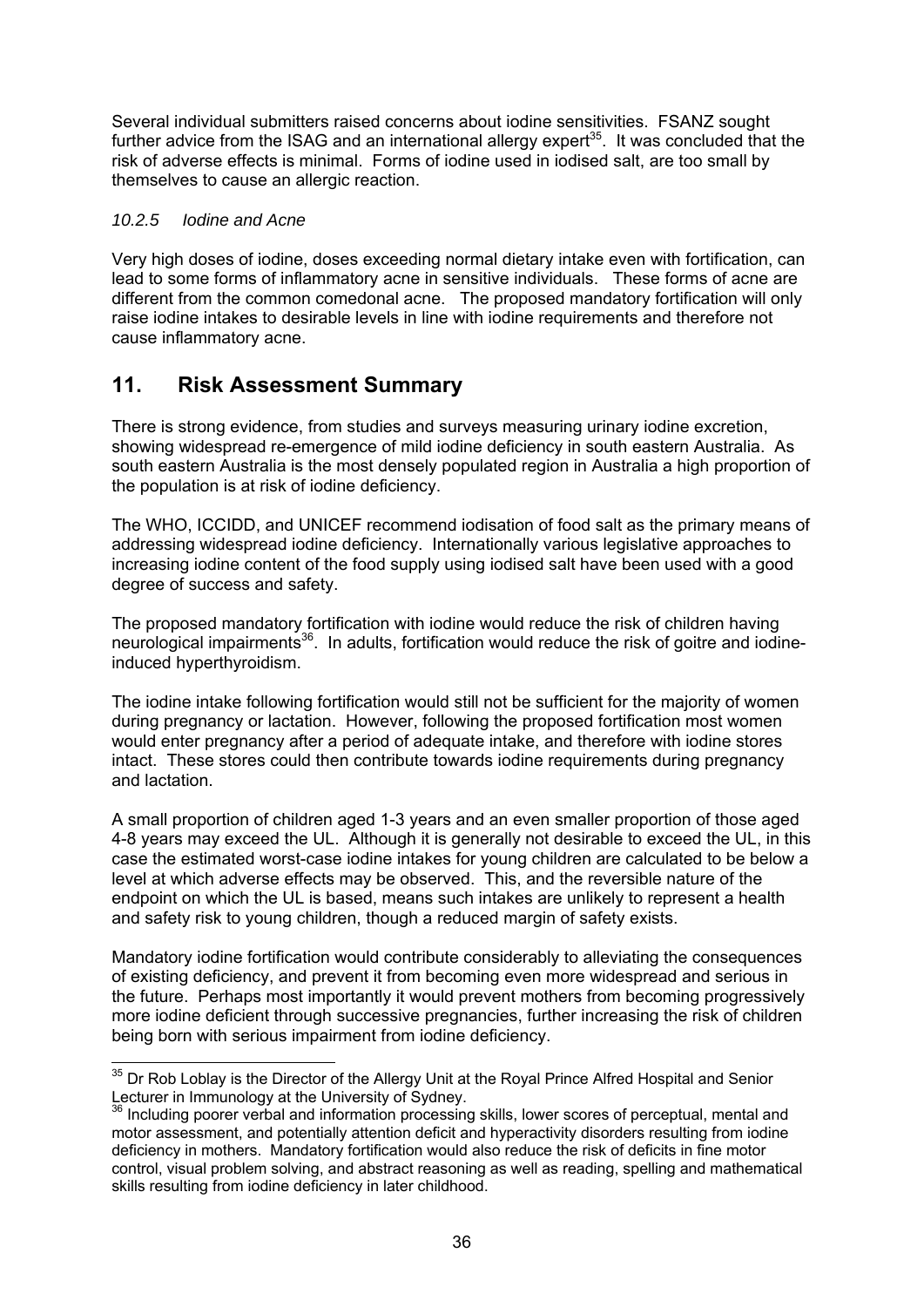# **RISK MANAGEMENT**

# **12. Identification of Risk Management Issues**

The following section identifies risks, other than the public health and safety risks outlined in the Risk Assessment Section, and discusses issues relevant to mandating the replacement of non-iodised salt with iodised salt in bread for Australia. These issues include social, technical and economic considerations. FSANZ will consider the totality of the identified risks and issues when developing appropriate risk management strategies which are outlined in Section 15.

## **12.1 Food Vehicle Selection**

## *12.1.1 Removal of Biscuits as a Food Vehicle for Iodine Fortification*

Bread, biscuits and breakfast cereals were initially selected as food vehicles for iodine fortification because approximately 95 % of salt intake from cereal-based foods is derived from these three food categories. However, of these three categories, biscuits contributed the least to increasing the population's iodine intake, but posed the greatest impost on trade with respect to both imports and exports.

The removal of biscuits as a food vehicle from Proposal P230 eliminated nearly all trade related costs, and therefore resulted in considerable cost savings. It also significantly reduced upfront costs and ongoing costs for industry, such as those for machinery, testing and labelling.

In deciding to omit biscuits as a food vehicle for iodine fortification, FSANZ also considered:

- the variable salt content of different biscuit categories:
- concerns that fortification would legitimise biscuits as being a 'health' food;
- reducing the regulatory burden with respect to the number of products to monitor; and
- uncertainty surrounding the definition of 'biscuit'.

#### *12.1.2 Removal of Breakfast Cereals as a Food Vehicle for Iodine Fortification*

During the development of Proposal P230, FSANZ was alerted to a potential technical difficulty for one of Australia's leading breakfast cereal manufacturers. This manufacturer indicated that their particular salt addition method, involving a brine

system, may deliver inconsistent amounts of iodine to their products. Subsequent testing confirmed this technical difficulty and it became apparent that considerable time would be needed to resolve this issue.

As a consequence, FSANZ elected to remove breakfast cereals as a food vehicle for iodine fortification. If monitoring reveals insufficient iodine in the food supply following mandatory fortification of bread, FSANZ will reconsider breakfast cereals as an additional food vehicle in the future. This approach was supported by several submitters.

As part of any future consideration, the possibility of directly adding iodine to breakfast cereals could be explored, providing appropriate technical data were available for consideration. Direct addition is a novel approach, not having been extensively tested, and so it will require significant research and development time prior to implementation.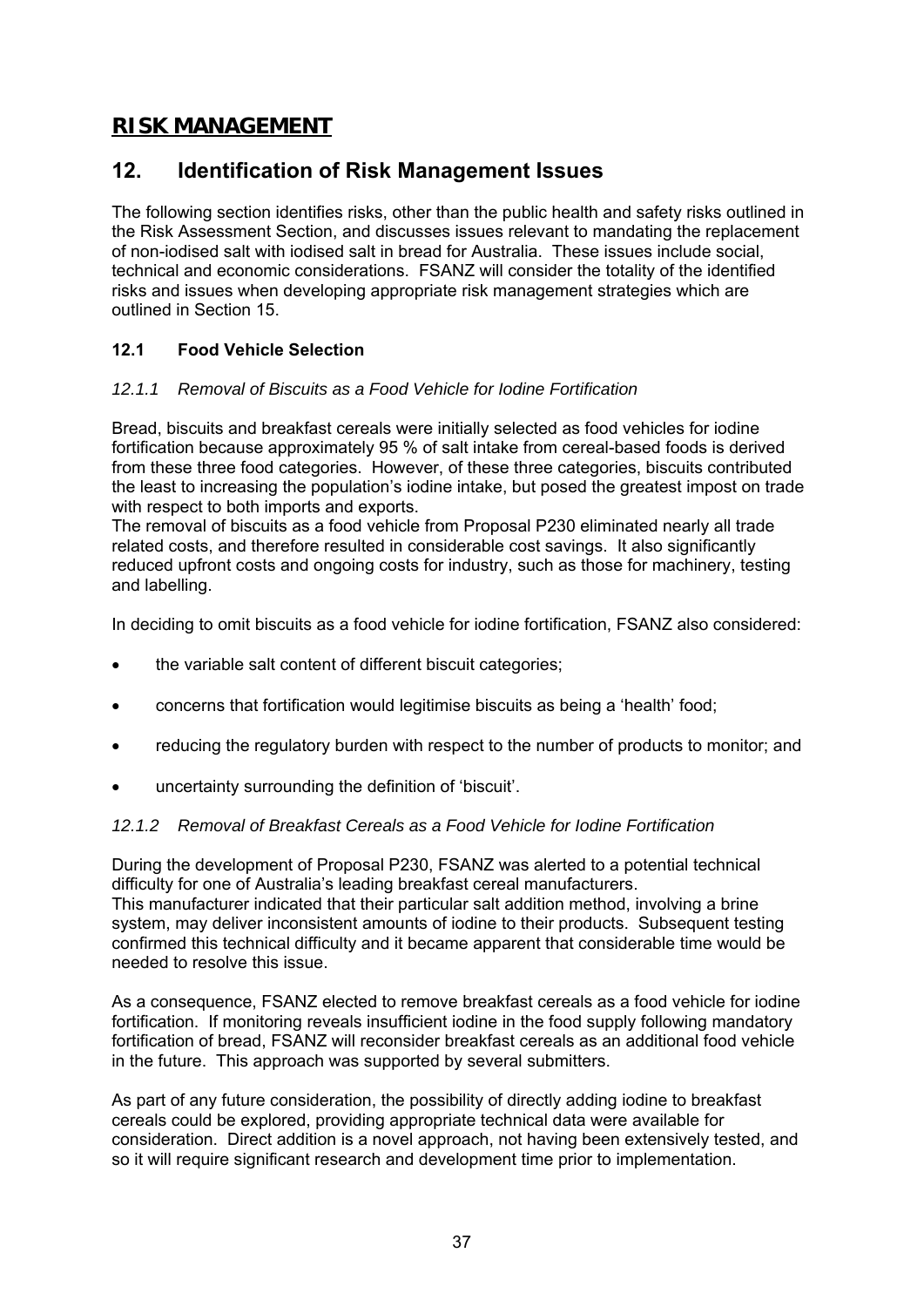If feasible, direct addition would be independent of the amount of salt added to a given breakfast cereal, and allows a more consistent and predictable amount of iodine to be added across products.

In the interim, it was preferable to commence an iodisation program using bread in the first instance. To compensate for the removal of biscuits and breakfast cereals as food vehicles, the level of iodine required in salt was increased from that initially proposed; giving comparable dietary intake estimates.

#### *12.1.3 Selection of Bread as a Food Vehicle for Iodine Fortification*

FSANZ's dietary intake estimates indicate that 88% of Australians aged two years and above, consume bread.

Bread is a nutritious food that is typically made domestically for the local market, so it is little affected by special concerns about imports and exports. Bread has a short shelf life and so is less likely to be affected by technological issues. Both Tasmanian and international research and practice shows iodised salt can successfully be added to bread. In practice, the salt content, and hence the iodine content, does not vary significantly across the market leaders in bread. In contrast, the salt content of different biscuits and breakfast cereal categories varies considerably.

#### *12.1.4 Definition of Bread*

It is intended that non-iodised salt will be replaced with iodised salt in bread. Bread is defined in Standard 2.1.1 – Cereals and Cereal Products as:

#### *the product made by baking a yeast-leavened dough prepared from one or more cereal flours or meals and water.*

This definition encompasses yeast-leavened bread made from all cereals flours, not solely wheat flour. It includes foods such as bread, bread rolls, buns, English muffins, fruit bread, yeast-leavened flatbread, and breadcrumbs and stuffing made from yeast-leavened bread.

Yeast-free 'breads' will not be required to replace salt with iodised salt, as these 'breads' do not meet the above definition. However, iodised salt can be added to any food by virtue of the voluntary permissions that exist in the Code. Manufacturers of yeast-free 'breads' may choose to use iodised salt.

Several submitters raised the issue as to whether all salt added to bread needed to be iodised, including coarse salt added as toppings and seasonings to bread, such as focaccia. Technical difficulties for ensuring even iodine distribution in coarse crystallised rock structures were noted.

It is the intention of this Proposal that only bread dough will be required to contain iodised salt in place of non-iodised salt, unless represented as 'organic'. Salt used as a topping or in other foods added to bread will not be required to be iodised. Several submitters requested that the legal drafting be amended to ensure the intent of the Standard was clear. In response, FSANZ has revised the drafting at Attachment 1A to include additional subclauses to this effect.

FSANZ will prepare an Industry User Guide to provide further clarification as to the scope of bread included in the fortification scenario. This was supported by several submitters.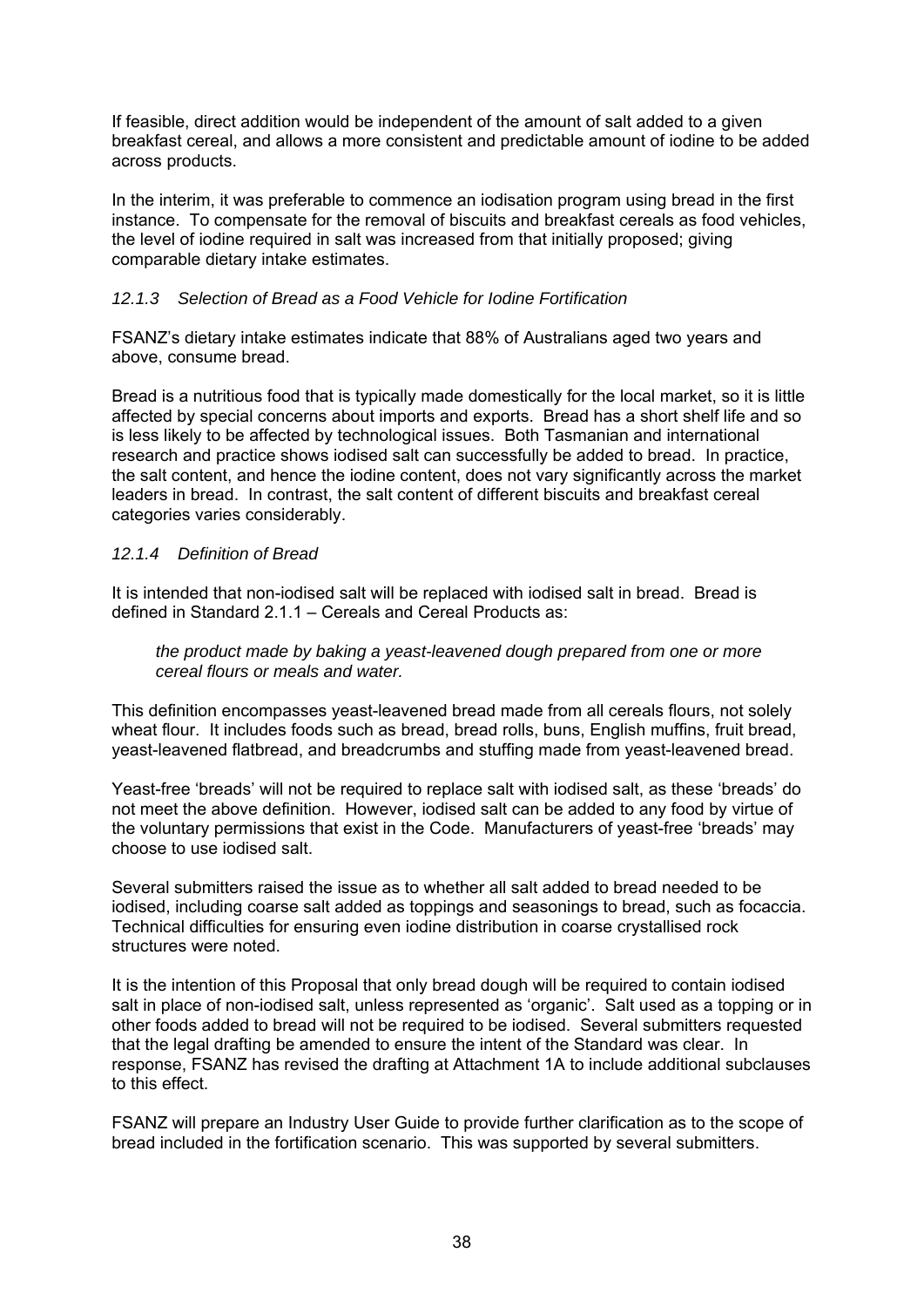## 12.1.4.1 Frozen Dough

A recent development in bread production is the growth in the frozen dough and par-baked products market. Whereas par-baked products are partially cooked bread products, frozen dough is on sold in a frozen state for subsequent proofing and baking by the purchaser. Frozen dough is produced for both domestic and export markets. It is widely used in fast food outlets providing bread 'baked on the premises' and also used in some in-store supermarkets. Although frozen dough does not meet the definition of bread, dough destined for the Australian market will be required to use iodised salt as it will be sold and consumed as bread.

## **12.2 Appropriateness of Replacing Non-iodised Salt with Iodised Salt in Bread**

As outlined in Section 8, the suitability of using iodised salt as the food vehicle has been assessed against international criteria. The Risk Assessment concludes that the proposed fortification presents minimal risk of excessive iodine consumption to the population. An assessment of the remaining criteria in selecting a suitable food vehicle is outlined below.

## *12.2.1 Stability of Iodised Salt*

Studies on the stability of iodised salt using potassium iodate, the form used by the Australian salt industry, show that when stored in polyethylene bags for two years there was no significant loss of iodine (see  $SD11^{37}$ ).

Generally, salt is a very stable carrier for iodine. The permitted forms of iodine, as prescribed in Standard 1.1.1, are potassium iodide or potassium iodate or sodium iodide or sodium iodate.

Limited data exist on the likely iodine losses expected as a result of different food processing situations. It has been estimated that losses in the magnitude of 6-20% can occur during processing of cereal-based foods, see Supporting Document  $7^{37}$ . Data derived from the Tasmanian fortification program showed iodine losses of approximately 10% in baked bread. Minimal loss of iodine has also been reported in iodised salt subjected to heating (Bhatnagar, 1997). On the basis of the information available, FSANZ has estimated that an average loss of 10% should be accommodated in the fortification range to account for any expected losses in processing. This estimated loss was factored into the dietary intake assessment.

## *12.2.2 Bioavailability of Iodine*

The absorption of iodine is considered to be greater than 97% after an ingested dose of soluble iodide salts (Gibson, 2005). As part of the Tasmanian interim fortification intervention, a dietary trial was undertaken to ensure that iodised salt in bread could deliver predicted amounts of additional iodine. The trial, involving 22 participants, concluded that the median 24-hour urinary iodine excretion increased by 14 μg per slice of iodised bread consumed. This was consistent with the amount predicted from the dietary intake assessment and indicates that the consumption of iodised bread resulted in the predicted increase in additional iodine (Seal, 2007).

 $\overline{a}$ 37 SD11: FSANZ (2007) *Food Technology Report.*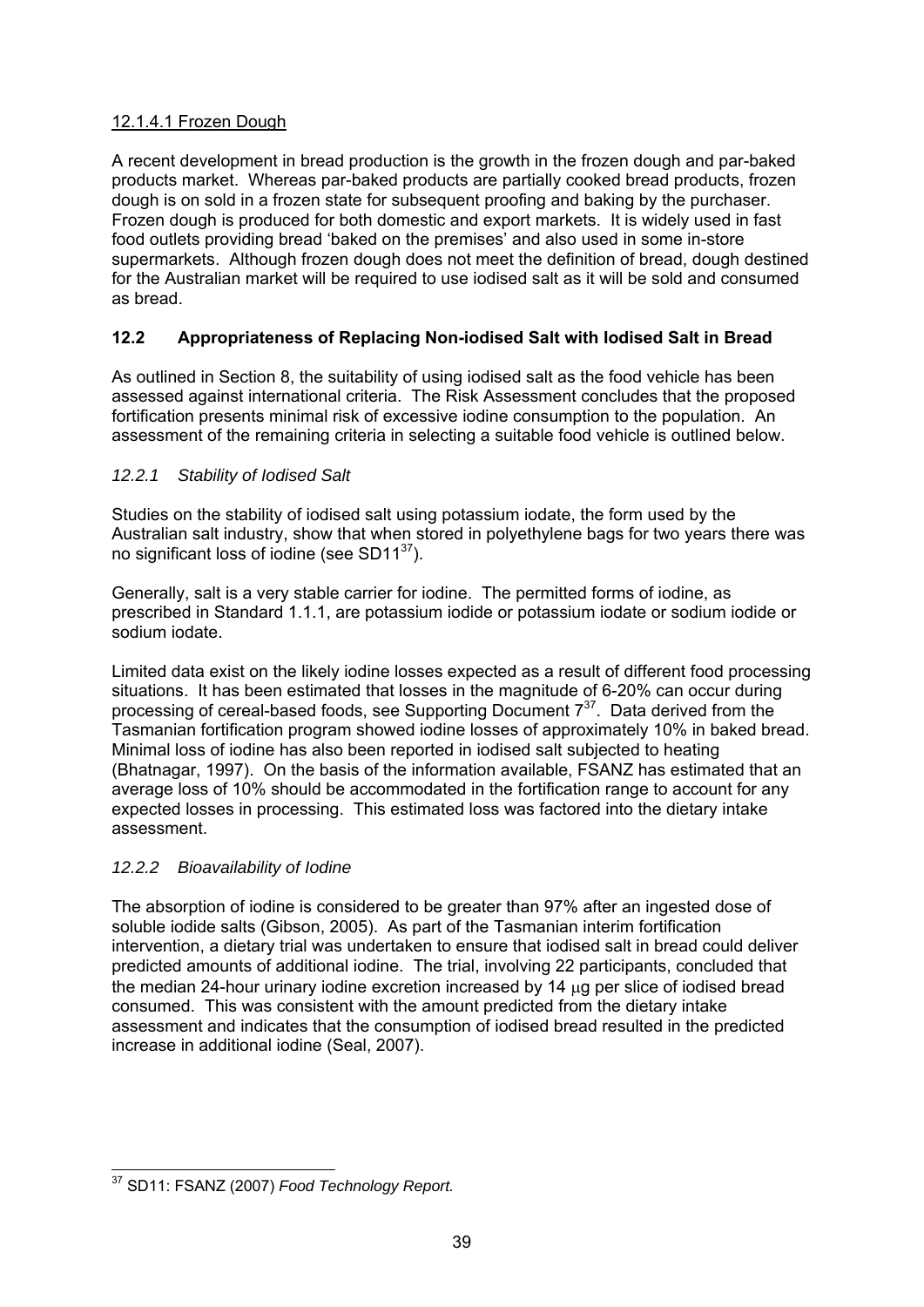## *12.2.3 Economic Feasibility of Iodised Salt*

The Australian salt industry indicated that the iodisation of salt would result in only a small price increase. The Cost Benefit Analysis (see SD4<sup>38</sup>), states that production related costs, such as the cost of iodine and the analytical testing would add approximately 10% to the overall cost of salt to the food industry. Salt iodisation is internationally recognised as highly cost effective (WHO FAO, 2006).

## *12.2.4 Centralised Production Allowing for Quality Control*

Cheetham Salt is the major supplier of salt to the bread making industry in Australia. Cheetham Salt's associate companies include Salpak throughout Australia and Western Salt Refinery in Western Australia. Cheetham Salt distributes salt throughout Australia, South East Asia and the Pacific Region. These companies have in place appropriate analytical testing procedures and routinely monitor levels of salt iodisation.

#### *12.2.5 Conclusion*

On the basis of the above considerations and those outlined in the risk assessment, it is concluded that the replacement of non-iodised salt with iodised salt in bread is the preferred food vehicle for delivering additional amounts of iodine to the Australian food supply.

## **12.3 Technical and Industry Considerations**

## *12.3.1 Industry Capacity for Salt Iodisation*

In some instances, additional machinery and equipment will be needed to expand outputs. Currently iodised salt is manufactured at a number of sites in Australia: Cheetham Salt operates six refineries and Western Salt Refinery operates one. The increased demand for iodised salt and the associated transport costs may require additional sites to be established. However, salt manufacturers have advised that this could be accommodated within the proposed implementation timeframes.

#### *12.3.2 Appropriate Salt Iodisation Range*

Process variations occur during the manufacture of iodised salt. This was acknowledged during development of Proposal P230 when a 'working range' of ±10 mg of iodine per kg of salt was recommended to compensate for this variation.

During consultations, one of the leading salt manufacturers in Australia indicated that a salt iodisation range of 35-55 mg/kg salt is difficult to consistently achieve and requested this range be widened to 25-65 mg/kg salt (the current salt iodisation range). Iodine test samples, provided by the manufacturer, showed a mean close to the mid-point of the current range (45 mg/kg salt), with nearly all samples falling within this wider range  $(\pm 20 \text{ mg of})$ iodine per kg of salt).

FSANZ has elected to adopt the wider range of 25-65 mg iodine per kg of salt (±20 mg), as discussed in Section 15.3.2. This range is consistent with the current voluntary permission for salt iodisation as specified in Standard 2.10.2 and the mandatory iodine fortification Standard for New Zealand.

<sup>1</sup> 38 SD4: Access Economics (2006) *Cost benefit analysis of fortifying the food supply with iodine*. Report commissioned by FSANZ.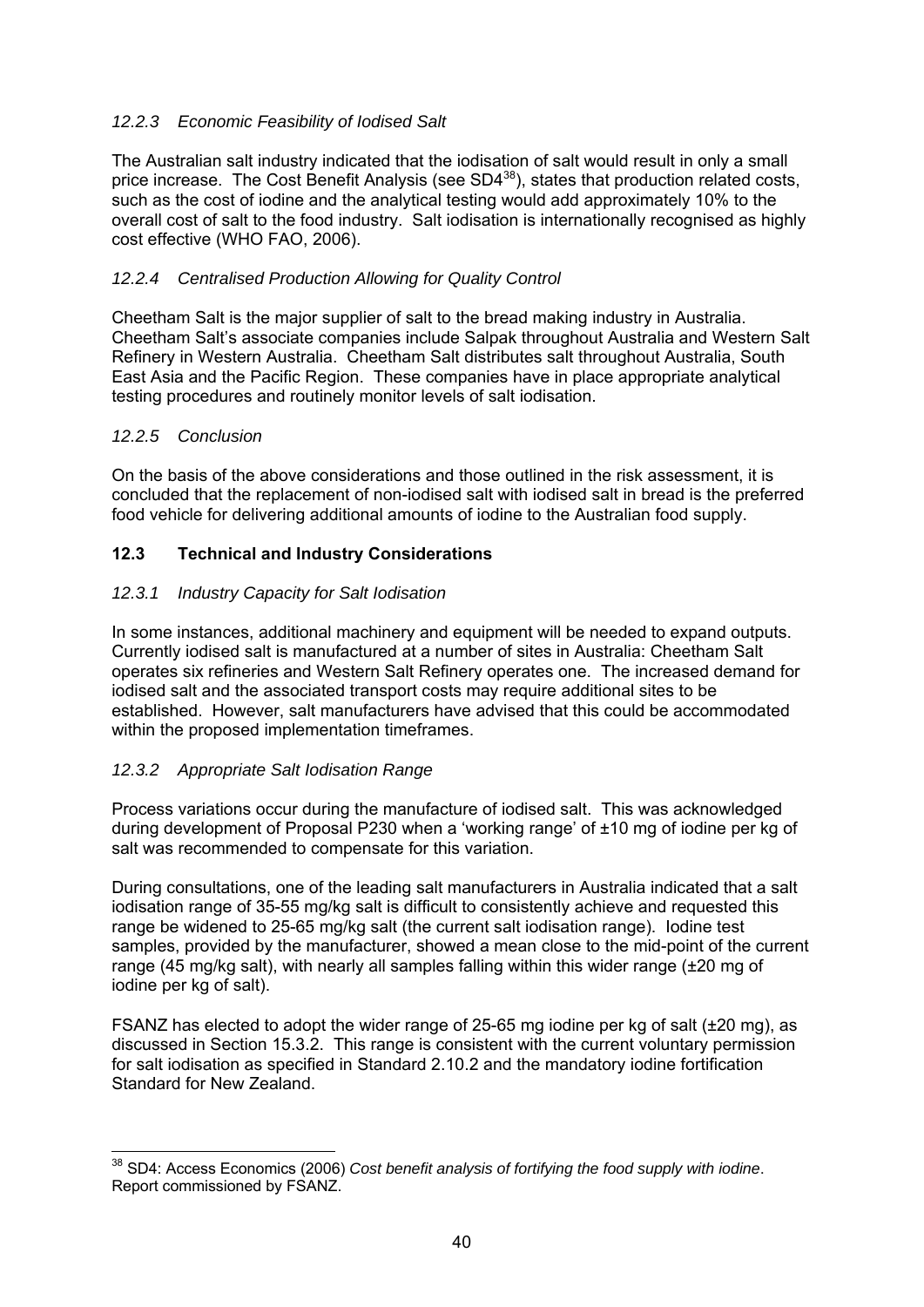#### *12.3.3 Technological Feasibility of Adding Iodised to Bread*

Adding iodised salt to bread has shown to be technically feasible in a number of countries, including the Netherlands (Brussaard *et al.*, 1997), Denmark (Rasmussen *et al.*, 1996), and in Tasmania (Seal, 2007). As outlined in SD1139, iodised salt has been successfully used in a variety of foods, including bread. With few exceptions, the use of iodised salt has not adversely affected the flavour, colour or texture of the product. These exceptions involved highly acidic and pickled foods using very high concentrations of iodine, which are not relevant to the proposed fortification scenario.

During consultations, it was noted that one New Zealand bread company used brine as a method of salt addition. Given the technical difficulty associated with brine use as noted by the breakfast cereal industry (see Section 12.1.2), FSANZ was asked to assess the feasibility and safety of adding iodised salt to bread using a brine solution.

FSANZ engaged an independent consultant, Prof. Ray Winger of Massey University, to assist in the assessment of this issue (see SD1240)*.* The key findings of this investigation are:

- the addition of iodised salt as a dry ingredient directly to the product (dough) has no perceived technological issues;
- the use of brine solutions is used in some manufacturing operations in both Australia and New Zealand;
- provided the iodised salt is completely dissolved, the addition of brine to dough is unproblematic, and iodine addition can be expected to be at least as effective as dry salt addition.

Professor Winger's report notes that there are generally no *technological* issues associated with adding iodised brine solutions to bread. However, the report does highlight the potential difficulty for at least one bakery in adjusting their process line to manufacture both export products without iodine and domestic bread with iodine.

#### *12.3.4 Labelling*

1

Under the Code, bread manufacturers will be required to list 'iodised salt' in the ingredient list on the product label. Products exempted from this requirement include unpackaged bread and products with compound ingredients<sup>41</sup> (containing iodised salt) that comprise less than 5% of the food, for example bread crumbs used as an ingredient in a food.

If breadcrumbs contain iodised salt and make up greater than 5% of the product then 'iodised salt' must be listed in the ingredient list. While some crumbs are made from returned bread, it appears that the majority are purpose-made and so don't meet the definition of 'bread'. As such, purpose-made crumbs would not be required to use iodised salt in place of non-iodised salt and so label changes would not be necessary.

<sup>39</sup> SD11: FSANZ (2007) *Food Technology Report.*

<sup>40</sup> SD12: Winger, R. J. (2007) *Technological issues with salt brine addition of iodine to foods*. Report commissioned by FSANZ.

<sup>&</sup>lt;sup>41</sup> A compound ingredient means an ingredient of a food which is itself made from two or more ingredients. Standard 1.2.4 of the Code requires the components of a compound ingredient to be labeled where the amount of compound ingredient in the food is 5% or more.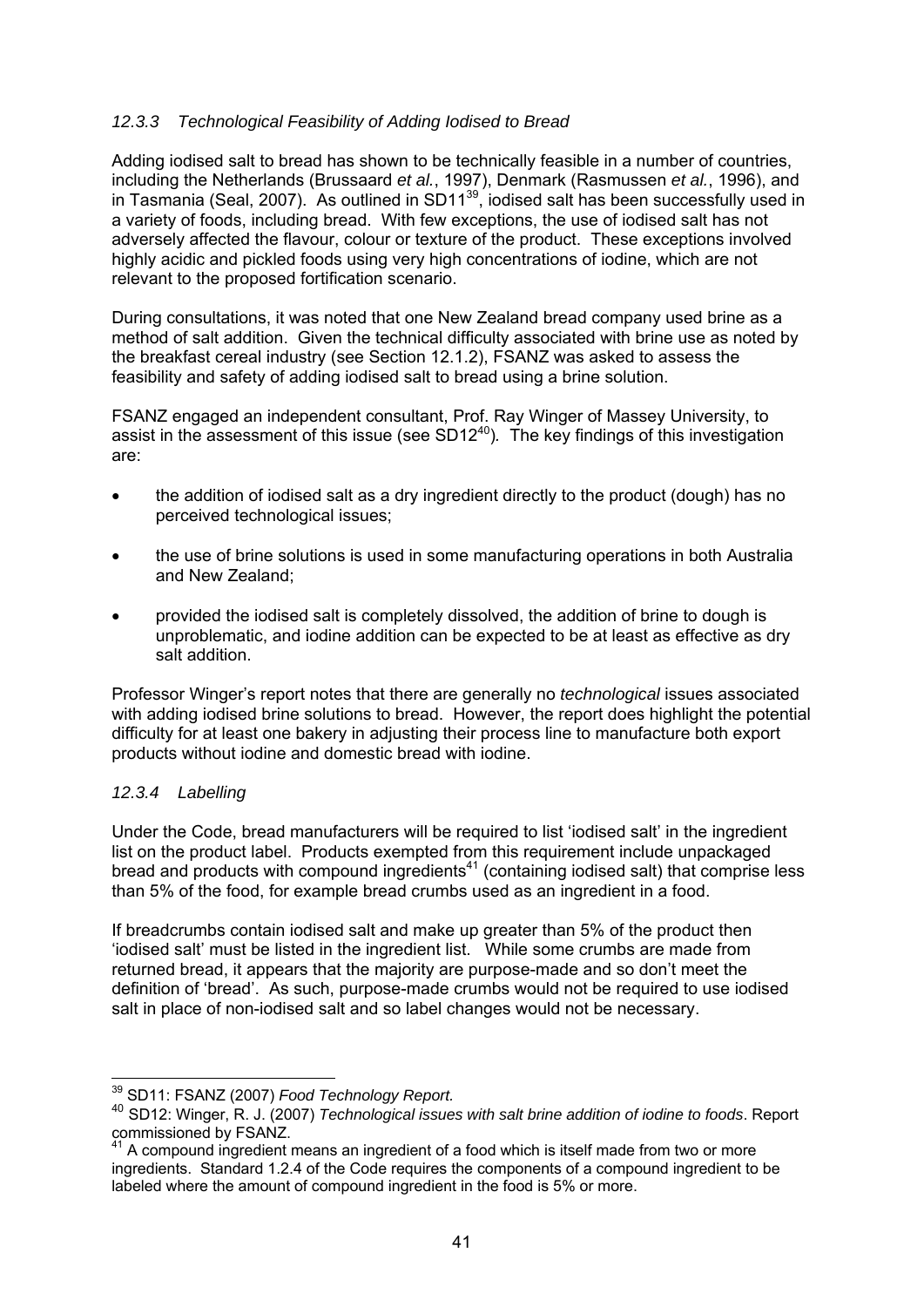By virtue of the voluntary permissions, companies could choose to add iodised salt in their purpose-made crumbs if they so wished but would then need to include 'iodised salt' in the ingredient list. Labelling modifications to include 'iodised salt' in the ingredient list will incur costs for manufacturers. It is acknowledged that parallel introduction of mandatory iodine fortification with folic acid fortification will provide cost savings for industry.

## *12.3.5 'Organic' Bread*

Under the Australian fair trading legislation, food labelling or promotional claims must be factually correct and not misleading or deceptive<sup>42</sup>. It is the opinion of the Australian Competition and Consumer Commission (ACCC) that the use of the term 'organic' in relation to fortified foods could mislead consumers into believing that products had been produced naturally and this would risk breaching the Australian fair trading legislation.

Consistent with the New Zealand-only Mandatory Iodine Fortification Standard, FSANZ proposes an exemption for bread that is represented as 'organic'. This approach does not require definition of 'organic' under the Code and is consistent with the exemption from mandatory folic acid fortification for bread-making flour represented as 'organic' under Standard 2.1.1 – Cereals and Cereal Products. During consultations, there was general support for exempting bread represented as 'organic'. This will allow manufacturers of organic bread to follow existing organic practices and standards in Australia. In addition, the exemption provides an additional element of choice for consumers wishing to avoid fortified bread.

Although a number of submitters to Proposal P230 supported an exemption for organic bread, some public health and government submitters were concerned that consumers of only organic bread will not receive the benefits from mandatory iodine fortification. FSANZ recognises that consumers of organic bread will require specific targeted messages on alternative sources of iodine. This group has been identified in the Communication and Education Strategy (see SD13<sup>43</sup>).

## **12.4 Consistency with Ministerial Policy Guidance**

As noted in Section 1.8, in considering mandatory fortification as a possible regulatory measure, FSANZ must have regard to the Ministerial Council's Policy Guideline on fortification (see SD7<sup>44</sup>. 'Specific Order' Policy Principles 1 and 2 have been considered by AHMAC and advice provided to FSANZ. Consideration of the other 'Specific Order' Policy Principles 3, 4 and 5 are discussed below.

## *12.4.1 Consistency with Australian National Nutrition Guidelines*

The Dietary Guidelines for Australians (NHMRC 2003a, 2003b) promote eating plenty of cereals including bread with particular emphasis on wholegrain varieties. Therefore, the selection of a broad range of breads as the preferred food vehicle is consistent with, and supports, the current nutrition guidelines and healthy eating messages.

The Dietary Guidelines for Australian adults (NHMRC, 2003a) and children and adolescents (NHMRC, 2003b) also recommend choosing foods low in salt. The quantity of salt is not being mandated but simply that any salt added to bread dough must be iodised.

<sup>&</sup>lt;sup>42</sup> Trade Practices Act 1974, State and Territory Fair Trading Legislation and Fair Trading Act 1986. <sup>43</sup> SD13: FSANZ (2008) Communication and Education Strategy.<br><sup>44</sup> SD7: The Australia and New Zealand Food Regulation Ministerial Council Policy Guideline Policy

Guideline Fortification of Food with Vitamins and Minerals.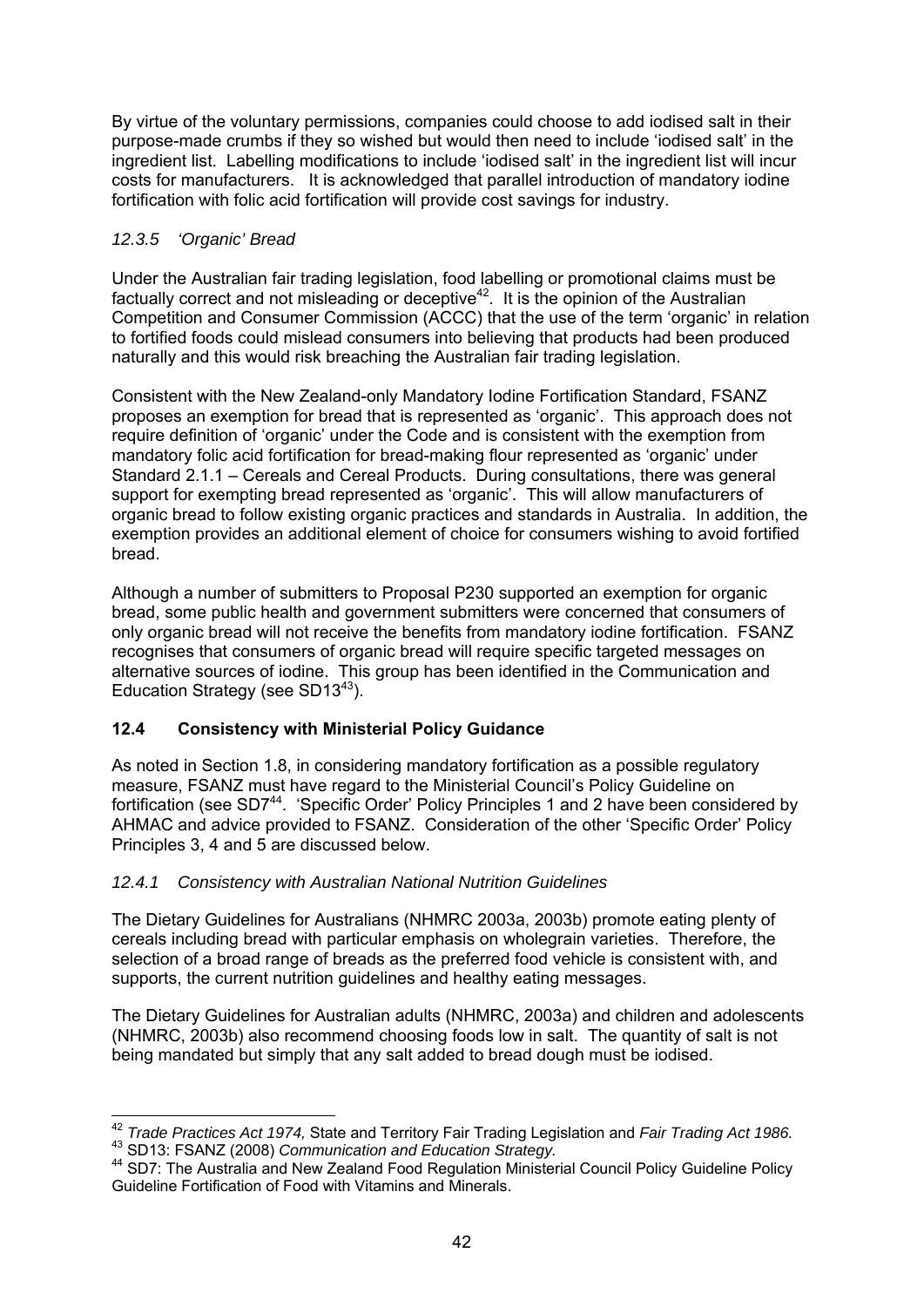This option is not intended to promote increased salt intake as iodised salt will replace noniodised salt currently used in the manufacture of bread. Although salt is the primary carrier for adding iodine to bread, education messages will emphasise bread as a source of iodine, rather than salt.

## *12.4.2 Safety and Effectiveness*

FSANZ has identified the food vehicle and fortification level to deliver effective amounts of iodine to the target population. This amount has been constrained by the desire to ensure significant proportions of the population, especially children, do not exceed the UL.

When developing the mandatory iodine fortification Standard, some submitters questioned the relevance of the UL for young children and urged FSANZ to ask the National Health and Medical Research Council (NHMRC) to reconsider the level. FSANZ wrote to the NHMRC regarding this issue and was advised that it is NHMRC policy to review publications every five years or earlier, if the evidence supports this. The UL for iodine deficiency for children aged 2-3 years will be considered when the *Nutrient Reference Values for Australia and New Zealand* (NRVs) (2006) is next reviewed. Until the UL is reviewed, FSANZ will continue to use this reference health standard as a guide to establish the amounts of additional iodine that can be safely added to the food supply.

## *12.4.3 Additional Policy Guidance*

The Policy Guideline also provides additional policy guidance in relation to labelling and monitoring. Consideration of these policy matters are discussed elsewhere in Section 15.2 – Labelling and Information Requirements and Section 21 – Monitoring.

#### **12.5 Consumer Issues**

The mandatory requirement to replace non-iodised salt with iodised salt in bread raises a number of important concerns from the perspective of consumers. These include:

- choice and availability of non-iodised bread;
- awareness and understanding of fortification with iodine;
- impacts of mandatory fortification on consumption patterns; and
- labelling and product information as a basis for informed choice.

In understanding the impacts on, and responses of, consumers FSANZ has drawn upon relevant consumer studies and literature regarding mandatory fortification, as well as the more general literature regarding the factors that influence health-related attitudes and behaviours to food.

A range of psycho-social and demographic variables influence health-related attitudes to food, for example age (Kearney and Gibney *et al.*, 1997; Childs and Poryzees, 1988; Worsley and Skrzypiec, 1998), gender (Worsley and Scott, 2000), income (Childs and Poryzees, 1988), values (Ikeda, 2004) and personality (Cox and Anderson, 2004). Accordingly, the response to the requirement to replace non-iodised salt with iodised salt in bread is unlikely to be uniform, but rather will be mediated by the particular circumstances of individuals and the communities within which they live. Attitudes and responses to mandatory fortification are also likely to vary within groups and over time.

The difficulty of assessing the likely responses of consumers to mandatory fortification is further exacerbated by a lack of specific studies exploring likely consumers' responses. Some evidence may be drawn from experiences in other fortification scenarios such as fortification of bread-making flour with folic acid (FSANZ 2006).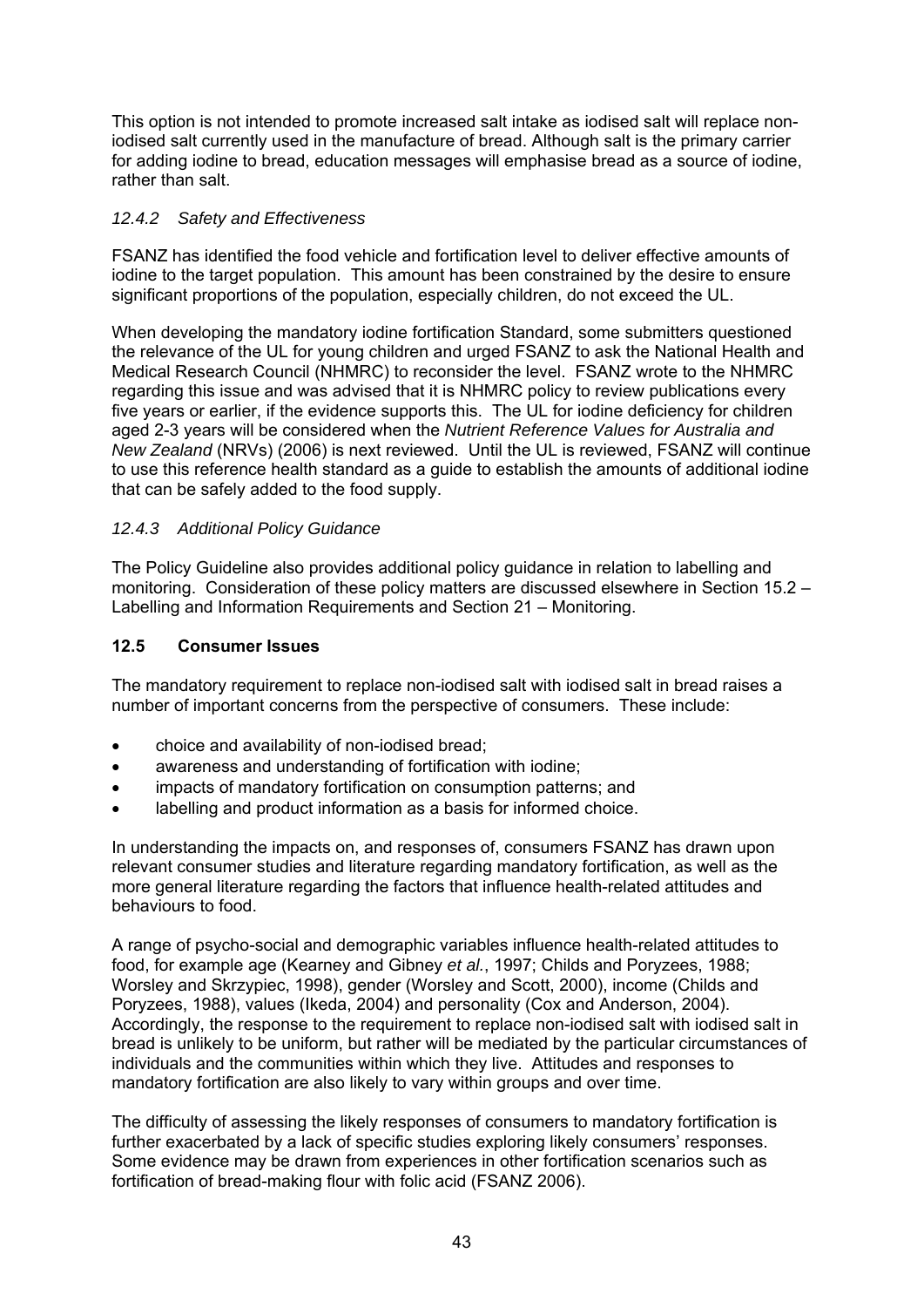The Tasmanian (interim) Iodine Supplementation Program also provides some evidence of consumer response to the widespread fortification of bread with iodised salt (Seal, 2007).

A recent representative survey of Australia and New Zealand adults suggests that the use of iodised salt in foods is not a concern for the majority of adults. Only 9% of Australians nominated the use of iodised salt in foods as a concern from a prompted list (TNS, 2007).

#### *12.5.1 Choice and Availability of Non-Iodised Products*

The mandatory requirement to replace non-iodised salt with iodised salt in bread is expected to reach a large proportion of the Australian population. Some individuals may choose to avoid iodised products.

The availability of some salt-free bread options or organic bread may provide non-fortified options for those who choose them. However, some submitters noted that 'organic' bread would incur a premium cost on what is a dietary staple. Additionally, ingredient labelling on packaged foods will provide information for consumers.

The Tasmanian (interim) Iodine Supplementation Program was well received by the community (Seal, 2007). The communication strategy presupposed community concern and the public launch and media associated with the program were used to disseminate information about iodine and the impact of the use of iodised salt in bread. Following the launch of the program, only a handful of public inquiries were received and these individuals were readily reassured (Seal, 2007).

In other fortification scenarios, consumer research has found varying levels of support. In New Zealand studies on the fortification of bread making flour with folic acid, the majority of participants were opposed (Brown, 2004; Hawthorne, 2005). This opposition was primarily based on strong support for individual rights rather than any specific concerns regarding folic acid fortification. The level of stated opposition for mandatory requirements to replace noniodised salt with iodised salt in bread is likely to be similar to that found for mandatory folic acid. However, the experience in the Tasmanian (interim) Iodine Supplementation Program suggests that in practice consumers may show little opposition.

As part of its deliberations over folic acid fortification, the United Kingdom Food Standards Agency (UKFSA) commissioned two pieces of research to explore consumer responses to various options (Forum Qualitative, 2007; Define Research & Insight, 2007). Four options were explored, including:

- 1. continue with current Government advice;
- 2. run a public education campaign to encourage women to take folic acid supplements;
- 3. encourage food companies to fortify more foods with folic acid on a voluntary basis; and
- 4. introduce a legal requirement for flour to be fortified with folic acid.

The first piece of research used a two-stage deliberative approach with workshops representative of the general public. The deliberative approach provides opportunities for participants to be given information about the risks and benefits of each option, and provides opportunities for participants to reflect and query the information in forming their views. The second piece of research focused on low-income women living in deprived communities to understand this group's views on lifestyle changes during pregnancy (e.g. stopping smoking and drinking alcohol, taking supplements, healthy eating).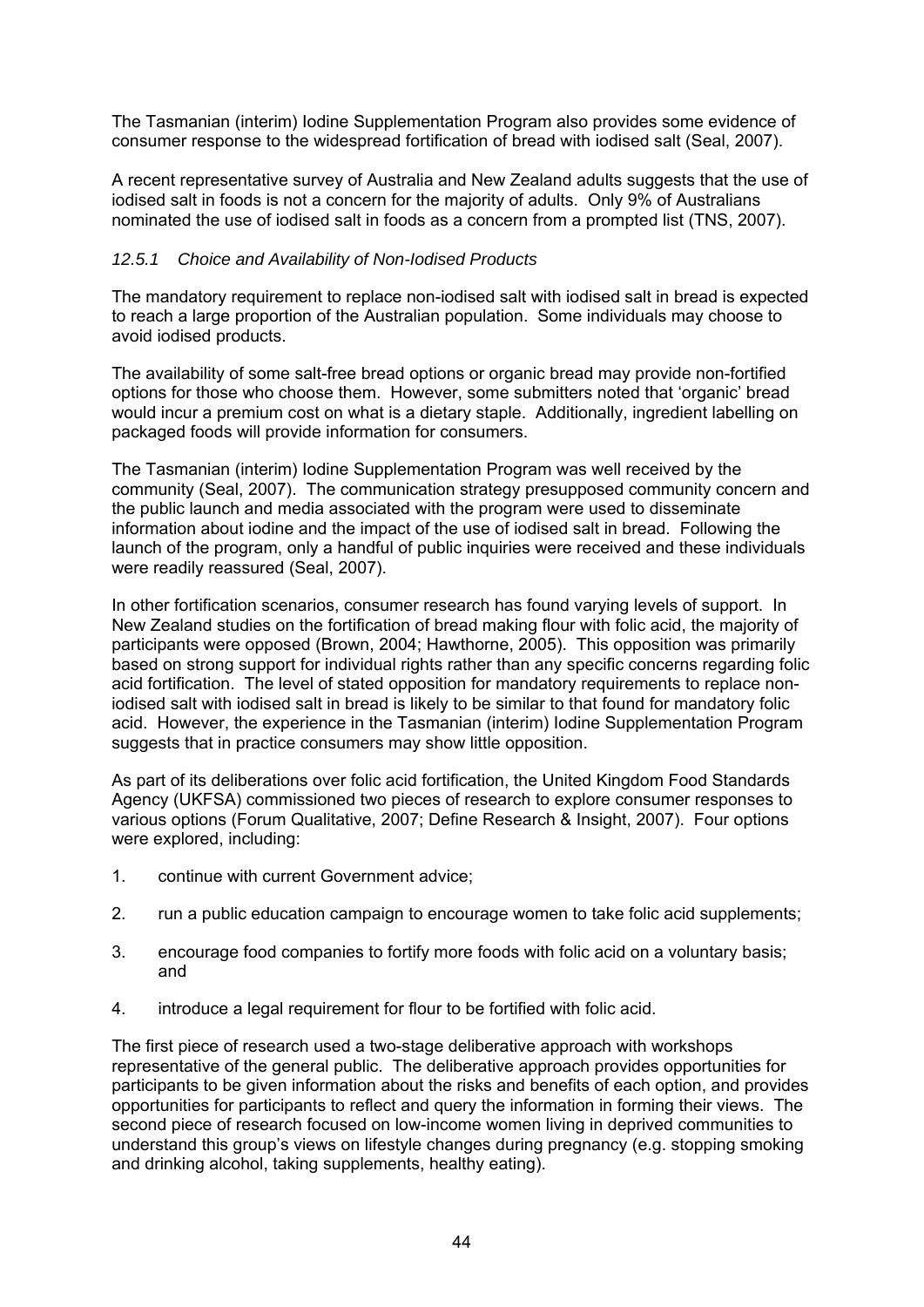The research sought their responses to four options using in-depth interviews and focus groups to better understand the likely efficacy of alternatives to fortification that required behaviour change.

Both pieces of research found support for the mandatory fortification option. Among the general population sample nearly half the participants supported the mandatory option, as did the majority of women of lower socio-economic communities.

Initially among the general population sample, there were low levels of support for mandatory options; however, as the deliberative process continued and participants were provided with evidence and information there was a change from supporting a public education campaign to the mandatory fortification option.

Among women of lower socio-economic communities, options requiring behaviour change, such as healthier diets, were not viewed as being efficient. Behaviour change was viewed as difficult to encourage and not likely to take place and thus mandatory fortification was preferred. Were mandatory fortification to be introduced the majority of participants would be accepting and would not change their consumption behaviour. A minority of participants suggested they would seek non-fortified alternatives.

Exposure to mandatory fortification is also likely to impact on the level of support for such measures. In Canada, there was significant change between the public response to thiamin fortification in 1930s and 1940s and the response to folic acid fortification in the 1990s. The shift in response has been linked to a growing acceptance of fortification and of technological solutions (Nathoo *et al*., 2005).

#### *12.5.2 Awareness and Understanding of Fortification with Iodine*

Given the lack of data about the response of consumers to iodine fortification, FSANZ has assumed that levels of awareness and knowledge would be no greater than those exhibited for folic acid fortification. Accordingly there are likely to be low levels of awareness of the need and purpose of iodine fortification among the general population (see Hawthorne, 2005). As with folic acid fortification, women are likely to have higher levels of awareness and understanding than men. Parents and guardians are a major determinant in the food choices of children and ensuring their awareness and understanding of the importance of adequate dietary iodine to the cognitive development of young children is important.

While there is likely to be a link between awareness and understanding and the level of support for mandatory fortification, the link may not be simple nor in expected directions (Wilson *et al*., 2004).

As part of the monitoring program for mandatory iodine fortification, it is proposed that the level of consumer awareness and understanding of the mandatory requirement to replace non-iodised salt with iodised salt in bread will be monitored.

#### *12.5.3 Impacts of Mandatory Fortification on Consumption Patterns*

The potential for opposition to mandatory fortification raises a concern that consumers may change their consumption patterns to avoid fortified products. The limited evidence available suggests that this is unlikely.

For example the recent consumer research by the UKFSA suggests that majority of consumers would be accepting of fortified product and would not change their consumption behaviour, though a minority may seek non-fortified alternatives (Forum Qualitative, 2007). Additionally some individuals may consume less of the fortified food categories.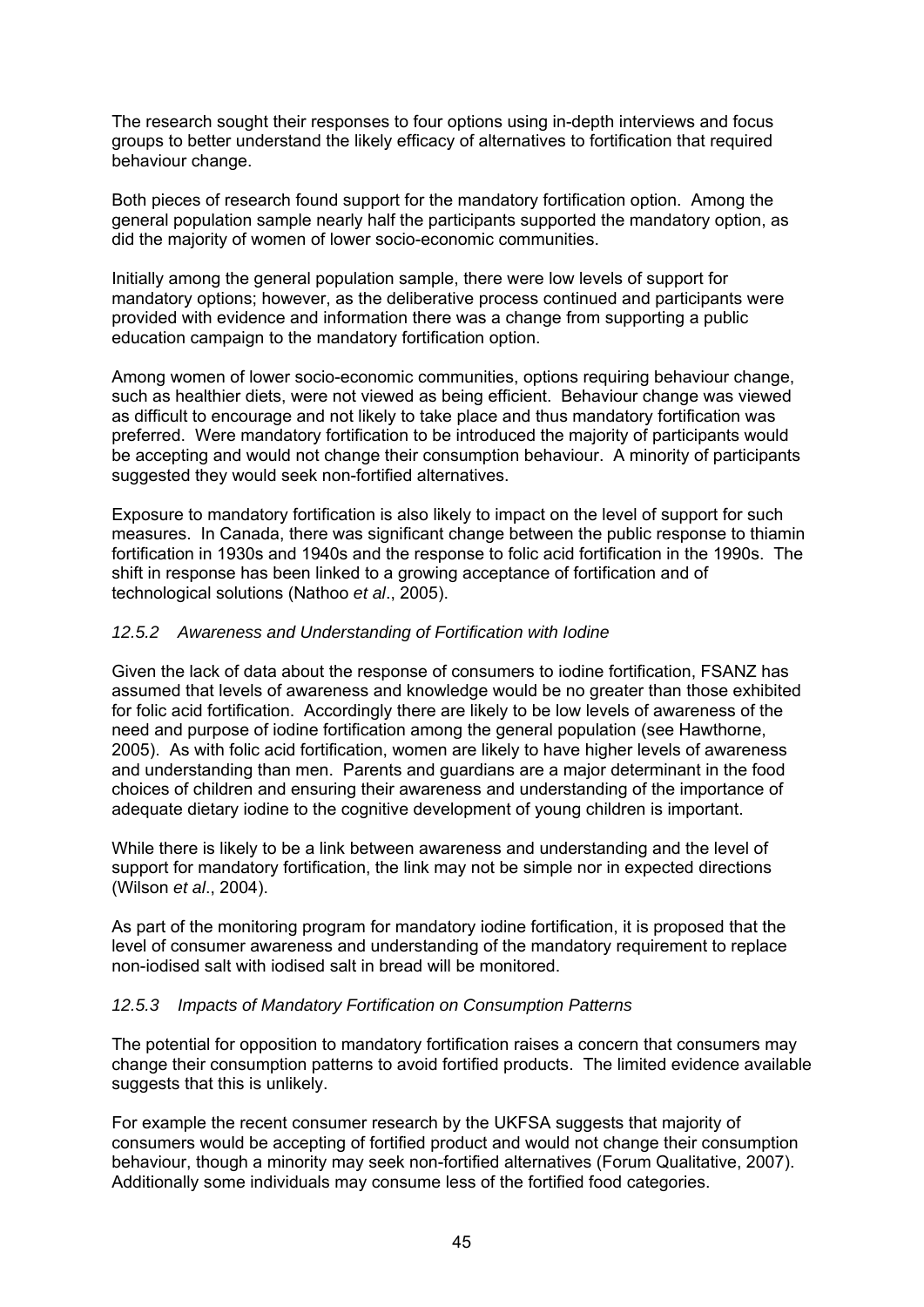A key element here is the extent to which any opposition is based on a notion of individual choice rather than other concerns such as health and safety.

As parents and guardians are a key determinant of the food choices in children their understanding of iodine fortification may impact on fortified products reaching this segment of the target audience. Parents may be particularly cautious about the foods they provide young children, and food choices that limit salt intake or limit 'additives' in general may limit the effectiveness of mandatory fortification. The provision of information and advice about the role of iodine in the development of young children through appropriate networks will be important.

There is also a potential that some pregnant or breastfeeding women may feel that they will receive enough iodine through fortification and not seek further supplementation. Public health campaigns and advice from medical practitioners will continue to be important mechanisms to ensure these women receive enough dietary iodine.

There may be some groups of women and children who will not receive the health benefit of mandatory fortification as a consequence of other socio-demographic factors. However there is no evidence that can be drawn upon to characterise these groups and the dietary intake data indicates that bread is widely and regularly consumed.

#### *12.5.4 Labelling and Informed Choice*

Consumers will be informed about the addition of iodised salt to bread through general labelling provisions requiring the ingredients of a product to be identified in the ingredient list. In some situations however, products are exempt from the requirement to label with an ingredient list. These exemptions are listed in subclause 2(1) of Standard 1.2.1 and include:

• unpackaged foods;

 $\overline{a}$ 

- food made and packaged on the premises from which it is sold; and
- food packaged in the presence of the purchaser.

In addition, the ingredients of compound ingredients<sup>45</sup> are not required to be declared in the list of ingredients (except for additives that perform a technological function in the final food).

Currently unpackaged retail bread and bread products are estimated to be approximately 30% of Australian total bread sales (see SD1446).

While the majority of bread will be required to have jodised salt included in the ingredient list. the exemptions outlined above mean that consumers may not always be informed about the presence of iodised salt at point of sale.

The importance of labelling as a means of informing consumers about the presence or absence of iodised salt was noted by submitters during the development of Proposal P230.

 $45$  A compound ingredient means an ingredient of a food which is itself made from two or more ingredients. Standard 1.2.4 of the Code requires the components of a compound ingredient to be labelled where the amount of compound ingredient in the food is 5% or more.

 $46$  SD14: Brooke-Taylor & Co Pty Ltd. (2006) Report on the logistics and labelling changes related to the introduction of mandatory fortification of bread and breakfast cereals with iodised salt (and the impact of a preceding requirement for mandatory fortification of bread with folic acid).Report prepared for FSANZ P295 Final Assessment Report, Appendix 1.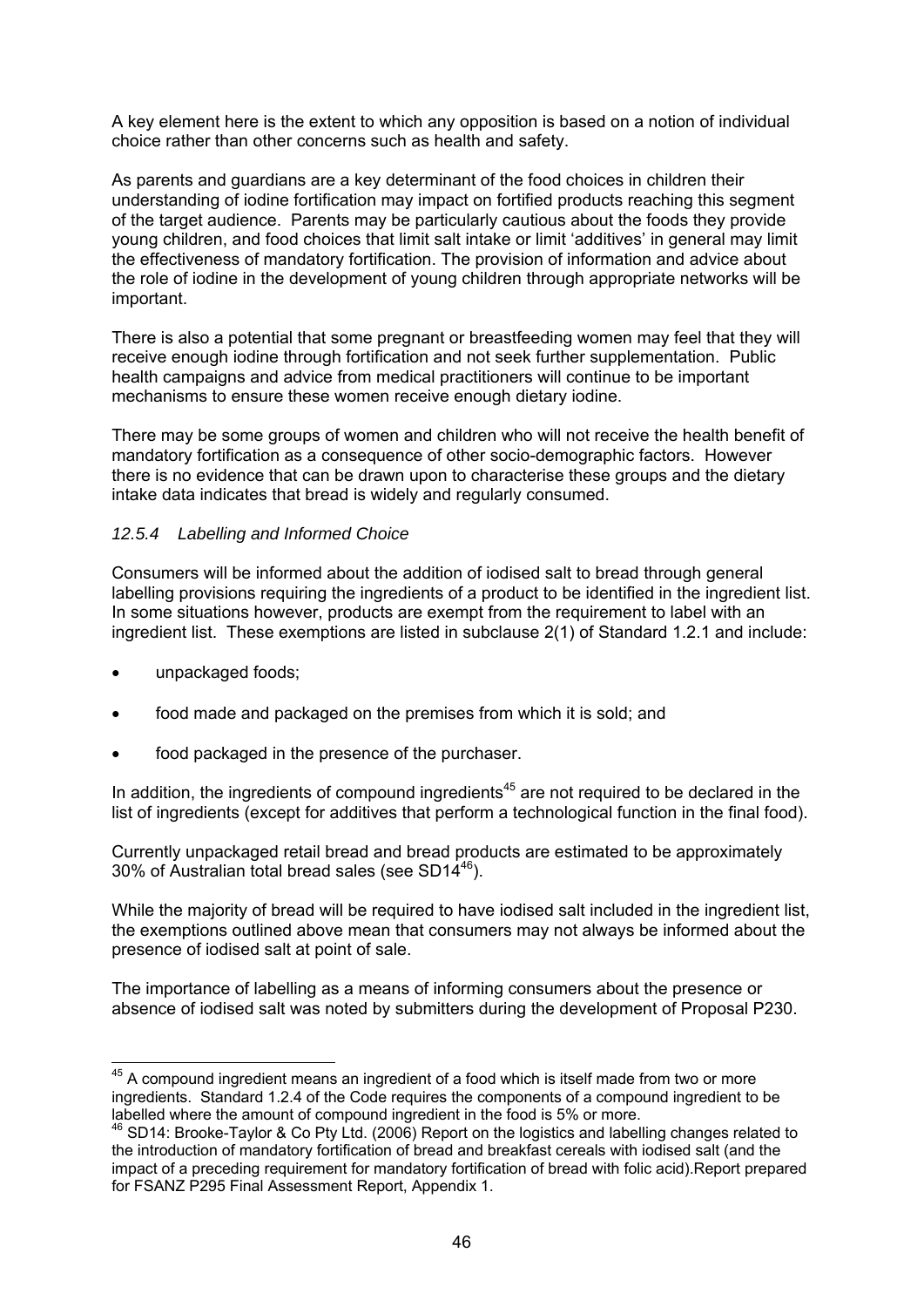There was concern that consumers who need to avoid iodine on medical grounds should be clearly informed as to which food products contained iodised salt. Safety considerations with respect to consumers with Iodine-sensitive medical conditions are discussed under Section 15.1.2.

## **12.6 Factors Affecting Safe and Optimal Intakes**

## *12.6.1 Factors Influencing the Mandatory Addition of Iodine to the Food Supply*

The amount of additional iodine that can be delivered to the target population from mandatory fortification is influenced by:

- the consumption of bread;
- the salt levels in bread; and
- the use of iodised salt in other commercial foods.

If the future consumption of bread differs significantly from the amounts in FSANZ's dietary intake assessment, then the predicted increases in dietary iodine are unlikely to be achieved. However the consumption of dietary staples remains fairly constant over time (Cook *et al.*, 2001a; Cook *et al*, 2001b).

The predicted increase in dietary iodine from this mandatory fortification scenario is based on the current salt levels in bread. If future salt levels decrease, for example they are lowered in response to public health campaigns; this will reduce the effectiveness of the mandatory fortification scenario. While it may be possible to further reduce added salt levels, there is a critical point in most foods where it is difficult to lower the salt content further without compromising consumer acceptance and undermining the technological function of the added salt.

Some manufacturers have indicated that if they are required to use iodised salt in bread production, they may use iodised salt in their other products. If this occurs, a broader range of products such as pancakes, crumpets and other hot plate items may also contain iodised salt. As a consequence, more food products than those required under this mandatory fortification scenario may contain iodised salt.

FSANZ proposes to monitor these potential sources of iodine variability in the food supply and will change the level of iodisation if necessary to ensure the ongoing safety and effectiveness of mandatory fortification.

#### *12.6.2 Influences of Voluntary Iodine Fortification Permissions on Iodine Levels in the Food Supply*

FSANZ's dietary intake assessments are based on the current consumption of discretionary iodised salt. If future consumption of discretionary iodised salt varies significantly, this could impact on the mandatory fortification scenario. For example, education campaigns highlighting the re-emergence of mild iodine deficiency in the population could potentially increase discretionary iodised salt intakes. However, it is not the intention of the proposed fortification to promote increases in salt intake, including iodised salt intakes. The Communication and Education Strategy (see SD1347) reiterates support for the Nutrition Guidelines, which focus on reducing salt intakes.

FSANZ examined the possibility of removing the voluntary permissions for iodised salt following introduction of the proposed mandatory fortification.

 $\overline{a}$ 47 SD13: FSANZ (2008) *Communication and Education Strategy.*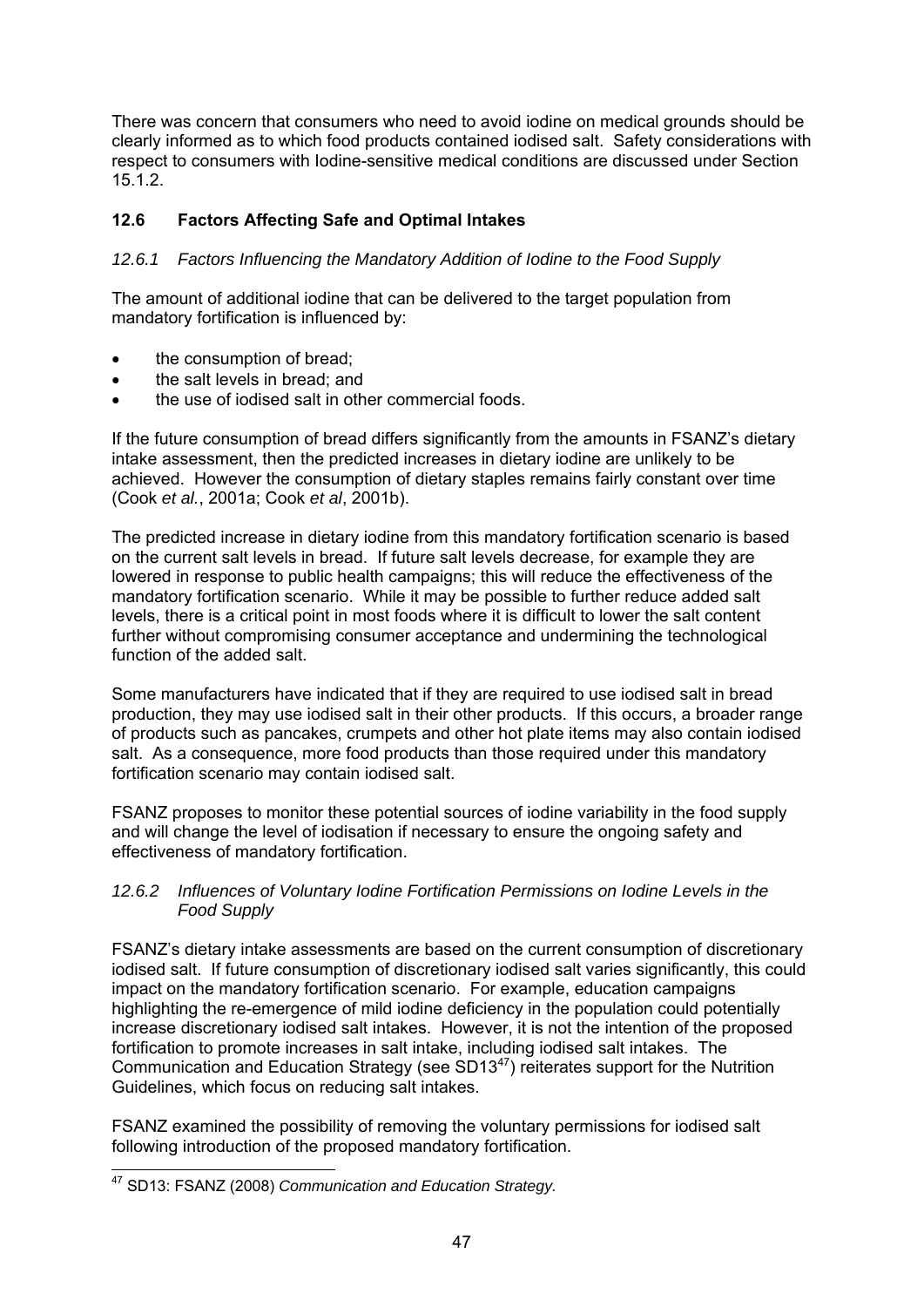Several submitters noted strong support for retaining the voluntary permissions to allow for wider use of iodised salt in food manufacturing. In contrast, one submitter recommended 'banning' all iodised table salt believing it 'unethical to promote iodised salt at any age and indefensible in childhood'. Although other submitters have advocated USI as a strategy to address iodine deficiency; in this case, the sale of uniodised salt would not be permitted.

The removal of the voluntary permission would result in all discretionary salt being noniodised, and prevents manufacturers from being able to add iodised salt to any food product, except bread. Maintaining the current voluntary permission for use of iodised salt may help to enhance the effectiveness of the proposed mandatory fortification. It would also provide alternative iodine sources for people who do not consume bread.

## *12.6.3 Increased Iodine Requirements of Pregnant and Breastfeeding Women*

Although the proposed mandatory fortification can deliver sufficient amounts of iodine to the general population, for a large percentage of pregnant and breastfeeding women it will not fully meet their increased requirements. Thus supplementation or other sources of iodine will still be required by many pregnant and breastfeeding women. Many submitters expressed concern over this, noting that the unborn child is vulnerable to the most serious consequences of iodine deficiency.

The amount of additional iodine that can be delivered to pregnant and breastfeeding women via mandatory fortification is constrained by the desire to minimise exceedance of the UL for iodine in young children. The UL for children is approximately one fifth of the adult UL.

If a woman is iodine replete before pregnancy, her iodine stores may be adequate to provide sufficient iodine for her child. If a mother is deficient before pregnancy, there is a greater risk the child will be iodine deficient. Until the population is iodine replete, supplementation for pregnant and breastfeeding women is recommended.

The need for targeted education to raise awareness of pre-pregnancy counselling to improve iodine supplementation was raised and the limitations of similar pre-pregnancy counselling programs noted. These issues have been incorporated into the Communication and Education Strategy (see SD13<sup>48</sup>).

## **12.7 Impact on Trade**

The removal of breakfast cereals and biscuits as food vehicles considerably reduced the trade impacts of the initial mandatory fortification Proposal. The overall impact on trade from the use of iodised salt in bread is anticipated to be minimal as bread is generally manufactured locally for Australian domestic markets. Very little bread is imported or exported into Australia. The impact of mandatory fortification on the manufacturers of bread products for export and on the importation of salt and bread products are considered below.

## *12.7.1 Exports*

The perishable nature of the product and difficulties with logistics are the main obstacles for exporting 'fresh bread' and as a consequence very little is exported from Australia. In contrast, frozen dough, par-baked products and breadcrumbs can be exported. However, it has been difficult to accurately quantify this specific export market category, both in terms of volume and monetary value.

 $\overline{a}$ 48 SD13: FSANZ (2008) *Communication and Education Strategy.*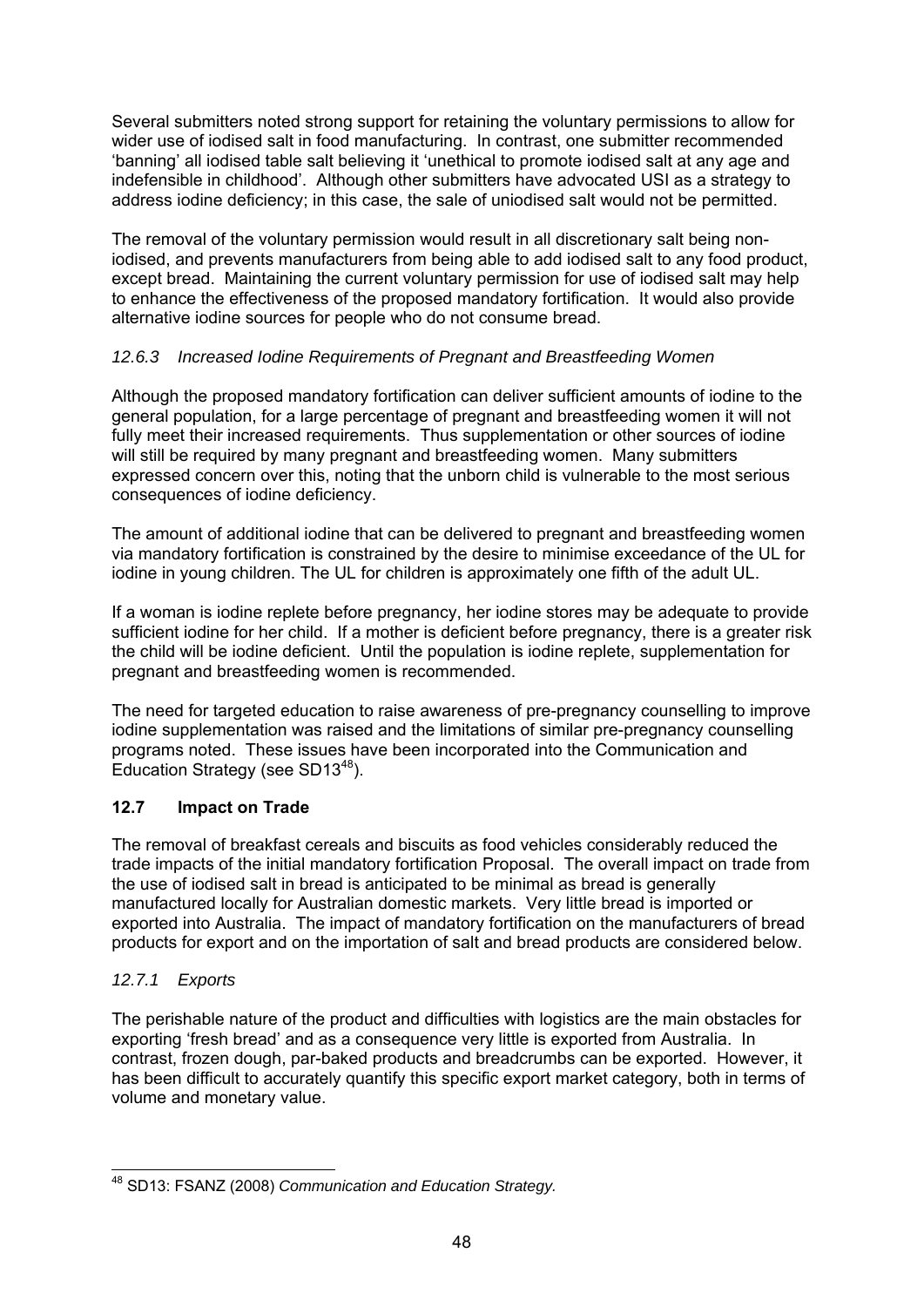## 12.7.1.1 Breadcrumbs

The export of foods which contain breadcrumbs made from returned bread may also be affected by the mandatory use of iodised salt in bread. It would not be possible to export these foods to Japan. One industry submitter advised that they manufacture breadcrumbs from returned bread for domestic and overseas markets and if fortified with iodised salt, this may impact on trade.

A survey of the major crumbed fish food manufacturers in Australia established that most crumbed foods are coated with 'purpose-made' crumbs. However, it is not intended that purpose-made breadcrumbs will be required to contain iodised salt as these fall outside the Code's definition of 'bread'. FSANZ understands that few crumbed products made from returned bread are exported to Japan. Therefore, the trade impact of this fortification Proposal is likely to be minimal.

## *12.7.2 Imports*

It is unlikely that the proposed fortification would have a significant impact on imports. Very little bread is imported into Australia. Imported crumbed products would also not be affected by this mandatory fortification requirement. FSANZ is unaware of the importation of any iodised salt products but if there were, these products would need to comply with the current iodisation range of 25-65 mg per kg.

## **12.8 Summary**

A number of risks and issues arising from this mandatory iodine fortification Proposal have been identified. Strategies for the management of these risks are addressed in Section 15 of this Report.

# **13. Impact Analysis (RIS ID: 9576)**

## **13.1 Affected Parties**

- Industry: Salt manufacturers and manufacturers of bread and bread products.
- Government: Australian State and Territory Government enforcement agencies.
- Consumers generally, and particularly the following sub-groups: Infants during foetal development and up to 3 years of age, and pregnant and breastfeeding women.

## **13.2 Cost Benefit Analysis**

 $\overline{a}$ 

During development of Proposal P230, FSANZ commissioned Access Economics to investigate the costs and benefits of replacing non-iodised salt with iodised salt in bread and other cereal-based products (see  $SD4^{49}$ ). In line with the decision to remove biscuits and breakfast cereals as food vehicles for iodine fortification, Access Economics provided an additional report outlining the costs of fortifying bread as the sole food vehicle (see  $SD5^{50}$ ). These two reports are applicable to Proposal P1003 as the cost benefit analysis was undertaken for both Australia and New Zealand and the food vehicle is the same.

<sup>49</sup> SD4: Access Economics (2006) *Cost benefit analysis of fortifying the food supply with iodine*. Report commissioned by FSANZ.

<sup>50</sup> SD5: Access Economics (2007) *Costs of fortifying bread and bread products with iodine*. Report commissioned by FSANZ.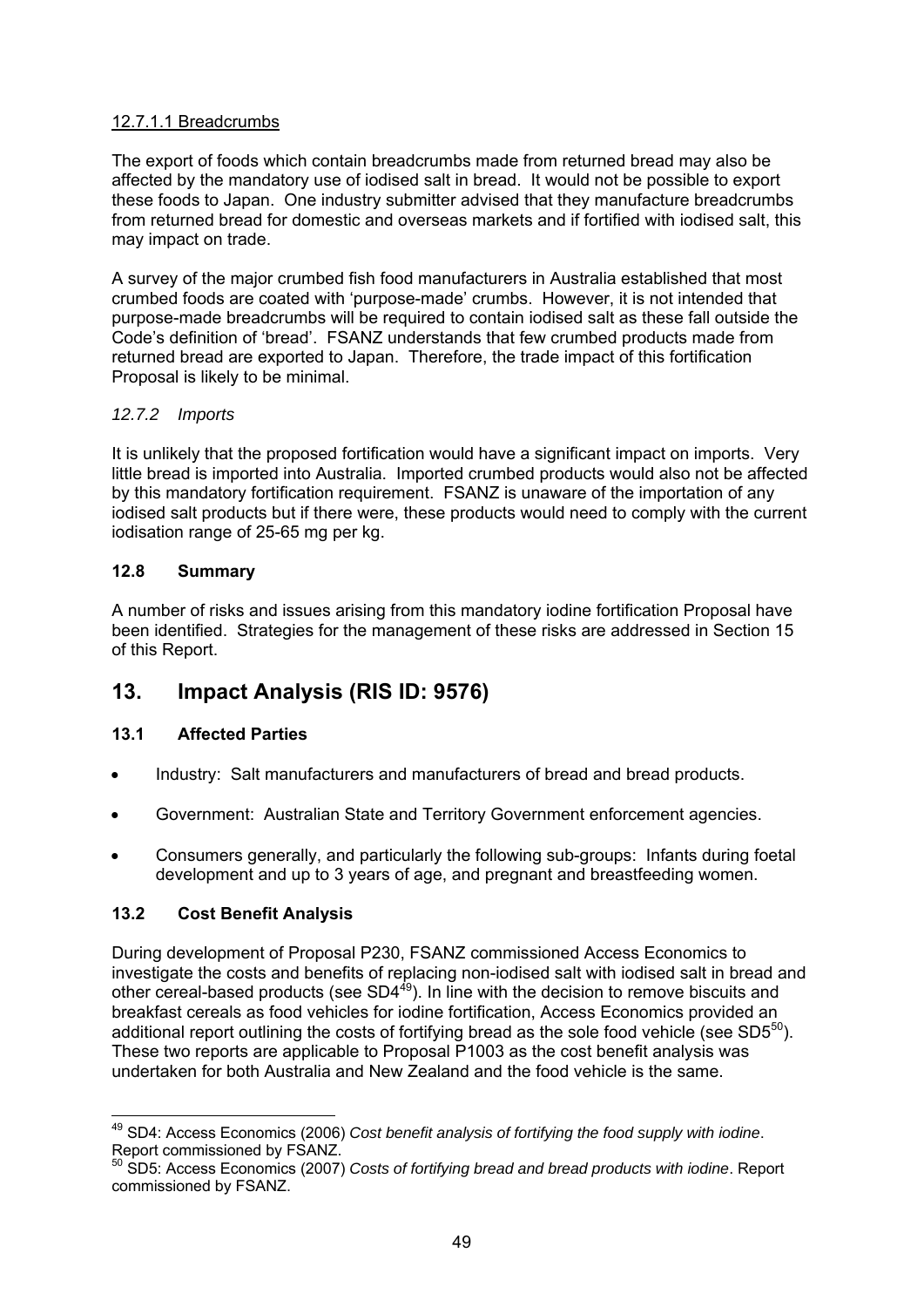#### *13.2.1 Methodology*

The usual approach to cost benefit analysis is to identify and quantify the costs and benefits of the Proposal, then compare the magnitudes of the costs and benefits to determine whether the Proposal can deliver a net-benefit to the community. In this case, the costs were identified and measured by Access Economics from information provided by industry and government. Access Economics also identified benefits from a review of relevant literature and an attempt was made to quantify them.

Although the nature of the benefits could be established, the magnitude of the effect in dollar terms was subject to very large uncertainty. For example, at mild levels of iodine deficiency, while some effects on young children may be irreversible and may include small decreases in IQ, subtle fine motor control deficits; and small hearing impairments, it is difficult to attach a dollar value to these clearly undesirable consequences of iodine deficiency. FSANZ considered the quantitative estimates of benefits were not sufficiently reliable to use in the analysis. FSANZ consulted various experts on this matter and they affirmed the difficulties of attempting to quantify the benefits in dollar terms.

Instead, the analysis in this section presents the costs of introducing the Proposal, describes the nature of the benefits and then comes to a conclusion as to whether the likely benefits would be worthwhile in relation to the expected costs. This approach was supported by the peer reviewer of the overall cost benefit analysis.

#### *13.2.2 The Costs*

The costs of mandatory fortification quantified here include the costs to industry and costs incurred by government in administering, enforcing and monitoring mandatory fortification.

In general, across-the-board increases in the cost structure of an industry tend to be rapidly passed onto consumers in the form of higher prices for products. It is expected that the costs incurred by industry in complying with this fortification Proposal would be fully passed onto consumers.

#### 13.2.2.1 Industry

Two specific industry sectors will be affected by this Proposal, namely salt suppliers and manufacturers of bread and bread products.

#### 13.2.2.2 Salt Manufacturers

Some salt processing firms would require plant upgrades to install a dry mixing system to enable increased production of iodised salt. In addition, where salt products are certified as an organic allowed input, firms need to ensure that there is no cross contamination, so a separate processing area would be required. In Australia, around \$AUD143,000 worth of additional machinery and equipment would be required (including installation costs).

Salt manufacturers would also be required to make some changes to their labelling to ensure that iodised and non-iodised salt are not confused. Upfront labelling costs would be around \$AUD18,000. Therefore total upfront costs for the salt industry are estimated to be approximately \$AUD161,000.

Salt manufacturers would also incur a range of ongoing costs. Extra iodine, in the form of potassium iodate, would need to be purchased and added to a pre-mix of fine salt, at a cost of \$AUD30 to \$AUD40 per kilogram. Additional analytical testing would be required to ensure that the concentration of iodine in salt products was within the prescribed range.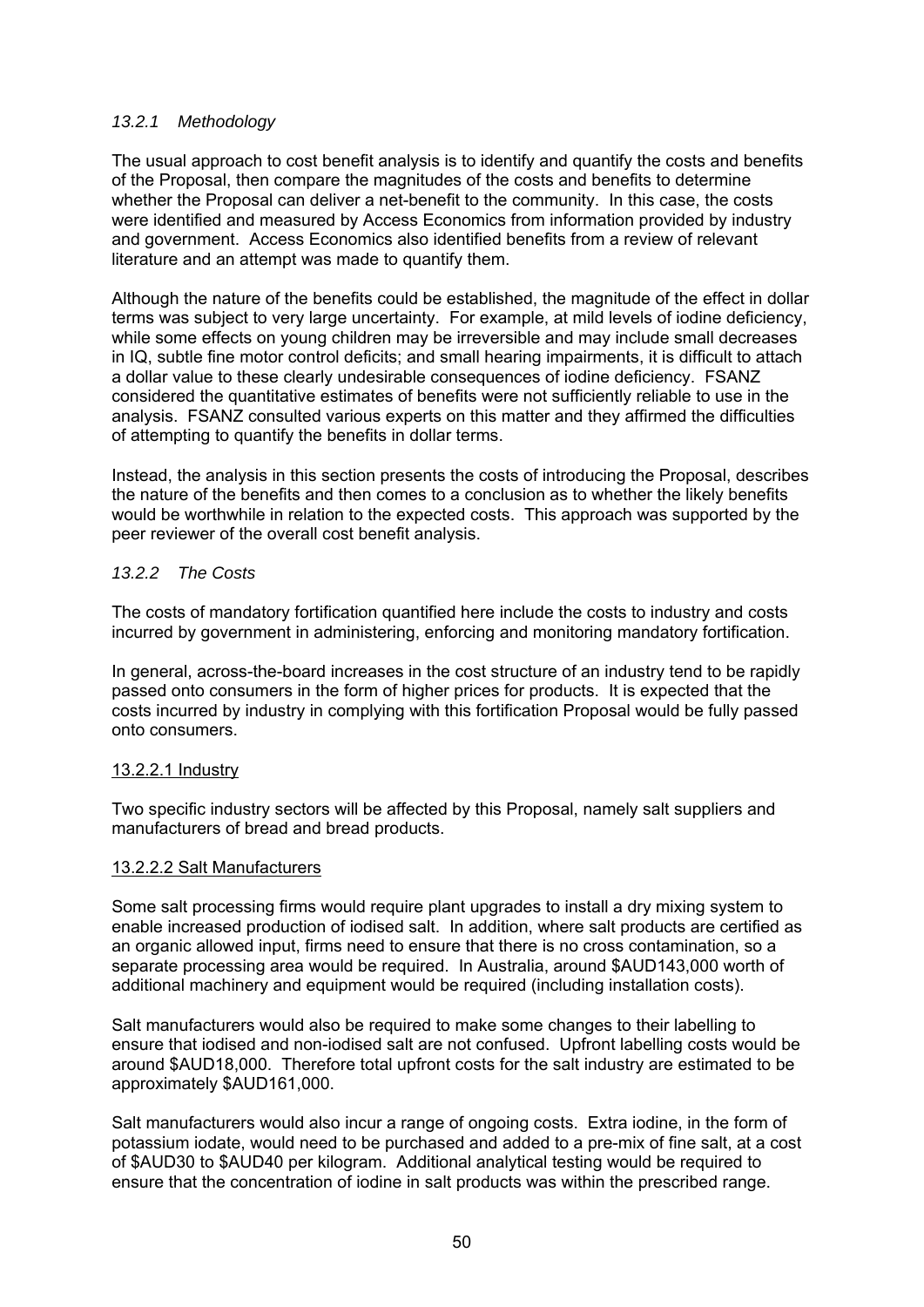The industry would incur costs of warehousing iodised salt separately from the non-iodised salt. A salt manufacturer also indicated that one of its plants is not structured to manufacture iodised salt. It would therefore incur substantial inter-state transport costs (as an alternative to building a new plant). Overall the ongoing costs to Australian salt manufacturers would be \$AUD314, 000 each year.

#### 13.2.2.3 Manufacturers of Bread and Bread Products

It is estimated that iodised salt would cost bread manufacturers around 10% more than noniodised salt. The additional cost of iodised salt to cereal processing firms was taken into account when analysing the costs of fortification to salt manufacturers.

The major costs for bread manufacturers when implementing the mandatory requirement to replace non-iodised salt with iodised salt will be the upfront costs of relabelling and writing off existing stocks of old labels.

Bakers producing pre-packaged bread would incur costs of re-designing labels, estimated within the range of \$AUD550 to \$AUD2000 per stock keeping unit (SKU) and amounting to approximately \$AUD1.31 million for the large plant bakers. Other bread manufacturers including supermarkets, franchise bakeries and individual bakers would incur some labelling costs, but to a lesser extent than the manufacturers of pre-packaged products. Incorporating total costs provided by industry it is estimated that the total upfront costs of revising labelling for this segment of the baking industry would be \$AUD484,000. Label changes would also be required by the manufacturers of bread ingredients, pre-mixes and improvers. Their upfront costs are estimated to be \$AUD242,000.

A further and substantial cost is that of writing off old stocks of packaging and labelling. A transition time would be necessary for the introduction of the proposed standard, so firms could pre-order new labels, allow them to be printed and delivered, rearrange label storage and then change over labels. A transition period may also moderate the problem of disposing of unused pre-printed labels, allowing old stock to be reduced. However even allowing for a transition period, write-off cost would still be incurred. Incorporating total costs provided by industry, FSANZ estimated that the labelling and packaging write-off costs would be around \$AUD5 million.

Therefore total upfront costs to the baking industry including supermarkets, franchise bakeries and ingredient suppliers for label re-design and write-off amounts to approximately \$AUD7.1 million.

Access Economics investigated the impact on the bread making industry if the current Proposal to fortify bread with iodine was implemented at the same time as the Proposal to fortify bread with folic acid. They found that the upfront costs of re-labelling and label writeoffs would be reduced by between \$AUD4.5 million and \$AUD6.5 million, if the changes were introduced simultaneously.

Bread manufacturers would in general rely on the salt suppliers' guarantee that the iodine concentration complied with the proposed standard. Only one ongoing cost was identified, where the plant bakers would undertake some spot checks annually, at a cost of around \$AUD30,000.

#### 13.2.2.4 Government – Administration and Enforcement of Regulation

The costs of Government enforcement of the proposed standard are estimated to be \$AUD31,000 upfront and \$AUD137,000 ongoing each year.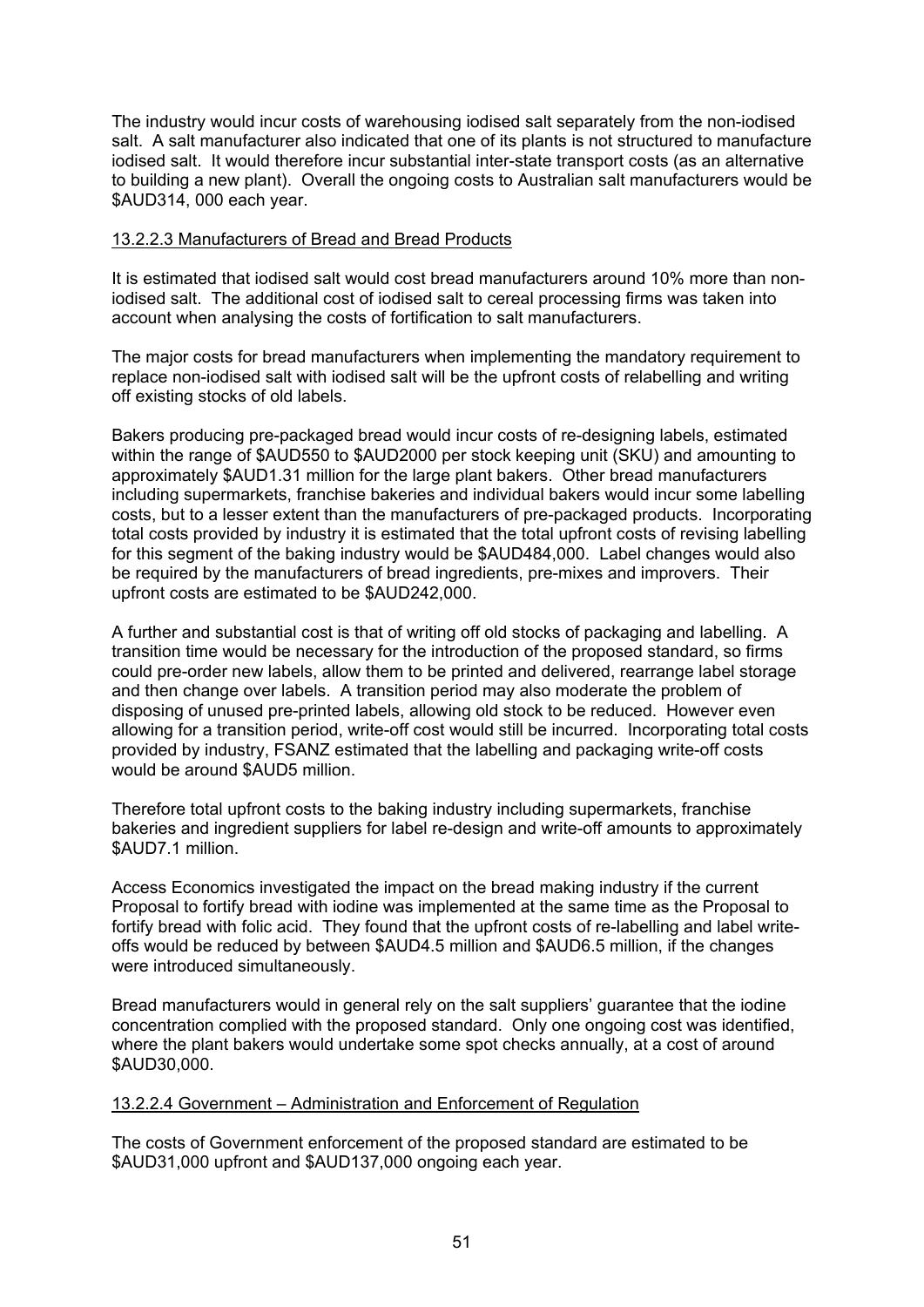The upfront costs cover initial set up and training and awareness raising with industry, while the ongoing annual costs cover auditing, responding to complaints, administration and some continuing training.

## 13.2.2.5 Government – Monitoring

For the purposes of this report an attempt has been made to estimate some of the costs likely to be associated with monitoring iodine fortification in Australia. The costs quoted in this section of the report are therefore approximate values only and will require adjustment once the Australian Institute of Health and Welfare (AIHW) have completed their initial report on the proposed monitoring program and data sets required, and discussions with DoHA, the jurisdictions and other relevant agencies. Decisions on funding specific monitoring activities will not be finalised until the AIHW Initial Stocktake Report is completed. The proposed monitoring program for mandatory iodine fortification in Australia is discussed in Section 21 of this Report.

## **Table 11: Indicative Costs of Potential Monitoring Activities**

| <b>Monitoring activity in Australia</b>                     | <b>Estimated Cost Per Year*</b><br><b>SAUD</b> |
|-------------------------------------------------------------|------------------------------------------------|
| Promote awareness of the new jodine fortification           | 36,000                                         |
| requirement within food industry                            |                                                |
| Baseline stakeholder survey                                 |                                                |
| Update National Food Composition Database                   | 63,000                                         |
| Label monitoring survey                                     |                                                |
| Label compliance analytical surveys                         |                                                |
| Reporting and tracking system for voluntarily fortified     |                                                |
| products                                                    |                                                |
| Market basket/store surveys in remote communities           | 118,000                                        |
| Consumer attitude and behaviour research                    |                                                |
| Food frequency surveys (Roy Morgan Research)                |                                                |
| Identify changes in iodine levels within the population via | 20,000                                         |
| <b>National Nutrition Survey data</b>                       |                                                |
| Urine testing for iodine for target groups                  | 168 000                                        |
| Australian Institute of Health and Welfare Fortification    | 100,000                                        |
| Monitoring - Project Support officer                        |                                                |
| <b>Total Monitoring Costs per Year</b>                      | Approx. 505,000                                |

\* One off costs averaged over the 5 year period

The predicted costs for ensuring manufacturers, retailers and importers nationally, are aware of the new fortification requirement were a survey to be undertaken are approximately \$AUD36,000 per year. The costs of updating the National Food Composition Database. maintaining a reporting and tracking system for voluntarily fortified products, monitoring labels and undertaking label compliance analytical surveys are estimated to be about \$AUD63,000 per year.

The costs of consumer attitude and behaviour research in relation to use of fortified foods and market basket/store surveys were such surveys undertaken are estimated to be about \$AUD118,000 per year for Australia. Assuming data from the 2007 Kids Eat Kids Play Survey and the proposed 2008/09 adults NNS can be used, rather than commissioning a specific survey, it is expected to cost another \$AUD20,000 per year to assess iodine intakes for different population groups.

In addition, the costs of checking iodine levels in target groups of the Australian population through urine testing, are estimated to be \$AUD168,000 per year.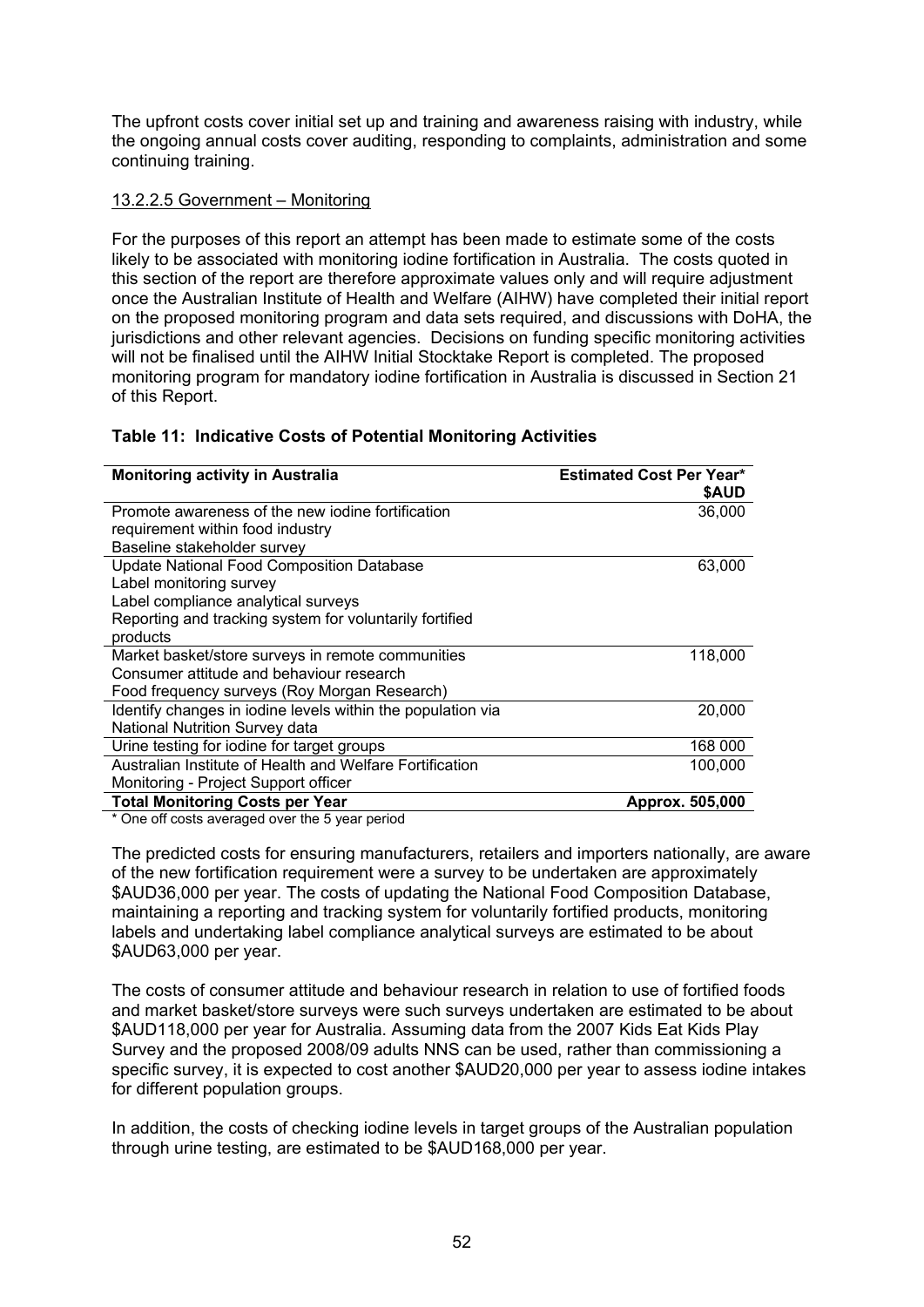Finally, the cost of an officer to provide overall fortification monitoring system support through the AIHW is approximately \$AUD100,000 per year. The required monitoring activities and estimated costs are provided in the Table 11.

#### 13.2.2.6 Summary of Total Costs

Overall, the total upfront cost from this Proposal is \$AUD7,278,000. The total ongoing cost for industry and government, excluding monitoring, is \$AUD481,000 each year. These ongoing costs equate to two cents per person per year51. Table 12 summarises all the costs to industry and government from this iodine fortification Proposal.

#### **Table 12: Summary of Total Cost of Iodine Fortification to Industry and Government**

| <b>Summary of total costs</b>                                         | (SAUD)     |
|-----------------------------------------------------------------------|------------|
|                                                                       |            |
| Upfront costs                                                         |            |
| Salt industry (machines and labelling)                                | 161,000    |
| Bakers (label re-design and write-offs)                               | 7,086,000  |
| Government – administration and enforcement of regulation             | 31,000     |
| Total upfront                                                         | 7,278,000  |
|                                                                       |            |
| Ongoing costs (per year)                                              |            |
| Salt industry (maintenance, iodine, analytical testing, transport and | 314,000    |
| storage)                                                              |            |
| Bakers (some annual analytical testing)                               | 30,000     |
| Government – administration and enforcement of regulation             | 137,000    |
| Total ongoing (per year)                                              | 481,000    |
|                                                                       |            |
| Monitoring costs (per year)*                                          | 505,000    |
|                                                                       |            |
| Costs of iodine fortification per head                                |            |
| Population                                                            | 20,111,297 |
| Upfront cost per head                                                 | 0.36       |
| Ongoing cost per head (per year)                                      | 0.02       |
| Monitoring cost per head (per year)*                                  | 0.03       |

\* Note: monitoring costs are very approximate as FSANZ does not have responsibility for this aspect of the fortification program.

#### *13.2.3 The Benefits*

Addressing the mild-to-moderate iodine deficiency in Australia will deliver two principal benefits. First, it will prevent the possible escalation of iodine deficiency. Second, there is a growing evidence base showing that addressing mild-to-moderate iodine deficiency will improve cognitive and psychomotor function, including a small rise in IQ; that in turn may affect real behaviour including improved productivity.

The introduction of mandatory iodine fortification would also be expected to deliver other benefits including reduced morbidity from reduction in iodine deficiency disorders (IDDs), fewer years of life lost due to premature death, reduction of absenteeism from work by sufferers of IDDs or their carers and related management costs, improved school attendance and enhanced performance at school.

<sup>1</sup>  $51$  These costs do not include the monitoring costs as currently the monitoring costs are only estimates and are less likely to be directly passed onto the consumer.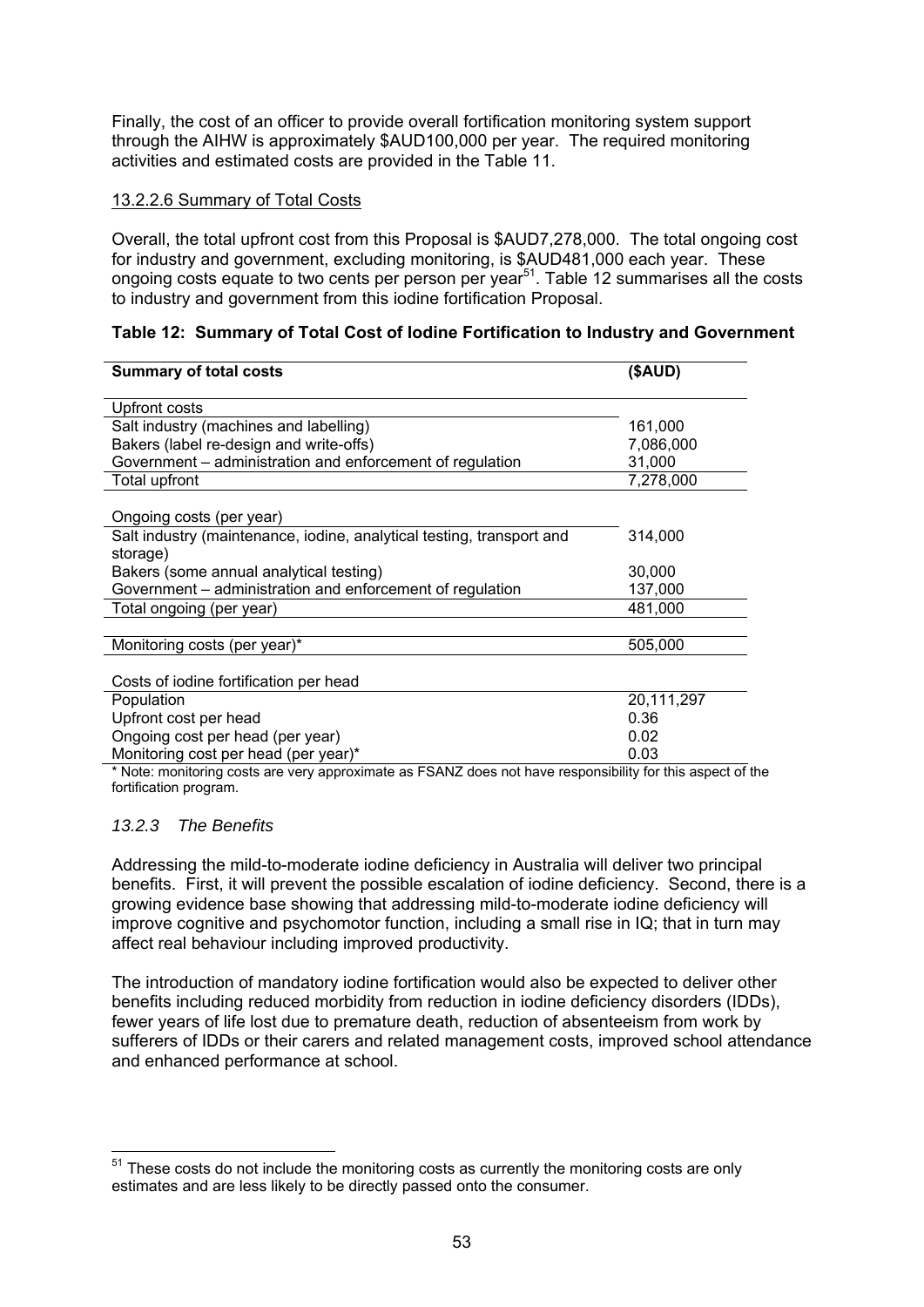As noted in Section 11, the proposed mandatory iodine fortification will contribute considerably to alleviating the consequences of existing iodine deficiency, and prevent it from becoming even more widespread and serious in the future.

## 13.2.3.1 Benefit of Avoiding the Possible Escalation of Iodine Deficiency

Pregnancy and lactation increase the iodine requirement of women and can accentuate their deficiency. Increasing the iodine intake of women of child bearing age will prevent them from becoming progressively more iodine deficient through successive pregnancies, further increasing the risk of their children being born with iodine deficiency. Addressing iodine deficiency will reduce the risk of iodine-induced hyperthyroidism and could lead to an improvement in the prognosis of thyroid cancer.

## 13.2.3.2 Benefit of Avoiding Harm of Cognitive Impairment

As outlined in the Risk Assessment, addressing a mild-to-moderate iodine deficiency may improve cognitive function. Studies of the health impacts of iodine deficiency suggest benefits from fortification across a range of human capabilities, for example cognitive function, hearing, concentration, reproduction, fertility and infant survival.

Access Economics estimated the lost earnings and production due to mild-to-moderate iodine deficiency using a 'human capital' approach. By preventing cognitive impairment through mandatory fortification, those otherwise affected would participate in the labour force and obtain employment at the same rate as other Australians, and earn the same average weekly earnings. Access Economics noted that an empirical relationship between iodine status and improvements in productivity and health has not been quantitatively established in the literature. It is therefore extremely difficult to quantify the benefits except within a large range to account for the high degree of uncertainty. FSANZ recognised the high degree of uncertainty in the quantitative estimates of benefits and considered they were not sufficiently reliable to use in the analysis.

## **13.3 Cost-Effectiveness Analysis**

Due to the difficulties in quantifying the benefits of this Proposal in financial terms, FSANZ commissioned the CHERE to examine the cost-effectiveness of iodine fortification of bread in Australia and New Zealand (see  $SD3^{52}$ ).

Using Tasmanian data on voluntary fortification, CHERE estimated the effect of the proposed fortification on the iodine status of the Australian population. The results suggest a significant decrease in the proportions of individuals with moderate or mild iodine deficiency.

CHERE concluded that in terms of cost-effectiveness ratios, the cost of reducing the risk of iodine deficiency disorders appears small compared with the potential benefits associated with improved health, reduced health care costs and/or gains in productivity and Gross Domestic Product (GDP).

# **14. Comparison of Options**

Introducing mandatory fortification as proposed in this report, is expected to result in ongoing costs (excluding monitoring) of \$AUD481,000 each year. This equates to two cents per person per year.

<sup>1</sup> 52 SD3: Centre for Health Economics Research Evaluation (CHERE) (2007) *Cost effectiveness analysis of iodine fortification in Australia and New Zealand*. Report commissioned by FSANZ.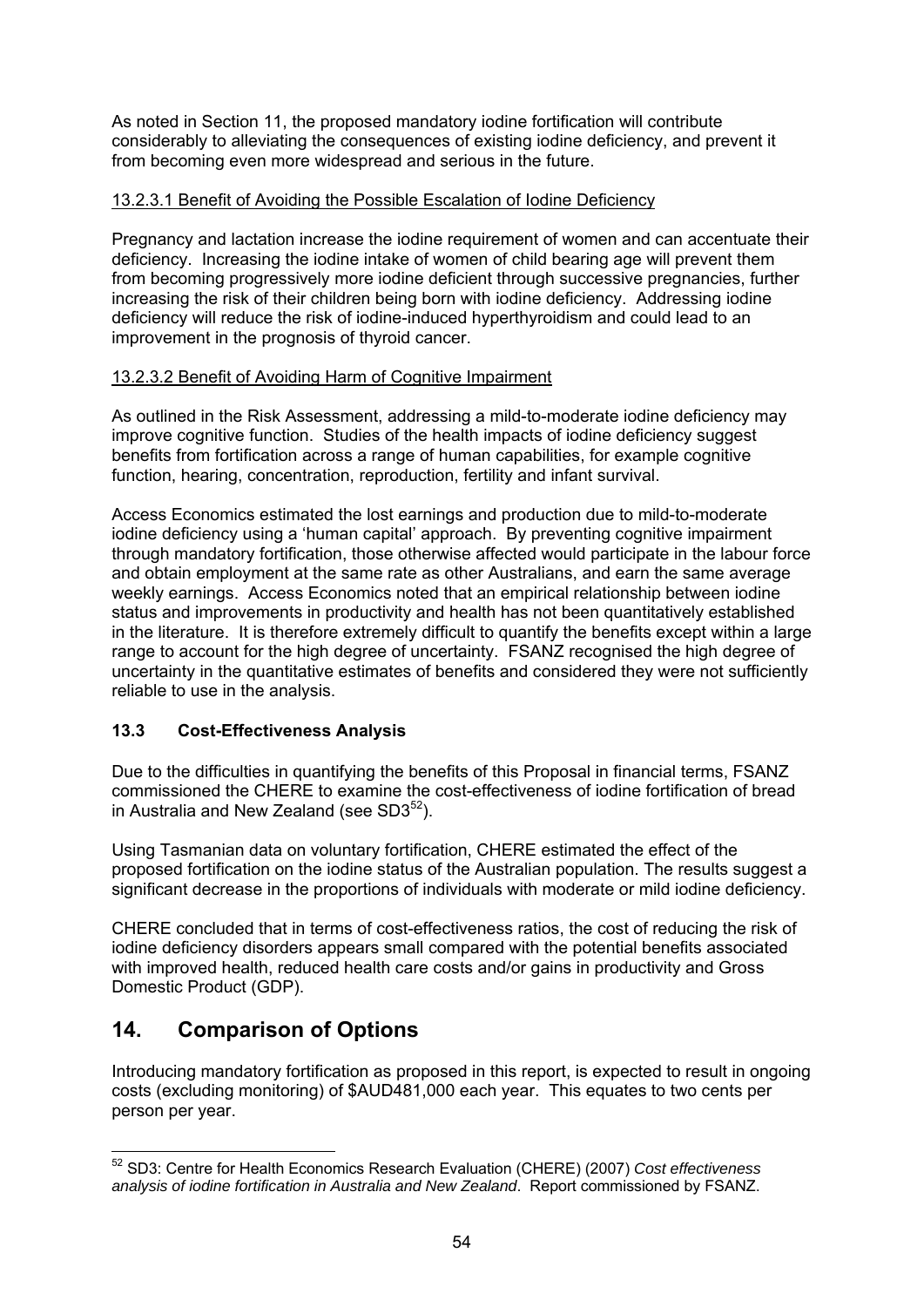The important benefits of mandatory iodine fortification relate to addressing iodine deficiency and its associated risks, including cognitive and psychomotor impairment, as well as goitre and related thyroid dysfunction. An additional important benefit is the prevention of a further decline in population iodine status, which left unaddressed, would increase the risk of serious iodine deficiency disorders.

Although quantifying the dollar values of the recognised benefits proved extremely difficult, nonetheless these benefits would be worthwhile, especially in relation to the small cost to the community that would be incurred. FSANZ considers that the recommended mandatory fortification would deliver net-benefits to Australia.

Therefore, FSANZ considers Option 2, to require the mandatory replacement of salt with iodised salt in bread, provides net benefits superior for the population of Australia in comparison to the current arrangements (Option 1 – *status quo*).

## **14.1 Conclusion**

As requested by the Ministerial Council, FSANZ has considered the feasibility of mandatory fortification of the food supply with iodised salt as a means of increasing iodine levels in the general population of Australia.

On the basis of the available evidence FSANZ concludes that the mandatory replacement of non-iodised salt with iodised salt in bread would deliver substantial benefits to Australia. The important benefits of mandatory fortification with iodine relate to addressing iodine deficiency and its associated risks including cognitive and psychomotor impairment, as well as goitre and related thyroid dysfunction. An additional important benefit of addressing iodine deficiency now is the prevention of a further decline in population iodine status, which left unaddressed, would increase the risk of serious iodine deficiency disorders. At a cost of two cents per person per year in Australia, the cost of this Proposal is considered to be small.

## **15. Strategies to Manage Risks Associated with Mandatory Fortification**

Risks associated with the mandatory requirement to replace non-iodised salt with iodised salt in bread have been identified as part of this Proposal. Approaches to minimising these risks are outlined below.

#### **15.1 Managing Safety and Effectiveness**

The proposed mandatory fortification scenario will deliver a substantial improvement in iodine intakes across the population, alleviating the current deficiency and preventing future deficiencies, especially among children.

The amount of additional iodine in the food supply will not, however, be sufficient for the majority of women during pregnancy and lactation. Thus, other risk management strategies for this group will be needed. The potential for adverse effects, resulting from additional iodine in the food supply, in some individuals were also noted.

#### *15.1.1 Optimising Effectiveness of the Mandatory Fortification Proposal*

#### 15.1.1.1 Iodine Supplement Use

A number of submitters noted the importance of educating pregnant and breastfeeding women to take iodine supplements.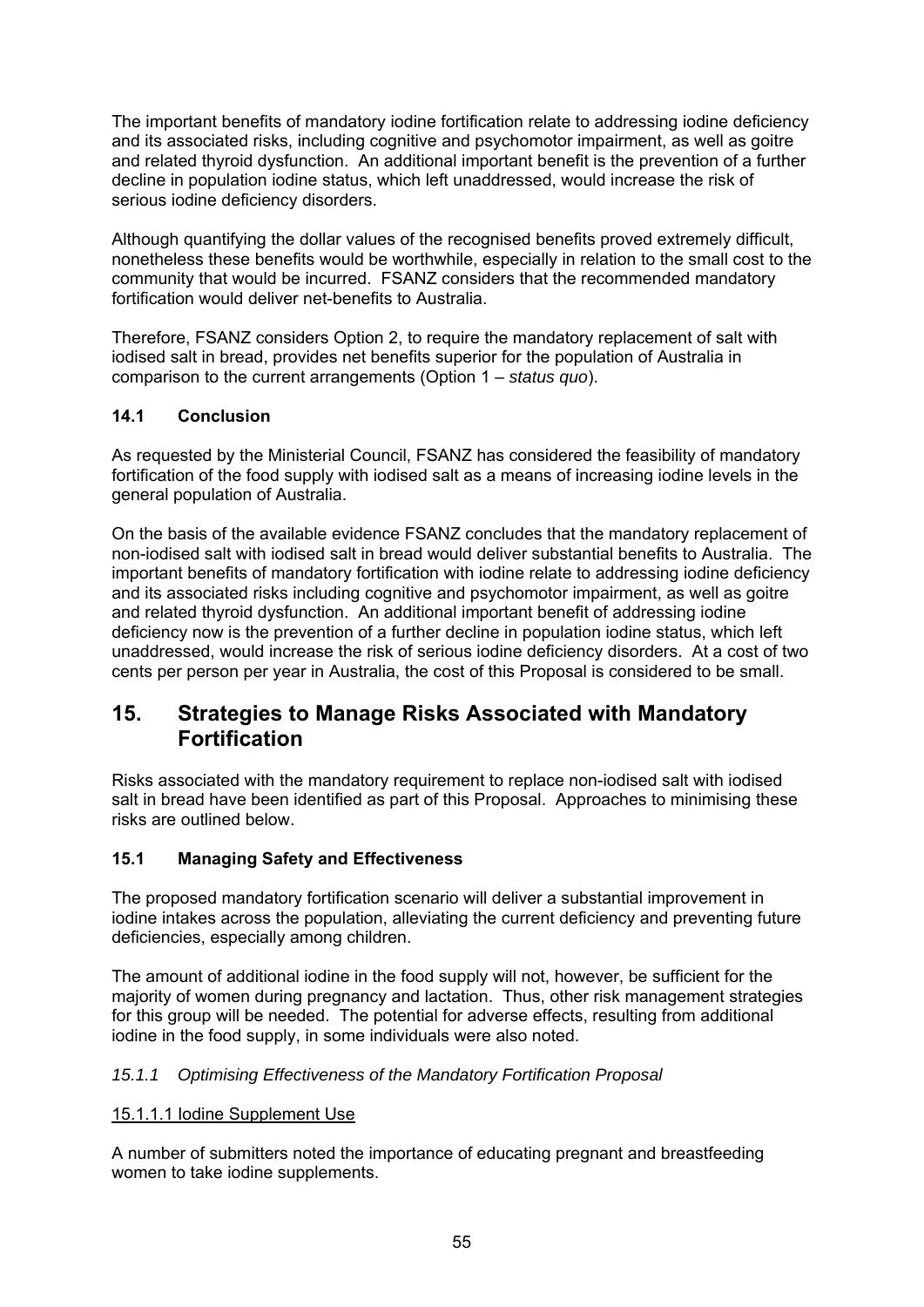Two submitters raised potential equity issues in accessing and relying on supplements to provide sufficient iodine. Advice to take supplements is more likely to be adopted by women on higher incomes and with higher educational levels. The need to target iodine supplements to this sub-group is an integral part of the implementation strategy and is included in the Communication & Education Strategy.

There is currently no formal policy for iodine supplementation in pregnant and breastfeeding women. In the literature, it is recommended that pregnant and breastfeeding women take iodine supplements supplying an additional 100-200 μg per day (Eastman, 2005). The only exceptions to this recommendation are women with pre-existing thyroid disease or high iodine intakes from other sources. FSANZ supports the recommendation that pregnant and breastfeeding women receive iodine supplements. FSANZ has referred this issue to the relevant health authorities.

#### 15.1.1.2 Non-reach Groups

Although the majority of the population eat bread (88% aged two years and above), FSANZ recognises some people do not or may consume different forms of bread e.g. gluten or salt free; therefore may receive limited benefit from the proposed mandatory fortification. This may include individuals with coeliac disease; people from different cultures who irregularly eat bread, those who consume only organic bread; and members of the population who restrict their bread consumption to reduce their salt intakes.

During development of the Proposal, some submitters expressed concern that people who avoid bread will not be covered by the proposed mandatory fortification. These consumers have been identified as a primary target audience in the Communication and Education Strategy (see Section 16). The Strategy highlights potential alternative sources of iodine for these individuals.

For people with coeliac disease, some commercially produced gluten-free and wheat free breads are 'yeast leavened' and therefore will be required to contain iodised salt. Other gluten-free and wheat free breads may contain iodised salt by virtue of the voluntary permissions for the use of iodised salt.

#### *15.1.2 Safety Considerations of the Mandatory Fortification Proposal*

#### 15.1.2.1 Iodine-Induced Hyperthyroidism

A potential health risk from increased intake of iodine is iodine-induced hyperthyroidism, particularly for those individuals who have had prolonged iodine deficiency, see Section 7.2. However, the risk of iodine-induced hyperthyroidism is considered to be low, and is unlikely to occur as a result of this mandatory fortification. FSANZ has adopted a conservative approach to mandatory fortification, which incorporates a prescribed level of fortification and recommends a comprehensive monitoring system.

#### 15.1.2.2 Pre-Existing Thyroid Disease

Individuals with pre-existing thyroid disease, for example Graves' Disease, are more sensitive to increases in iodine intake. It is anticipated the proposed level of fortification would not aggravate existing thyroid disease in most cases, although it is acknowledged that it may in some. The majority of individuals with pre-existing thyroid disease will likely be under the care of a physician, and therefore changes in their condition can be monitored and treated.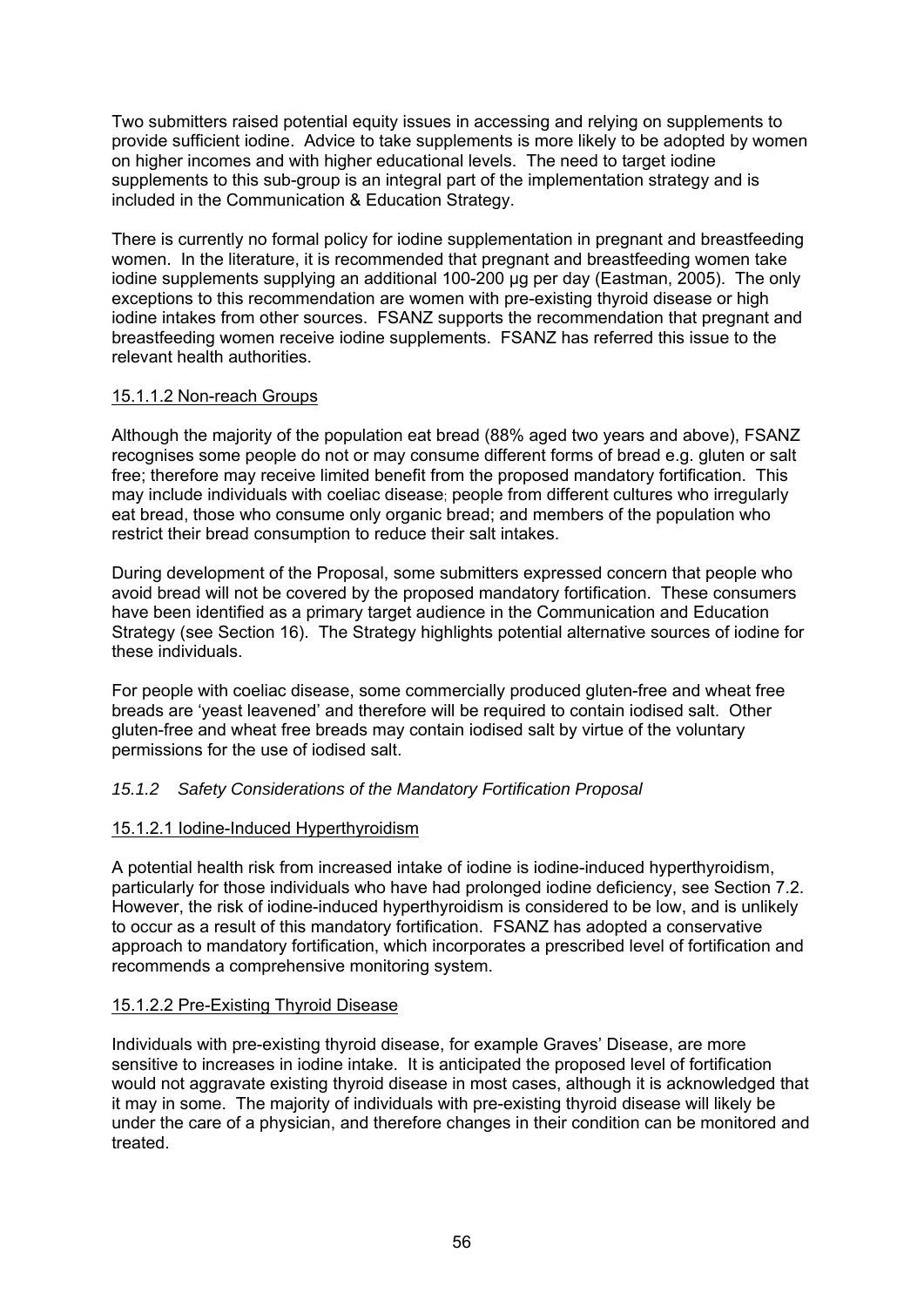The Communication and Education Strategy has identified consumers with thyroid disorders as a primary target audience (see Section 16). The Strategy highlights that general labelling laws will require iodine to be included in the ingredient list which will allow consumers either to select foods fortified with iodine or avoid them. Health professionals play an important role in informing consumers of the proposed mandatory fortification.

#### 15.1.2.3 Iodine Sensitivity Reactions

The Communication and Education Strategy has identified consumers with possible iodine sensitivities as a primary target audience (see Section 16). The Strategy highlights that fortification is set at a conservative level, making it unlikely to cause any adverse reactions. General labelling laws will require iodine to be included in the ingredient list allowing consumers to either select foods fortified with iodine or avoid them. In addition, FSANZ will develop a fact sheet for the FSANZ website for concerned individuals.

FSANZ's risk assessment, as noted in Section 10.2.4, concluded that mandatory iodine fortification will not increase the risk of iodine sensitivity reactions occurring, as the amount of additional iodine is consistent with physiological requirements for this nutrient. Despite this conclusion, several submitters remained concerned about iodine sensitivities.

In response, FSANZ asked the ISAG and an international allergy expert<sup>53</sup> to review our Risk Assessment of this issue. They reaffirmed FSANZ's conclusion, noting that the risk of adverse effects is minimal. They advised that the chemical forms of iodine used in iodised salt, are too small by themselves to cause an allergic reaction.

Those individuals who are still concerned about mandatory fortification of bread via iodised salt can be tested for reactions specifically to potassium iodate, the form commonly added to iodised salt. General practitioners can provide advice regarding testing and can refer these individuals to specialist allergy clinics.

#### 15.1.2.4 Children above the Upper Level of Intake

A small proportion of young children might exceed the UL for iodine following the proposed fortification. Although it is generally not desirable to exceed the UL, it is expected that these intakes would not represent a health and safety risk to these children. Consistent with the Dietary Guidelines, information advising carers of young children to avoid adding salt to food will be disseminated as part of the Communication and Education Strategy (see SD13 $^{54}$ ).

#### *15.1.3 Limitations of the Mandatory Fortification Proposal*

FSANZ acknowledges that not all Australians will get enough iodine from the replacement of salt with iodised salt in bread. The approach put forward in this Report can be augmented by activities outside the scope of FSANZ's remit such as education and promotion of iodine supplement use. Further, FSANZ is aware of the need to consider the outcomes of population wide monitoring of iodine status, which may warrant measures such as increasing the concentration of iodine in iodised salt, replacing salt with iodised salt in products other than bread, or exploring the possibility of adding iodine to the food supply other than through iodised salt. These potential options can only be adequately considered when there is sufficient data on the impact of the mandatory fortification as it is currently proposed.

1

 $53$  Dr Rob Loblay is the Director of the Allergy Unit at the Royal Prince Alfred Hospital and Senior Lecturer in Immunology at the University of Sydney.

<sup>54</sup> SD13: FSANZ (2008) *Communication and Education Strategy.*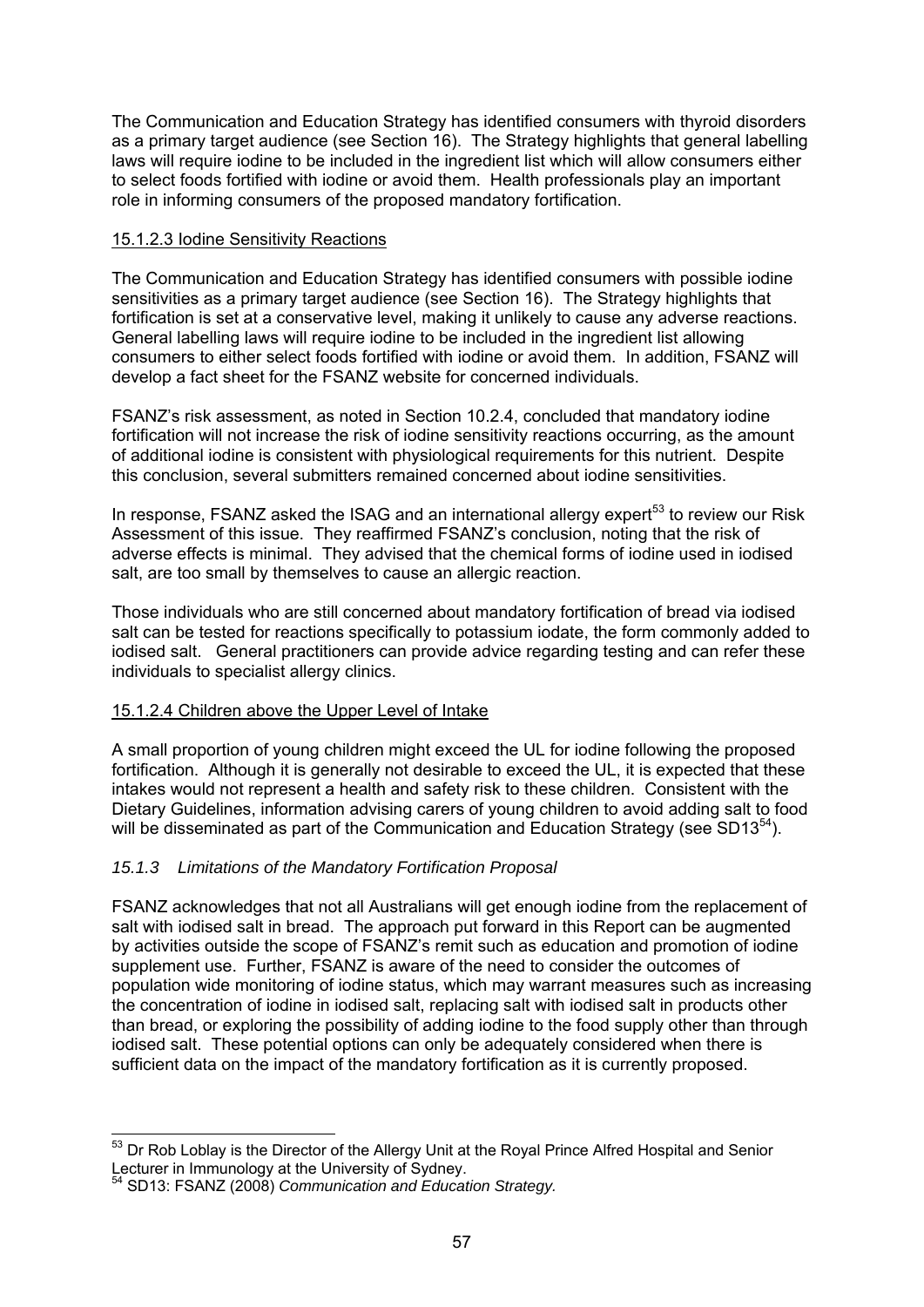Several submitters to Proposal P230 raised concern that infant formula products may contain insufficient amounts of iodine. FSANZ will consider these issues as a part of a future review of Standard 2.9.1 – Infant Formula Products.

## *15.1.4 Impact on Future Iodine Levels in the Food Supply*

The causes of the re-emergence of iodine deficiency are not fully understood. As mentioned in Section 12.6.1, there are a number of variables that may influence future levels of iodine in the food supply, namely the consumption of, and salt levels in, bread, use of iodised salt in other commercial foods and the use of discretionary iodised salt.

Given the range of uncertainties influencing future trends, FSANZ proposes monitoring changes in the key sources of dietary iodine.

Two submitters noted previous FSANZ comments that if manufacturers reduce the salt content of bread, in response to public health calls to lower salt, then mandatory fortification may be less effective. However, the proposed monitoring program, which includes tracking food composition and market changes in the food supply, will determine if future additional strategies are required. For example, FSANZ could expand the number of food vehicles and/or increase the salt iodisation range.

## **15.2 Labelling and Claims**

Labelling provides an important source of information for consumers and enables consumers to make informed decisions regarding their consumption of fortified foods.

The generic labelling requirements of the Code applicable to foods which contain iodised salt include:

- listing of ingredients (Standard 1.2.4);
- nutrition information requirements for foods carrying nutrition claims (Standard 1.2.8); and
- the conditions applying to nutrition claims about vitamins and minerals (Standard 1.3.2).

The Ministerial Policy Guideline for mandatory fortification states that consideration should be given, on a case-by-case basis, to a requirement to include information in the nutrition information panel of mandatorily fortified food.

FSANZ considers the generic requirements of the Code to be appropriate for providing consumers with information and therefore does not believe mandating the declaration of iodine content in the nutrition information panel is warranted.

The declaration of iodised salt in the ingredient list will alert consumers to the presence of iodine in bread and may be used by consumers to assist in the selection of fortified foods for improving iodine status, or conversely, to avoid foods containing iodised salt if they so wish.

While the presence of iodised salt will be indicated in the ingredient list on bread and bread products, in some situations (see Section 12.5.4) these products are exempt from the requirement to label with an ingredient list. In these cases consumers will not necessarily be informed about the presence of iodised salt. FSANZ considers that the current exemptions from the labelling provisions that apply to bread should remain in place and that declaration of iodised salt as an ingredient in these unlabelled breads is not required, for the following reasons: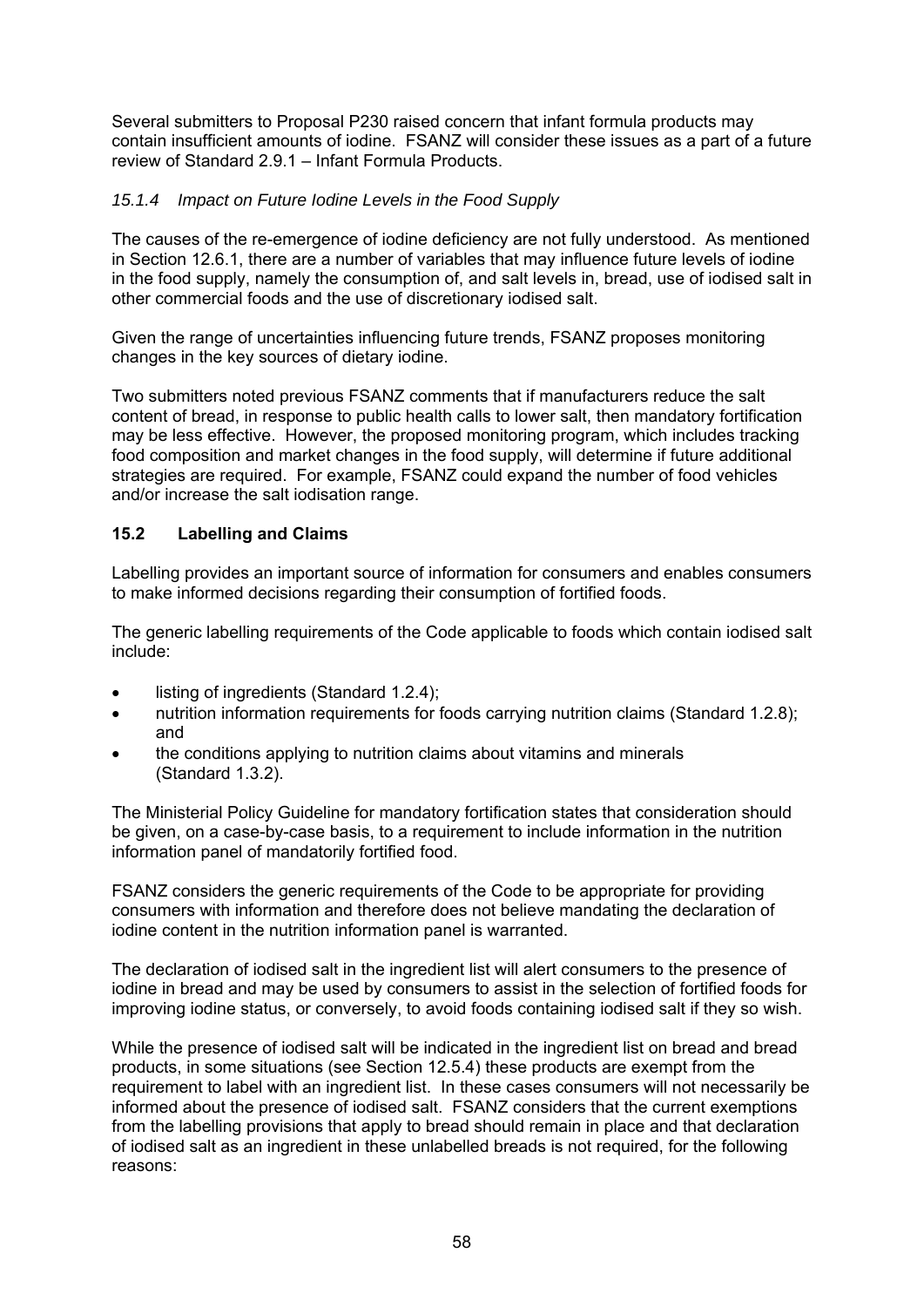- the approach is consistent with the approach for mandatory fortification with thiamin and folic acid;
- the approach is consistent with the approach in the Code for labelling of other ingredients where declaration is not required for health and safety reasons;
- a written declaration of iodised salt as an ingredient without including other ingredients may cause confusion for consumers; and
- the information is generally available to the public upon request.

## *15.2.1 Use of Nutrition and Health Claims*

1

Mandatory fortification presents an opportunity for food manufacturers to make nutrition claims, as currently permitted under the Code, related to the iodine content of bread. The level of iodised salt in bread will determine whether bread reaches sufficient levels of iodine to permit nutrition claims about the presence of iodine. For example, a 'source' claim can currently be made on bread if the iodine content is greater than 15 μg per 50 g reference quantity (approximately two slices of bread), which is likely to occur if bread contains at least 0.75% iodised salt. (This is equivalent to 295 mg Na /100 g derived from iodised salt, assuming 10% loss on baking.)

Although nutrition and health claims can be a useful source of information for consumers, it is noted that food manufacturers may choose not to use these claims to promote the iodine content of their foods if no marketing advantage is perceived.

The proposed new Standard (draft Standard 1.2.7 – Nutrition, Health and Related Claims) will permit a wider range of claims in the future. This Standard is being considered under Proposal P293 – Nutrition, Health & Related Claims and will provide a framework for the assessment of fortified foods to determine those which contain enough iodine to qualify to carry nutrition content claims and which foods are eligible for health claims about iodine. In March 2008, the FSANZ Board approved draft Standard 1.2.7 and notified the Ministerial Council of its decision. However, in June 2008, the Ministerial Council requested FSANZ review the draft Standard. Details of the review request are available on the Commonwealth Department of Health and Ageing web site<sup>55</sup>.

Three submitters made comments in relation to health claims and iodine fortification. One issue of concern related to the food eligibility criteria for nutrition content claims. It was suggested that the nutrient profiling scoring criteria be applicable for nutrient content claims on foods prepared with iodised salt, using voluntary permissions. This means some foods, such as potato chips, would not be eligible to make iodine content claims. The issue of food eligibility criteria in respect of content claims will be addressed as part of the review of P293.

In contrast, another submitter requested blanket permissions allowing iodine content claims to be made on iodised salt and products containing iodised salt. FSANZ notes that draft Standard 1.2.7 proposes to delete the 'claimable foods' concept, which currently applies to foods making nutrition content claims around vitamins and minerals. This means any food which meets the qualifying criterion<sup>56</sup> for a content claim, could do so; and any food which meets both the qualifying criterion and is eligible under profiling, could make a general level health claim, providing the claim can be substantiated.

<sup>&</sup>lt;sup>55</sup> http://www.health.gov.au/internet/main/publishing.nsf/Content/foodsecretariat-request-reviews<br><sup>56</sup> For example, a nutrition content claim claim can be made if a serve of the food contains at least 10% of the RDI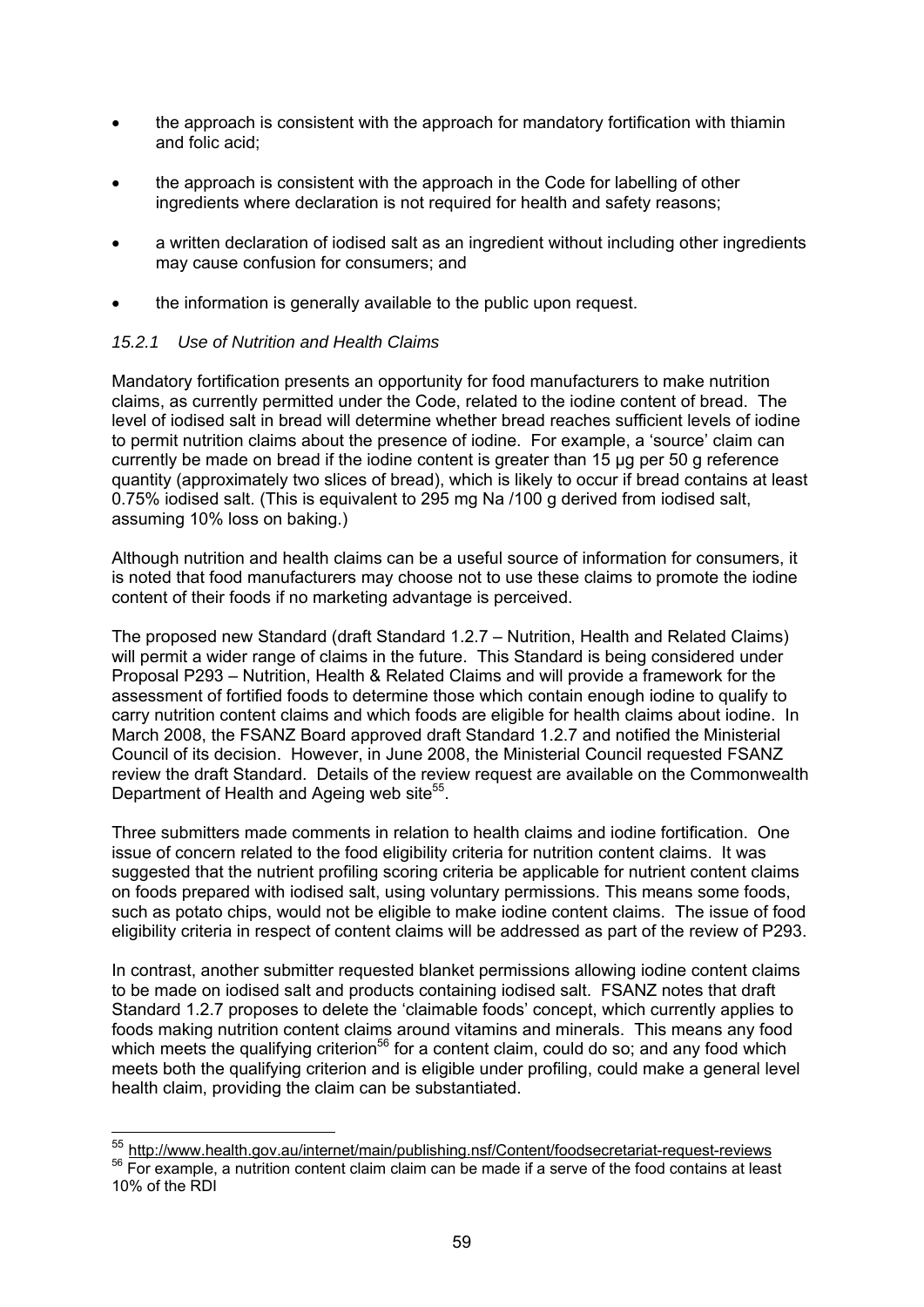The qualifying criterion for a content claim is related to the serving size of the food. The serving size is not set by FSANZ but is at the discretion of manufacturers.

Therefore whether iodised salt, and products containing iodised salt, would be able to make a content claim would be dependent on the serving size specified by the manufacturer and whether the manufacturer wished to make a content claim about the product. Iodised salt would not meet the proposed profiling criteria and so would be ineligible to make a general level health claim.

Some submitters to P1003 requested that pre-approved health claims be available for use by manufacturers of foods containing iodised salt. Bearing in mind that draft Standard 1.2.7 (as presented at the Final Assessment Report) may be subject to change, FSANZ notes the following:

- the draft Standard includes scope for general level health claims around iodine, with Table 2 of Schedule 2 containing two specific nutrient function statements which may form the basis for general level health claims. These statements are:
	- *Iodine is necessary for normal production of thyroid hormones*; and
	- *Iodine is necessary for normal brain development in the unborn child, babies and young children*.
- The list of nutrient function statements included within Table 2 is non-exhaustive and the wording is not prescriptive; the draft Standard 1.2.7 allows that other general level health claims may be made providing substantiation requirements are met.
- No high level health claims around iodine have at this time been pre-approved by FSANZ, however the draft Standard allows for consideration of further high level health claims via the application process.

#### **15.3 Potential for mixed public health messages**

During consultations, some submitters were concerned that the use of salt as a carrier for adding iodine to the food supply created conflicting public health messages. Some submitters believed that the ability to make an iodine claim was a disincentive for manufacturers to lower the level of salt in their bread products. Alternatively, other submitters supported an improved ability to make iodine content claims and health claims about the positive benefits of iodine.

FSANZ does not believe that the mandatory use of iodised salt in bread is inconsistent with proposed salt reduction programs. Generally, even with a 30% reduction in the average salt content, the majority of bread can still make a nutrition claim about iodine. The use of iodised salt in bread should not therefore impede public health initiatives to lower the salt content of bread in the future. Alternatively, if considered necessary, the amount of iodine per volume of salt can be increased to accommodate the declining salt levels in bread.

Two submitters supported this view, noting that mandatory fortification enables public health authorities to promote bread as the source of iodine. In contrast, a voluntary system would require educators advising the public to look for 'iodised salt' in the ingredient list, as not all bread would contain iodised salt. FSANZ's key messages, developed as part of the Communication & Education Strategy, see SD1357, focus on bread as the vehicle, not salt.

 $\overline{a}$ 

<sup>57</sup> SD13: FSANZ (2008) *Communication and Education Strategy.*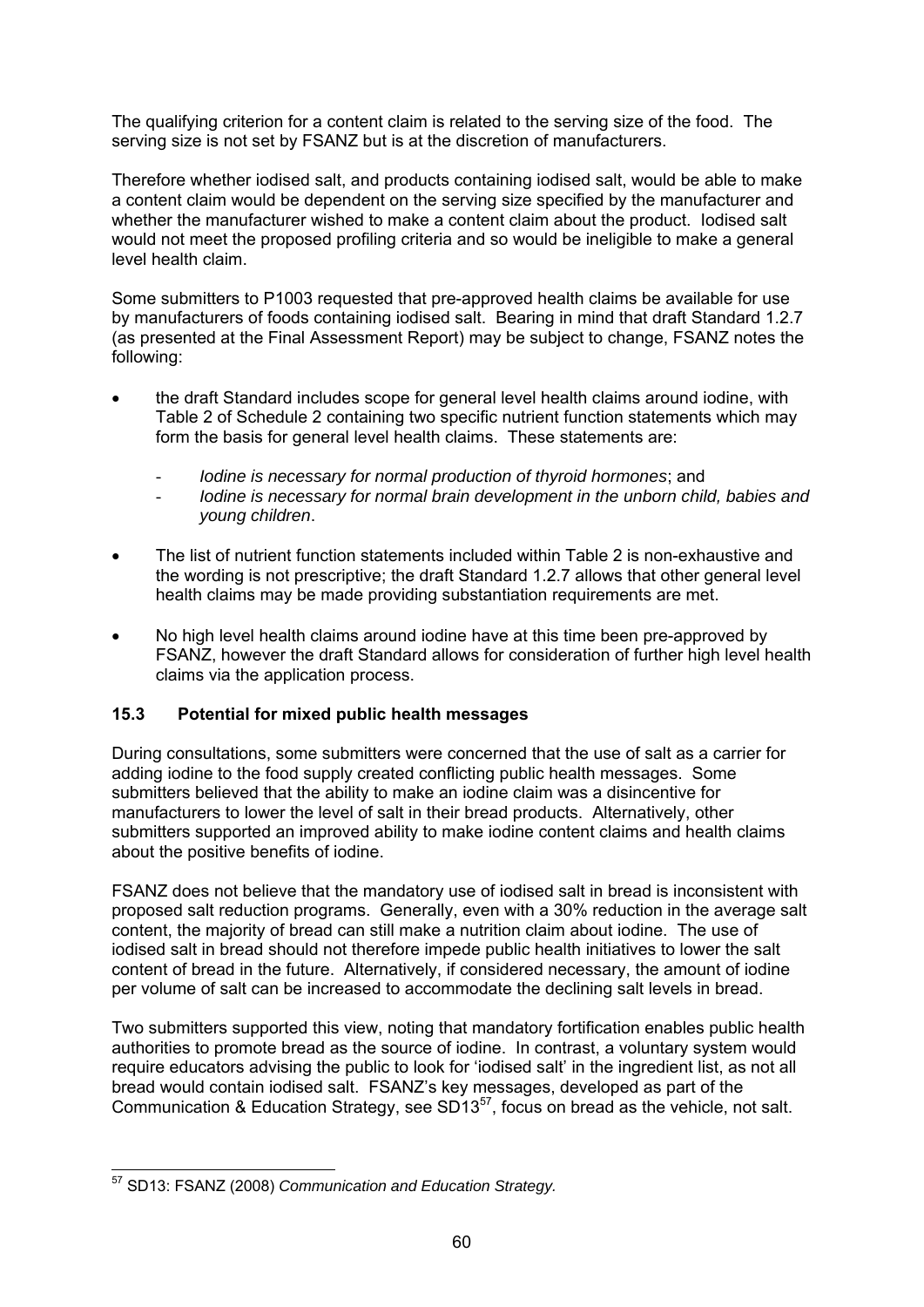Another submitter noted that to achieve iodine sufficiency, it would be necessary to consume an undesirably high amount of salt. However, this incorrectly assumed that there is no iodine currently present in the diet. As shown in FSANZ's dietary intake assessment, SD10<sup>58</sup>, approximately 75% of current iodine requirements are being supplied from the existing food supply. The additional iodine, delivered from mandatory fortification, builds on this existing baseline.

## **15.4 Level of Iodine Fortification in Iodised Salt**

In determining the appropriate level of iodisation in salt to address the re-emergence of mildto-moderate iodine deficiency, the Risk Assessment recommends a level of 45 mg iodine per kg of salt for use in bread.

One level of salt iodisation for use in bread and in table salt is considered most practical by salt manufacturers and FSANZ. The advantages of having one level of salt iodisation include:

- consistency with the recommended level set by WHO and ICCIDD;
- less impost for salt manufacturers;
- $\bullet$  easier to enforce<sup>59</sup>:
- less confusion for food manufacturers purchasing small quantities of iodised salt more suited to the retail packaging sizes;
- less likely to be trade restrictive as it conforms to international guidelines; and
- overcomes the difficulty of defining salt for retail use versus salt for manufacturing.

Submitters to Proposal P230 supported a single level of iodisation in both bread and discretionary salt for the same reasons listed above.

Originally, a 'working range' of ±10 mg was proposed. However, information recently provided by one of the leading salt manufacturers in Australia showed that this range could not always be achieved. Consequently, salt manufacturers have suggested a 'working range' of ±20 mg per kg in the iodisation level to ensure effective regulatory compliance. Potassium iodate is added as a finely crushed powder and the final concentration is dependent on the accurate dispersal throughout the product. While the amount of variation around the midpoint is typically small, the ±20 mg per kg accommodates the normal distribution range.

Therefore, FSANZ recommends a salt iodisation range of 25-65 mg iodine per kg of salt. This range provides a ±20 mg 'working range' around the recommended mid-point of 45 mg iodine per kg salt.

## **15.5 Legal Drafting for Mandatory Iodine Fortification**

Submissions were sought on the proposed draft variations to Standards 1.3.2 and 2.1.1 (Attachment 1C).

<sup>58</sup> SD10: FSANZ (2008) Dietary Intake Assessment Report - Main Report.

<sup>&</sup>lt;sup>59</sup> The proposal for two iodisation levels would create a situation where the potential overlap creates difficulties with ensuring regulatory compliance.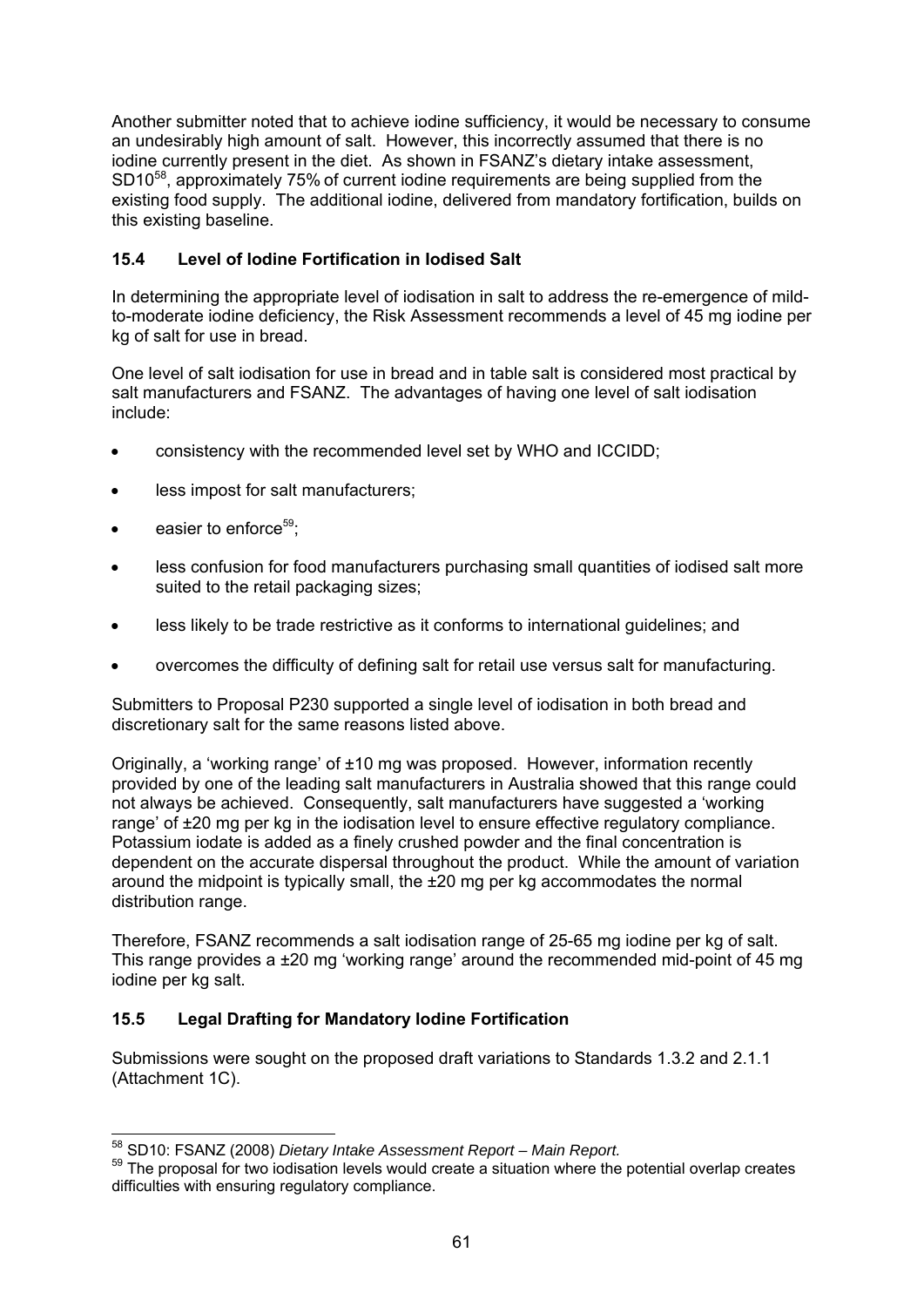Two submitters noted that the intention of Proposal P1003 was not to require the addition of iodised salt after the bread was baked but during the manufacture of the bread. In addition, one submitter suggested that the drafting be amended to make it clear that iodised salt is not treated as a subset of salt but rather as a distinct product.

Several submitters raised the issue as to whether all salt added to bread needed to be iodised, including coarse salt added as toppings and seasonings to bread, such as focaccia.

In light of the above, FSANZ revised the proposed draft variations to Standard 2.1.1 (Attachment 1B) to clarify that iodised salt is to be used during the manufacture of bread where salt would otherwise be used and included additional exemptions for coarse salt and other toppings containing salt which may be added to the surface of the bread, and to other foods containing salt which may be added during the manufacture of bread. The final draft variations to Standard 2.1.1 are at Attachment 1A.

## **15.6 Risk Management Conclusion**

A number of potential risks and issues arising from this mandatory iodine fortification Proposal have been identified. These include public health and safety risks as well as social, technical and economic issues. FSANZ has considered the totality of these issues and has devised the following strategies to help mitigate any potential risks:

- the adoption of a conservative mandatory fortification approach so as to maximise iodine intakes in target groups, while minimising exceedance of UL in the population;
- the identification of the need for an iodine supplement program for pregnant breastfeeding women, as an adjunct to mandatory fortification, to meet their increased iodine requirements. This issue has been referred to the relevant authorities;
- the selection of a food vehicle that it consumed widely and consistently, results in minimal trade impacts, and has been shown to be technologically feasible;
- the adoption of the generic labelling requirements of the Code to inform consumers as to the presence of iodised salt in fortified food;
- an exemption for bread represented as organic to allow manufacturers of organic bread to follow existing organic practices;
- the selection of a food vehicle that is consistent with nutrition policies and guidelines. Education messages emphasise bread as a source of additional iodine, rather than salt. The substitution of non-iodised salt with iodised salt in bread is likely to have minimal impact on salt intakes and will not impede public health campaigns aimed at reducing salt intakes;
- the provision of a salt iodisation range of 25-65 mg to ensure effective regulatory compliance for the salt industry;
- the development of an Industry User Guide to assist industry interpret and apply the compliance requirements for this mandatory fortification Standard;
- aligning the implementation period for the mandatory iodine fortification with the mandatory folic acid fortification to help reduce the upfront costs of relabelling and label write-offs for industry;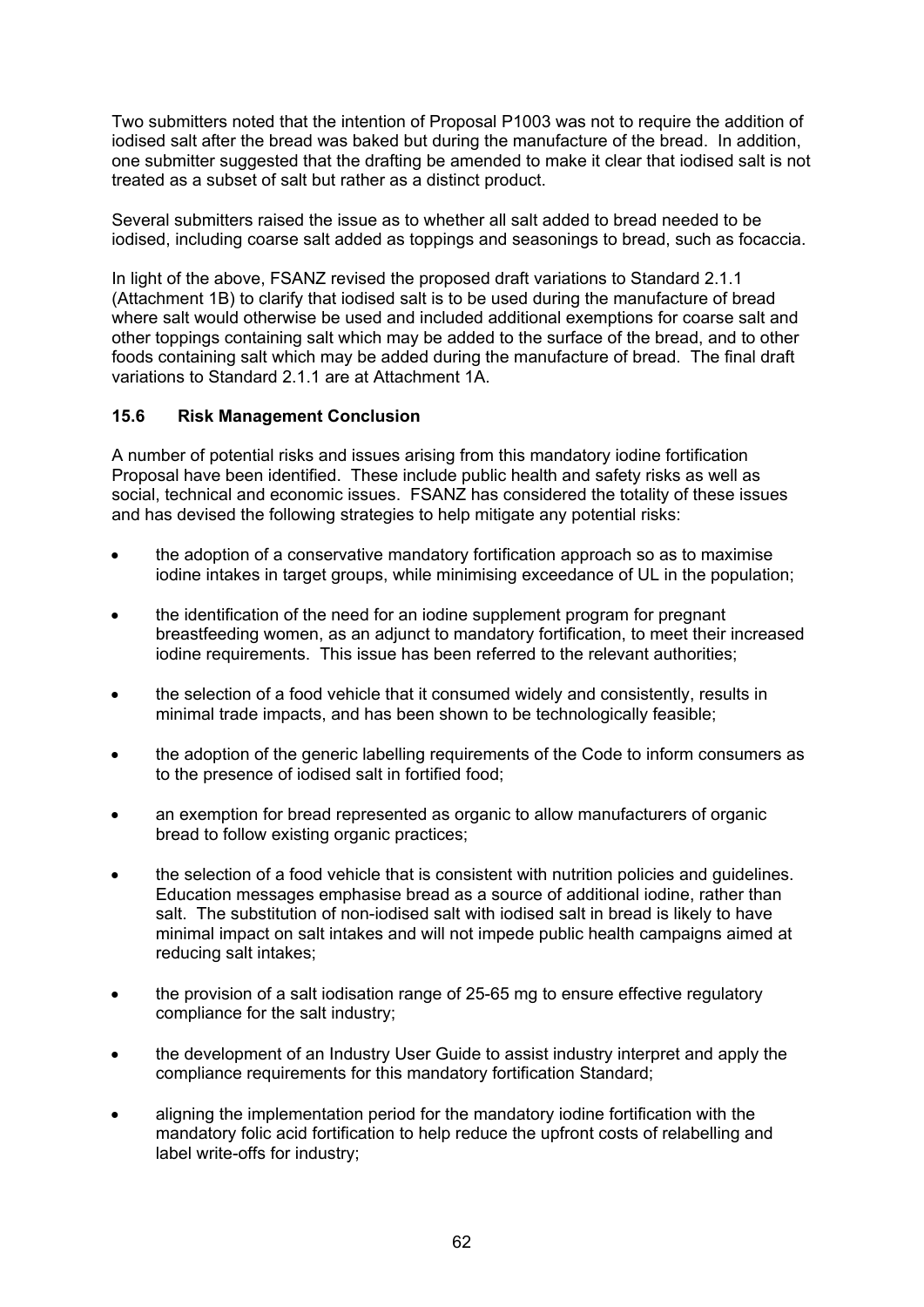- the development of a Communication and Education Strategy (see Section 16.1) to increase awareness of the mandatory iodine fortification standard, including specific messages for:
	- pregnant and breastfeeding women;
	- parents/carers of young children;
	- people with thyroid conditions and iodine sensitivities;
	- non-bread eaters; and
	- individuals who choose not to consume iodine fortified foods.

The Communication and Education Strategy includes the recognition and contribution of a monitoring program to ensure the ongoing effectiveness and safety of this Proposal.

# **COMMUNICATION AND CONSULTATION**

## **16. Communication and Education**

It is generally acknowledged that the proposed mandatory iodine fortification is an effective means of improving iodine intakes across the population. It will help alleviate the current deficiency and prevent future deficiency, especially among children. The need for an effective and comprehensive communication and education strategy was raised by many key stakeholder groups during FSANZ's consultations.

## **16.1 Communication and Education Strategy**

FSANZ has prepared a Communication and Education Strategy to raise awareness and understanding of the proposed standard and its implementation for Australia (see SD13 $^{60}$ ). This Strategy has been developed to facilitate communication between consumers, food industry groups, media, and government departments on the mandatory iodine fortification standard. Key messages have been developed for each of the target audiences and the suitable channels identified for communication. The New Zealand Food Safety Authority (NZFSA) and the New Zealand Ministry of Health have prepared a similar communication strategy for New Zealand.

## **17. Consultation**

## **17.1 Assessment Report for Proposal P1003**

In May 2008, FSANZ received **25** submissions on the Assessment Report for Proposal P1003. Eight responses were from government, five from industry, five from public health professionals and seven from individuals. Government stakeholders, public health professionals and the salt industry indicated support for the Proposal. Most of the industry submissions were opposed to mandatory fortification, preferring a voluntary approach. Iodine-sensitive individuals noted their concern regarding potential adverse health impacts as a result of increasing the iodine content of the food supply. A summary of submissions is included at Attachment 2.

While there was general support for the Proposal, many stakeholders acknowledged it did not fully meet the iodine requirements of pregnant and breastfeeding women, and non-bread eaters. Some viewed the current Proposal as an initial step and only part of the solution to address the current iodine deficiency.

 $\overline{a}$ 60 SD13: FSANZ (2008) *Communication and Education Strategy.*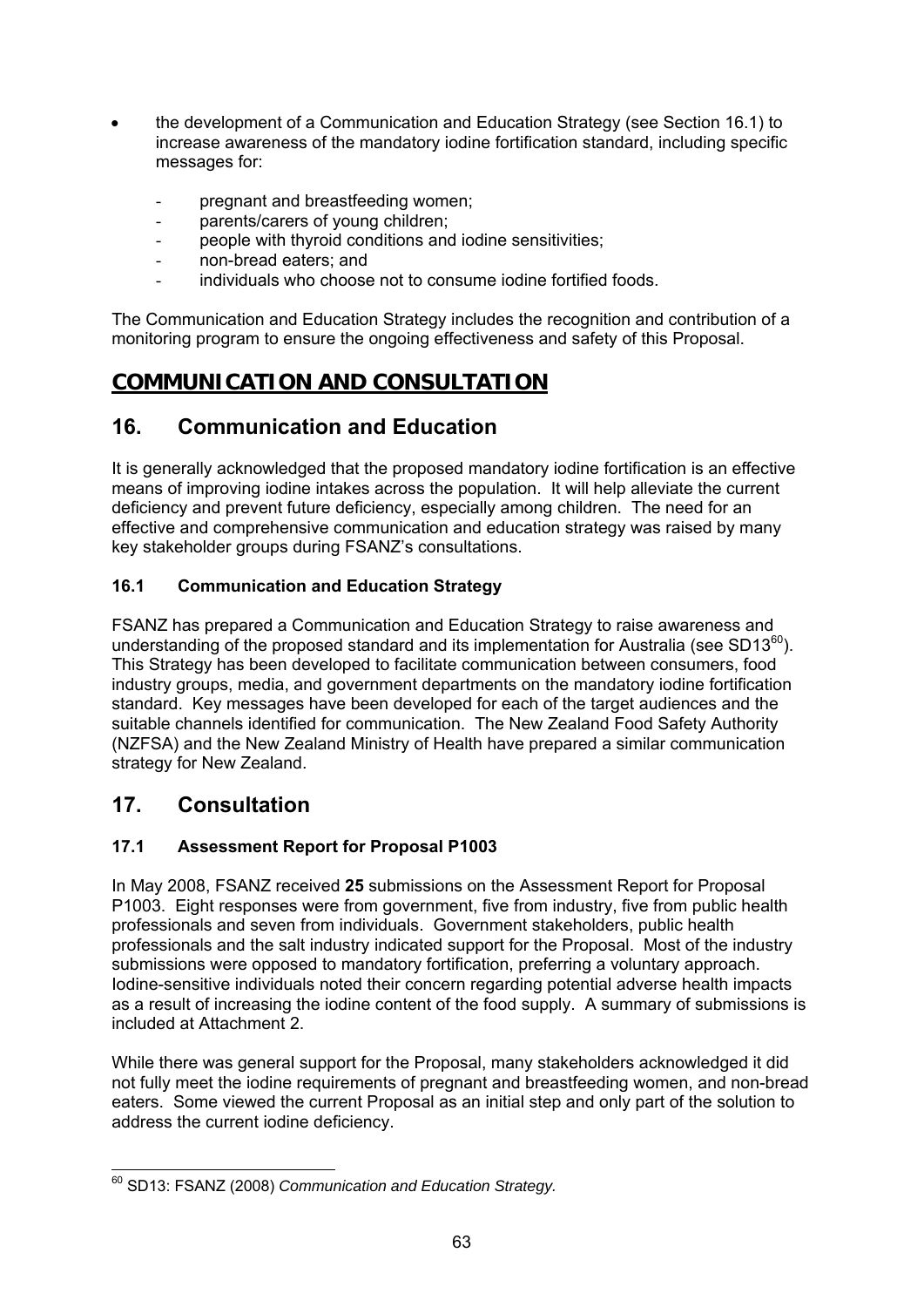A few stakeholders questioned the relevance of the UL for young children and believed FSANZ had been overly constrained in its approach. Others noted that mandatory fortification is preferable to voluntary fortification as it provides greater certainty, sustainability, equity, and reach.

Most submissions highlighted the importance of establishing suitable monitoring systems but noted concern regarding the lack of progress in finalising specific arrangements. Some public health professionals were concerned that the use of salt as a food vehicle resulted in mixed public health messages and suggested alternative iodine delivery methods. The need for a comprehensive education and communication strategy was highlighted by the majority of submitters.

The key issues raised in submissions are addressed in the relevant sections of this Report.

## **17.2 Previous public consultations on mandatory iodine fortification**

As the preferred approach is the same as Proposal P230, FSANZ has drawn heavily on previous consultations to inform the development of this new Proposal. During the development of Proposal P230, FSANZ undertook extensive consultation. FSANZ released an Initial Assessment in 2005, a Draft Assessment in 2006 and an Issues Paper in May 2007 for public consultation. The key issues raised during these consultations are discussed below.

## *17.2.1 Initial Assessment for Proposal P230*

FSANZ received a total of 38 written submissions in response to the Initial Assessment Report for Proposal P230. This Report was released for public consultation from 15 December 2004 to 23 February 2005.

All health professional submissions and the majority of government submissions supported mandatory iodine fortification. With the exception of the two salt manufacturers, the majority of industry submitters supported voluntary fortification as a means to increase population iodine intakes.

While no submitters supported maintaining the s*tatus quo,* six did not indicate a preferred option and one submitter stated they were opposed to mandatory fortification.

## *17.2.2 Draft Assessment for Proposal P230*

FSANZ received a total of 68 written submissions in response to the Draft Assessment Report for Proposal P230 during the public consultation period from 18 August 2006 to 18 September 2006. At Draft Assessment, FSANZ's preferred option was the mandatory replacement of non-iodised salt with iodised salt in bread, breakfast cereals and biscuits for both Australia and New Zealand.

The majority of submissions from government, health professionals, and consumer organisations supported the preferred option of mandatory fortification, noting the importance of establishing a monitoring program prior to implementation and the need to conduct a national nutrition survey in the next 12 months to establish baseline data.

Some public health professionals were concerned that the preferred option did 'not go far enough' for increasing iodine intakes and believed that FSANZ has been overly constrained by not wishing to exceed the UL for iodine in young children. Many thought USI would be more effective.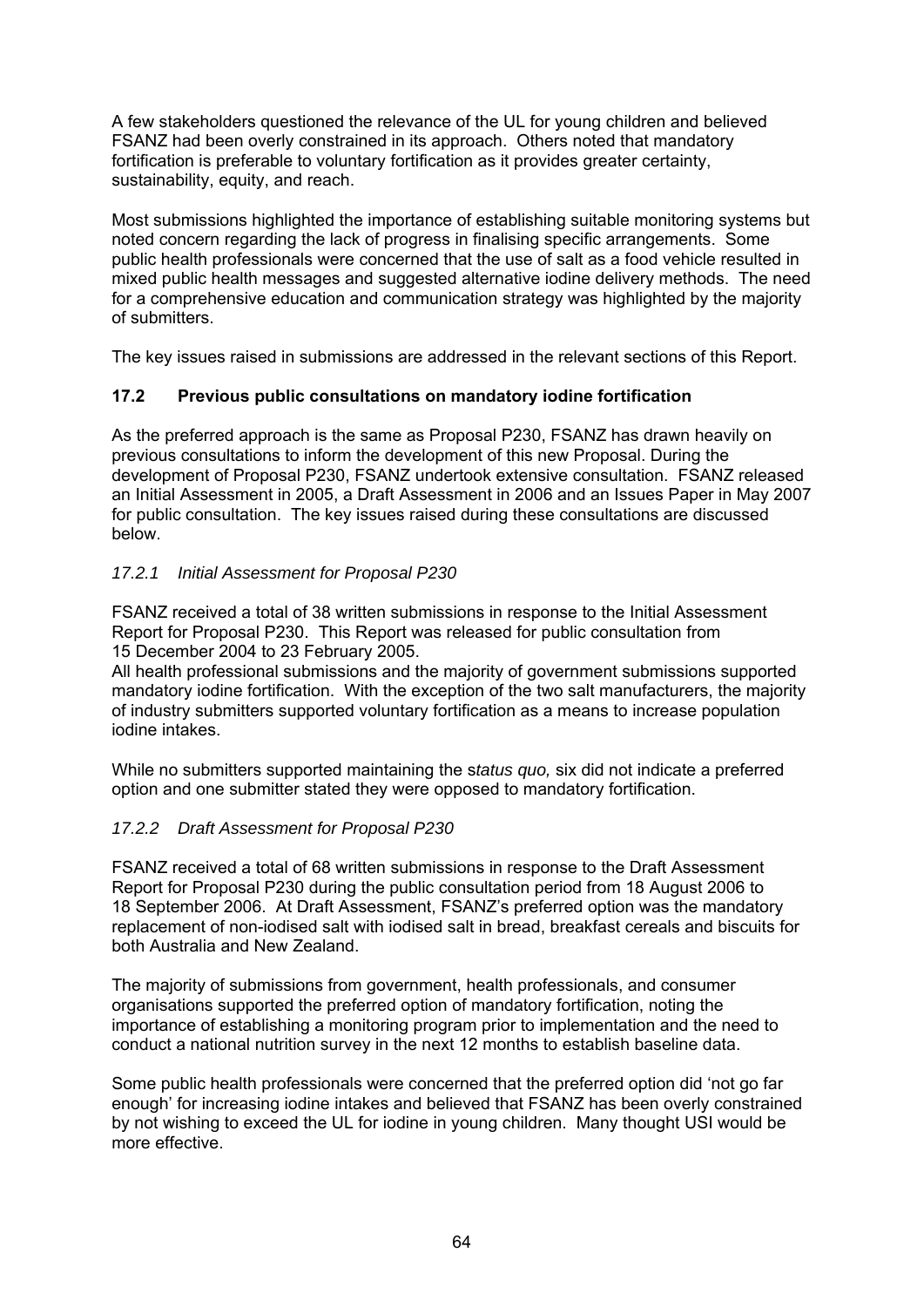A number of individual submitters, who had a history of thyroid conditions, supported the *status quo* as they were concerned with adverse effects resulting from increased amounts of iodine in the food supply. The issue of consumer choice was also raised. Many submitters considered that the small manageable risks associated with mandatory fortification were outweighed by the public good.

The majority of industry submitters opposed mandatory fortification, preferring a voluntary approach. The key issues raised were that mandatory fortification restricts consumer choice and had considerable trade impacts, especially for biscuits. Submitters questioned the suitability of biscuits as a food vehicle due to their reach and contribution to overall salt intake. Industry primarily supported an extension of the voluntary fortification permissions in conjunction with targeted education and promotion strategies to increase iodine intakes in the population.

A full summary of the issues raised in submissions is provided in  $SD15<sup>61</sup>$ .

## *17.2.3 Issues Paper for Proposal P230*

1

In May 2007 FSANZ released an Issues Paper outlining the proposed changes under consideration for the Final Assessment of Proposal P230. The paper addressed the major themes that arose from submissions to the Draft Assessment and outlined additional work undertaken. FSANZ received 48 comments in response to the Issues Paper during the consultation period from 9 May 2007 to 6 June 2007.

The majority of government stakeholders, public health professionals and consumer groups indicated qualified support for the Proposal. There was general acknowledgement among stakeholders of the inability of the Proposal to fully meet the substantially increased iodine requirements of pregnant and breastfeeding women, and breastfed infants. The need to address deficiency in non-bread eaters was also raised.

Some public health stakeholders viewed the current Proposal as an initial step and only part of the solution to the current iodine deficiency, and noted mandatory fortification is preferable to voluntary fortification as it provides greater certainty, sustainability, equity, and reach. A number of public health stakeholders believed that USI would provide higher iodine intakes for pregnant and breastfeeding women.

Consumer organisations were generally supportive of the mandatory fortification option but noted the need for effective monitoring and education/health promotion strategies.

Most industry stakeholders continued to oppose mandatory fortification citing the increased regulatory burden, removal of consumer choice, and trade impacts as reasons for their opposition. They did not consider mandatory fortification to be the most effective public health strategy. They stated a strong preference for voluntary fortification and the promotion of iodine as a processing aid. A Memorandum of Understanding (MoU) and an education campaign were presented as an integral part of a voluntary approach. Industry considered that international studies and the Tasmanian results demonstrate the success of voluntary fortification in decreasing iodine deficiency.

Industry and some government stakeholders also argued that Proposal P230 was inconsistent with the Australian Government's Best Practice Regulation Requirements and that to meet these requirements, all strategies for addressing iodine deficiency would need to be evaluated.

<sup>&</sup>lt;sup>61</sup> SD15: FSANZ (2007) Summary of Submitter Comments to Draft Assessment Report for Proposal P230.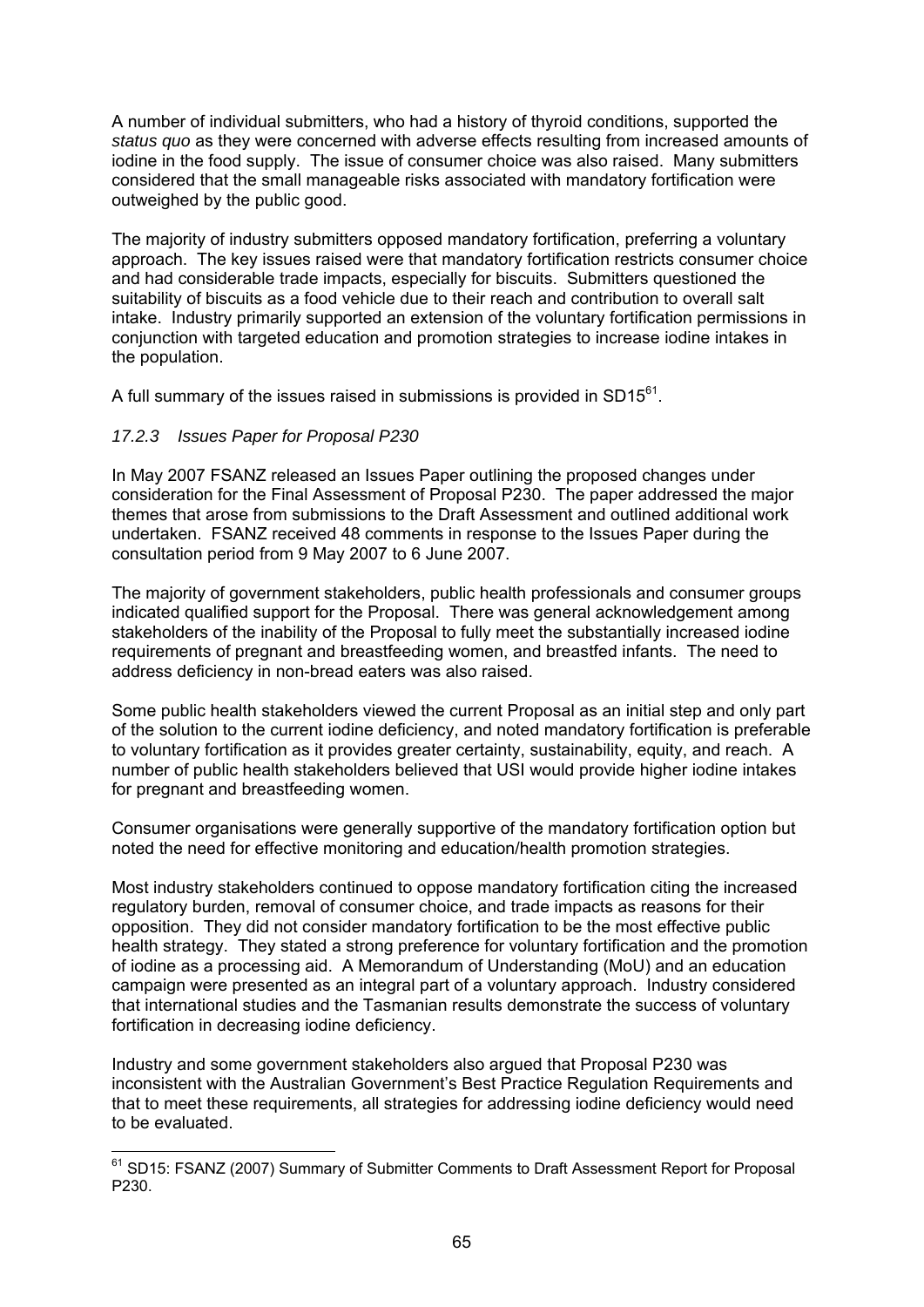A full summary of the comments received in response to the Issues Paper is provided in  $SD16^{62}$ .

## *17.2.4 Targeted Consultation for Proposal P230*

Issues identified from public submissions and stakeholder consultations for Proposal P230 formed the basis of further targeted consultation with key groups, including salt, bread, breakfast cereal and biscuit manufacturers.

FSANZ also commissioned independent consultants, Brooke-Taylor & Co Pty Ltd and Professor Ray Winger from Massey University, to consult with industry regarding technical issues raised during consultations. Other key stakeholder groups consulted were the Australian State and Territory, and New Zealand, jurisdictions, and consumer and public health organisations. Consultations involved face-to-face meetings, teleconferences, information updates and e-mail correspondence.

As part of the targeted consultation process, FSANZ involved the Fortification Standards Development Advisory Committee (SDAC) to help identify views and issues associated with mandatory iodine fortification. The Fortification SDAC is comprised of members with a broad interest in, and knowledge of, fortification-related issues and represents groups from public health nutrition, food manufacturing, enforcement, food policy, health promotion and consumer education.

Information received informed FSANZ's review of the appropriateness of the food vehicles, identification and investigation of risk management issues, further cost-benefit analysis, recommendations for the implementation phase, and the monitoring requirements for mandatory fortification.

An Iodine Scientific Advisory Group (ISAG) was also established by FSANZ to advise on scientific and medical matters relating to mandatory iodine fortification. ISAG members have considerable expertise in iodine and health-related matters, endocrinology, public health, epidemiology and/or nutrition. Members represent various tertiary institutions, hospitals, international councils and government organisations in Australia and New Zealand.

FSANZ commissioned an independent economic consultancy organisation, Access Economics, to undertake further analysis to investigate the impact on the cost benefit analysis of removing biscuits and breakfast cereals from the mandatory fortification standard in Australia and New Zealand. Access Economics held further consultations with key stakeholders, particularly industry groups and jurisdictions, in regard to the financial and health implications of mandatory fortification. FSANZ also commissioned CHERE, to undertake further work on the costs and benefits of the Proposal (see  $SD3^{63}$ ).

To ensure a consumer perspective on the proposed standard, FSANZ undertook consultation with the FSANZ Consumer Liaison Committee, a group formed to provide a consumers' perspective with members drawn from both Australia and New Zealand and the Maori Reference Group (Kahui Kounga Kai).

<sup>62</sup> SD16: FSANZ (2007) Summary of Submitter Comments to Issues Paper for Proposal P230. <sup>63</sup> SD3: Centre for Health Economics Research Evaluation (CHERE) (2007) Cost effectiveness *analysis of iodine fortification in Australia and New Zealand*. Report commissioned by FSANZ.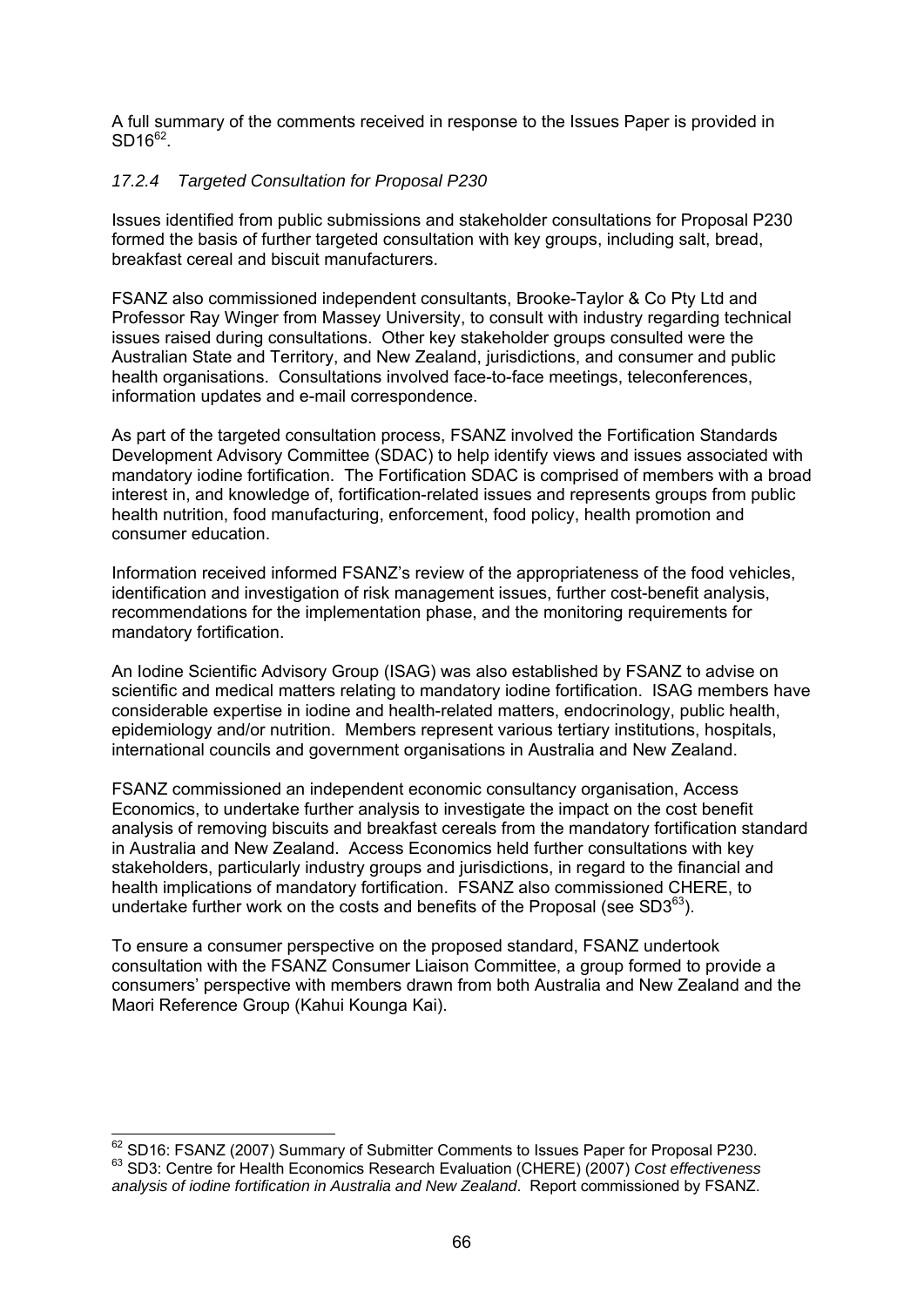# **18. World Trade Organization**

As a member of the WTO, Australia is obligated to notify WTO member nations where proposed mandatory regulatory measures are inconsistent with any existing or imminent international standards and the proposed measure may have a significant effect on trade.

There are no relevant international standards for the mandatory fortification of salt with iodine used in the manufacture of bread. A number of countries have legislation allowing, and in some cases mandating, the iodisation of salt and/or use of iodised salt in food products, these include the United States, Canada, Switzerland, Belgium, the Netherlands, Denmark and Germany. FSANZ recognises that imports of foods fortified with iodine are proscribed in some countries, for example in Japan.

WTO member nations were notified of the proposed mandatory iodine fortification regulations during the development of Proposal P230, in accordance with the WTO Technical Barriers to Trade Agreement. No responses to the notifications were received by FSANZ; therefore FSANZ determined that notification of P1003 was not required.

# **CONCLUSION**

## **19. Conclusion and Decision**

As requested by the Ministerial Council, FSANZ has considered the feasibility of mandatory fortification of the food supply with iodine as a means of reducing the prevalence of iodine deficiency, especially in children.

On the basis of the available evidence, FSANZ concludes that the mandatory replacement of salt with iodised salt in bread at 25-65 mg of iodine per kg of salt would deliver net-benefits to Australia. This approach maintains the current voluntary permission for iodised salt.

The level of iodisation in salt has been selected to maximise iodine intakes in the target group, while preventing significant proportions of young children exceeding the upper safe levels of intake. While mandatory fortification can deliver sufficient amounts of iodine to the general population, for a large percentage of pregnant and breastfeeding women it will not meet their increased requirements. Therefore supplementation for pregnant and breastfeeding women may be necessary.

## **Decision**

**The preferred approach is to amend the New Zealand-only mandatory iodine fortification Standard so it becomes a joint Standard for both Australia and New Zealand.** 

**The joint Standard would require the mandatory replacement of non-iodised salt with iodised salt in bread. The salt iodisation level is to be in the range of 25-65 mg of iodine per kg of salt. Bread represented as organic will be exempt from this requirement.** 

**The voluntary permission for iodine in iodised salt and reduced sodium salt mixtures will be retained at the current range of 25-65 mg per kg, to be consistent with the mandatory requirement.**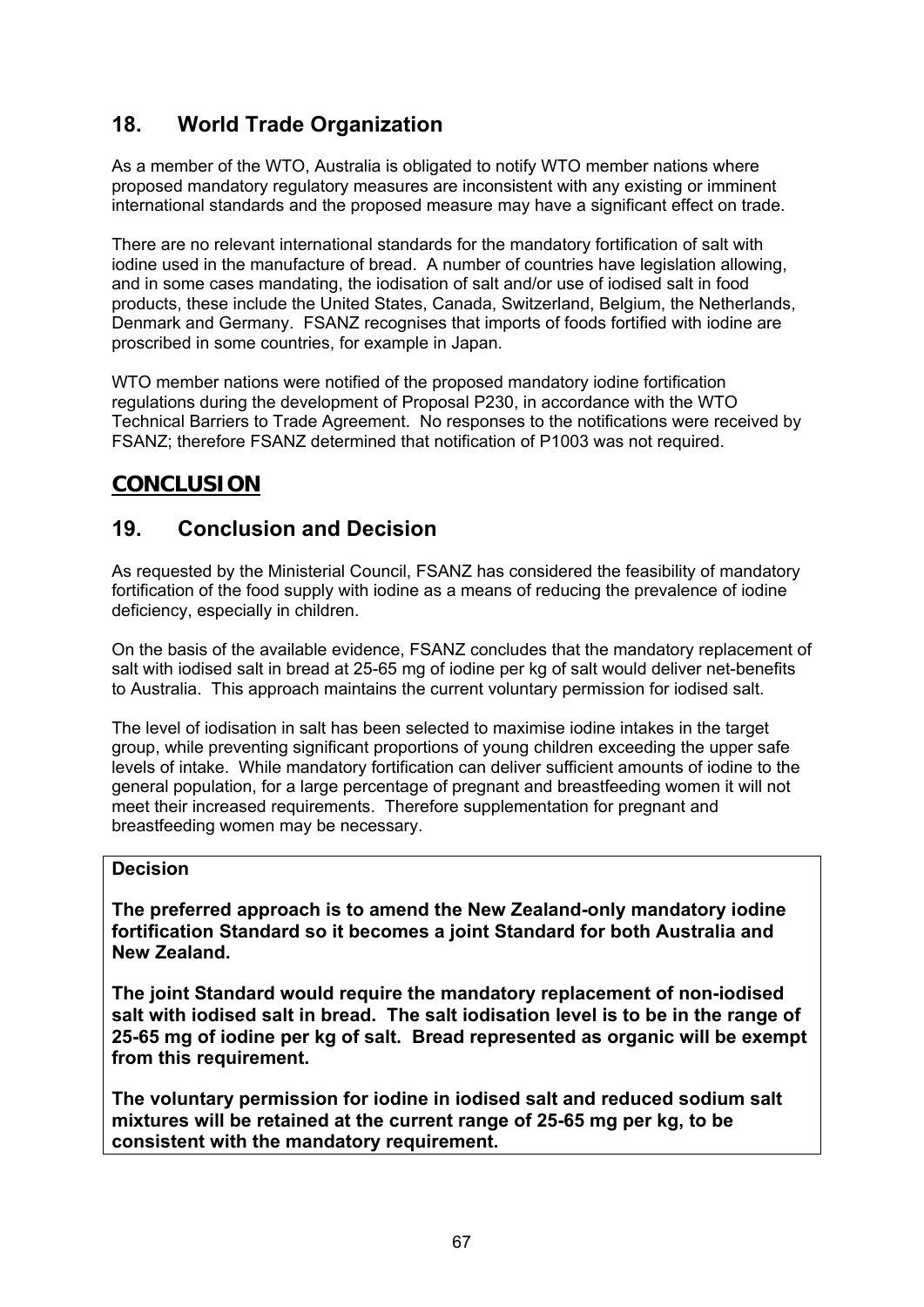## **Reasons for the Decision**

- FSANZ received advice from AHMAC, endorsed by Health Ministers, confirming that iodine deficiency is prevalent and severe enough to warrant intervention in Australia and that mandatory fortification is considered to be the most cost-effective strategy to redress this deficiency.
- Replacement of non-iodised salt with iodised salt in bread will address most of the iodine deficiency in the Australian population, and prevent it from becoming more serious in the future. Currently, 43% of Australians aged two years and over are estimated to have inadequate iodine intakes; following fortification this is estimated to drop below 5%.
- Replacement of non-iodised salt with iodised salt in bread is technologically feasible and well tested internationally.
- Use of iodised salt to reduce the prevalence of iodine deficiency is consistent with international guidance and experience.
- The Tasmanian voluntary program using iodised salt in bread, at an average of 45 mg iodine per kg salt, has led to an improvement in the iodine status of a mildly deficient population.
- Based on the available evidence, including overseas experience with mandatory fortification, the proposed level of fortification does not pose a risk to general public health and safety. The level has been set to minimise any potential health risks. In groups that are generally more sensitive to increases in iodine intake, e.g. individuals with existing thyroid conditions, the risk of a negative impact on health is still considered to be very low.
- The Proposal delivers net-benefits to Australia. These benefits compare well with a small ongoing cost of fortification of around two cents per person each year.
- FSANZ commissioned CHERE to assess the cost-effectiveness of mandatory fortification with iodine (see SD3<sup>64</sup>). CHERE concluded that in terms of costeffectiveness ratios, the cost of reducing the risk of iodine deficiency disorders appears small compared with the potential benefits associated with improved health, reduced health care costs and/or gains in productivity and GDP.
- The Proposal is consistent with Ministerial policy guidance on mandatory fortification.

Monitoring is considered an essential component of implementing this Proposal consistent with Ministerial policy guidance. It will provide a means of ensuring the ongoing effectiveness and safety of this strategy to reduce the prevalence of iodine deficiency in Australia.

<sup>1</sup> 64 SD3: Centre for Health Economics Research Evaluation (CHERE) (2007) *Cost effectiveness analysis of iodine fortification in Australia and New Zealand*. Report commissioned by FSANZ.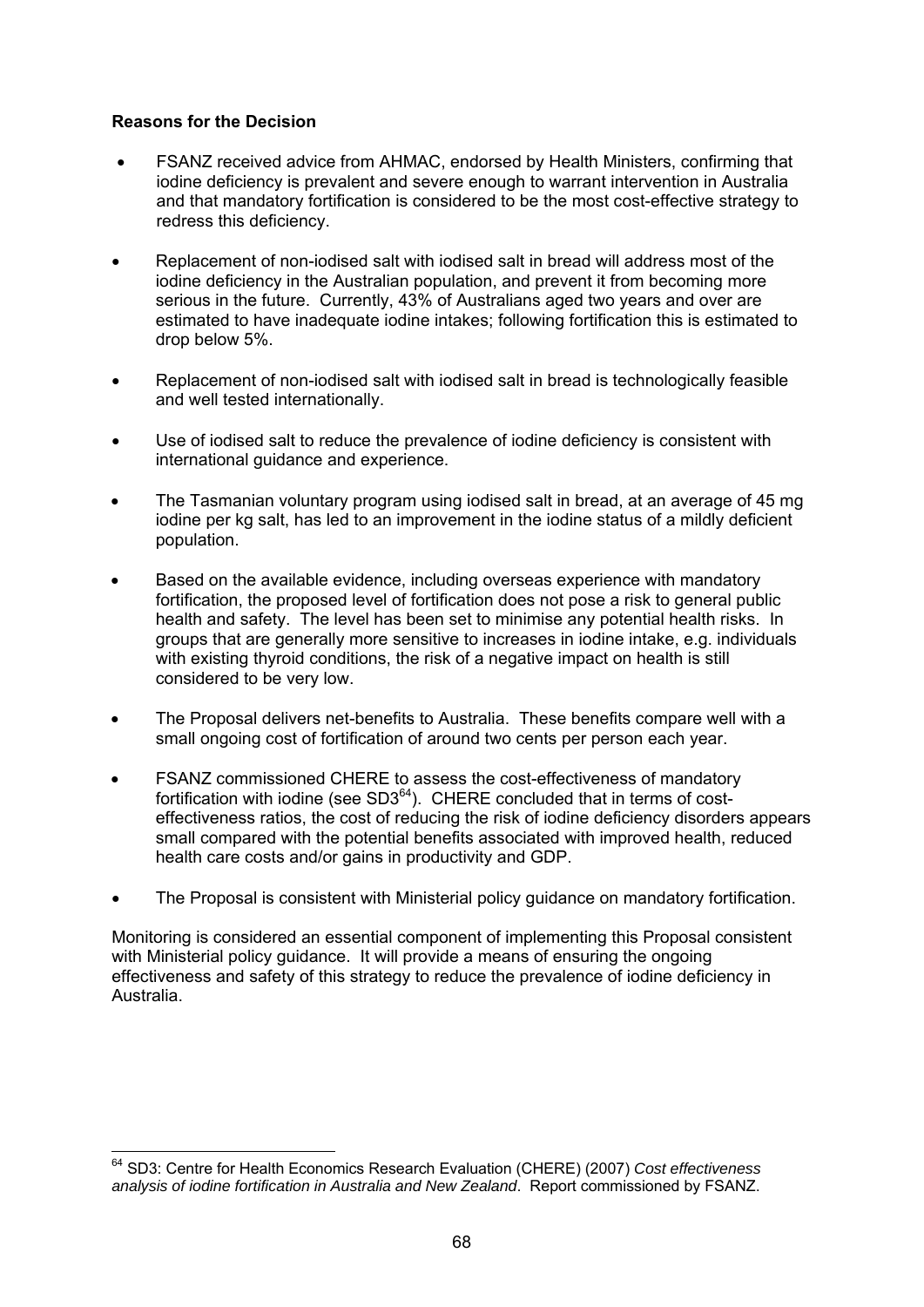# **20. Implementation and Review**

## **20.1 Transitional Period**

Upon approval by the FSANZ Board of the draft variations to the Code, as presented in the Approval Report, the Ministerial Council will be notified of the decision. Subject to any request from the Ministerial Council for a review, the draft variations to the Code are expected to come into effect 12 months after gazettal of the Standard. As noted in Section 12.1.8, FSANZ will prepare an Industry User to provide further clarification as to the scope of bread included in the fortification scenario.

This date has been selected to generally align with the current mandatory fortification transition periods for folic acid and iodine (New Zealand only), thereby reducing the costs to industry for labelling changes, as noted in SD14<sup>65</sup>. This approach was supported by submitters. The transition period provides sufficient time for the salt industry to increase their production of iodised salt and for bread manufacturers to make the required changes to manufacturing and labelling.

It should be noted that the success of this important public health strategy extends beyond implementing mandatory fortification as the sole strategy, and incorporates the key components of education, potential iodine supplementation policy and monitoring.

## **20.2 Regulatory Compliance Issues**

The point of compliance for the amount of iodine in salt will be the responsibility of the salt manufacturer. Currently salt manufacturers are required to stay within the existing fortification range and will need to continue to do so under mandatory fortification.

For the bread industry, the main impacts will be replacing ordinary salt with iodised salt as an ingredient and labelling changes. It is technologically feasible to add iodised salt to bread at the concentration being considered. The ingredients' list on food labels will need to be altered to reflect this change. The point of compliance for the baker will be the requirement to replace salt with iodised salt, not the amount of iodine in the final product.

The Implementation Sub Committee (ISC) of the Food Regulation Standing Committee (FRSC) has established a working group to develop a National Implementation Strategy for the mandatory fortification standards. FSANZ is assisting the working group to accelerate development of a compliance and enforcement model as part of the National Implementation Strategy. This will assist industry to prepare for mandatory fortification by September 2009.

# **21. Monitoring**

 $\overline{a}$ 

An effective mandatory fortification program will require monitoring; an action that is the responsibility of health and regulatory agencies at the Commonwealth and State/Territory levels in Australia and New Zealand. While the responsibility for establishing and funding a monitoring system extends beyond FSANZ's responsibilities under the FSANZ Act, the Government is committed to fortification monitoring.

 $65$  SD14: Brooke-Taylor & Co Pty Ltd. (2006) Report on the logistics and labelling changes related to the introduction of mandatory fortification of bread and breakfast cereals with iodised salt (and the impact of a preceding requirement for mandatory fortification of bread with folic acid). Report prepared for FSANZ P295 Final Assessment Report, Appendix 1.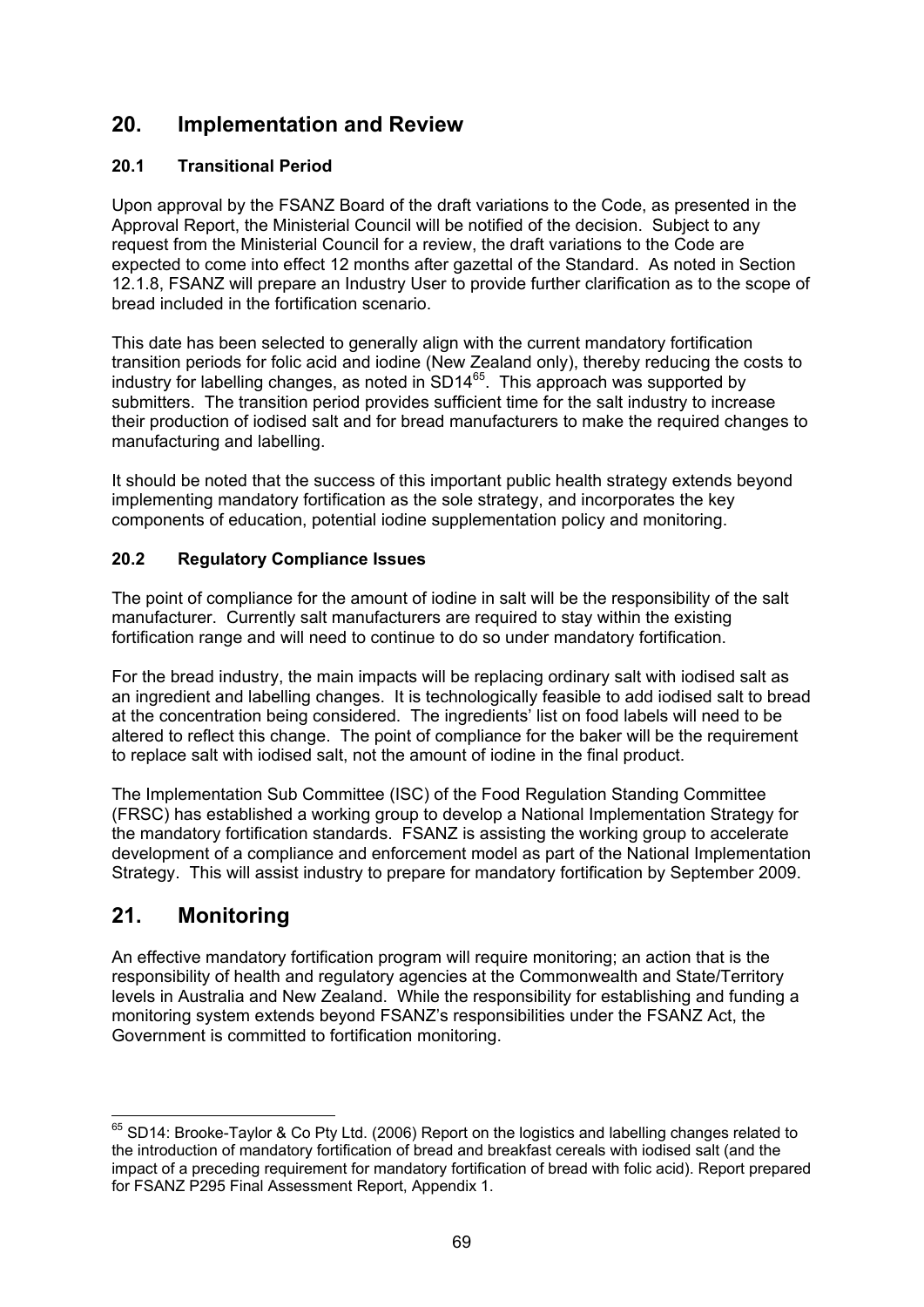This commitment is demonstrated in the fortification Policy Guideline which states that *any agreement to require fortification also requires that it be monitored and formally reviewed to assess the effectiveness of, and continuing need for, the mandating of fortification*.

In October 2007, AHMAC endorsed the mandatory fortification monitoring frameworks. AHMAC also agreed to fund the AIHW to coordinate monitoring activities for the mandatory fortification standards (folic acid and iodine) in both Australia and New Zealand. The AIHW is an appropriate national organisation to coordinate mandatory fortification monitoring because its core business deals with collecting, analysing and disseminating health related data and information. It works closely with all State/Territory Governments and with the Australian Government, and also has the necessary skills and expertise to oversee such a program.

The AIHW will consult with relevant stakeholders, including jurisdictions, in preparing an initial stocktake report of current and required data to fully inform the fortification monitoring program, the preparation of a baseline quantitative report and reporting on progress. These reports are expected to be finalised before the implementation date for the mandatory fortification standards.

FSANZ will contribute directly to some elements of the monitoring program as part of its ongoing work and may also be involved indirectly in other fortification monitoring program activities. FSANZ will be responsible for monitoring food composition, market changes in the food supply, predicting nutrient intakes and working with consumers to research their attitudes and behaviour towards fortified products. FSANZ has recently updated the salt (sodium) and iodine component of its food composition databases with the results of a new Analytical program that it commissioned. It has also developed a database for the new *Kids Eat Kids Play* national nutrition survey with more comprehensive data that includes iodine for over 4000 foods and supplements.

In Section 13.2.2.5 of this Report, FSANZ has presented and discussed estimates of probable government costs associated with specified activities identified against the proposed monitoring program for mandatory iodine fortification. FSANZ expects that during the AIHW's consultation with relevant stakeholders, there will be discussions regarding jurisdictional and agency responsibilities and the cost implications.

Both the importance of monitoring and the associated costs were highlighted by a number of submitters. Two industry submitters suggested that mandatory fortification should lapse after four years if no monitoring program is instigated. However, FSANZ notes there is a commitment by the Ministerial Council and jurisdictions for ensuring monitoring is commenced in a timely fashion. This commitment is also reflected in the Ministerial Council's decision of May 2007 to support mandatory folic acid fortification on the basis that a comprehensive and independent review would be initiated two years after implementation of the standard. The Policy Guideline also requires that a formal review of mandatory fortification be undertaken to assess its effectiveness and continuing need.

## **Attachments**

- 1A. Draft variations to the *Australia New Zealand Food Standards Code* (as approved)
- 1B. Draft variations to the *Australia New Zealand Food Standards Code* as amended (in mark-up) following submissions
- 1C. Draft variations to the *Australia New Zealand Food Standards Code* proposed at Assessment on which submissions were received
- 2. Summary of submissions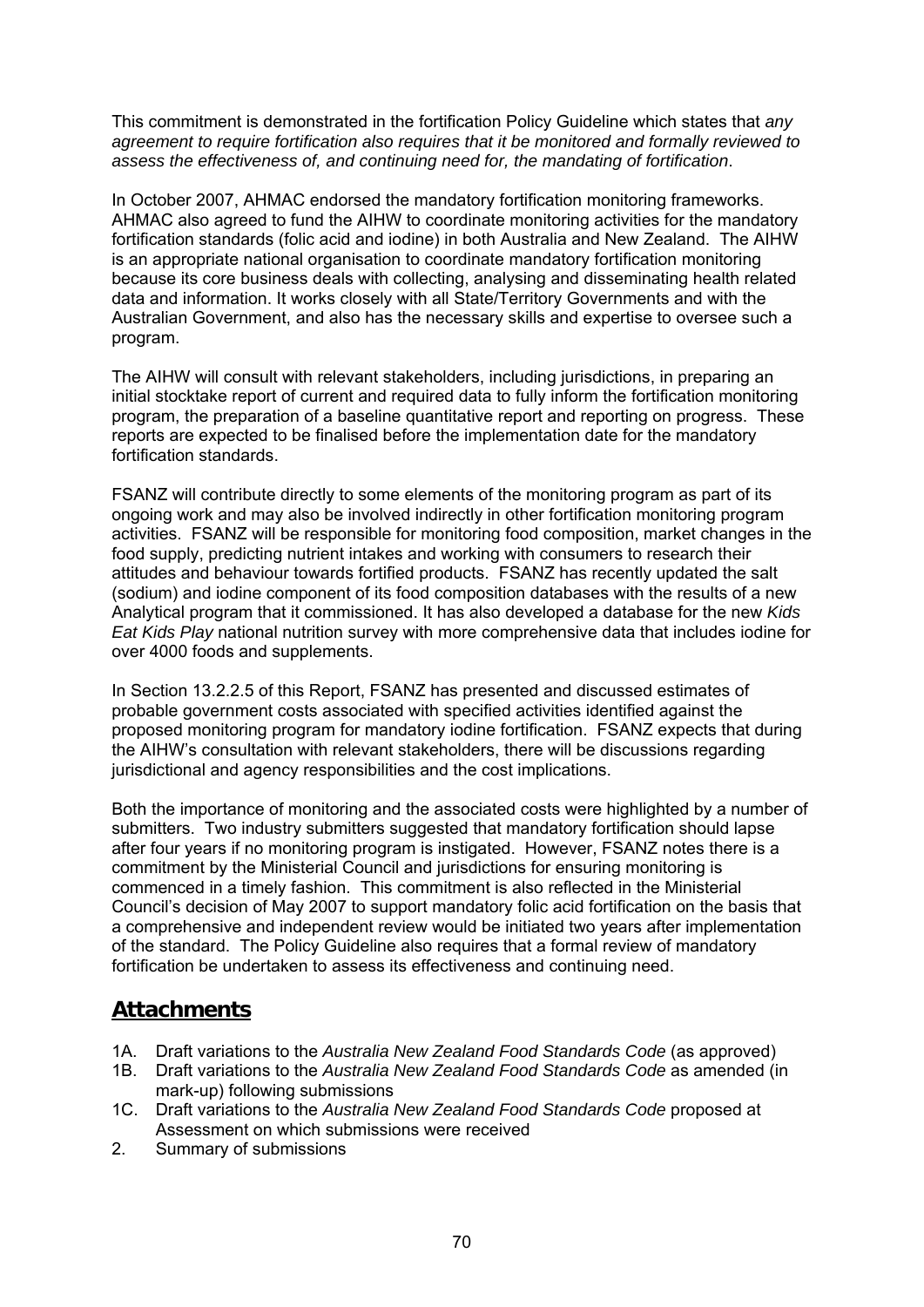#### **References**

AACE Thyroid Task Force (2002) American Association of Clinical Endocrinologists Medical Guidelines for Clinical Practice for the Evaluation and Treatment of Hyperthyroidism and Hypothyroidism. *Endocrin Prac.*, 8:458-69.

Aghini-Lombardi, F., Antonangeli, L., Martino, E., Vitti, P., Maccherini, D., Leoli, F., *et al.* (1999) The spectrum of thyroid disorders in an iodine-deficient community: the Pescopagano survey. *J. Clin. Endocrinol. Metab.*, 84(2):561-6.

Akamizu, T., Amino, N. and de Groot, L.J. Hashimoto's Thyroiditis. http://www.thyroidmanager.org/Chapter8/8-frame.htm. Accessed on November 28 2007.

Alvarez-Pedrerol, M., Ribas-Fitó, N., Torrent, M., Julvez, J., Ferrer, C. and Sunyer, J. (2007) TSH concentration within the normal range is associated with cognitive function and ADHD symptoms in healthy preschoolers. *Clin. Endocrin.*, 66:890-8.

ATSDR (2004) Toxicological profile for iodine. U.S. Department of Health and Human Services, Agency for Toxic Substances and Disease Registry, Atlanta, GA. http://www.atsdr.cdc.gov. Accessed on 23 March 2006.

Baltisberger, B.L., Minder, C.E. and Bürgi, H. (1995) Decrease of incidence of toxic nodular goitre in a region of Switzerland after full correction of mild iodine deficiency. *Eur J Endocrinol*., 132(5):546-9.

BEST (Board on Environmental Studies and Toxicology) (2006) Fluoride in Drinking Water: A Scientific Review of EPA's Standards, The National Academies Press. http://www.nap.edu/catalog/11571.html?onpi\_newsdoc03222006. Accessed on 16 August 2006.

Bhatnagar, A., Maharda, N.S., Ambardar, V.S., Dham, D.N., Magdum M. and Sankar, R. (1997) Iodine loss from iodised salt on heating. *Ind. J. Ped*., 64(4):883-5.

Brown, E. (2004) *Research into food fortification*. For the baking industry research trust. Brand Development Research Limited, Auckland.

Brussaard, J., Brants, H., Hulshof, K., Kistemaker, C. and Lowik, M. (1997) Iodine intake and urinary excretion among adults in the Netherlands. *Eur. J.Clin. Nutr.,* 51:S59-S62.

Burgess, J.R., Seal, J.A., Stilwell, G.M., Reynolds, P.J., Taylor, E.R. and Parameswaran, V. (2007) A case for universal salt iodisation to correct iodine deficiency in pregnancy: another salutary lesson from Tasmania. *Med. J.A.*, 186:574–6.

Chan, S.S., Hams, G., Wiley, V., Wilcken, B., McElduff, A. (2003) Postpartum maternal iodine status and the relationship to neonatal thyroid function. *Thyroid*, 13(9):873-6.

Childs, N.M. and Poryzees, G.H. (1998) Foods that help prevent disease: consumer attitudes and public policy implications. *Brit. Food J.*, 100(9):419-426.

Choudhury, N. and Gorman, K.S. (2003) Subclinical prenatal iodine deficiency negatively affects infant development in Northern China. *J. Nutr.*, 133(10):3162-5.

Clements, F.W. (1986) *A History of Human Nutrition in Australia*. Longman Cheshire, Melbourne, Victoria.

Coakley, F.V. and Panicek, D.M. (1997) Iodine allergy: an oyster without a pearl? *Am. J. Roentgenol*., 169: 951 – 52.

Codex Alimentarius Commission (1991) *General principles for the addition of essential nutrients to foods*. CAC/GL 09-1987 (amended 1989, 1991) www.codexalimentarius.net/searchindex.doc.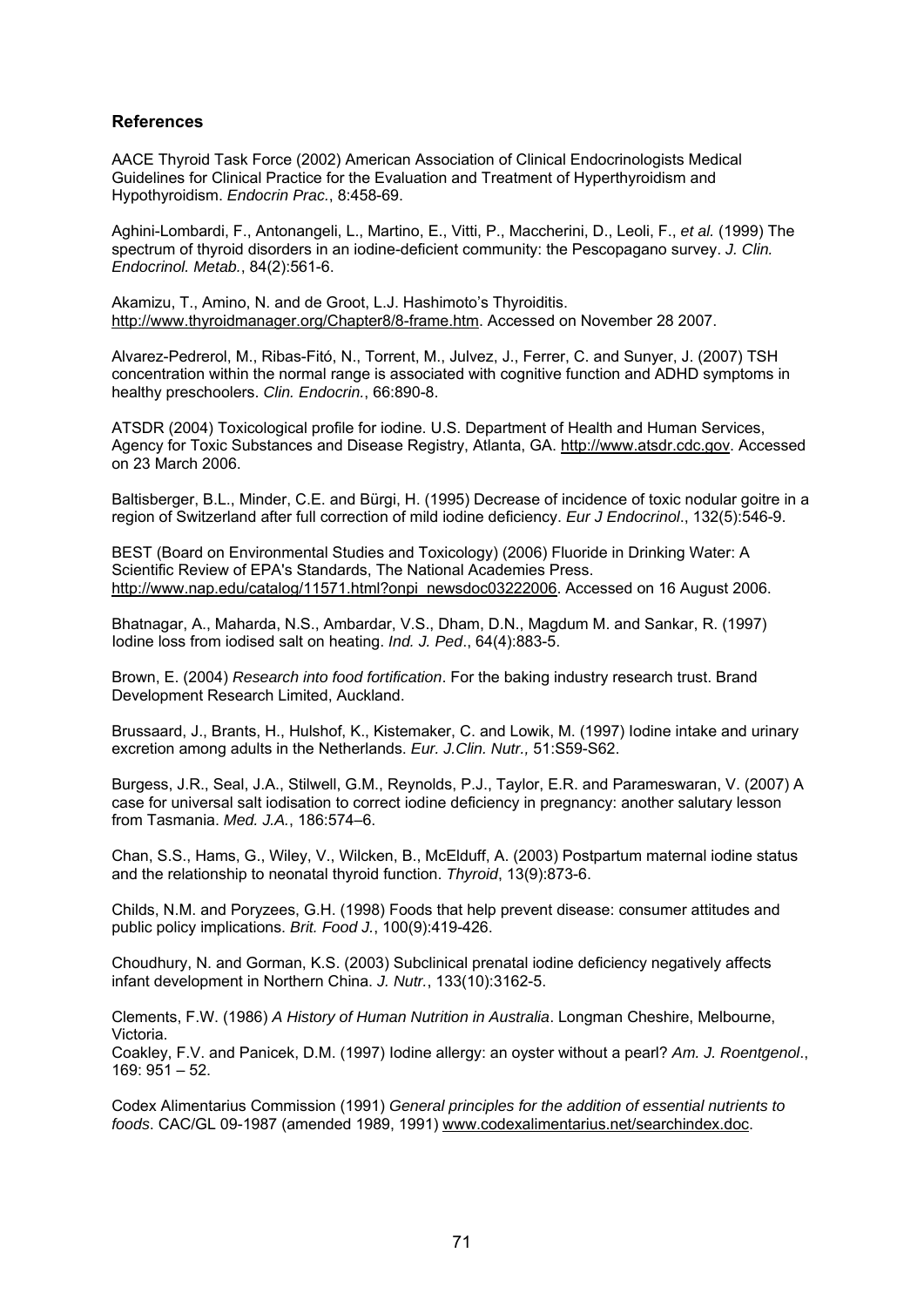Cook, T., Rutishauser, I. and Allsopp, R. (2001a) *The Bridging Study: comparing results from the 1983, 1985 and 1995 Australian national nutrition surveys*. Australian Food and Nutrition Monitoring Unit, Commonwealth Department of Health and Aged Care, Commonwealth of Australia, Canberra.

Cook, T.I., Rutishauser, I. and Seelig, M. (2001b) *Comparable Data on Food and Nutrient Intake and Physical Measurements from the 1983, 1985 and 1995 National Nutrition Surveys*. Commonwealth Department of Health and Aged Care: Canberra.

Cooper, D.S., Doherty, G.M., Haugen, B.R., Kloos, R.T., Lee, S.L., Mandel, S.J., *et al.* (2006) Management Guidelines for Patients with Thyroid Nodules and Differentiated Thyroid Cancer. *Thyroid,* 16:1-34.

Cox, D.N. and Anderson A.S. (2004) Food choice. In: Gibney, M.J., Margetts, B.M., Kearney J. M., Arab, L. eds. *Public health nutrition*. Blackwell Science Ltd, Oxford, pp 144-166.

Darnton-Hill, I. (1998) *Rationale and elements of a successful food-fortification program*. In: Scrimshaw, N.S. eds. Food and nutrition bulletin 2, Vol 19, United Nations University Press, Tokyo.

de Benoist, B. (2004) *Iodine status worldwide*. In: de Benoist, B., Egli, I., Takkouche, B., Allen, H. eds. Who Global Database on Iodine Deficiency. Department of Nutrition for Health and Development, World Health Organisation, Geneva.

http://www.who.int/whosis/database/menu.cfm?path=whosis,mn,mn\_iodine,mn\_iodine\_status&langua ge=english. Accessed on 1 November 2006.

Define Research & Insight (2007). Health and Lifestyle in Pregnancy - Folic Acid: Qualitative Research. Prepared for COI & The Food Standards Agency. London: Define Research & Insight.

Delange, F. and Hetzel, B.S. (2005) *The Iodine Deficiency Disorders*. http://www.thyroidmanager.org/Chapter20/20-frame.htm. Accessed on 13 March 2006.

Delange, F. (2000) The role of iodine in brain development. *Proc. Nutr. Soc.*, 59:75-9.

Delange, F. (2001) Iodine deficiency as a cause of brain damage. *Postgrad. Med. J.,* 77(906):217- 220.

Eastman CJ. (2005) Iodine supplementation: the benefits for pregnant and lactating women in Australia and New Zealand. *Obstet Gynecol*; 7: 65-66.

FAO and WHO (2002) *Iodine*. In: FAO/WHO expert consultation on: human vitamin and mineral requirements. pp181-94.

Food Safety Authority of Ireland (2005) *Radical Reduction in Salt Required - Scientific Report Highlights Irish Adults Consume Double What They Need*. http://www.fsai.ie/news/press/pr\_05/pr20050405.asp. Accessed on 10 June 2005.

Forum Qualitative (2007). Consumer research on consumer attitudes on options for increasing the folate intake in young women. Prepared for COI on behalf of The Food Standards Agency. London: Forum Qualitative.

Freake, H.C. (2000) Iodine. In: Stipanuk, M.H., ed. *Biochemical and physiological aspects of human nutrition.* W.B. Saunders Company, Philadelphia, Penn, pp 761-781.

FSANZ (2006) *Draft Assessment Report Proposal P295. Consideration of Mandatory Fortification with Folic Acid*. Food Standards Australia New Zealand, Canberra.

Galan, I.R., G., I, Sanchez, M.P., Pilar Mosteiro, D.M. and Rivas Crespo, M.F. (2005) Psychointellectual development of 3 year-old children with early gestational iodine deficiency. *J. Pediatr. Endocrinol. Metab*., 18 Suppl 1:1265-1272.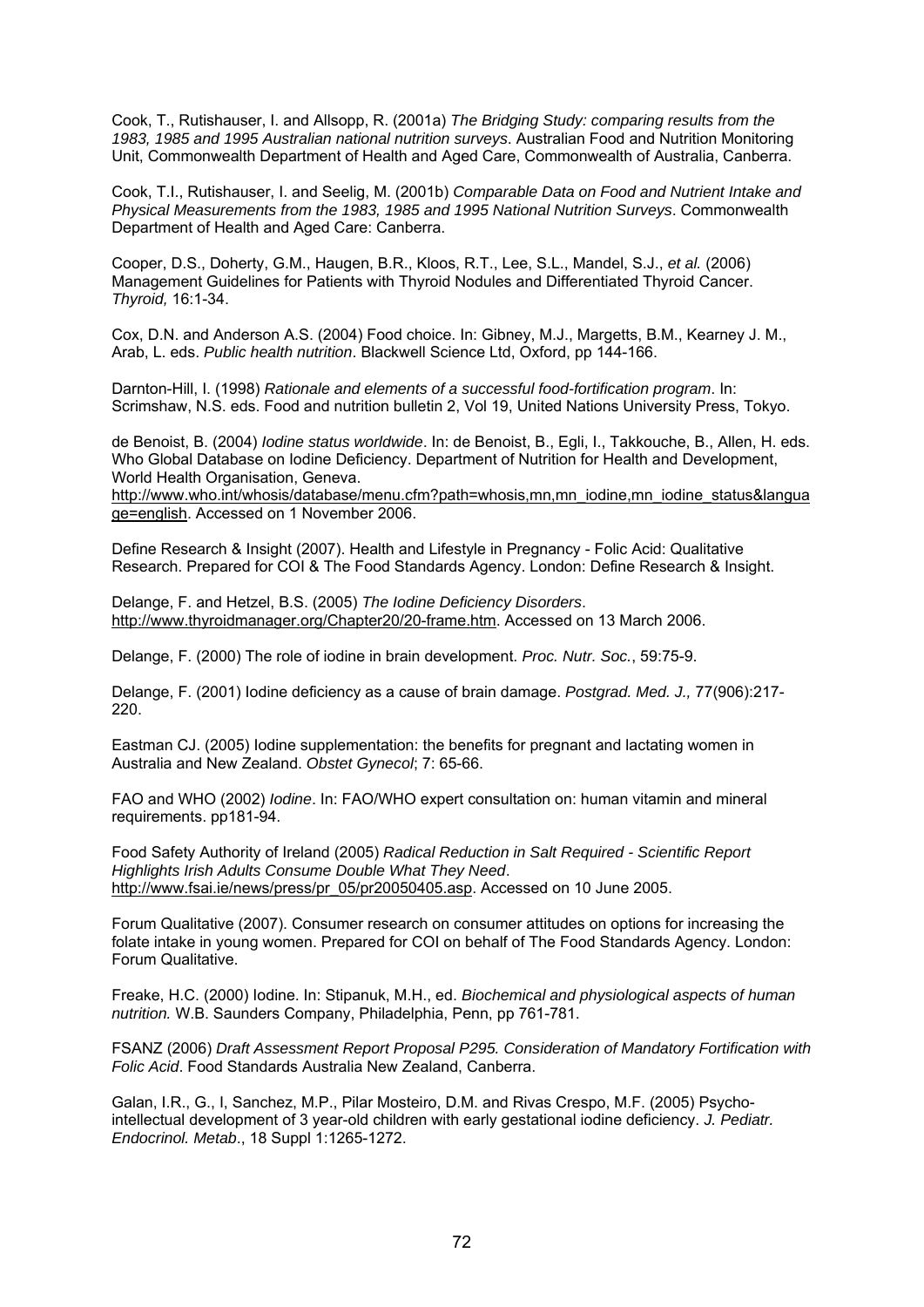Gibson, H.B. (1995) *Surveillance of iodine deficiency disorders in Tasmania 1949-1984*. Dept. of Health Services, Hobart, Tasmania.

Gibson, R.S. (2005) *Principles of Nutritional Assessment 2nd ed*. Oxford University Press, New York, NY.

Gunton, J.E., Hams, G., Fiegert, M. and McElduff, A. (1999) Iodine deficiency in ambulatory participants at a Sydney teaching hospital: is Australia truly iodine replete? *Med. J. Aust.,* 171(9):467- 470.

Guttikonda, K., Travers, C.A., Lewis, P.R. and Boyages, S. (2003) Iodine deficiency in urban primary school children: a cross-sectional analysis. *Med. J. Aust.,* 179(7):346-8.

Haddow, J.E., Palomaki, G.E., Allan, W.C., Williams, J.R., Knight, G.J., Gagnon, J., O'Heir, C.E., Mitchell, M.L., Hermos, R.J., Waisbren, S.E., Faix, J.D. and Klein, R.Z. (1999) Maternal thyroid deficiency during pregnancy and subsequent neuropsychological development of the child. *N. Engl. J. Med.,* 341(8):549-555.

Hamrosi, M.A., Wallace, E.M. and Riley, M.D. (2003) Iodine status in early pregnancy: ethnic variations. *Asia Pac. J. Clin. Nutr.,* 12 Suppl:S15.

Hamrosi, M.A., Wallace, E.M. and Riley, M.D. (2005) Iodine status in pregnant women living in Melbourne differs by ethnic group. *Asia Pac. J. Clin. Nutr.,* 14(1):27-31.

Hauser, P., Zametkin, A.J., Martinez, P., Vitiello, B., Matochik, J.A., Mixson, A.J. and Weintraub, B.D. (1993) Attention deficit-hyperactivity disorder in people with generalized resistance to thyroid hormone. *N. Engl. J. Med.*, 328(14):997-1001.

Hawthorne, P. (2005) *Research into consumer attitudes to fortification of foods*. Report prepared for the New Zealand Food Safety Authority. Peter Glen Research, Lower Hutt.

Health Canada (2006) Canadian Community Health Survey Cycle 2.2, *Nutrition (2004): A Guide to Accessing and Interpreting the Data*. http://www.hc-sc.gc.ca/fnan/surveill/nutrition/commun/cchs\_guide\_escc\_a3\_e.html. Accessed on 8 June 2007.

Hetzel, B.S. (1994) Iodine deficiency and foetal brain damage. *N. Engl. J. Med.*, 331(26):1770-1.

Hetzel, B.S. (2000) Iodine and neuropsychological development. *J. Nutr.* 130(2S Suppl):493S-5S.

Hetzel, B. and Clugston, G. (1998) *Iodine.* In: Shils *et al.*, eds. *Modern Nutrition in Health and Disease*  9th ed*.* Lippincott Williams & Wilkins, pp 253-264.

Huda, S.N., Grantham-McGregor, S.M., Rahman, K.M. and Tomkins, A. (1999) Biochemical hypothyroidism secondary to iodine deficiency is associated with poor school achievement and cognition in Bangladeshi children. *J. Nutr.* 129(5):980-987.

Hynes, K.L., Blizzard, C.L., Venn, A.J., Dwyer, T. and Burgess, J.R. (2004) Persistent iodine deficiency in a cohort of Tasmanian school children: associations with socio-economic status, geographical location and dietary factors. *Aust. N. Z. J. Public Health*, 28(5):476-481.

ICCIDD, UNICEF, WHO. (2001) *Assessment of Iodine Deficiency Disorders and Monitoring their Elimination*. Second edition, WHO Publishing, Geneva.

Ikeda, J. P. (2004) *Culture, food, and nutrition in increasingly culturally diverse societies. A sociology of food and nutrition. The social appetite*. J. Germov and L. Williams. Melbourne, Oxford University Press, pp 288-313.

James, W.P., Ralph, A. and Sanchez-Castillo, C.P. (1987) The dominance of salt in manufactured food in the sodium intake of affluent societies. *Lancet*, 1(8530):426-9.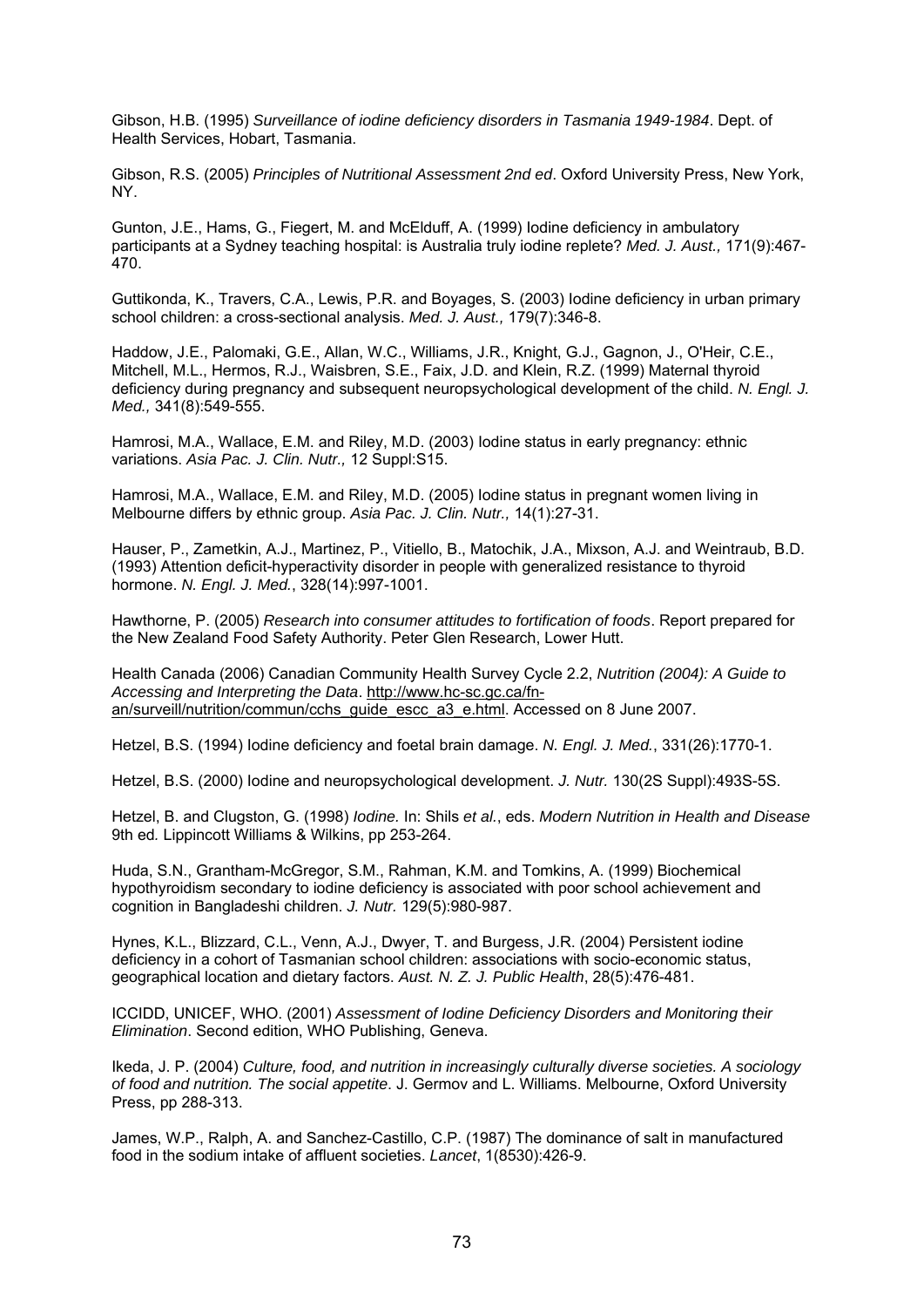Joint FAO/WHO Expert Committee on Food Additives (JECFA). (1989) *Toxicological Evaluation of certain food additives and contaminants. WHO food additive series N024* Geneva: World Health Organization.

Kearney, J.M., Gibney, M.J., Livingstone, B.E., Robson, P.J., Kiely, M. and Harrington K. (1997) Perceived need to alter eating habits among representative samples of adults from all member states of the European Union. *Eur. J. Clin. Nutr.,* 51(Suppl 2):S30-5.

Laurberg, P., Andersen, S., Bjarnadóttir, R.I., Carlé, A., Hreidarsson, A., Knudsen, N., Ovesen, L., Pedersen, I. and Rasmussen, L. (2007) Evaluating iodine deficiency in pregnant women and young infants-complex physiology with a risk of misinterpretation. *Public Health Nutr*., 10:1547-52.

Laurberg, P., Nohr, S.B., Pedersen, K.M., Hreidarsson A.B., Andersen, S., Bülow Pedersen, I., *et al.* (2000) Thyroid Disorders in Mild Iodine Deficiency. *Thyroid*, 10:951-63.

Li, M., Eastman, C.J., Waite, K.V., Ma, G., Zacharin, M.R., Topliss, D.J., Harding, P.E., Walsh, J.P., Ward, L.C., Mortimer, R.H., Mackenzie, E.J., Byth, K. and Doyle, Z. (2006) Are Australian children iodine deficient? Results of the Australian National Iodine Nutrition Study. *Med. J. Aust.,* 184(4):165-9.

Li, M., Eastman, C.J., Waite, K.V., Ma, G., Zacharin, M.R., Topliss, D.J., Harding, P.E., Walsh, J.P., Ward, L.C., Mortimer, R.H., Mackenzie, E.J., Byth, K. and Doyle, Z. (2008) Are Australian children iodine deficient? Results of the Australian National Iodine Nutrition Study. Correction. *Med. J. Aust.,*  188(11):674.

Li, M., Ma, G., Boyages, S.C. and Eastman, C.J. (2001) Re-emergence of iodine deficiency in Australia. *Asia Pac. J. Clin. Nutr.,*10(3):200-3.

Li, M., Waite, K.V., Ma, G. and Eastman, C.J. (2006) Declining iodine content of milk and reemergence of iodine deficiency in Australia. *Med. J. Aust.,* 184(6):307

Mackerras D, Powers J, Boorman J, Loxton D, Giles GG. (9 July 2008) Estimating the Impact on Pregnant and Post-Partum Women of Fortifying Bread with Iodine. *Paper presented at the Population Health Congress 2008, Brisbane.* 

Mattes, R.D. and Donnelly, D. (1991) Relative contributions of dietary sodium sources. *J. Am. Col. Nutr.* 10(4):383-393.

McElduff, A., McElduff, P., Gunton, J.E., Hams, G., Wiley, V. and Wilcken, B.M. (2002) Neonatal thyroid-stimulating hormone concentrations in northern Sydney: further indications of mild iodine deficiency? *Med. J. Aust.,* 176(7):317-320.

Mostbeck, A., Galvan, G., Bauer, P., *et al.* (1998) The incidence of hyperthyroidism in Austria from 1987 to 1995 before and after an increase in salt iodization in 1990. *Eur. J. Nucl. Med*., 25:367-374.

Nathoo, T., Holmes, C.P. and Ostry, A. (2005) An analysis of the development of Canadian food fortification policies: the case of vitamin B. *Health Promot. Int.,* 20(4):375-382.

NHMRC (National Health and Medical Research Council) (2006) *Nutrient Reference Values for Australia and New Zealand Including Recommended Dietary Intakes*. http://www.nhmrc.gov.au/publications/\_files/n35.pdf. Accessed on 9 June 2006.

NHMRC (2003a) *Dietary Guidelines for Australian Adults*. http://www.nhmrc.gov.au/publications/synopses/\_files/n33.pdf. Accessed on 13 March 2008.

NHMRC (2003b) *Dietary Guidelines for Children and Adolescents in Australia*. http://www.nhmrc.gov.au/publications/synopses/\_files/n34.pdf. Accessed on 13 March 2008.

NRC (National Research Council) (1986) *Assessment using food consumption surveys*. National Academy Press, Washington DC.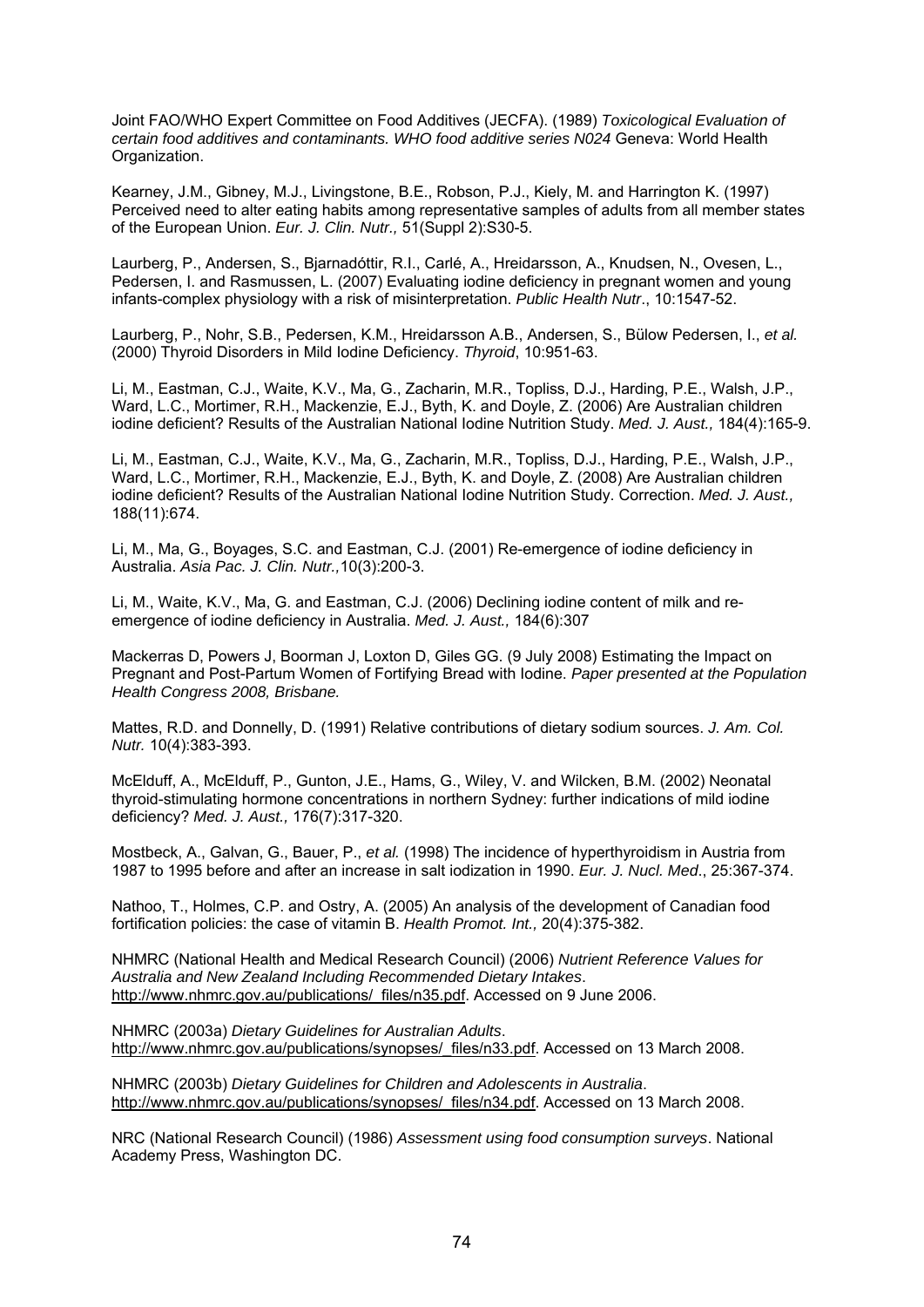Nutrivit. (2000) *Fortification basics: choosing a vehicle*. http://www.nutrivit.org/vic/staple/index.htm. Accessed in 2005.

Park, Y.K., Harland, B.F., Vanderveen, J.E., Shank, F.R., Prosky, L. (1981) Estimation of dietary iodine intake of Americans in recent years. *J. Am. Diet. Assoc.,* 79(1):17-24.

Pedersen, I.B., Knudsen, N., Jørgensen, T., Perrild, H., Ovesen, L. and Laurberg, P. (2003) Thyroid peroxidase and thyroglobulin autoantibodies in a large survey of populations with mild and moderate iodine deficiency. *Clin Endocrinol (Oxf)*. 58(1):36-42.

Pedersen, I.B., Laurberg, P., Knudsen, N., Jørgensen, T., Perrild, H., Ovesen, L. and Rasmussen, L.B. (2006) Increase in Incidence of Hyperthyroidism Predominantly Occurs in Young People after Iodine Fortification of Salt in Denmark. *J. Clin. Endocrin. Metab.*, 91:3830-4.

Qian, M., Wang, D., Watkins, W.E., Gebski, V., Yan, Y.Q., Li, M. and Chen, Z.P. (2005) The effects of iodine on intelligence in children: a meta-analysis of studies conducted in China. *Asia Pac. J. Clin. Nutr.,* 14(1):32-42.

Rasmussen, L., Andersson, G., Haraldsdottir, J., Kristianssen, E., Molsted, K., Laurberg, P., Overvad, K., Perrild, H. and Ovesen, L. (1996) Iodine: Do we need an enrichment program in Denmark? *International Journal of Food Sciences and Nutrition,* 47:377-381.

Royal College of Physicians and British Thyroid Association (2002) *Guidelines for the management of thyroid cancer in adults.* Sarum ColourView Group, Salisbury, Wiltshire.

Seal, J. (2007). The Makings of the Tasmanian (interim) Iodine Supplementation Program 2001-2004. In: Richards, P. ed. *Goitre Monitor: History of Iodine deficiency Disorders in Tasmania from Pre-British Settlement to the Present Day*. Australian Society for the History of Medicine, Launceston.

Seal, J.A., Doyle Z., Burgess J.R., Taylor R. and Cameron A.R. (2007) Iodine status of Tasmanians following voluntary fortification of bread with iodine. *Med. J. Aust*., 186(2):69-71.

Soriguer, F., Millon, M.C., Munoz, R., Mancha, I., Lopez Siguero, J.P., Martinez Aedo, M.J., Gomez-Huelga, R., Garriga, M.J., Rojo-Martinez, G., Esteva, I. and Tinahones, F.J. (2000) The auditory threshold in a school-age population is related to iodine intake and thyroid function. *Thyroid,*  10(11):991-9.

Tang, Z., Liu, W., Yin, H., Wang, P., Dong, J., Wang, Y. and Chen, J. (2007) Investigation of intelligence quotient and psychomotor development in schoolchildren in areas with different degrees of iodine deficiency. *Asia Pac. J. Clin. Nutr*., 16:731-737.

Teng, W., Shan, Z., Teng, X., Guan, H., Teng, D., Jin, Y., *et al.* (2006) Effect of Iodine Intake on Thyroid Disease in China. *N. Engl. J. Med.*, 354:2783-2793.

Thomson, C.D. (2003) *Australian and New Zealand Reference Values for Iodine*, A report prepared for the Ministry of Health. New Zealand Ministry of Health.

TNS Social Research. (2008) *Consumer Attitudes Survey 2007 - A benchmark survey of consumers' attitudes to food issues.* Report commissioned by FSANZ. http://www.foodstandards.gov.au/\_srcfiles/Consumer%20Attitudes%20Survey.pdf. Accessed on 17 April 2008.

Topliss, D.J. and Eastman, C.J. (2004) Diagnosis and management of hyperthyroidism and hypothyroidism. *Med. J. Aus.t.*, 180:186-93.

Travers, C.A., Guttikonda, K., Norton, C.A., Lewis, P.R., Mollart, L.J., Wiley, V., Wilcken, B., Eastman, C.J. and Boyages, S.C. (2006) Iodine status in pregnant women and their newborns: are our babies at risk of iodine deficiency? *Med J. Aus.,* 184(12):617-620.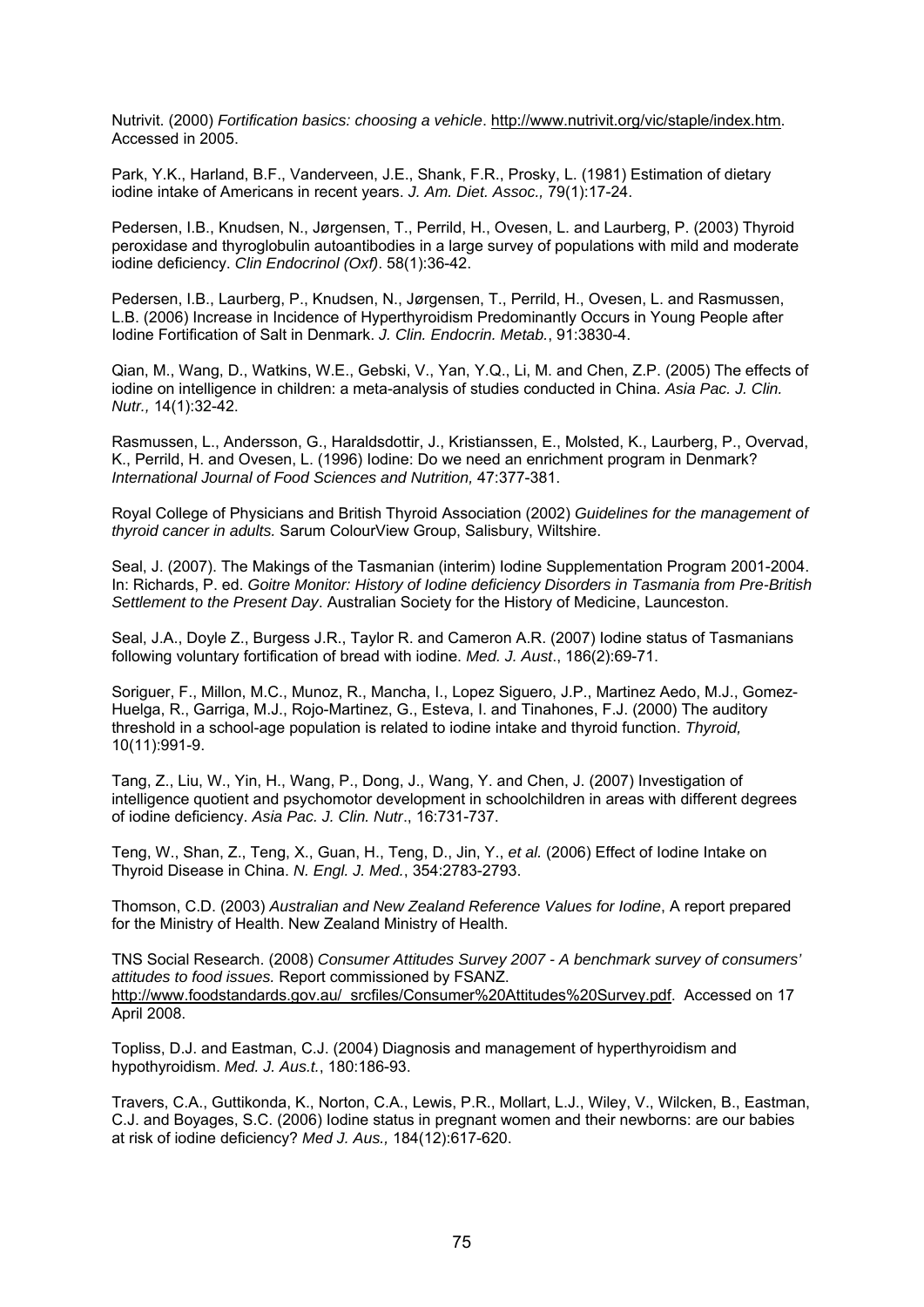United Nations (1990). *World Declaration on the Survival, Protection and Development of Children and a Plan of Action for Implementing the World Declaration on the Survival*, Protection and Development of Children in the 1990s. New York.

Uren, L.J., McKenzie, G. and Moriarty, H. (2008) Evaluation of iodine levels in the Riverina population. *Aust. J. Rural Health,* 16(2):109-144.

Valeix, P., Preziosi, P., Rossignol, C., Farnier, M.A. and Hercberg, S. (1994) Relationship between urinary iodine concentration and hearing capacity in children. *Eur. J. Clin. Nutr.,* 48(1):54-9.

van den Briel, T., West, C.E., Bleichrodt, N., Ategbo, E.A. and Hautvast, J.G. (2000) Improved iodine status is associated with improved mental performance of schoolchildren in Benin. *Am. J. Clin. Nutr.,*  72(5):1179-1185.

van den Briel.T., West, C.E., Hautvast, J.G. and Ategbo, E.A. (2001) Mild iodine deficiency is associated with elevated hearing thresholds in children in Benin. *Eur. J. Clin. Nutr.,* 55(9):763-8.

Vermiglio, F, Lo Presti, V.P., Moleti, M., Sidoti, M., Tortorella, G., Scaffidi, G., *et al*. (2004) Attention deficit and hyperactivity disorders in the offspring of mothers exposed to mild-moderate iodine deficiency: a possible novel iodine deficiency disorder in developed countries. *J. Clin. Endocrinol. Metab.,* 89(12):6054-6060.

West, C.E., de Koning, F.L.H.A. and Merx, R.J.H.M. (1995) Effect of iodized salt on the colour and taste of food, UNICEF, New York.

WHO and UNICEF (2004) *Iodine Deficiency in Europe: a continuing public health problem*. In: Andersson, G. eds. Geneva.

WHO FAO (2006) *Guidelines on food fortification with micronutrients*. In: Allen, L., de Benoist, B., Dary, O., and Hurrell, R. eds.

Wiersinga, W.M. (2004) *Adult Hypothyroidism*. http://www.thyroidmanager.org/Chapter9/9-frame.htm. Accessed on 28 November 2007.

Wilson, C.G., Evans, G., Leppard, P. and Syrette, J. (2004) Reactions to genetically modified food crops and how perceptions to risks and benefits influences consumers' information gathering. *Risk Analysis,* 24(5):1311-1321.

Winger, R.J., Koenig, J., Je Lee, S., Wham, C. and House, D.A. (2005) Technological Issues with Iodine Fortification of Foods, Final Report for New Zealand Food Safety Authority.

Worsley, A. and Skrzypiec, G. (1998) Personal predictors of consumers' food and health concerns. *Asia Pac. J. Clin. Nutr.,* 7(1):15-23.

Worsley, A. and Scott, V. (2000) 'Consumers' concerns about food and health in Australia and New Zealand. *Asia Pac. J Clin. Nut.,* 9(1): 24-32.

Zimmermann, M.B., Connolly, K., Bozo, M., Bridson, J., Rohner, F. and Grimci, L. (2006) Iodine supplementation improves cognition in iodine-deficient schoolchildren in Albania: a randomized, controlled, double-blind study. *Am. J.Clin. Nutr.,* 83(1):108-114.

Zimmermann, M.B., Hess, S.Y. and Molinari, L., (2004) New reference values for thyroid volume by ultrasound in iodine sufficient schoolchildren: a WHO/NHD Iodine Deficiency Study Group Report. *Am. J. Clin. Nutr.,* 79: 231-7.

Zimmermann, M.B., Aeberli, I., Torresani, T. and Bürgi, H. (2005) Increasing the iodine concentration in the Swiss iodized salt program markedly improved iodine status in pregnant women and children: a 5-y prospective national study. *Am. J. Clin. Nutr*., 82(2):388-92.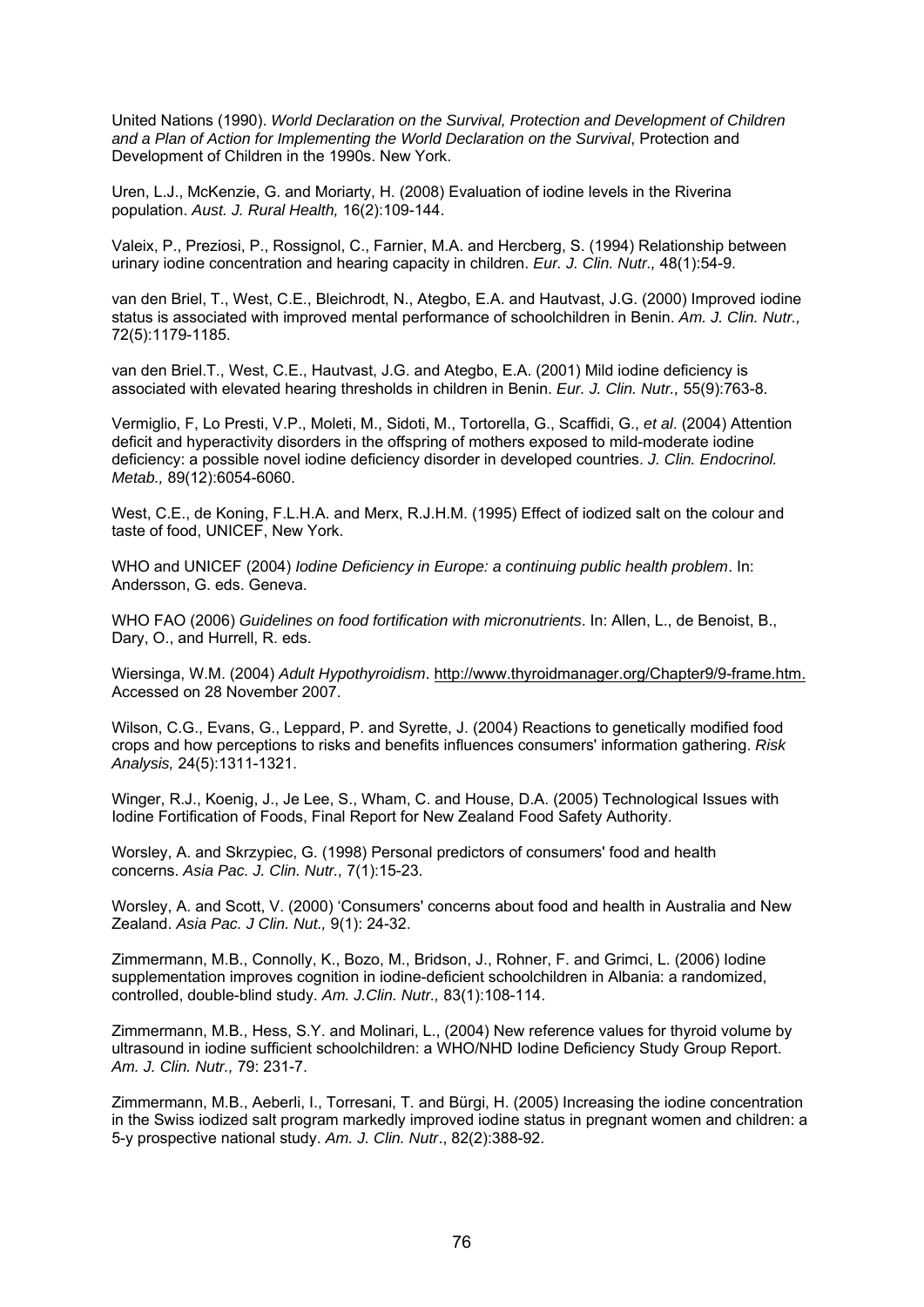# **ABBREVIATIONS AND ACRONYMS**

| <b>ABS</b>                 | <b>Australian Bureau of Statistics</b>                               |
|----------------------------|----------------------------------------------------------------------|
| <b>ADHD</b>                | Attention-deficit and hyperactivity disorder                         |
| <b>AHMAC</b>               | Australian Health Ministers' Advisory Council                        |
| <b>AHMC</b>                | Australian Health Ministers' Conference                              |
| <b>AIHW</b>                | Australian Institute of Health and Welfare                           |
| <b>APHDPC</b>              | Australian Population Health Development Principal Committee         |
| <b>CNS</b>                 | New Zealand Children's Nutrition Survey                              |
| <b>COAG</b>                | <b>Council of Australian Governments</b>                             |
| <b>EAR</b>                 | Estimated average requirement                                        |
| <b>FRSC</b>                | <b>Food Regulation Standing Committee</b>                            |
| <b>FSANZ</b>               | Food Standards Australia New Zealand                                 |
| <b>FSFYC</b>               | Formulated supplementary foods for your children                     |
| <b>GDP</b>                 | Gross domestic product                                               |
| <b>ICCIDD</b>              | International Council for the Control of Iodine Deficiency Disorders |
| <b>IDD</b>                 | lodine deficiency disorder                                           |
| IQ                         | intelligence quotient                                                |
| <b>ISAG</b>                | Iodine Scientific Advisory Group                                     |
| MoU                        | Moratorium of understanding                                          |
| <b>Ministerial Council</b> | Australia and New Zealand Food Regulation Ministerial Council        |
| <b>MUIC</b>                | Median urinary iodine concentration                                  |
| <b>NHMRC</b>               | National Health and Medical Research Council                         |
| <b>NINS</b>                | Australian National Iodine Nutrition Study                           |
| <b>NNS</b>                 | <b>National Nutrition Survey</b>                                     |
| <b>NRV</b>                 | Nutrient reference value                                             |
| <b>NZFSA</b>               | New Zealand Food Safety Authority                                    |
| <b>RDI</b>                 | Recommended Dietary Intake                                           |
| <b>SDAC</b>                | <b>Standards Development Advisory Committee</b>                      |
| <b>SKU</b>                 | Stock keeping unit                                                   |
| UL                         | <b>Upper Level of Intake</b>                                         |
| <b>UNICEF</b>              | United Nations Children's Fund                                       |
| USI                        | Universal Salt Iodisation                                            |
| <b>WHO</b>                 | World Health Organization                                            |
| <b>WTO</b>                 | World Trade Organization                                             |
| μg                         | micrograms (1000 <sup>th</sup> of a milligram)                       |
| mg                         | milligrams (1000 <sup>th</sup> of a gram)                            |
| g                          | grams                                                                |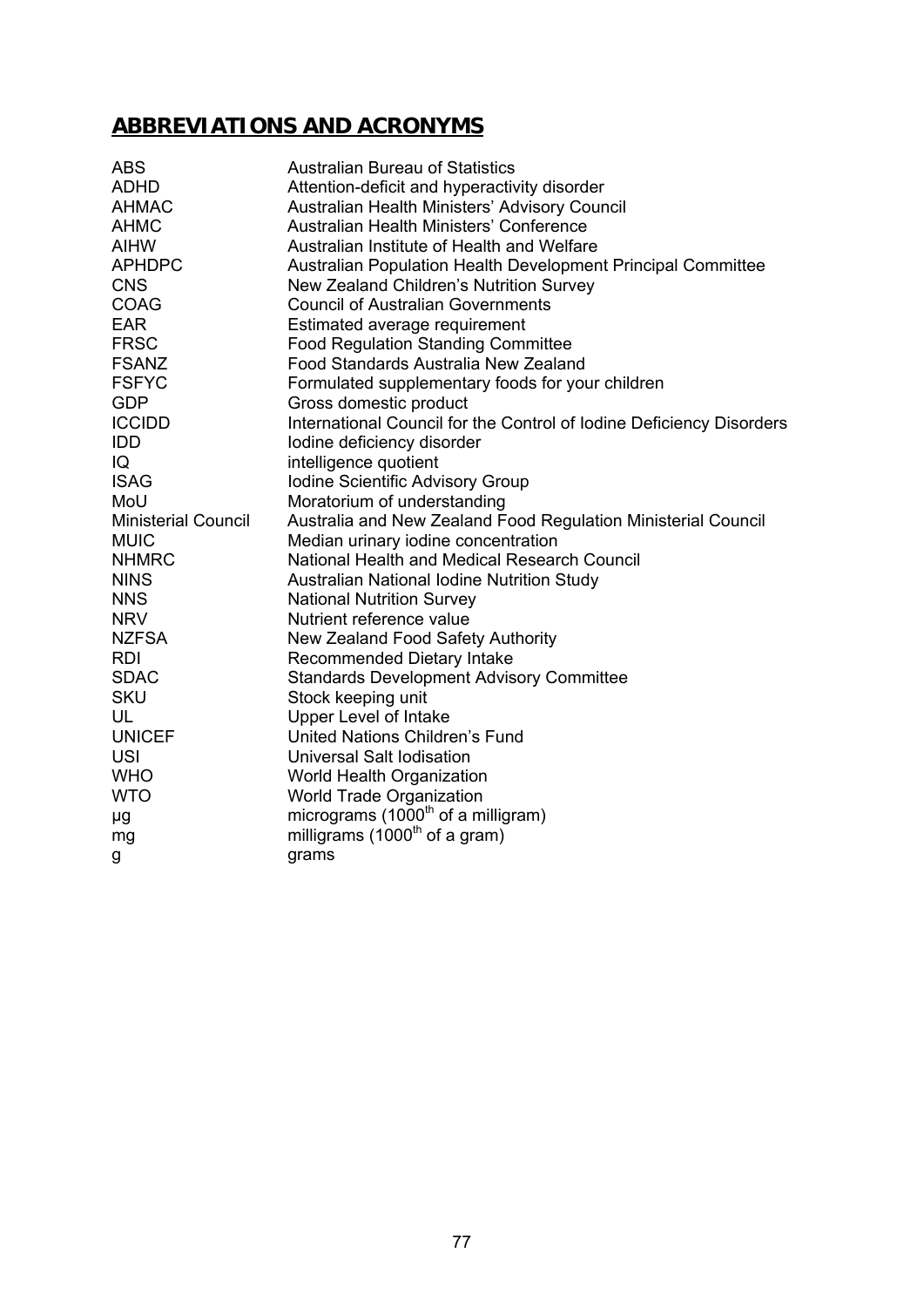## **Attachment 1A**

## **Draft variations to the** *Australia New Zealand Food Standards Code*  **(as approved)**

*Subsection 87(8) of the FSANZ Act provides that standards or variations to standards are legislative instruments, but are not subject to disallowance or sunsetting.* 

#### **To commence: 12 months from gazettal**

- **[1]** *Standard 1.3.2 of the Australia New Zealand Food Standards Code is varied by* –
- [1.1] *omitting the* Purpose, *substituting* –

This Standard regulates the addition of vitamins and minerals to foods, and the claims which can be made about the vitamin and mineral content of foods. Standards contained elsewhere in this Code also regulate claims and the addition of vitamins and minerals to specific foods, such as, the mandatory addition of thiamin and folic acid to wheat flour for making bread (Australia only) and the mandatory replacement of non-iodised salt with iodised salt in bread in Standard 2.1.1, the addition of vitamin D to table edible oil spreads and margarine in Standard 2.4.2, formulated caffeinated beverages in Standard 2.6.4, special purpose foods standardised in Part 2.9 and the addition of iodine to certain salt products in Standard 2.10.2.

#### **[2]** *Standard 2.1.1 of the Australia New Zealand Food Standards Code is varied by –*

#### [2.1] *omitting the* Purpose, *substituting* –

This Standard defines a number of products composed of cereals and qualifies the use of the term 'bread'. It also requires the mandatory fortification of wheat flour for making bread with thiamin and folic acid (Australia only) and the mandatory replacement of non-iodised salt with iodised salt in bread in Australia and New Zealand.

[2.2] *omitting clause 5, substituting* –

#### **5 Mandatory addition of iodised salt to bread**

- (1) Subclause 1(2) of Standard 1.1.1 does not apply to this clause.
- (2) Iodised salt must be used for making bread where salt would otherwise be used.
- (3) Subclause (2) does not apply to:
	- (a) bread which is represented as organic;
	- (b) the addition of salt (for example rock salt) to the surface of bread; or
	- (c) the addition of other food containing salt during the making of bread.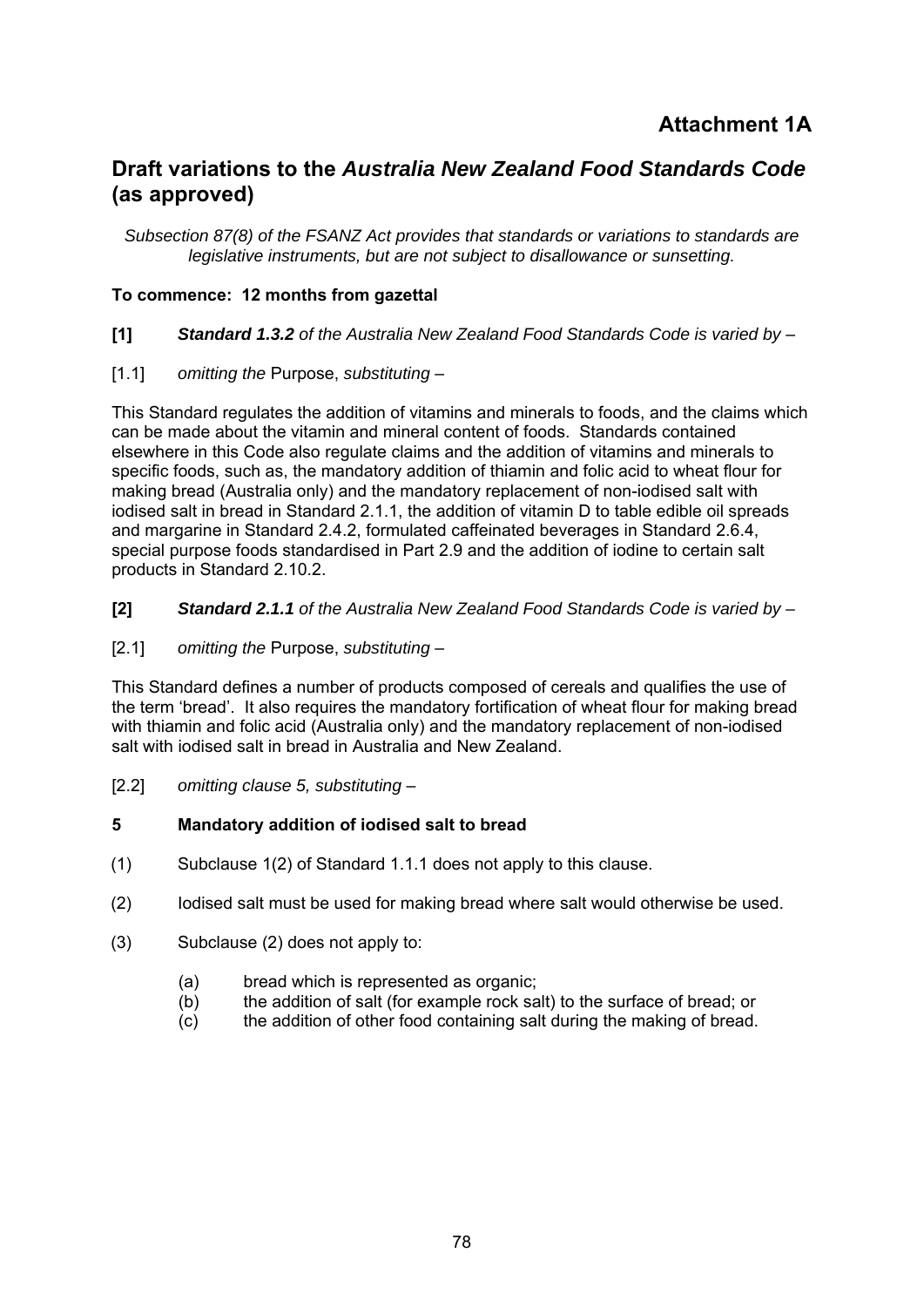*The Editorial note below has been provided for completeness only. It has been shaded to highlight that it is not part of the approval of the draft mandatory iodine standard.* 

*Editorial notes are not, by virtue of the definition of 'standard' part of a draft standard and therefore not subject to the standards development process under Part 3 of Food Standards Australia New Zealand Act 1991.* 

#### **Editorial note:**

The intention of clause 5 is to require the replacement of non-iodised with iodised salt where it is used as an ingredient in the manufacture of bread. The New Zealand Standard issued under section 11L of the New Zealand *Food Act* 1981 that adopts clause 5 limits the application of clause 5 to bread produced for the New Zealand domestic market only.

Clause 5 will be reviewed when sufficient monitoring data are available to assess the impact of this mandatory requirement.

Standard 2.10.2 sets out the compositional requirements for iodised salt. The target level of iodine when manufacturing iodised salt for addition to bread ideally would be the mid-point of the iodisation range, ie 45mg of iodine per kilogram of salt.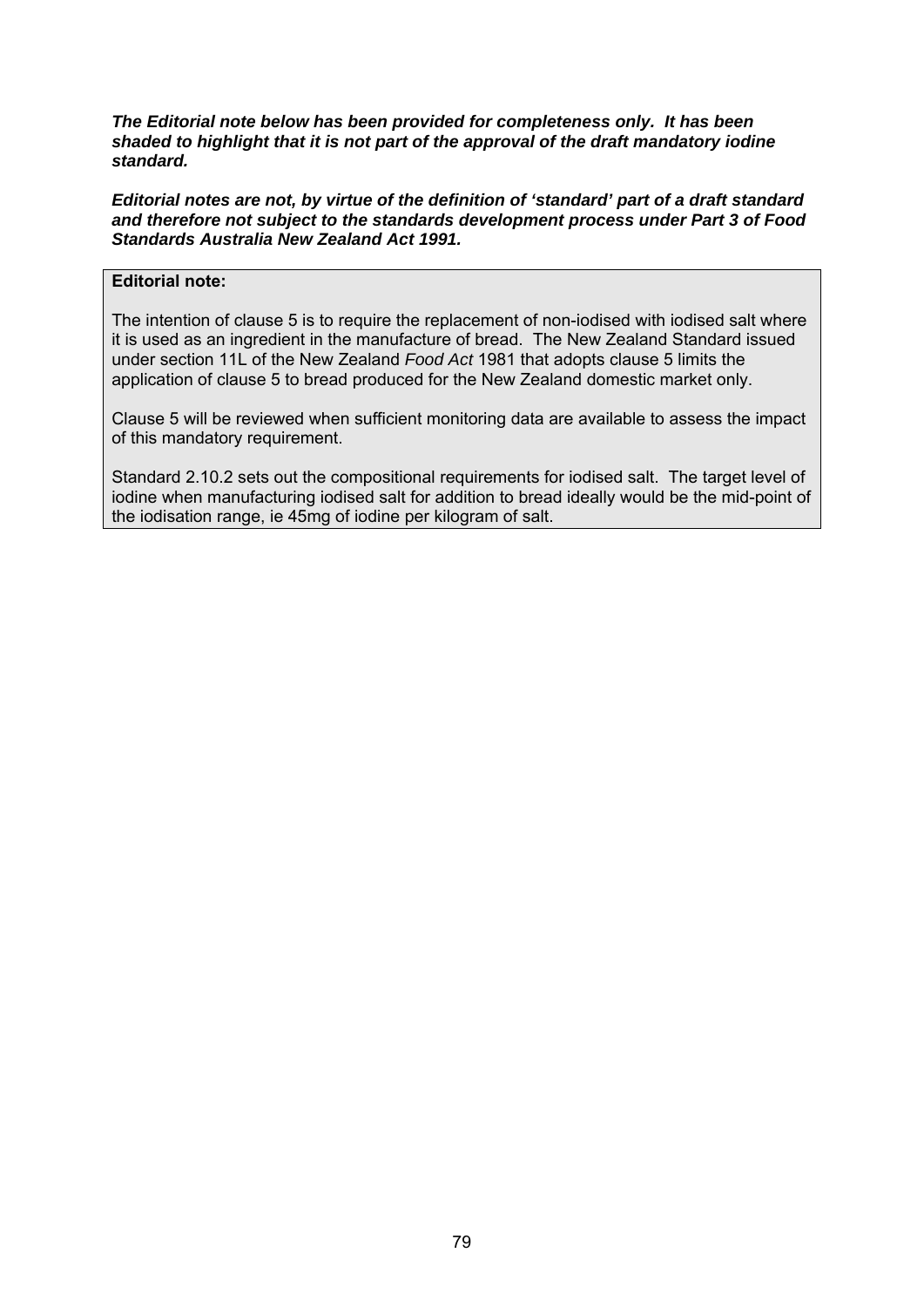## **Attachment 1B**

### **Draft variations to the** *Australia New Zealand Food Standards Code* **as amended (in mark-up) following submissions**

*Subsection 87(8) of the FSANZ Act provides that standards or variations to standards are legislative instruments, but are not subject to disallowance or sunsetting.* 

### **To commence: 12 months from gazettal**

- **[1]** *Standard 1.3.2 of the Australia New Zealand Food Standards Code is varied by* –
- [1.1] *omitting the* Purpose, *substituting* –

This Standard regulates the addition of vitamins and minerals to foods, and the claims which can be made about the vitamin and mineral content of foods. Standards contained elsewhere in this Code also regulate claims and the addition of vitamins and minerals to specific foods, such as, the mandatory addition of thiamin and folic acid to wheat flour for making bread (Australia only) and the mandatory replacement of non-iodised salt with iodised salt in bread in Standard 2.1.1, the addition of vitamin D to table edible oil spreads and margarine in Standard 2.4.2, formulated caffeinated beverages in Standard 2.6.4, special purpose foods standardised in Part 2.9 and the addition of iodine to certain salt products in Standard 2.10.2.

#### **[2]** *Standard 2.1.1 of the Australia New Zealand Food Standards Code is varied by –*

#### [2.1] *omitting the* Purpose, *substituting* –

This Standard defines a number of products composed of cereals and qualifies the use of the term 'bread'. It also requires the mandatory fortification of wheat flour for making bread with thiamin and folic acid (Australia only) and the mandatory replacement of non-iodised salt with iodised salt in bread in Australia and New Zealand.

[2.2] *omitting clause 5, substituting* –

### **5 Mandatory addition of iodised salt to bread**

(1) Subclause 1(2) of Standard 1.1.1 does not apply to this clause.

#### (2) Where salt is added to bread it must be jodised salt. Iodised salt must be used for making bread where salt would otherwise be used.

(3) Subclause (2) does not apply to:

- (a) bread which is represented as organic;
- (b) the addition of salt (for example rock salt) to the surface of bread; or
- (c) the addition of other food containing salt during the making of bread.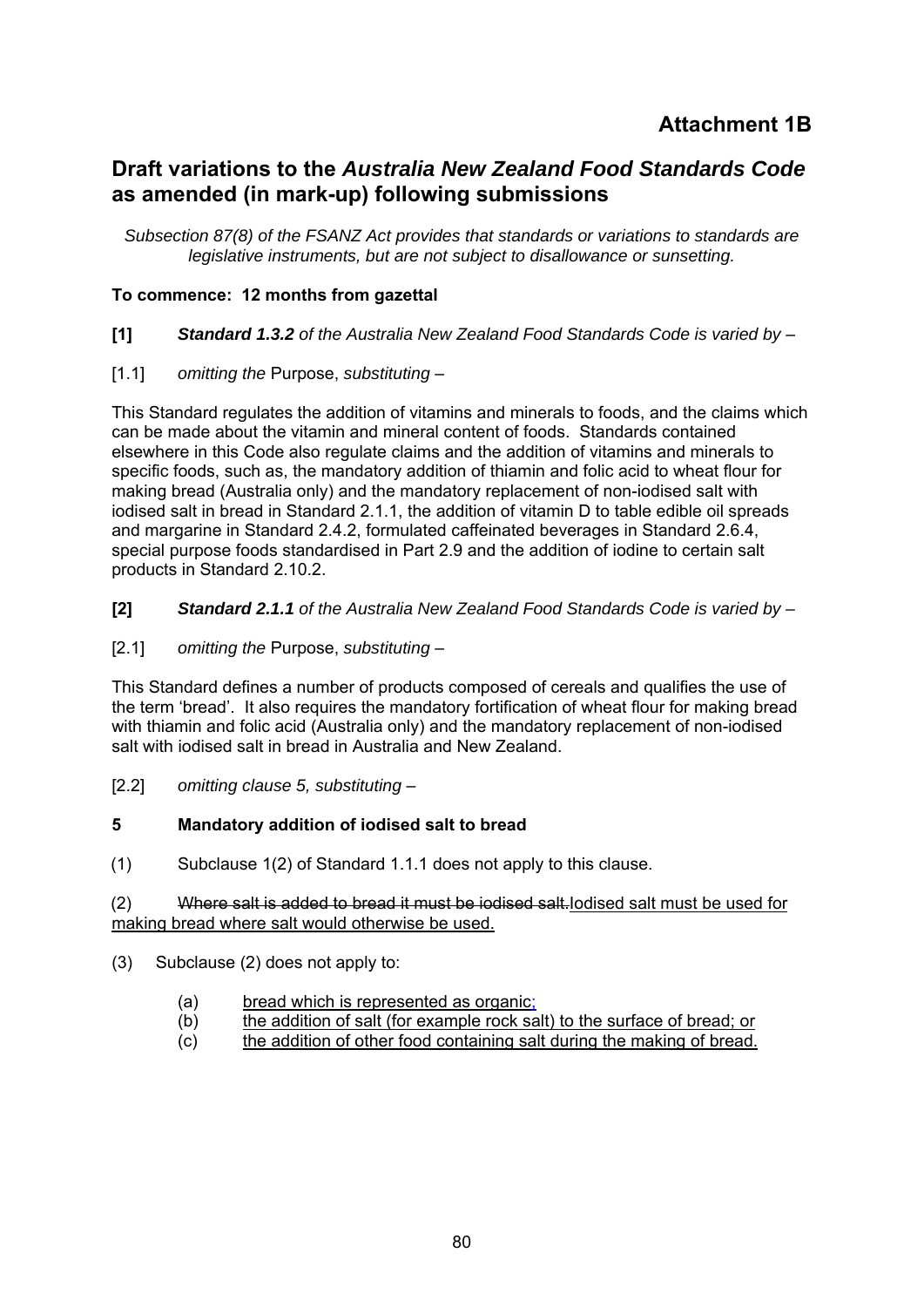*The Editorial note below has been provided for completeness only. It has been shaded to highlight that it is not part of the approval of the draft variation to the mandatory iodine standard.* 

*Editorial notes are not, by virtue of the definition of 'standard' part of a draft standard and therefore not subject to the standards development process under Part 3 of Food Standards Australia New Zealand Act 1991.* 

#### **Editorial note:**

The intention of clause 5 is to require the replacement of non-iodised with iodised salt where it is used as an ingredient in the manufacture of bread. The New Zealand Standard issued under section 11L of the New Zealand *Food Act 1981* that adopts clause 5 limits the application of clause 5 to bread produced for the New Zealand domestic market only.

Clause 5 will be reviewed when sufficient monitoring data are available to assess the impact of this mandatory requirement.

Standard 2.10.2 sets out the compositional requirements for iodised salt. The target level of iodine when manufacturing iodised salt for addition to bread ideally would be the mid-point of the iodisation range, ie 45mg of iodine per kilogram of salt.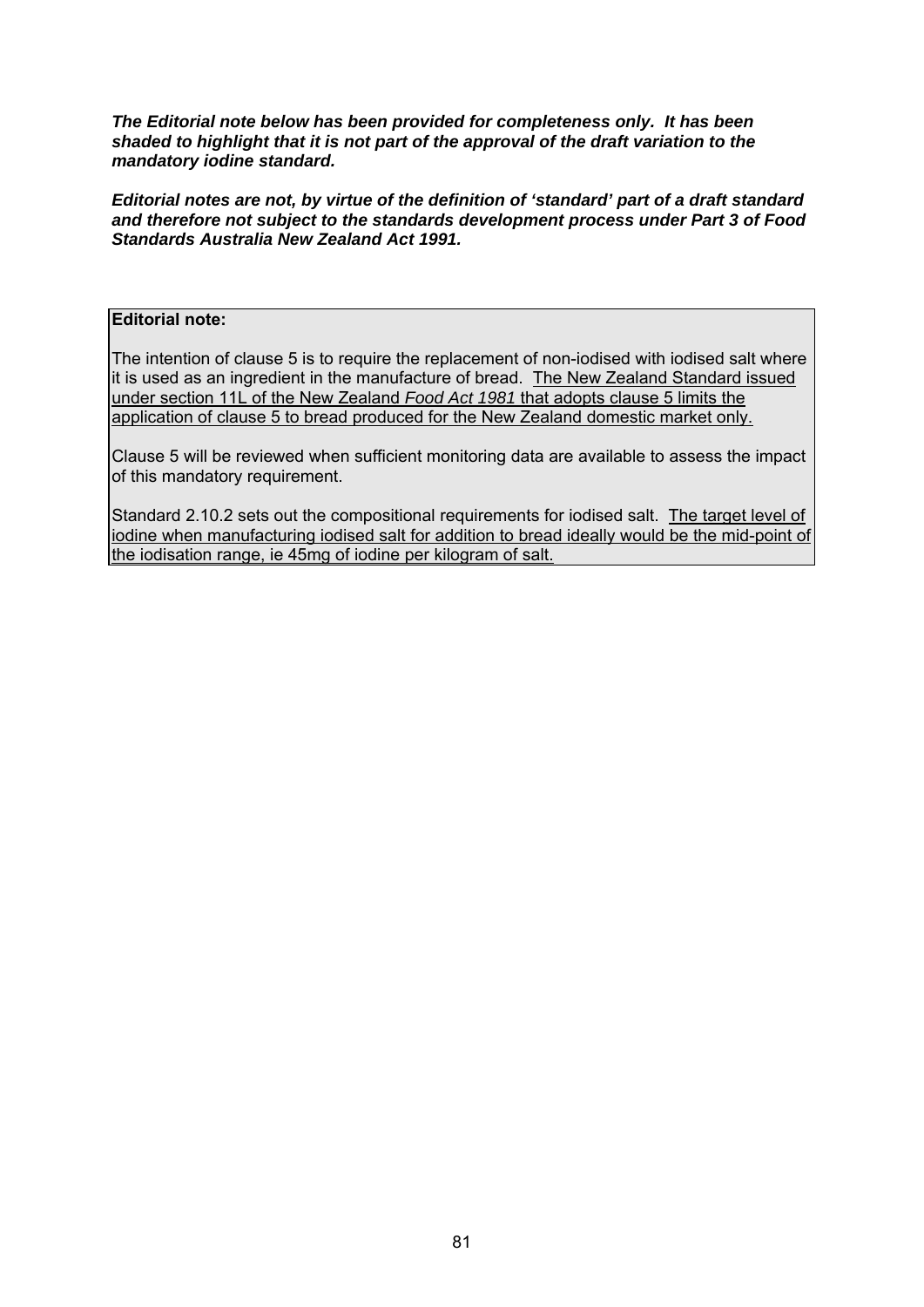## **Attachment 1C**

### **Draft variations to the** *Australia New Zealand Food Standards Code*  **proposed at Assessment on which submissions were received**

*Subsection 87(8) of the FSANZ Act provides that standards or variations to standards are legislative instruments, but are not subject to disallowance or sunsetting.* 

### **To commence: 12 months from gazettal**

- **[1]** *Standard 1.3.2 of the Australia New Zealand Food Standards Code is varied by* –
- [1.1] *omitting the* Purpose, *substituting* –

This Standard regulates the addition of vitamins and minerals to foods, and the claims which can be made about the vitamin and mineral content of foods. Standards contained elsewhere in this Code also regulate claims and the addition of vitamins and minerals to specific foods, such as, the mandatory addition of thiamin and folic acid to wheat flour for making bread (Australia only) and the mandatory replacement of non-iodised salt with iodised salt in bread in Standard 2.1.1, the addition of vitamin D to table edible oil spreads and margarine in Standard 2.4.2, formulated caffeinated beverages in Standard 2.6.4, special purpose foods standardised in Part 2.9 and the addition of iodine to certain salt products in Standard 2.10.2.

#### **[2]** *Standard 2.1.1 of the Australia New Zealand Food Standards Code is varied by –*

#### [2.1] *omitting the* Purpose, *substituting* –

This Standard defines a number of products composed of cereals and qualifies the use of the term 'bread'. It also requires the mandatory fortification of wheat flour for making bread with thiamin and folic acid (Australia only) and the mandatory replacement of non-iodised salt with iodised salt in bread in Australia and New Zealand.

[2.2] *omitting clause 5, substituting* –

### **5 Mandatory addition of iodised salt to bread**

- (1) Subclause 1(2) of Standard 1.1.1 does not apply to this clause.
- (2) Where salt is added to bread it must be iodised salt.
- (3) Subclause (2) does not apply to bread which is represented as organic.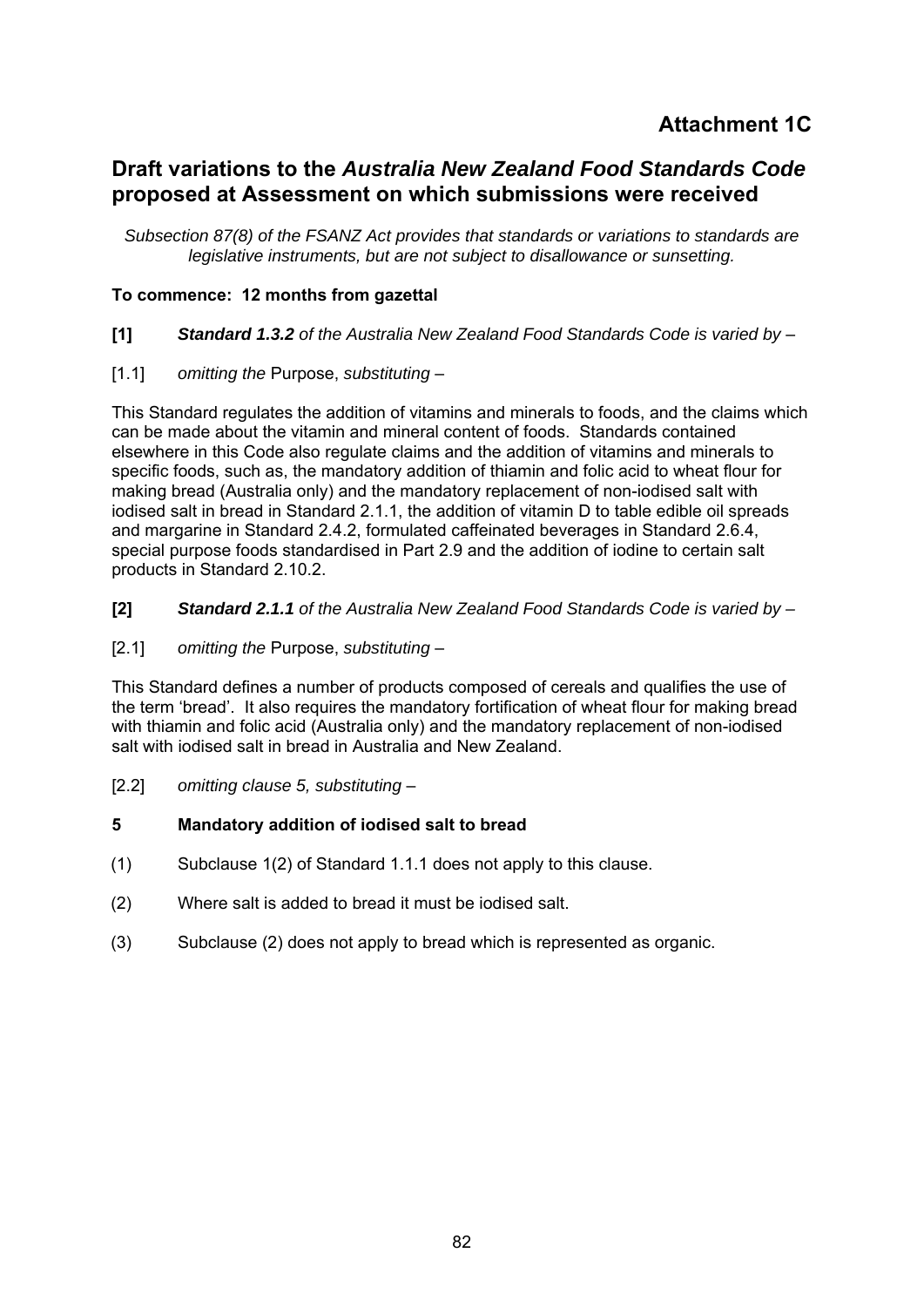## **Summary of Submitter Comments to Proposal P1003 Assessment Report**

In May 2008, FSANZ received **25** responses to the Assessment Report for Proposal P1003 –Mandatory Iodine Fortification for Australia. Eight responses were from government, five from both industry and public health professionals, and seven from interested individuals.

Government stakeholders, public health professionals and the salt industry indicated support for the Proposal. Most of the industry submissions were opposed to mandatory fortification, preferring a voluntary approach. Iodine-sensitive individuals noted their concern regarding potential adverse health impacts as a result of increasing the iodine content of the food supply.

Submitters raised the following key issues:

- need for pregnant and breastfeeding women to take iodine supplements;
- relevance of the UL for young children;
- expansion of food vehicles and alternative iodine delivery methods for the future;
- importance of a comprehensive communication and education strategy to support mandatory fortification;
- potential for conflicting public health messages regarding salt;
- need to establish an appropriate monitoring program;
- ability to make health claims;
- recognition of the importance of aligning iodine and folic acid mandatory fortification implementation periods;
- promotion of iodine as a processing aid;
- lack of consumer choice; and
- amendments to the proposed drafting.

The above key issues are addressed in the relevant sections of this Report. A detailed summary of submitter comments is provided in the following table.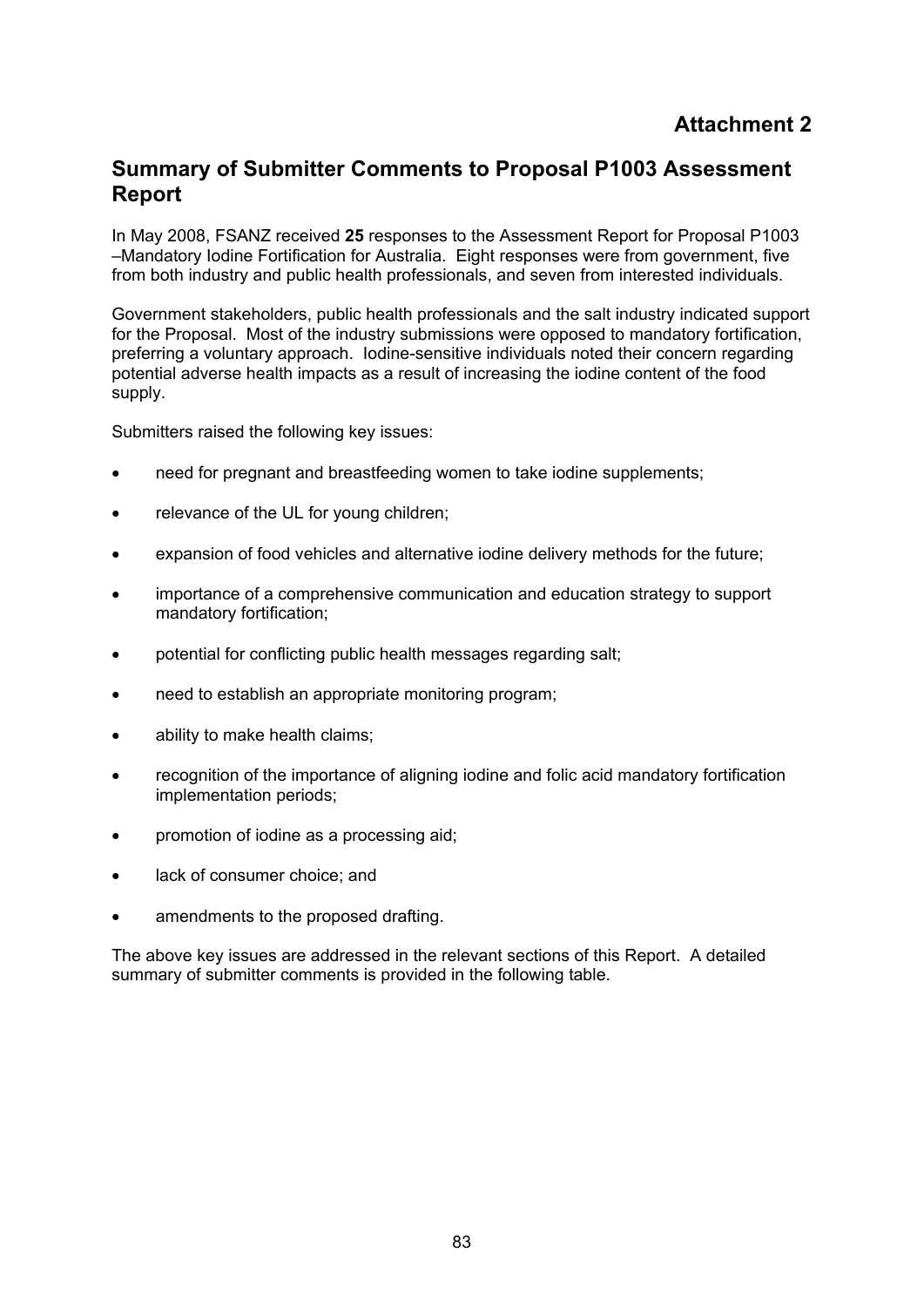| <b>SUBMITTER</b>                                                           | <b>SUBMITTER COMMENTS</b>                                                                                                                                                                                                                                                                              |
|----------------------------------------------------------------------------|--------------------------------------------------------------------------------------------------------------------------------------------------------------------------------------------------------------------------------------------------------------------------------------------------------|
| <b>Government</b>                                                          |                                                                                                                                                                                                                                                                                                        |
| Department<br>οf<br>Agriculture,<br>Fisheries and<br>Forestry<br>Australia | Supports mandatory fortification with iodine                                                                                                                                                                                                                                                           |
|                                                                            | Supports strategies aimed at addressing iodine deficiency in Australia.                                                                                                                                                                                                                                |
|                                                                            | Notes AHMAC advice that iodine deficiency is prevalent and severe enough to<br>$\bullet$<br>warrant intervention in Australia and that mandatory fortification is the most<br>cost-effective strategy to redress this.                                                                                 |
| Richard<br>Souness                                                         | Acknowledges FSANZ's proposal to limit iodine fortification to salt used for<br>$\bullet$<br>bread making to minimise trade barriers, as bread is typically made<br>domestically for the local market.                                                                                                 |
|                                                                            | Notes FSANZ has extended the iodisation range to 25-65 mg of iodine,<br>$\bullet$<br>consistent with currently voluntary permissions and the mandatory iodine<br>fortification Standard for New Zealand.                                                                                               |
|                                                                            | Labelling and claims                                                                                                                                                                                                                                                                                   |
|                                                                            | Recommends a pre-approved iodine health claim for bread fortified with iodine<br>$\bullet$<br>be provided under the proposed Standard 1.2.7 - Nutrition, Health and Related<br>Claims. Suggests such a permission will enhance communication and<br>education of the importance of iodine in the diet. |
|                                                                            | Monitoring and compliance                                                                                                                                                                                                                                                                              |
|                                                                            | Notes iodine status can vary over time due to changes in the food environment,<br>independent of food choice.                                                                                                                                                                                          |
|                                                                            | Suggests mandatory iodine fortification needs to be accompanied by a robust<br>monitoring framework with a definitive timeframe to review whether mandating<br>iodine fortification in salt used for bread making addresses iodine deficiency.                                                         |
|                                                                            | Implementation                                                                                                                                                                                                                                                                                         |
|                                                                            | Considers any transition period needs to align with folic acid and iodine (New<br>$\bullet$<br>Zealand) and should be cognisant of any other impending labelling changes.                                                                                                                              |
|                                                                            | Suggests any implementation/user guide developed by FSANZ to assist<br>$\bullet$<br>industry compliance of mandatory iodine and/or folate fortification should be<br>made available at the same time the Standard is gazetted to achieve optimal<br>compliance.                                        |
| Department                                                                 | Supports mandatory fortification with iodine                                                                                                                                                                                                                                                           |
| of Health and<br>Human<br>Services,<br>Tasmania<br>Judy Seal               | Consistency with policy principles                                                                                                                                                                                                                                                                     |
|                                                                            | Considers there is no conflict with iodised salt as the food vehicle and the need<br>for Australians to lower their salt intake.                                                                                                                                                                       |
|                                                                            | Suggests a mandatory program enables public health authorities to promote<br>$\bullet$<br>bread as a source of iodine rather than advising consumers to choose bread<br>baked with iodised salt.                                                                                                       |
|                                                                            | Safety and efficacy                                                                                                                                                                                                                                                                                    |
|                                                                            | Tasmanian experience indicates a small increase in iodine status with iodised<br>$\bullet$<br>salt in bread (Seal et al. MJA 2007; 186:69-71.).                                                                                                                                                        |
|                                                                            | Suggests proposed level of fortification is inadequate to meet the requirements<br>$\bullet$<br>of pregnant and lactating women. (Burgess et al. MJA, 2007; 186:574-576.).                                                                                                                             |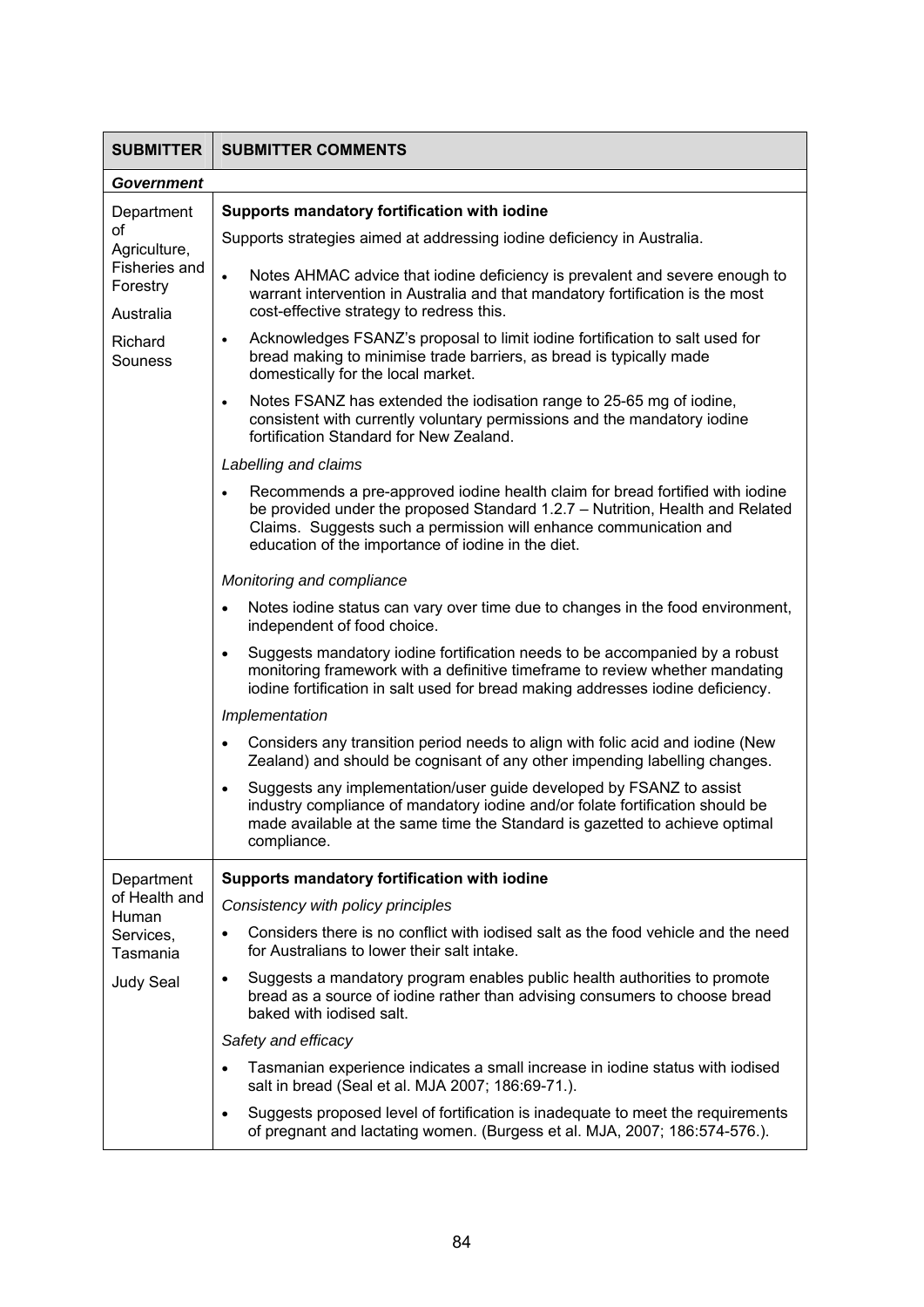| <b>SUBMITTER</b>                                                                         | <b>SUBMITTER COMMENTS</b>                                                                                                                                                                                                                                                                                                                                                                                                                                                                                                                                                                                                                                                                                                                                                                                                                                                                                                                                                                                                                                                                                                                                                                                                                                                                                                                                                                                                                                                                                                                                                                                                                                                                                                                                                                                                                                                          |
|------------------------------------------------------------------------------------------|------------------------------------------------------------------------------------------------------------------------------------------------------------------------------------------------------------------------------------------------------------------------------------------------------------------------------------------------------------------------------------------------------------------------------------------------------------------------------------------------------------------------------------------------------------------------------------------------------------------------------------------------------------------------------------------------------------------------------------------------------------------------------------------------------------------------------------------------------------------------------------------------------------------------------------------------------------------------------------------------------------------------------------------------------------------------------------------------------------------------------------------------------------------------------------------------------------------------------------------------------------------------------------------------------------------------------------------------------------------------------------------------------------------------------------------------------------------------------------------------------------------------------------------------------------------------------------------------------------------------------------------------------------------------------------------------------------------------------------------------------------------------------------------------------------------------------------------------------------------------------------|
| Department<br>of Health and<br>Human<br>Services,<br>Tasmania<br>Judy Seal<br>(Cont.)    | Safety and efficacy<br>Understands a higher level of iodine fortification may increase the proportion of<br>$\bullet$<br>young children exceeding the UL however notes this value was established by<br>extrapolating from adult studies with a wide safety margin. Suggests the<br>NHMRC may have been over cautious in setting the UL for children and<br>believes this will need consideration by the NHMRC in the next reiteration of the<br><b>Nutrient Reference Values.</b><br>Recommends ongoing investigation of alternate sources of increasing iodine in<br>$\bullet$<br>the food supply e.g. fortification of breakfast cereals.<br>Notes limitations of voluntary fortification i.e. failure to provide certainty and<br>$\bullet$<br>sustainability.<br>Monitoring and compliance<br>Argues appropriate monitoring systems are essential to determine the change<br>to iodine status due to mandatory fortification.<br>Notes the AIHW to compile a baseline report of iodine status in Australia and<br>$\bullet$<br>recommend strategies for monitoring changes to iodine status.<br>Requests that this work is undertaken as a matter of priority to determine the<br>$\bullet$<br>effectiveness of the intervention and any adjustments to the level of fortification.<br>Communication and education<br>Notes additional strategies will be required to ensure iodine requirements during<br>$\bullet$<br>pregnancy and lactation are met in an equitable way.<br>Suggests the potential for mixed public health messages is reduced with<br>$\bullet$<br>mandatory fortification as the focus is bread not salt.<br>Consumers<br>Acknowledges recommendations for pregnant and lactating women to take<br>additional supplemental iodine but notes this is more likely to be taken up by<br>women with higher educational and income levels.<br>Other comments |
|                                                                                          | Raises concerns about ongoing delays and believes further delays are<br>unacceptable.                                                                                                                                                                                                                                                                                                                                                                                                                                                                                                                                                                                                                                                                                                                                                                                                                                                                                                                                                                                                                                                                                                                                                                                                                                                                                                                                                                                                                                                                                                                                                                                                                                                                                                                                                                                              |
| Department<br>of Health,<br>Government<br>of Western<br>Australia<br>Sophe<br>Williamson | Supports mandatory fortification with iodine<br>General<br>Supports mandatory fortification in principle and acknowledges there is<br>$\bullet$<br>reasonable evidence of iodine deficiency in the general population and sub<br>population groups of South Eastern Australia.<br>Notes the iodine intake of the general population in QLD and WA is within an<br>$\bullet$<br>acceptable range.<br>Acknowledges there is limited current population data on iodine intake via food<br>$\bullet$<br>and water and data on specific urinary iodine status of sub-population groups<br>such as pregnant women and young children in WA.<br>Safety and efficacy<br>Notes the proposed range 25-65 mg of iodised salt per kilogram of salt in bread<br>may not achieve the WHO recommendation for pregnant women and that iodine<br>supplementation may still need to be considered.                                                                                                                                                                                                                                                                                                                                                                                                                                                                                                                                                                                                                                                                                                                                                                                                                                                                                                                                                                                                   |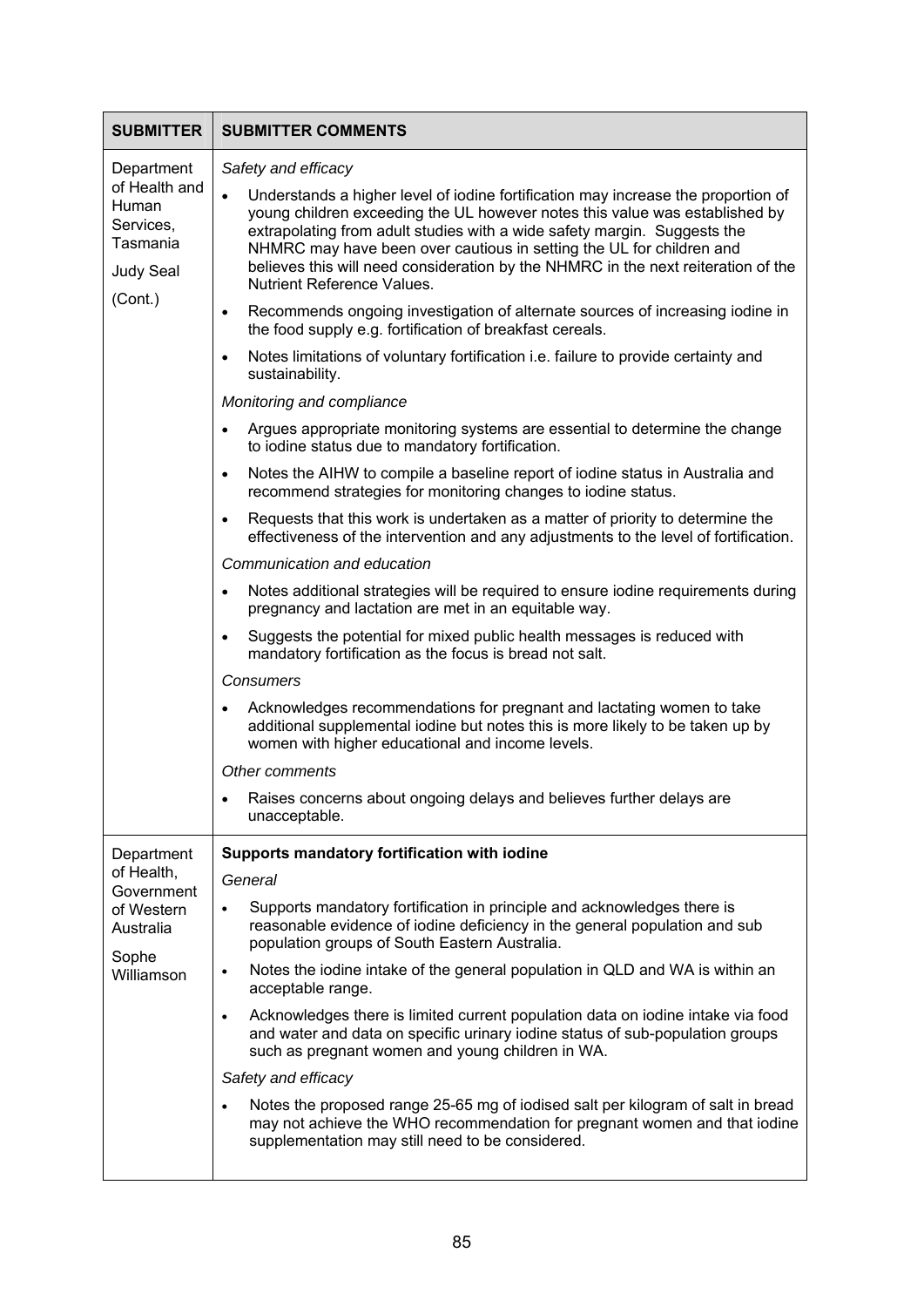| <b>SUBMITTER</b>                                                                                    | <b>SUBMITTER COMMENTS</b>                                                                                                                                                                                                                                                                                                                                                                                                                                                                                                                                                                                                                                                                                                                                                                                                                                                                                                                                                                                                                                                                                                                                                                                                                                                                                                                                                                                                                                                                                                                                                |
|-----------------------------------------------------------------------------------------------------|--------------------------------------------------------------------------------------------------------------------------------------------------------------------------------------------------------------------------------------------------------------------------------------------------------------------------------------------------------------------------------------------------------------------------------------------------------------------------------------------------------------------------------------------------------------------------------------------------------------------------------------------------------------------------------------------------------------------------------------------------------------------------------------------------------------------------------------------------------------------------------------------------------------------------------------------------------------------------------------------------------------------------------------------------------------------------------------------------------------------------------------------------------------------------------------------------------------------------------------------------------------------------------------------------------------------------------------------------------------------------------------------------------------------------------------------------------------------------------------------------------------------------------------------------------------------------|
| Department<br>of Health,<br>Government<br>of Western<br>Australia<br>Sophe<br>Williamson<br>(Cont.) | Food vehicle<br>Supports bread as the appropriate food vehicle for fortification with non-iodised<br>salt being replaced with iodised salt in the range 25-65 mg of iodine per<br>kilogram of salt.<br>Costs                                                                                                                                                                                                                                                                                                                                                                                                                                                                                                                                                                                                                                                                                                                                                                                                                                                                                                                                                                                                                                                                                                                                                                                                                                                                                                                                                             |
|                                                                                                     | Acknowledges that the cost to the health system of inaction to address iodine<br>deficiency significantly outweighs the cost to industry of implementing<br>mandatory iodine fortification.<br>Monitoring and compliance<br>Considers a comprehensive monitoring and evaluation process is essential to<br>$\bullet$<br>assess the effectiveness and safety of iodine fortification. Furthermore, it is<br>important to monitor both the regions of Australia known to be iodine deficient<br>together with the total iodine intake of the WA and QLD populations, particularly<br>sub-population groups such as young children and pregnant women within<br>these regions as a means to confirm the upper threshold limits for dietary<br>iodine are not being exceeded, particularly in the 2-11 year old age group.<br>Notes funding arrangements for monitoring iodine status of target and sub-<br>$\bullet$<br>population groups as well as the general population has not been fully<br>addressed.<br>Acknowledges the AIHW are finalising an initial report on the costs and<br>$\bullet$<br>protocols of monitoring activities.<br>Considers it appropriate that such arrangements are in place prior to approval<br>$\bullet$<br>of this Proposal by Ministers.<br>Acknowledges iodine fortification has the potential to increase the incidence of<br>$\bullet$<br>hyperthyroidism and recommends a mechanism to review iodine fortification in<br>the occurrence of adverse health impact on sub-population groups be<br>considered as part of the Standard. |
|                                                                                                     | Communication and education<br>Recommends comprehensive education programs (strategies) to target<br>$\bullet$<br>pregnant women, mothers of infants, health professionals and the general<br>population are necessary to compliment mandatory iodine fortification.<br>Implementation<br>Supports the alignment of iodine with folic acid fortification on the proviso it<br>$\bullet$<br>does not delay the implementation of mandatory fortification of bread flour with<br>folic acid.                                                                                                                                                                                                                                                                                                                                                                                                                                                                                                                                                                                                                                                                                                                                                                                                                                                                                                                                                                                                                                                                               |
| Department<br>of Human<br><b>Services</b><br>Victoria<br>Fiona Jones                                | Supports mandatory fortification with iodine<br>Consistency with policy principles<br>Notes both AHMAC and AHMC have indicated their support for this initiative.<br>$\bullet$<br>Satisfied that iodine deficiency has been demonstrated to be prevalent and<br>$\bullet$<br>severe in Australia at levels that warrant a population wide intervention and that<br>mandatory fortification is the most cost effective strategy to redress this.                                                                                                                                                                                                                                                                                                                                                                                                                                                                                                                                                                                                                                                                                                                                                                                                                                                                                                                                                                                                                                                                                                                          |
| Queensland<br>Health<br><b>Gary Bielby</b>                                                          | Qualified support for mandatory fortification with iodine (Advises costings<br>$\bullet$<br>will need to be provided to QLD Health prior to further consideration of this<br>Proposal).<br>Whole of Queensland Government Response.                                                                                                                                                                                                                                                                                                                                                                                                                                                                                                                                                                                                                                                                                                                                                                                                                                                                                                                                                                                                                                                                                                                                                                                                                                                                                                                                      |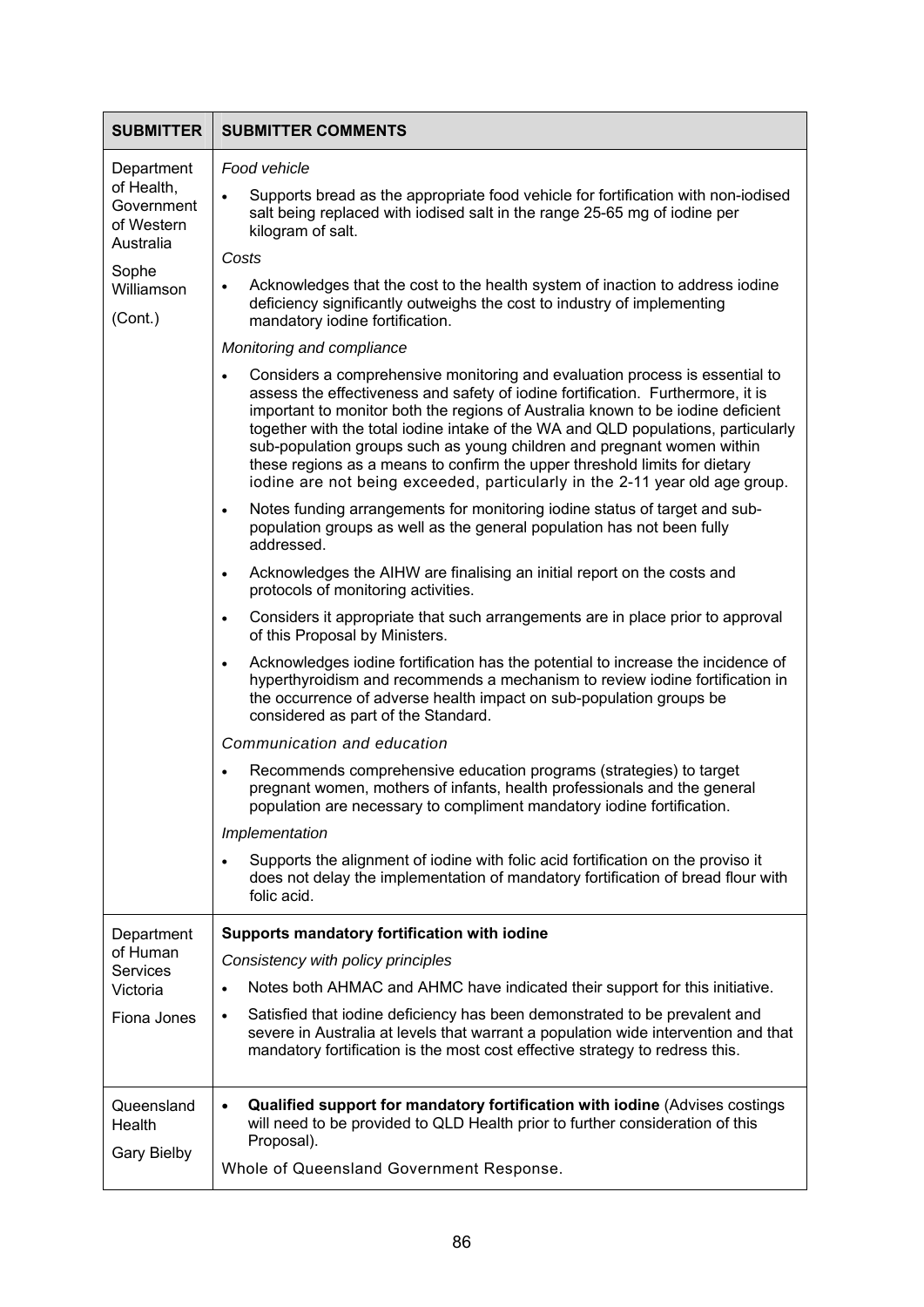| <b>SUBMITTER</b>                                                                                                                                      | <b>SUBMITTER COMMENTS</b>                                                                                                                                                                                                                                                                                                                                                                                                                                                                                                                                                                                                                                                                                                                                                                                                                                                                                                                                                                                                                                 |
|-------------------------------------------------------------------------------------------------------------------------------------------------------|-----------------------------------------------------------------------------------------------------------------------------------------------------------------------------------------------------------------------------------------------------------------------------------------------------------------------------------------------------------------------------------------------------------------------------------------------------------------------------------------------------------------------------------------------------------------------------------------------------------------------------------------------------------------------------------------------------------------------------------------------------------------------------------------------------------------------------------------------------------------------------------------------------------------------------------------------------------------------------------------------------------------------------------------------------------|
| Queensland<br>Health<br><b>Gary Bielby</b><br>(Cont.)                                                                                                 | Food vehicle<br>Supports the proposed salt iodisation range.<br>Supports voluntary permission to be consistent with mandatory range.<br>Consumer choice<br>Supports exemption for bread represented as 'organic'.<br>Implementation and transition<br>Supports aligning the implementation period for iodine with mandatory folic acid<br>fortification to help reduce the upfront costs of relabeling and label write-offs for<br>industry.                                                                                                                                                                                                                                                                                                                                                                                                                                                                                                                                                                                                              |
|                                                                                                                                                       | Safety and efficacy<br>Acknowledges the proposed approach can be augmented by activities outside<br>FSANZ's remit (education and promotion of iodine supplement use) to target<br>individuals who will not 'get enough iodine' from the replacement of salt with<br>iodised salt in bread.<br>Costs<br>Notes the estimated costs outlined in the DAR will require adjustment following                                                                                                                                                                                                                                                                                                                                                                                                                                                                                                                                                                                                                                                                    |
|                                                                                                                                                       | completion of the AIHW Initial Stocktake Report and subsequent discussions<br>with DoHA, jurisdictions and other relevant agencies.<br>Monitoring and compliance<br>Acknowledges that FSANZ is aware of the need to consider the outcomes of<br>population wide monitoring of iodine status, which may warrant measures such<br>as increasing the concentration of iodine in iodised salt, replacing sale with<br>iodise salt in products other than bread or exploring the possibility of adding<br>iodine to the food supply other than through iodised salt.<br>Considers these potential options can only be adequately considered when<br>٠<br>there is sufficient data on the impact of the proposed mandatory fortification.<br>Communication and education<br>Agree with the Strategy including specific messages for: pregnant and<br>breastfeeding women; parents/ carers of young children; people with thyroid<br>conditions and iodine sensitivities; non-bread eaters; and individuals who<br>choose not to consume iodine fortified foods. |
| New South<br><b>Wales Food</b><br>Authority/<br>New South<br><b>Wales Health</b><br>Lisa Szabo,<br>Wayne<br>Smith, Bill<br>Porter and<br>Craig Sahlin | Supports mandatory fortification with iodine<br>Safety and efficacy<br>Notes the level of fortification will not address the needs of pregnant and<br>breastfeeding women.<br>Agrees it is inappropriate to manage deficiencies by re-establishing the use of<br>$\bullet$<br>iodophor-containing sanitisers in dairy factories.<br>Food vehicle<br>Concurs with FSANZ's recommendation of salt for bread-making as the sole<br>vehicle for this public health intervention, with a range of 25-65 mg iodine per kg<br>of salt.<br>Comments that to replace all salt used in processed foods with iodised salt<br>$\bullet$<br>would be unnecessarily problematic for persons with iodine sensitivities.                                                                                                                                                                                                                                                                                                                                                  |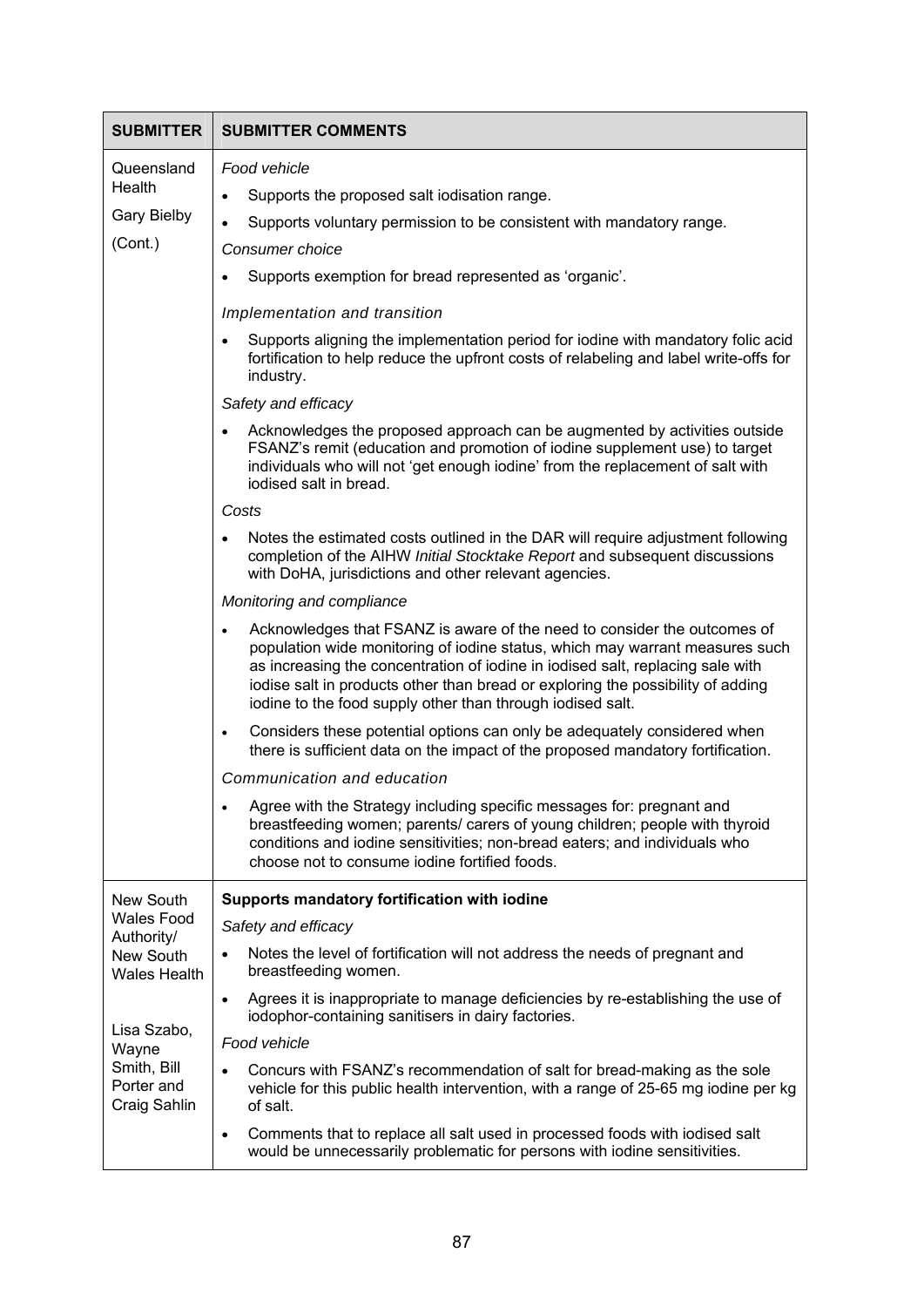| <b>SUBMITTER</b>                                                             | <b>SUBMITTER COMMENTS</b>                                                                                                                                                                                                                                                                                                                                                                                                                                                                                          |
|------------------------------------------------------------------------------|--------------------------------------------------------------------------------------------------------------------------------------------------------------------------------------------------------------------------------------------------------------------------------------------------------------------------------------------------------------------------------------------------------------------------------------------------------------------------------------------------------------------|
| New South                                                                    | Costs                                                                                                                                                                                                                                                                                                                                                                                                                                                                                                              |
| <b>Wales Food</b><br>Authority/<br>New South<br><b>Wales Health</b>          | Notes that FSANZ attempted to quantify (in dollars) the cost of the existing<br>$\bullet$<br>iodine deficiency but it was not possible due to the high degree of uncertainty.                                                                                                                                                                                                                                                                                                                                      |
|                                                                              | Notes the cost-effectiveness of iodine fortification suggest a significant<br>$\bullet$<br>decrease in the proportions of individuals with moderate or mild deficiency.                                                                                                                                                                                                                                                                                                                                            |
|                                                                              | Labelling/claims                                                                                                                                                                                                                                                                                                                                                                                                                                                                                                   |
| Lisa Szabo,<br>Wayne<br>Smith, Bill<br>Porter and<br>Craig Sahlin<br>(Cont.) | Agrees that bread manufacturers will be required to list 'iodised salt' in the<br>$\bullet$<br>ingredient list of bread packaging.                                                                                                                                                                                                                                                                                                                                                                                 |
|                                                                              | Suggests the eligibility criteria applicable to general and high level health claims<br>$\bullet$<br>under Standard 1.2.7 be extended to foods prepared with iodised salt using<br>voluntary permissions. Highlights concerns that retention of voluntary<br>permissions for iodised salt may allow foods, by virtue of their iodised salt<br>content, to make source claims where these claims that are not considered by<br>nutritionists to be healthy (e.g. potato chips). Does not consider this appropriate. |
|                                                                              | Implementation                                                                                                                                                                                                                                                                                                                                                                                                                                                                                                     |
|                                                                              | Agrees it is sensible to parallel the implementation of this Proposal with<br>$\bullet$<br>Proposal P295 (folic acid).                                                                                                                                                                                                                                                                                                                                                                                             |
|                                                                              | Monitoring and compliance                                                                                                                                                                                                                                                                                                                                                                                                                                                                                          |
|                                                                              | Concurs with FSANZ that monitoring form part of the overall strategy for iodine<br>fortification.                                                                                                                                                                                                                                                                                                                                                                                                                  |
|                                                                              | Notes AHMAC funded the AIHW to coordinate monitoring activities and that this<br>$\bullet$<br>does not include the actual collection and analysis of the data. Further notes a<br>decision on funding these activities awaits the completion of the Initial Stocktake<br>Report.                                                                                                                                                                                                                                   |
|                                                                              | Recommends the prompt finalisation of funding is essential to allow the<br>$\bullet$<br>integration of food fortification proposals in the overall context of health<br>promotion strategies.                                                                                                                                                                                                                                                                                                                      |
|                                                                              | Advises that jurisdictions require access to details of the human population<br>$\bullet$<br>monitoring study, particularly its design, before agreeing to commitment of<br>funds.                                                                                                                                                                                                                                                                                                                                 |
|                                                                              | Suggests FSANZ consult with the respective health portfolios to progress the<br>$\bullet$<br>matter further.                                                                                                                                                                                                                                                                                                                                                                                                       |
|                                                                              | Considers label monitoring and compliance via analytical surveys is appropriate<br>$\bullet$<br>for monitoring however notes these activities do not provide the evidence that<br>the desired health outcome is achieved. Suggests measuring urinary iodine<br>concentration is a more appropriate measure.                                                                                                                                                                                                        |
|                                                                              | Proposes the establishment of an expert steering group to oversee monitoring<br>$\bullet$<br>activities.                                                                                                                                                                                                                                                                                                                                                                                                           |
|                                                                              | Notes the provision of a list of breads encompassed by the Proposal would<br>$\bullet$<br>assist jurisdictions to understand their enforcement obligations                                                                                                                                                                                                                                                                                                                                                         |
|                                                                              | Agrees that the point of compliance will be the salt manufacturer or importer.                                                                                                                                                                                                                                                                                                                                                                                                                                     |
|                                                                              | Costs                                                                                                                                                                                                                                                                                                                                                                                                                                                                                                              |
|                                                                              | Notes the cost-effectiveness of iodine fortification, the results of which suggest<br>a significant decrease in the proportion of individuals with moderate or mild<br>iodine deficiency.                                                                                                                                                                                                                                                                                                                          |
|                                                                              |                                                                                                                                                                                                                                                                                                                                                                                                                                                                                                                    |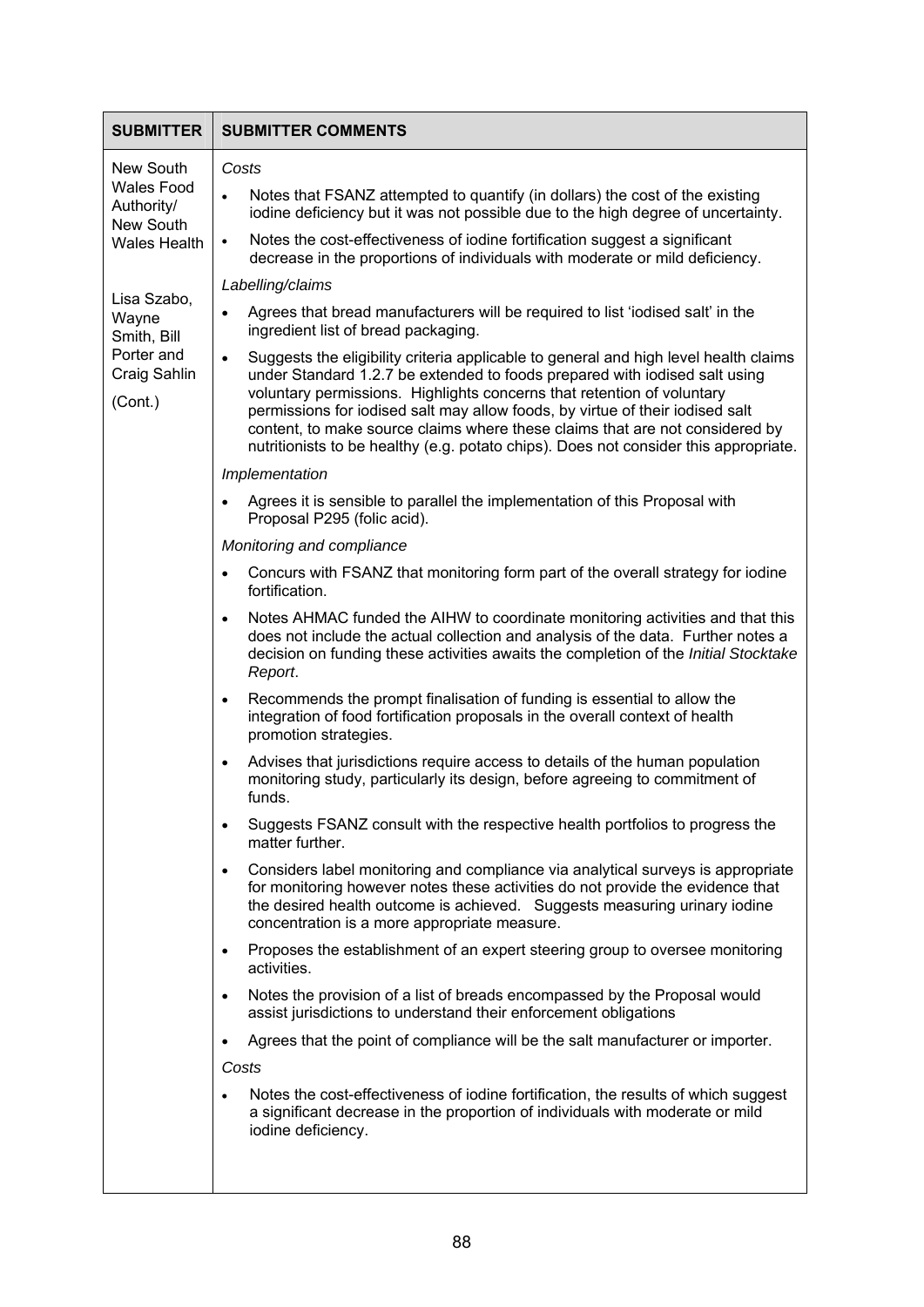| <b>SUBMITTER</b>                                                                 | <b>SUBMITTER COMMENTS</b>                                                                                                                                                                                                                                                                                                 |
|----------------------------------------------------------------------------------|---------------------------------------------------------------------------------------------------------------------------------------------------------------------------------------------------------------------------------------------------------------------------------------------------------------------------|
| New South<br><b>Wales Food</b><br>Authority/<br>New South<br><b>Wales Health</b> | Communication and education                                                                                                                                                                                                                                                                                               |
|                                                                                  | Recommends inclusion of education programs targeting at risk groups in the<br>$\bullet$<br>population, people not receiving their daily iodine requirements from this<br>initiative, and those that do not consume bread.                                                                                                 |
|                                                                                  | Notes the promotion of supplements will need to form part of the overall strategy<br>$\bullet$<br>of the Proposal to met the needs of pregnant and breastfeeding women.                                                                                                                                                   |
| Lisa Szabo,<br>Wayne                                                             | Suggests the general public must be appropriately informed on the detail and<br>$\bullet$<br>scope of this public health initiative.                                                                                                                                                                                      |
| Smith, Bill<br>Porter and<br>Craig Sahlin                                        | Notes FSANZ is not wholly responsible for education programs and that health<br>$\bullet$<br>portfolios will contribute to delivering messages.                                                                                                                                                                           |
| (Cont.)                                                                          | Supports educational material targeted at those sensitive to iodine to enable<br>$\bullet$<br>informed purchase decisions.                                                                                                                                                                                                |
|                                                                                  | Drafting                                                                                                                                                                                                                                                                                                                  |
|                                                                                  | Considers the proposed clause 5(2) is contradictory and suggests wording to<br>the effect that iodised salt must be used during the manufacture of bread where<br>salt would otherwise be used.                                                                                                                           |
| New Zealand                                                                      | Supports mandatory fortification with iodine                                                                                                                                                                                                                                                                              |
| <b>Food Safety</b><br>Authority,                                                 | Key comments:                                                                                                                                                                                                                                                                                                             |
| Carole                                                                           | Supports a joint standard for this important public health issue.                                                                                                                                                                                                                                                         |
| Inkster                                                                          | Drafting                                                                                                                                                                                                                                                                                                                  |
|                                                                                  | Highlights difficulties in relation to the export of bread (in frozen form) from New<br>$\bullet$<br>Zealand to the Japan market which does not permit iodine fortification.                                                                                                                                              |
|                                                                                  | - Requests an addition to the first sentence of the Editorial Note to clause 5<br>to include the following text: The New Zealand Standard issued under<br>section 11L of the New Zealand Food Act 1981 that adopts clause 5 limits<br>the application of this standard to bread produced for the domestic market<br>only. |
|                                                                                  | Notes the New Zealand Food Standard 2002, implementing the New<br>Zealand-only iodine standard, already provides an exemption for bread for<br>export.                                                                                                                                                                    |
|                                                                                  | Salt Iodisation Range                                                                                                                                                                                                                                                                                                     |
|                                                                                  | - Requests an addition to the third sentence of the Editorial Note to clause 5<br>to include the following text: The target level of iodine when manufacturing<br>iodised salt for addition to bread ideally would be at least the mid point of<br>the iodisation range, i.e. at least 45 mg iodine per kg of salt.       |
|                                                                                  | Note the dietary modelling for New Zealanders was based on this level.<br>$\qquad \qquad -$                                                                                                                                                                                                                               |
|                                                                                  | Implementation                                                                                                                                                                                                                                                                                                            |
|                                                                                  | Advises NZFSA do not wish to see any change to the implementation date for New<br>Zealand (27 September 2009).                                                                                                                                                                                                            |
| South<br>Australian<br>Department<br>of Health                                   | Supports mandatory fortification with iodine                                                                                                                                                                                                                                                                              |
|                                                                                  | Drafting                                                                                                                                                                                                                                                                                                                  |
|                                                                                  | Recommends amending the editorial note to indicate that iodised salt be used<br>during the manufacture of bread where salt would otherwise be used.                                                                                                                                                                       |
| Joanne<br>Cammans                                                                |                                                                                                                                                                                                                                                                                                                           |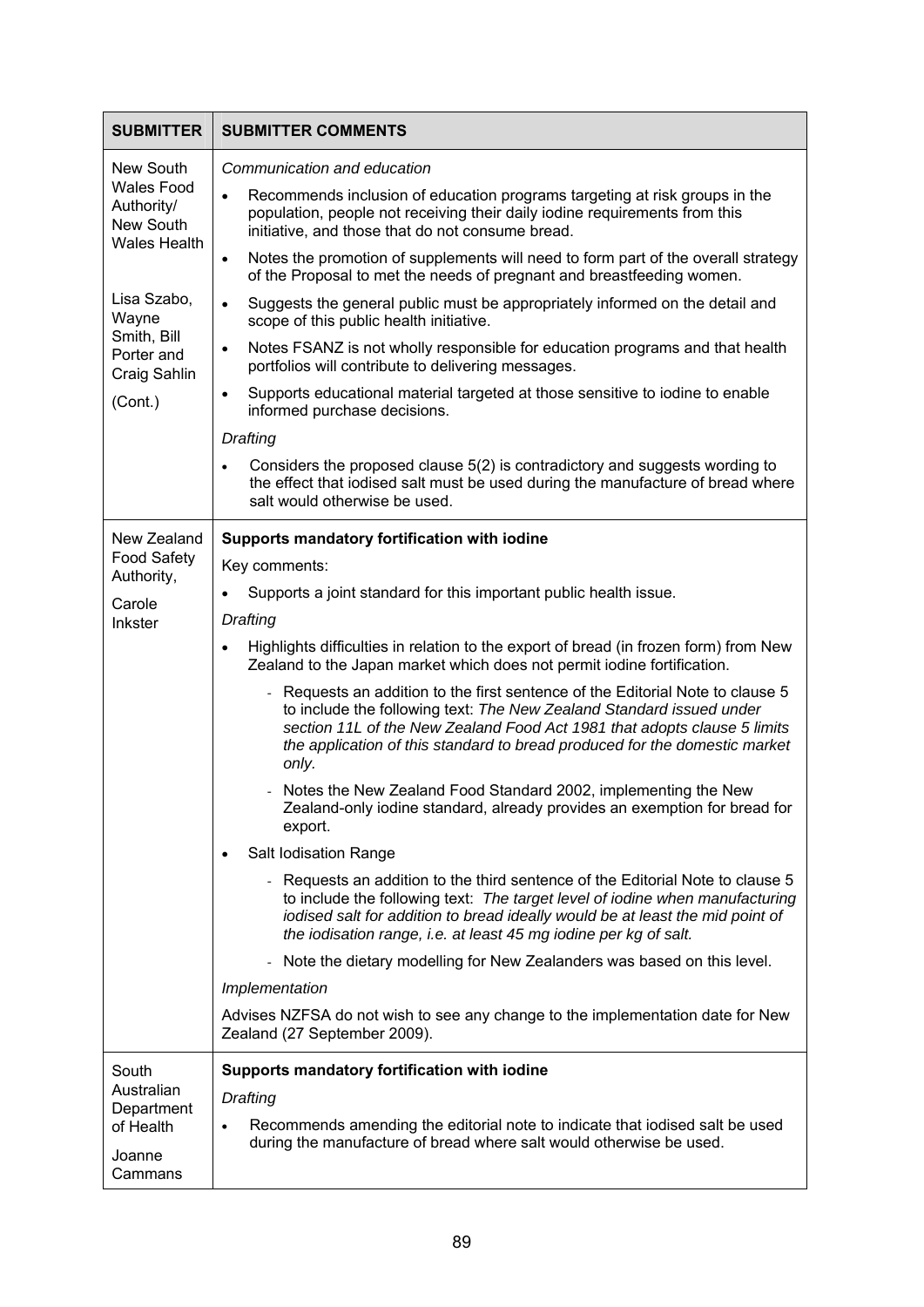| <b>SUBMITTER</b>                                         | <b>SUBMITTER COMMENTS</b>                                                                                                                                                                                                                                                                                                                                |
|----------------------------------------------------------|----------------------------------------------------------------------------------------------------------------------------------------------------------------------------------------------------------------------------------------------------------------------------------------------------------------------------------------------------------|
| South<br>Australian<br>Department<br>of Health<br>Joanne | Monitoring and compliance<br>Suggests finalisation of the AIHW Report and clarification of funding required by<br>$\bullet$<br>jurisdictions prior to implementation.<br>Seeks clarification in the final Approval Report to alleviate possible confusion<br>$\bullet$<br>over monitoring for compliance (product testing) versus monitoring for outcome |
| Cammans<br>(Cont.)                                       | (urinary iodine testing).                                                                                                                                                                                                                                                                                                                                |
| <b>Industry</b>                                          |                                                                                                                                                                                                                                                                                                                                                          |
| Australian<br>Food and                                   | Does not support mandatory fortification with iodine                                                                                                                                                                                                                                                                                                     |
| Grocery                                                  | Preferred approach                                                                                                                                                                                                                                                                                                                                       |
| Council<br>(AFGC)                                        | Recommends a voluntary approach led by industry, together with the AFGC,<br>$\bullet$<br>with a Memorandum of Understanding for the use of iodised salt in bread and<br>other suitable foods and the use of iodine as a processing aid because it:                                                                                                       |
| Kim Leighton                                             | - has evidence of effectiveness in the Australian market;                                                                                                                                                                                                                                                                                                |
|                                                          | - retains consumer choice;                                                                                                                                                                                                                                                                                                                               |
|                                                          | allows for those with coeliac disease to be reached through use in non-<br>wheat based products; and                                                                                                                                                                                                                                                     |
|                                                          | - it has been shown to be effective internationally.                                                                                                                                                                                                                                                                                                     |
|                                                          | Recommends FSANZ reconsider the likely uptake of a voluntary scheme based<br>on the Tasmanian situation and the incentive of a general level health claim.                                                                                                                                                                                               |
|                                                          | Food vehicle                                                                                                                                                                                                                                                                                                                                             |
|                                                          | Suggests FSANZ's focus on mandatory fortification of a single vehicle is wrong<br>$\bullet$<br>and will not deliver a more effective outcome.                                                                                                                                                                                                            |
|                                                          | Considers there is potential to improve levels of iodine in the food supply (under<br>$\bullet$<br>a voluntary program) through the broader use of iodine as a processing aid,<br>under Standard 1.3.3, as a sanitising rinse solution for certain fruits and<br>vegetables.                                                                             |
|                                                          | - Notes potential to extend this technology to poultry processing and dairy.                                                                                                                                                                                                                                                                             |
|                                                          | Labelling/claims                                                                                                                                                                                                                                                                                                                                         |
|                                                          | Considers it essential that iodised salt and foods fortified with iodised salt be<br>permitted to make an appropriate health claim to inform consumers and improve<br>awareness.                                                                                                                                                                         |
|                                                          | Recommends the following pre-approved general level health claims be<br>$\bullet$<br>permitted:                                                                                                                                                                                                                                                          |
|                                                          | - iodine is necessary for normal/active metabolism;                                                                                                                                                                                                                                                                                                      |
|                                                          | - iodine is necessary for normal/active brain development; and                                                                                                                                                                                                                                                                                           |
|                                                          | - iodine is necessary for normal/active metabolism, growth and brain<br>development.                                                                                                                                                                                                                                                                     |
|                                                          | Believes health claims should be available for inclusion on products that<br>contribute 10% RDI of iodine per serve.                                                                                                                                                                                                                                     |
|                                                          | Notes the current proposed Standard 1.2.7 – Nutrition, Health and Related<br>$\bullet$<br>Claims prevents iodised salt from making an iodine content claim. Also, there<br>are no provisions under Standard 2.10.2 that permit an iodine content claim.                                                                                                  |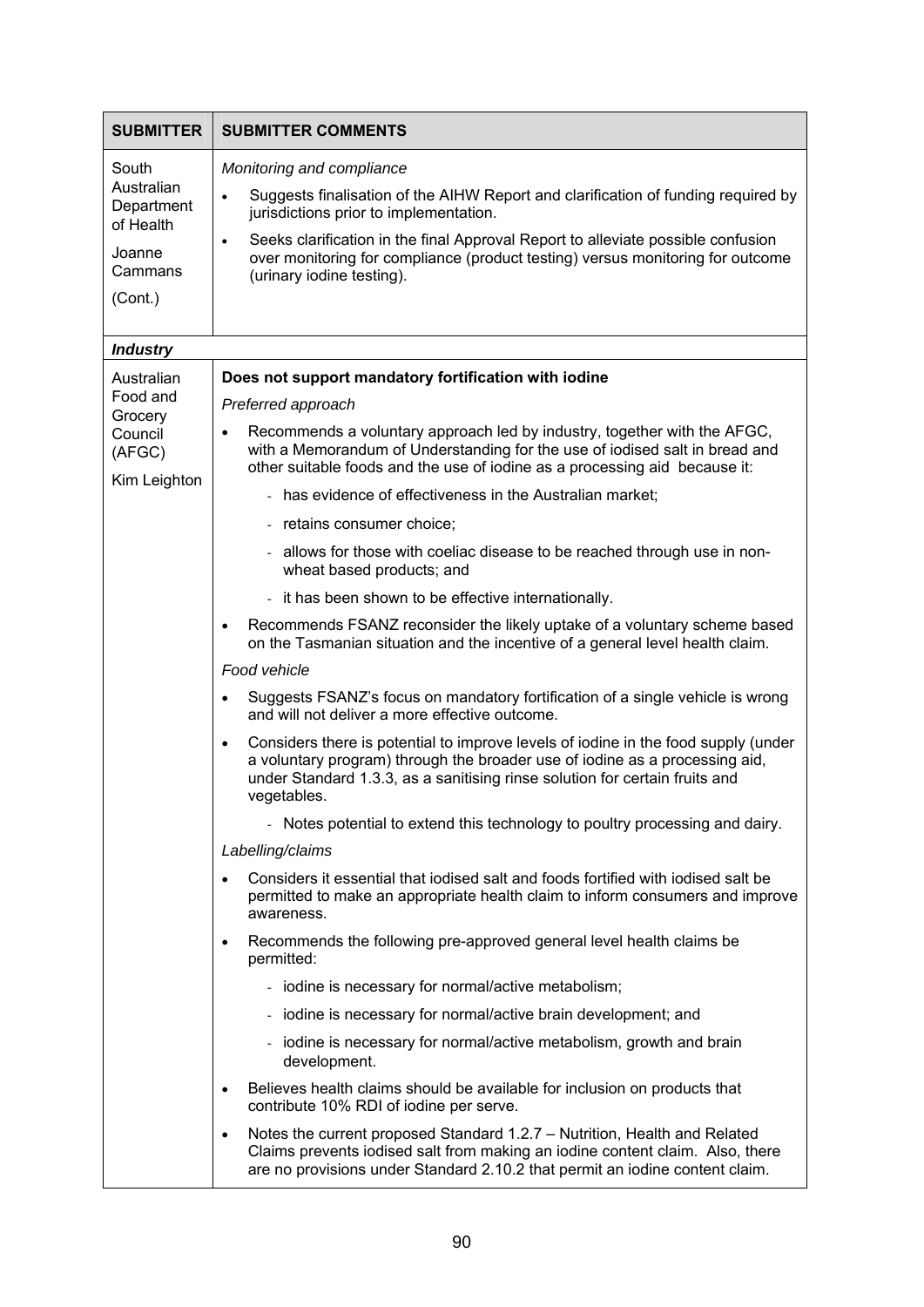| <b>SUBMITTER</b>             | <b>SUBMITTER COMMENTS</b>                                                                                                                                                                                                                       |
|------------------------------|-------------------------------------------------------------------------------------------------------------------------------------------------------------------------------------------------------------------------------------------------|
| Australian<br>Food and       | Considers the current restrictions on content claims provide no incentive for<br>$\bullet$<br>industry to replace salt with iodised salt.                                                                                                       |
| Grocery<br>Council           | Monitoring and compliance                                                                                                                                                                                                                       |
| (AFGC)<br>Kim Leighton       | If a mandatory approach is adopted, recommends that the Standard should<br>lapse after 4 years if:                                                                                                                                              |
|                              | - no measurement of the health effect has been undertaken; or                                                                                                                                                                                   |
| (Cont.)                      | - if measurement has occurred, such measurement fails to demonstrate a<br>significant improvement in health effect.                                                                                                                             |
| Food                         | Supports mandatory fortification with iodine                                                                                                                                                                                                    |
| Technology<br>Association    | Consumer choice                                                                                                                                                                                                                                 |
| of Australia                 | Highlights a number of considerations in relation to consumer choice:<br>$\bullet$                                                                                                                                                              |
| Tony Zipper                  | - there is little choice for consumers who object to mandatory fortification yet<br>this is one of FSANZ's functions;                                                                                                                           |
|                              | - the only choice provided is 'organic' for which there is no standard                                                                                                                                                                          |
|                              | - individuals with coeliac disease are not accounted for; and                                                                                                                                                                                   |
|                              | individuals who cannot tolerate excess iodine are only offered 'organic'<br>which is usually at a premium price.                                                                                                                                |
|                              | Drafting                                                                                                                                                                                                                                        |
|                              | Advises most gluten free or wheat free breads are not yeast leavened and<br>$\bullet$<br>possibly should not be called 'bread'. Furthermore, there is no standard in the<br>Code that compels 'yeast' leavening to use salt of any description. |
| George                       | Does not support mandatory fortification with iodine                                                                                                                                                                                            |
| Weston<br>Foods              | Accepts that the use of iodised salt in place of non-iodised salt can be an<br>$\bullet$<br>effective strategy to address iodine deficiency in affected populations.                                                                            |
| Australia and<br>New Zealand | Does not support the current Proposal as it:<br>$\bullet$                                                                                                                                                                                       |
| Fiona                        | - removes consumer choice from those products;                                                                                                                                                                                                  |
| Fleming                      | - fails to be an effective solution for those with coeliac disease, those who<br>are wheat intolerant or who do not consume wheat based products;                                                                                               |
|                              | - fails to be an effective solution for pregnant and lactating women who will<br>still require a supplement to reach their needs; and                                                                                                           |
|                              | places the burden of responsibility of a public health issue on the food<br>$\overline{\phantom{a}}$<br>industry.                                                                                                                               |
|                              | Notes iodine deficiency appears to be regional rather than nation-wide.                                                                                                                                                                         |
|                              | Preferred approach                                                                                                                                                                                                                              |
|                              | Supports the AFGC recommendation of an agreed MoU with industry to<br>$\bullet$<br>voluntarily use iodised salt in food manufacture because it:                                                                                                 |
|                              | - has evidence of effectiveness in the Australian market;                                                                                                                                                                                       |
|                              | retains consumer choice;                                                                                                                                                                                                                        |
|                              | - allows for those with coeliac disease to be reached through use in non<br>wheat based products; and                                                                                                                                           |
|                              | it has been shown to be effective internationally.                                                                                                                                                                                              |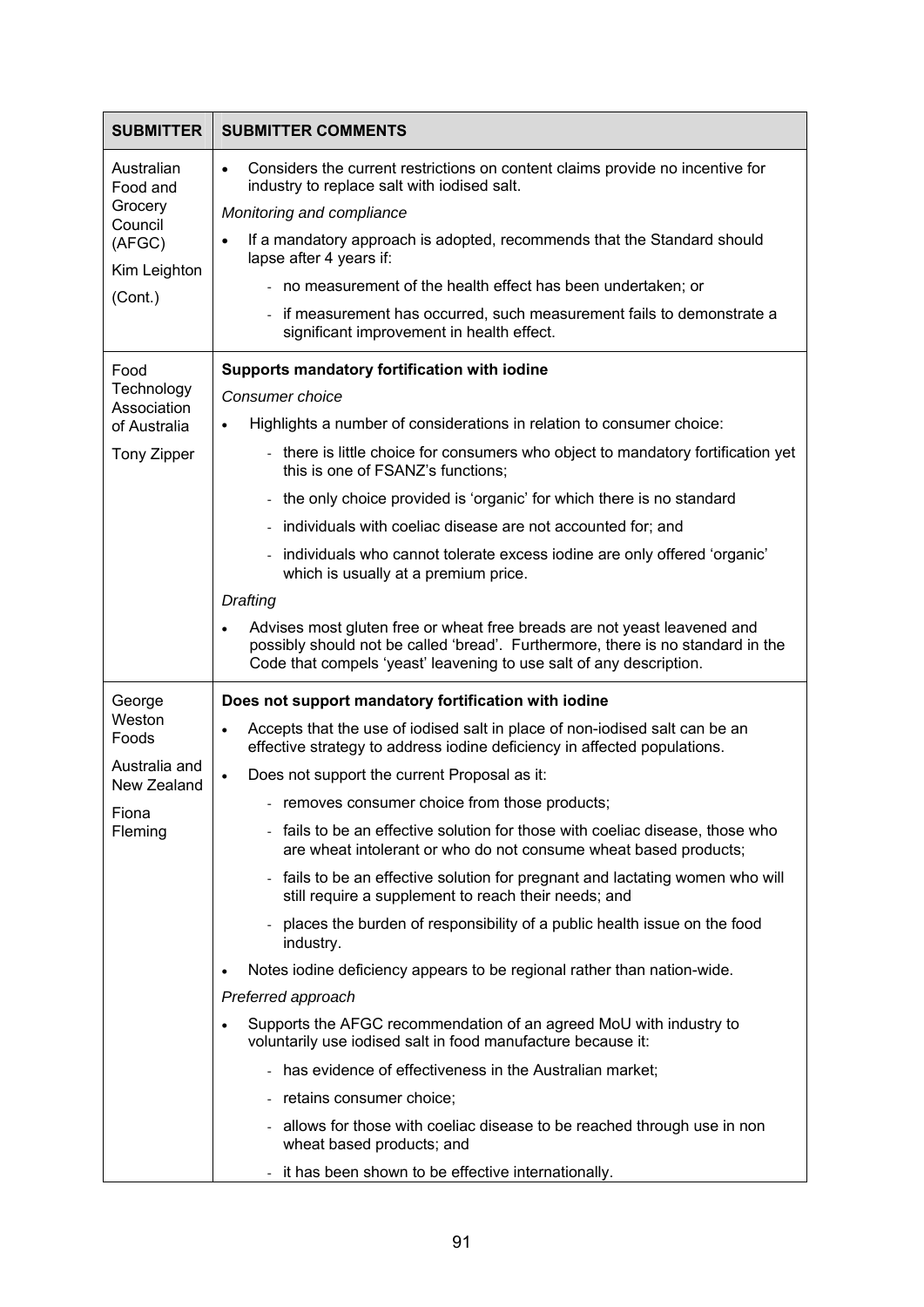| <b>SUBMITTER</b>                           | <b>SUBMITTER COMMENTS</b>                                                                                                                                                                                                                                                                                                                                                                                                                                                                                                      |
|--------------------------------------------|--------------------------------------------------------------------------------------------------------------------------------------------------------------------------------------------------------------------------------------------------------------------------------------------------------------------------------------------------------------------------------------------------------------------------------------------------------------------------------------------------------------------------------|
| George<br>Weston<br>Foods<br>Australia and | Also supports the AFGC recommendation to promote iodine as a processing aid<br>(for use for fruits, vegetables and eggs under Standard 1.3.3) as it:                                                                                                                                                                                                                                                                                                                                                                           |
|                                            | - is in line with national nutrition guidelines to increase consumption of fruits<br>and vegetables; and                                                                                                                                                                                                                                                                                                                                                                                                                       |
| New Zealand<br>Fiona                       | has the potential to improve the reach of iodine to those who do not<br>consume bread.                                                                                                                                                                                                                                                                                                                                                                                                                                         |
| Fleming<br>(Cont.)                         | Recommends retaining the current permission for iodised salt for discretionary<br>use, and promote substitution of iodised salt for non-iodised salt for such use;                                                                                                                                                                                                                                                                                                                                                             |
|                                            | Consistency with policy principles                                                                                                                                                                                                                                                                                                                                                                                                                                                                                             |
|                                            | Believes the Proposal is not in line with policy principles for mandatory<br>$\bullet$<br>fortification.                                                                                                                                                                                                                                                                                                                                                                                                                       |
|                                            | - Argues iodine deficiency is regional not a demonstrated significant<br>population health problem.                                                                                                                                                                                                                                                                                                                                                                                                                            |
|                                            | Maintains FSANZ has not adequately assessed other options for<br>$\overline{\phantom{m}}$<br>increasing iodine intakes;                                                                                                                                                                                                                                                                                                                                                                                                        |
|                                            | Suggests voluntarily fortifying a range of products with iodised salt coupled<br>with the promotion of iodine as a processing aid would be consistent with<br>national nutrition policies to promote the consumption of a variety of foods                                                                                                                                                                                                                                                                                     |
|                                            | Cites the policy advice that requires added vitamins and minerals to be<br>$\frac{1}{2}$<br>present at levels that will not result in detrimental excesses or imbalances<br>across the general population. Notes a small percentage of 2-3 three year<br>olds will exceed the UL. Also comments that ensuring the majority of the<br>population do not exceed the UL limits the effectiveness that mandatory<br>fortification can deliver because of the wide variation in iodine needs<br>across different population groups. |
|                                            | Believes mandatory iodine fortification will not deliver effective amounts to<br>meet health objectives.                                                                                                                                                                                                                                                                                                                                                                                                                       |
|                                            | Safety and efficacy                                                                                                                                                                                                                                                                                                                                                                                                                                                                                                            |
|                                            | Notes a large percentage of pregnant and breastfeeding women will not fully<br>meet their requirements with mandatory fortification and supplementation and<br>other sources of iodine will still be required.                                                                                                                                                                                                                                                                                                                 |
|                                            | Food vehicle                                                                                                                                                                                                                                                                                                                                                                                                                                                                                                                   |
|                                            | Requests that FSANZ investigate the potential for fortification of the water<br>supply as a possible way of alleviating iodine deficiency with the appropriate<br>authorities.                                                                                                                                                                                                                                                                                                                                                 |
|                                            | Raises concerns that FSANZ is disregarding iodine addition by other means.<br>$\bullet$                                                                                                                                                                                                                                                                                                                                                                                                                                        |
|                                            | Notes salt content across different bread types will not be uniform as different<br>$\bullet$<br>breads require different amounts of salt from a technical and taste perspective<br>consequently this may result in a wider variation in iodine content. In addition,<br>should manufacturers respond to current public health calls for a reduction in<br>salt in bread; the iodine content will reduce significantly.                                                                                                        |
|                                            | Dietary intake assessments                                                                                                                                                                                                                                                                                                                                                                                                                                                                                                     |
|                                            | Questions whether FSANZ's dietary intake assessment has over estimated the<br>$\bullet$<br>average bread consumption (88%) and therefore over estimated the<br>effectiveness of the Proposal.                                                                                                                                                                                                                                                                                                                                  |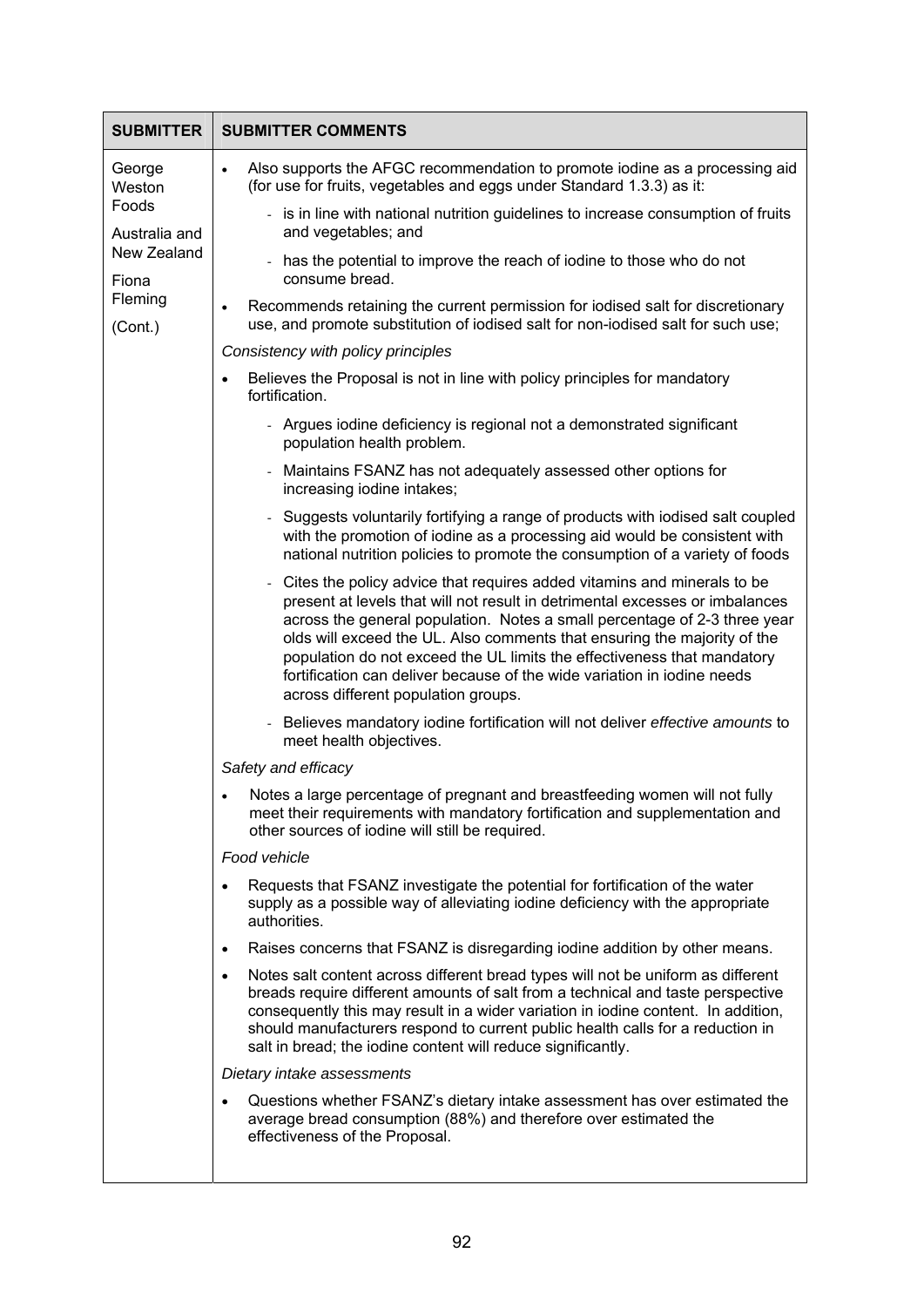| <b>SUBMITTER</b>                                                              | <b>SUBMITTER COMMENTS</b>                                                                                                                                                                                                                                                                                               |
|-------------------------------------------------------------------------------|-------------------------------------------------------------------------------------------------------------------------------------------------------------------------------------------------------------------------------------------------------------------------------------------------------------------------|
| George<br>Weston<br>Foods<br>Australia and<br>New Zealand<br>Fiona<br>Fleming | Costs<br>Suggests FSANZ has assumed that industry costs will be passed onto<br>consumers however advises a number of factors effect prices and it may not be<br>possible to pass on any or all of these costs to consumers.                                                                                             |
|                                                                               | Advises that GWF produce a large number of breadcrumb products for the<br>$\bullet$<br>Australian and overseas market from standard bread products which once<br>fortified may impact on trade as some countries will not accept fortified products<br>and domestic customers may not want iodine in their breadcrumbs. |
| (Cont.)                                                                       | Implementation                                                                                                                                                                                                                                                                                                          |
|                                                                               | Recommends outcome-based standards to allow industry flexibility.<br>$\bullet$                                                                                                                                                                                                                                          |
|                                                                               | Requires the transition period to align with mandatory folic acid fortification.<br>$\bullet$<br>Also notes the Flour Millers Council of Australia has requested an extension to<br>this period.                                                                                                                        |
|                                                                               | Monitoring and compliance                                                                                                                                                                                                                                                                                               |
|                                                                               | Understands some of the monitoring is outside the scope of FSANZ's<br>$\bullet$<br>responsibility however believes it is imperative that a commitment by all<br>responsible organisations is made prior to implementation.                                                                                              |
|                                                                               | Raises concerns regarding the history of monitoring within Australia citing lack<br>$\bullet$<br>of monitoring of thiamin fortification.                                                                                                                                                                                |
|                                                                               | Recommends developing and maintaining a trans-Tasman monitoring program<br>$\bullet$<br>for urinary iodine status in the target population to estimate prevalence of iodine<br>deficiency disorders (IDD).                                                                                                              |
|                                                                               | Notes that in the editorial note to Standard 1.3.3 of the Code, FSANZ states<br>they will review the extent of the use of iodine as processing aid three years<br>from inclusion in the Standard. States it is imperative that this be reviewed as<br>part of Proposal P1003.                                           |
|                                                                               | If a mandatory approach is adopted, recommends that the Standard should<br>$\bullet$<br>lapse after 4 years if:                                                                                                                                                                                                         |
|                                                                               | - no measurement of the health effect has been undertaken; or                                                                                                                                                                                                                                                           |
|                                                                               | - if measurement has occurred, such measurement fails to demonstrate a<br>significant improvement in health effect.                                                                                                                                                                                                     |
|                                                                               | Questions whether FSANZ will monitor the yeast-free bread using iodised salt.<br>$\bullet$                                                                                                                                                                                                                              |
|                                                                               | Consumer choice                                                                                                                                                                                                                                                                                                         |
|                                                                               | Argues mandatory fortification restricts consumer choice.<br>$\bullet$                                                                                                                                                                                                                                                  |
|                                                                               | Notes individuals with pre-existing thyroid conditions will be forced to avoid<br>$\bullet$<br>bread, a staple product.                                                                                                                                                                                                 |
|                                                                               | Believes mandatory fortification removes individual responsibility.<br>$\bullet$                                                                                                                                                                                                                                        |
|                                                                               | Suggests there are a number of groups that are not effectively targeted by the<br>Proposal including:                                                                                                                                                                                                                   |
|                                                                               | - those who consume little or no bread because of dietary requirements,<br>choice or cultural preferences; and                                                                                                                                                                                                          |
|                                                                               | - those with increased iodine requirements including pregnant and lactating<br>women.                                                                                                                                                                                                                                   |
|                                                                               | Supports the exemption of 'organic' bread however note this will limit consumer<br>choice as it will attract a premium.                                                                                                                                                                                                 |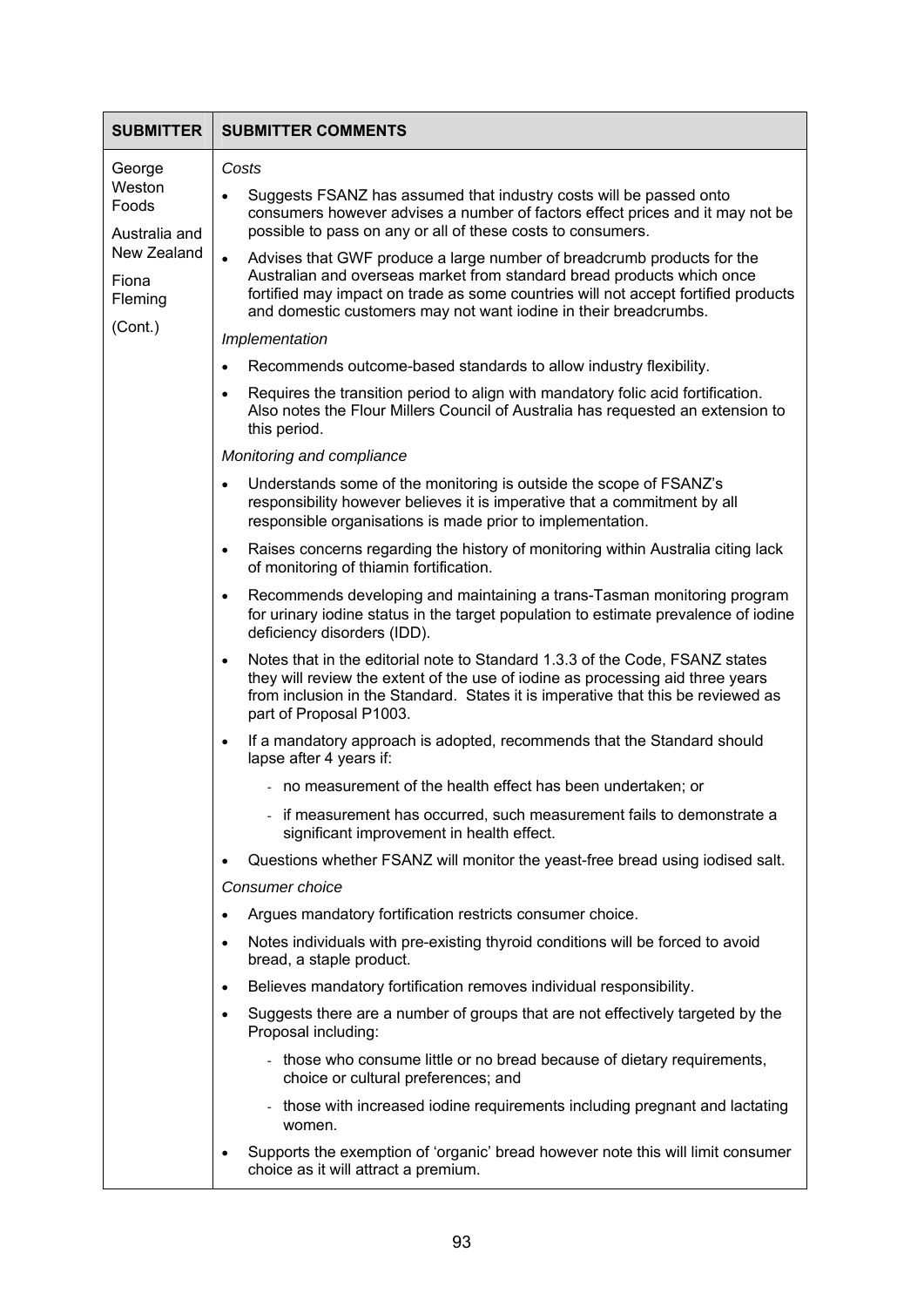| <b>SUBMITTER</b>                    | <b>SUBMITTER COMMENTS</b>                                                                                                                                                                                                                                                                                                                                                                                     |
|-------------------------------------|---------------------------------------------------------------------------------------------------------------------------------------------------------------------------------------------------------------------------------------------------------------------------------------------------------------------------------------------------------------------------------------------------------------|
| George<br>Weston<br>Foods           | Notes under the Code bread manufacturers will be required to list iodised salt in<br>$\bullet$<br>the ingredient list however there is no requirement to include iodine in the NIP<br>therefore consumers will be unable to determine the amount of jodine in a<br>fortified bread product.                                                                                                                   |
| Australia and<br>New Zealand        | Communication and education                                                                                                                                                                                                                                                                                                                                                                                   |
| Fiona<br>Fleming                    | Supports a campaign which effectively provides consumers with information<br>$\bullet$<br>regarding the need for iodine and sources of iodine in the food supply.                                                                                                                                                                                                                                             |
| (Cont.)                             | Suggests education campaigns to increase supplement use by pregnant and<br>$\bullet$<br>breastfeeding women.                                                                                                                                                                                                                                                                                                  |
|                                     | Recommends that the MoU and promotion of iodine as a processing aid occurs<br>$\bullet$<br>in conjunction with an education campaign that encourages consumers to seek<br>out products naturally high in iodine or fortified with iodine and is specifically<br>targeted to different population groups depending on their needs, including<br>women of child-bearing age and people who don't consume bread. |
|                                     | Communication and education                                                                                                                                                                                                                                                                                                                                                                                   |
|                                     | Recommends developing and maintaining both an industry awareness<br>campaign of the need to use iodised salt in food manufacture and a consumer<br>education campaign aimed at the target population about the importance of<br>iodine in the diet.                                                                                                                                                           |
| Go Grains                           | Does not support mandatory fortification with iodine                                                                                                                                                                                                                                                                                                                                                          |
| Australia<br><b>Trish Griffiths</b> | Highlights the willingness of industry to extend iodine voluntary fortification<br>noting the current initiative in Tasmania may be repeated in the Northern<br>Territory.                                                                                                                                                                                                                                    |
|                                     | Policy                                                                                                                                                                                                                                                                                                                                                                                                        |
|                                     | Considers the proposed approach is inconsistent with policy guidelines as:                                                                                                                                                                                                                                                                                                                                    |
|                                     | - it will not deliver sufficient amount to the target group; and                                                                                                                                                                                                                                                                                                                                              |
|                                     | - no monitoring system is in place to monitor and review mandatory<br>fortification.                                                                                                                                                                                                                                                                                                                          |
|                                     | Food vehicle                                                                                                                                                                                                                                                                                                                                                                                                  |
|                                     | Accepts the use of iodised salt in place of non-iodised salt can be an effective<br>$\bullet$<br>strategy to address iodine deficiency in affected populations                                                                                                                                                                                                                                                |
|                                     | Does not believe the mandatory replacement of non-iodised salt with iodised<br>$\bullet$<br>salt will deliver sufficient iodine to the target group (pregnant and breastfeeding<br>women).                                                                                                                                                                                                                    |
|                                     | Recommends a consistent approach to food vehicle selection.<br>$\bullet$                                                                                                                                                                                                                                                                                                                                      |
|                                     | Dietary intake assessments                                                                                                                                                                                                                                                                                                                                                                                    |
|                                     | Recommends modelling for children is based on survey data from the 2007<br>Kids Eat Kids Play national nutrition survey.                                                                                                                                                                                                                                                                                      |
|                                     | Costs                                                                                                                                                                                                                                                                                                                                                                                                         |
|                                     | Highlights increased costs for the bread industry as a result of labelling<br>changes.                                                                                                                                                                                                                                                                                                                        |
|                                     | Monitoring and compliance                                                                                                                                                                                                                                                                                                                                                                                     |
|                                     | Emphasises the need for an appropriate monitoring and surveillance program to<br>be developed prior to mandatory fortification.                                                                                                                                                                                                                                                                               |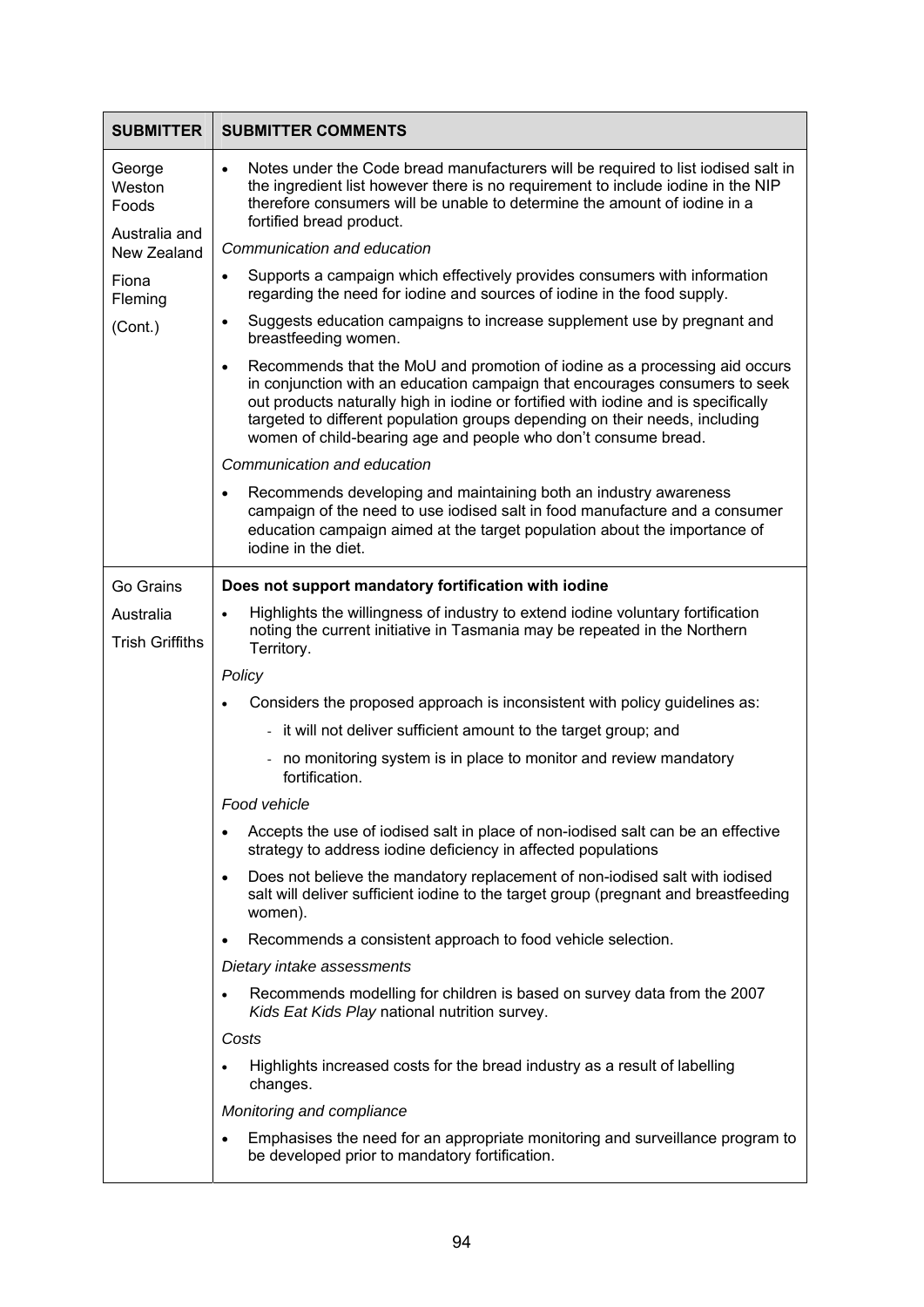| <b>SUBMITTER</b>       | <b>SUBMITTER COMMENTS</b>                                                                                                                                                                                                                                                             |
|------------------------|---------------------------------------------------------------------------------------------------------------------------------------------------------------------------------------------------------------------------------------------------------------------------------------|
| Go Grains              | Monitoring and compliance                                                                                                                                                                                                                                                             |
| Australia              | Seeks commitment from FSANZ and other government agencies if mandatory                                                                                                                                                                                                                |
| <b>Trish Griffiths</b> | fortification proceeds to undertake monitoring for urinary iodine status in the<br>target population to estimate prevalence of IDD and undertake analysis to                                                                                                                          |
| (Cont.)                | assess the effectiveness of mandatory fortification in comparison to the<br>voluntary fortification alternative.                                                                                                                                                                      |
|                        | Suggests monitoring consumption of grain-based foods through public domain<br>$\bullet$<br>data collection such as ABS Apparent Consumption statistics.                                                                                                                               |
|                        | Consumer choice                                                                                                                                                                                                                                                                       |
|                        | Believes mandatory fortification compromises consumer choice and 'organic'<br>and 'salt-free' breads are not adequate alternatives.                                                                                                                                                   |
|                        | Notes iodising all or most of the bread in the food supply will result in minimal<br>choice.                                                                                                                                                                                          |
|                        | Vulnerable groups                                                                                                                                                                                                                                                                     |
|                        | Highlights the proposed strategy will not reach specific population groups e.g.<br>those who follow a gluten free or wheat free diet.                                                                                                                                                 |
|                        | Communication and education                                                                                                                                                                                                                                                           |
|                        | Supports the development and implementation of an education campaign<br>targeting 'at risk' groups.                                                                                                                                                                                   |
|                        | Communication and education                                                                                                                                                                                                                                                           |
|                        | Seeks commitment from FSANZ and other government agencies if mandatory<br>$\bullet$<br>fortification proceeds to actively educate and promote:                                                                                                                                        |
|                        | - the consumption of grain-based foods to the public and particularly young<br>women                                                                                                                                                                                                  |
|                        | - the need to use iodised salt in bread manufacture and to label packaged<br>bread to the bread and baking industry.                                                                                                                                                                  |
|                        | Implementation                                                                                                                                                                                                                                                                        |
|                        | Emphasises if mandatory iodine fortification goes ahead it must tie in with the<br>implementation of folic acid fortification to minimise the transition burden on<br>industry of packaging changes.                                                                                  |
|                        | Recommends the transition period be extended to September 2010.<br>$\bullet$                                                                                                                                                                                                          |
| Salt Institute         | Supports mandatory fortification with iodine                                                                                                                                                                                                                                          |
| <b>USA</b>             | Believes the proposal would be strengthened by including a strong statement<br>$\bullet$                                                                                                                                                                                              |
| Richard<br>Hanneman    | that the Government is committed to protecting and enhancing the mental<br>development of the next generation through the iodisation of salt and that this<br>proposal is the first step to carry that policy into effect.                                                            |
|                        | Notes this will put the public and the food industry on notice that an<br>$\overline{\phantom{0}}$<br>extension of the use of iodised salt would be in order if the current<br>intervention falls short of its expected achievement of adequate iodine<br>intakes for the population. |
|                        | Food vehicle                                                                                                                                                                                                                                                                          |
|                        | Notes that because salt is consumed in predictable amounts, which is a major<br>reason why it is the preferred vehicle to deliver iodine supplementation, it is also<br>an important reason to confine iodine fortification to this ingredient alone.                                 |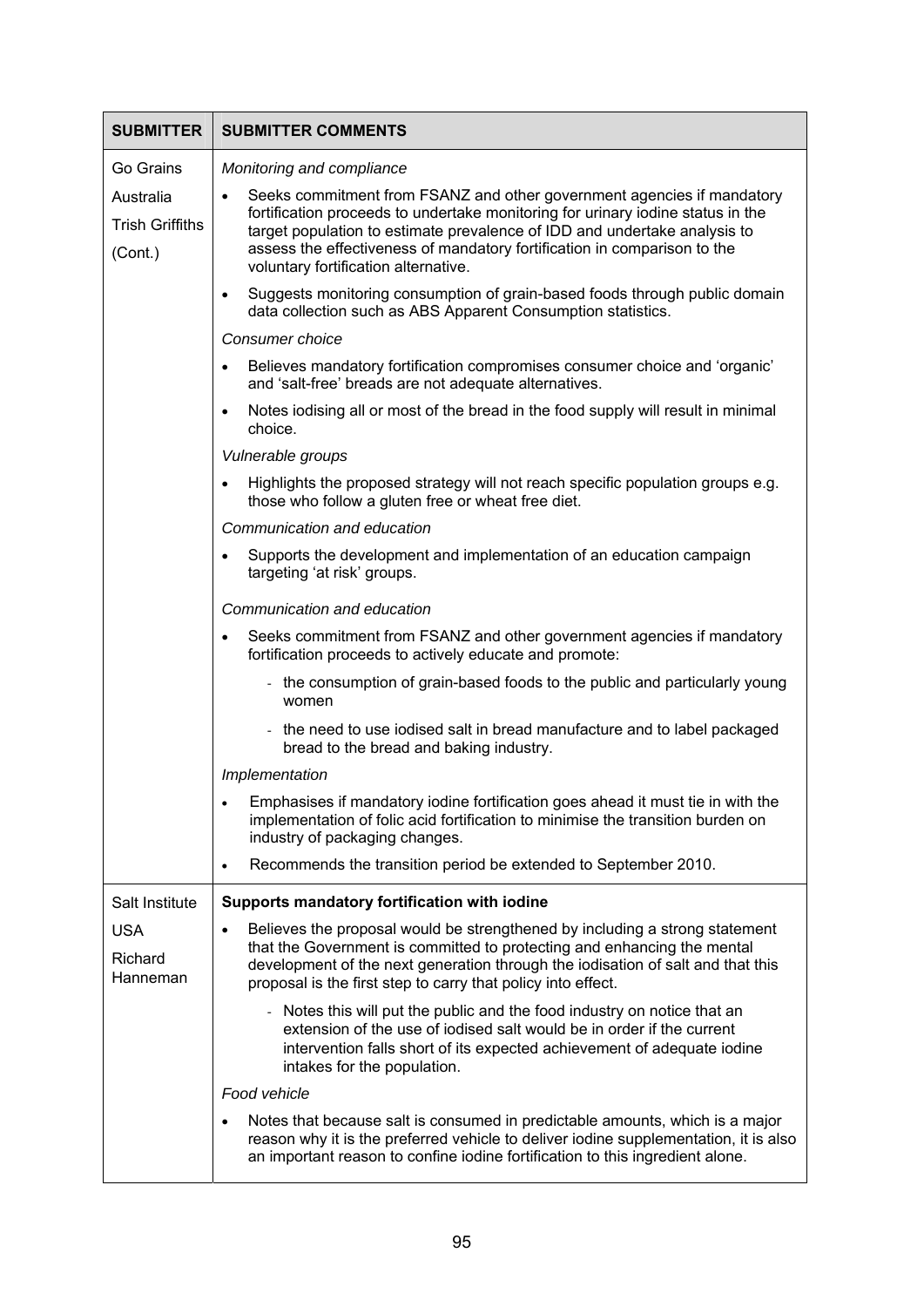| <b>SUBMITTER</b>                   | <b>SUBMITTER COMMENTS</b>                                                                                                                                                                                                                                                      |
|------------------------------------|--------------------------------------------------------------------------------------------------------------------------------------------------------------------------------------------------------------------------------------------------------------------------------|
| Salt Institute                     | Food vehicle                                                                                                                                                                                                                                                                   |
| <b>USA</b>                         | Additional foods may need to be produced using iodised salt in the future.<br>$\bullet$                                                                                                                                                                                        |
| Richard<br>Hanneman<br>(Cont.)     | Safety and efficacy                                                                                                                                                                                                                                                            |
|                                    | Notes the proposed level of fortification is safe and achievable.<br>$\bullet$                                                                                                                                                                                                 |
|                                    | Comments the proposed strategy is likely to be highly effective noting women of<br>$\bullet$<br>childbearing age will be better protected.                                                                                                                                     |
|                                    | Monitoring and compliance                                                                                                                                                                                                                                                      |
|                                    | Advises a key component of the strategy must be continuing monitoring                                                                                                                                                                                                          |
|                                    | <b>Public Health Professionals</b>                                                                                                                                                                                                                                             |
| Australian<br>Division of          | Qualified support for mandatory fortification with iodine (as an interim<br>measure)                                                                                                                                                                                           |
| <b>World Action</b><br>on Salt and | Food vehicle                                                                                                                                                                                                                                                                   |
| Health                             | Recommends the use of iodised bread initially with a plan to change to a better<br>$\bullet$<br>strategy such as iodised flour in bread.                                                                                                                                       |
| (AWASH)<br>Jacqui<br>Webster       | Believes that there is a public confusion and administrative difficulty with having<br>$\bullet$<br>conjoined food additives with opposite health messages - iodine (you need<br>more because it is good for you) and salt (you need less because it is bad for<br>you).       |
|                                    | Cautions that wide variation in the amount of salt in bread will produce different<br>$\bullet$<br>doses of iodine from different bread products.                                                                                                                              |
|                                    | States BRI has indicated a folate and iodine premix suitable for metered<br>$\bullet$<br>addition to bread flour would be feasible. Suggests alternative methods will not<br>occur without significant financial engagement and investment from industry<br>and/or government. |
|                                    | Food vehicle                                                                                                                                                                                                                                                                   |
|                                    | Recommends the government provides financial incentives for industry to<br>$\bullet$<br>develop alternative methods of delivering iodine to the population.                                                                                                                    |
|                                    | Communication and education                                                                                                                                                                                                                                                    |
|                                    | Notes it is important that any educational campaign to ensure adequate iodine<br>$\bullet$<br>intake does not conflict with health recommendations to reduce blood pressure<br>through reducing dietary salt intake.                                                           |
|                                    | Believes a targeted educational campaign on the use of vitamin supplements<br>$\bullet$<br>containing both iodine and folate is fundamental to ensure iodine requirements<br>are met during pregnancy and lactation.                                                           |
|                                    | Recommends appropriate education messages are developed for those groups<br>$\bullet$<br>who consume little or no bread.                                                                                                                                                       |
|                                    | - Caution that it is not acceptable to promote the use of iodised salt in<br>cooking and/or at the table to ensure iodine requirements are met rather<br>the use of supplements and/or the consumption of other foods high in<br>jodine should be recommended.                 |
|                                    | Recommends the use of iodised bread initially but highlights the importance of<br>$\bullet$<br>reducing salt intake is communicated clearly as a priority.                                                                                                                     |
|                                    |                                                                                                                                                                                                                                                                                |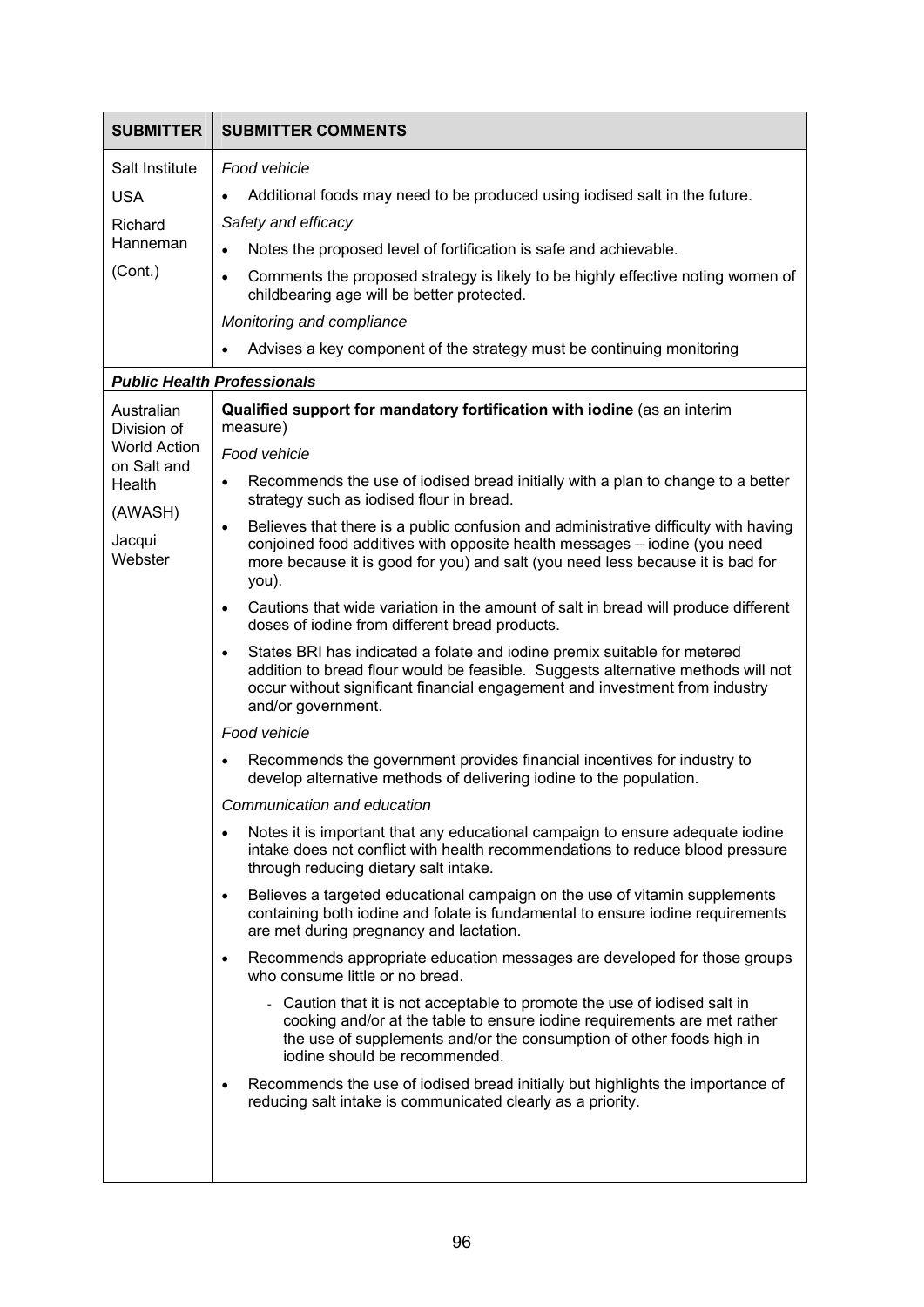| <b>SUBMITTER</b>                                                                                                     | <b>SUBMITTER COMMENTS</b>                                                                                                                                                                                                                                                                                                                                                                                                                                                                                                                                                                                                                                                                                                                                                                                                                                                                                                                                                                                                                                                         |
|----------------------------------------------------------------------------------------------------------------------|-----------------------------------------------------------------------------------------------------------------------------------------------------------------------------------------------------------------------------------------------------------------------------------------------------------------------------------------------------------------------------------------------------------------------------------------------------------------------------------------------------------------------------------------------------------------------------------------------------------------------------------------------------------------------------------------------------------------------------------------------------------------------------------------------------------------------------------------------------------------------------------------------------------------------------------------------------------------------------------------------------------------------------------------------------------------------------------|
| Australian<br>Division of<br><b>World Action</b><br>on Salt and<br>Health<br>(AWASH)<br>Jacqui<br>Webster<br>(Cont.) | Monitoring and compliance<br>Notes a likely reduction in salt added to manufactured foods over time and<br>$\bullet$<br>suggests only the implementation of a systematic program monitoring iodine<br>status (utilising urine collections) will determine the effectiveness of the strategy.<br>Suggests any monitoring program must be initiated prior to implementation and<br>$\bullet$<br>must receive support and funding at federal and state levels on an ongoing<br>basis.<br>Recommends the implementation of a long term monitoring system to assess<br>$\bullet$<br>the impact on iodine status across the population.                                                                                                                                                                                                                                                                                                                                                                                                                                                 |
| <b>Trevor Beard</b><br>Honorary<br>Research<br>Fellow<br>Menzies<br>Research<br>Institute<br>Australia               | Qualified support for mandatory fortification with iodine (as a short-term<br>solution)<br>Food vehicle<br>Suggests a pre-mix to fortify bread flour with both iodine and folic acid would<br>have the following advantages:<br>- salt and iodine in bread could be added independently which would allow<br>'low salt' and 'no added salt' bread to contain as much jodine as other<br>breads;<br>bread with the Heart Foundation 'Tick' would contain as much iodine as its<br>saltier competitors;<br>- reduced monitoring costs with a few brands of bread flour compared with<br>thousands of brands of bread; and<br>- folate monitoring, which is difficult and expensive, could undertaken using<br>jodine as the marker for folate.<br>Refers to discussions with the BRI Institute who could provide FSANZ with a<br>feasibility report and associated costs.                                                                                                                                                                                                           |
| <b>Dietitians</b><br>Association<br>of Australia<br>Annette<br><b>Byron</b>                                          | Supports mandatory fortification with iodine<br>Food vehicle<br>Supports the mandatory replacement of non-iodised salt with iodised salt in<br>$\bullet$<br>bread in the range 25-65 mg iodine per kg of salt.<br>Supports the retention of the voluntary permission for iodine in iodised salt and<br>$\bullet$<br>reduced salt which is consistent with the mandatory fortification requirement.<br>Acknowledges the practical reasons for using salt in bread however encourages<br>$\bullet$<br>future research into the direct addition of iodine to foods such as milk.<br>Consumer choice<br>Agrees bread represented as 'organic' will be exempt.<br>$\bullet$<br>Dietary intake assessments<br>Recommends national food composition databases are continually updated to<br>support the evaluation of the implementation.<br>Implementation<br>Strongly supports the application of sufficient resources to implement the<br>Proposal, especially employment of sufficient personnel as was the case in the<br>voluntary fortification of bread with iodine in Tasmania. |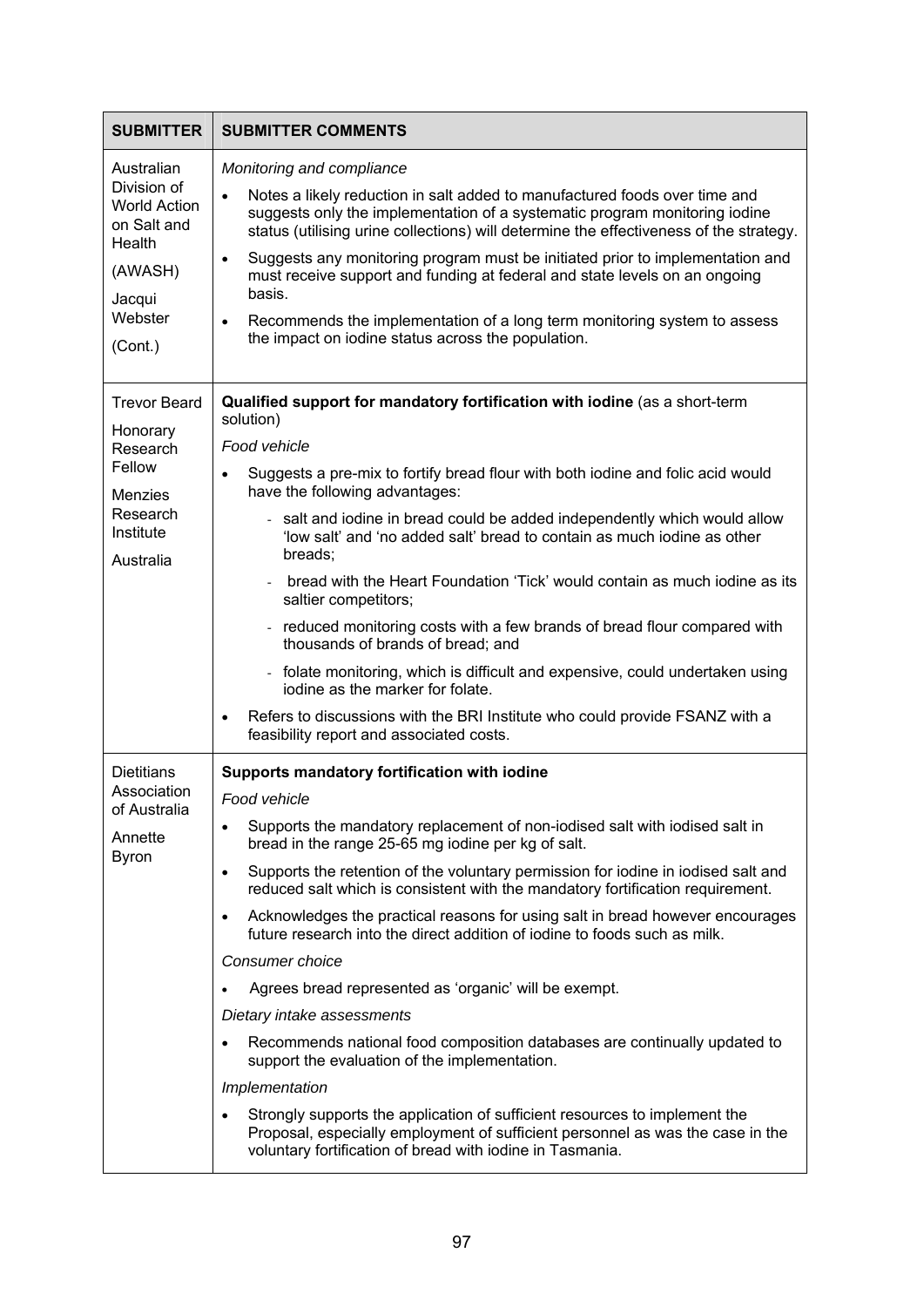| <b>SUBMITTER</b>                                                                       | <b>SUBMITTER COMMENTS</b>                                                                                                                                                                                                                                                                         |
|----------------------------------------------------------------------------------------|---------------------------------------------------------------------------------------------------------------------------------------------------------------------------------------------------------------------------------------------------------------------------------------------------|
| <b>Dietitians</b><br>Association<br>of Australia<br>Annette<br><b>Byron</b><br>(Cont.) | Monitoring and compliance                                                                                                                                                                                                                                                                         |
|                                                                                        | Highlights the importance of monitoring the iodine status of pregnant and<br>$\bullet$<br>lactating women.                                                                                                                                                                                        |
|                                                                                        | Requests monitoring of those at risk of inadequate intake including people from<br>$\bullet$<br>different cultures who irregularly eat bread, those who consume only 'organic'<br>bread and those who restrict bread consumption to reduce their salt intakes.                                    |
|                                                                                        | Acknowledges population nutritional intake surveys are outside the scope of<br>$\bullet$<br>FSANZ however recommends regular intake surveys to ensure data is routinely<br>available on current intakes which reflect the changing food supply and food<br>intake patterns.                       |
|                                                                                        | Communication and education                                                                                                                                                                                                                                                                       |
|                                                                                        | Suggests additional education for specialist medical practitioners to advise<br>patients with existing thyroid conditions; health professionals<br>(gastroenterologists and dietitians) advising clients with coeliac disease; and<br>health professionals advising pregnant and lactating women. |
|                                                                                        | Reiterates concerns that the use of salt as a medium for the delivery of iodine<br>$\bullet$<br>has the potential to confuse public health messages of consuming less salt.<br>Proposes the communication strategy takes this into account.                                                       |
|                                                                                        | Suggests the evaluation of the fortification program should provide sufficient<br>$\bullet$<br>information to assess whether manufacturers are reducing the amount of salt<br>added to bread and whether the amount of iodine added to salt needs to be<br>increased.                             |
| National<br>Heart                                                                      | Qualified support for mandatory fortification with iodine (some reservations<br>regarding the use of iodised salt in bread alone)                                                                                                                                                                 |
| Foundation<br>of Australia                                                             | Food vehicle                                                                                                                                                                                                                                                                                      |
| Anne-Marie<br>Mackintosh                                                               | Opposes the use of salt as the carrier of iodine and the use of bread alone as<br>$\bullet$<br>the food vehicle.                                                                                                                                                                                  |
|                                                                                        | Recommends that if iodisation of bread is not sufficient to reduce the<br>$\bullet$<br>prevalence of iodine deficiency other core foods should be fortified, e.g.<br>breakfast cereals and dairy products.                                                                                        |
|                                                                                        | Believes that using salt as the food vehicle conflicts with Australian and<br>$\bullet$<br>international public health messages and their 'Tick Program'.                                                                                                                                         |
|                                                                                        | Suggests that using salt as the vehicle sends a conflicting message about salt<br>$\bullet$<br>intake to consumers.                                                                                                                                                                               |
|                                                                                        | Argues that the Proposal may be a disincentive for the food industry to reduce<br>$\bullet$<br>salt levels noting the food industry need incentives to reduce salt in products.                                                                                                                   |
|                                                                                        | Seeks clarification regarding the process of increasing the proportion of iodine<br>$\bullet$<br>in salt if manufacturers wish to reduce sodium content of bread.                                                                                                                                 |
|                                                                                        | Believes that lower sodium bread fortified with iodised salt will not be able to<br>$\bullet$<br>meet the conditions to make a 'good source' claim.                                                                                                                                               |
|                                                                                        | Encourages FSANZ to explore alternative approaches to iodine deliver noting<br>$\bullet$<br>iodisation of salt is not the only cost effective method available.                                                                                                                                   |
|                                                                                        | Recommends a consistent approach to food vehicle selection and that the costs<br>$\bullet$<br>resulting from labelling changes, machinery and testing should apply to all<br>processed foods. Further notes it is discriminatory to place the onus on one<br>food type i.e. bread dough.          |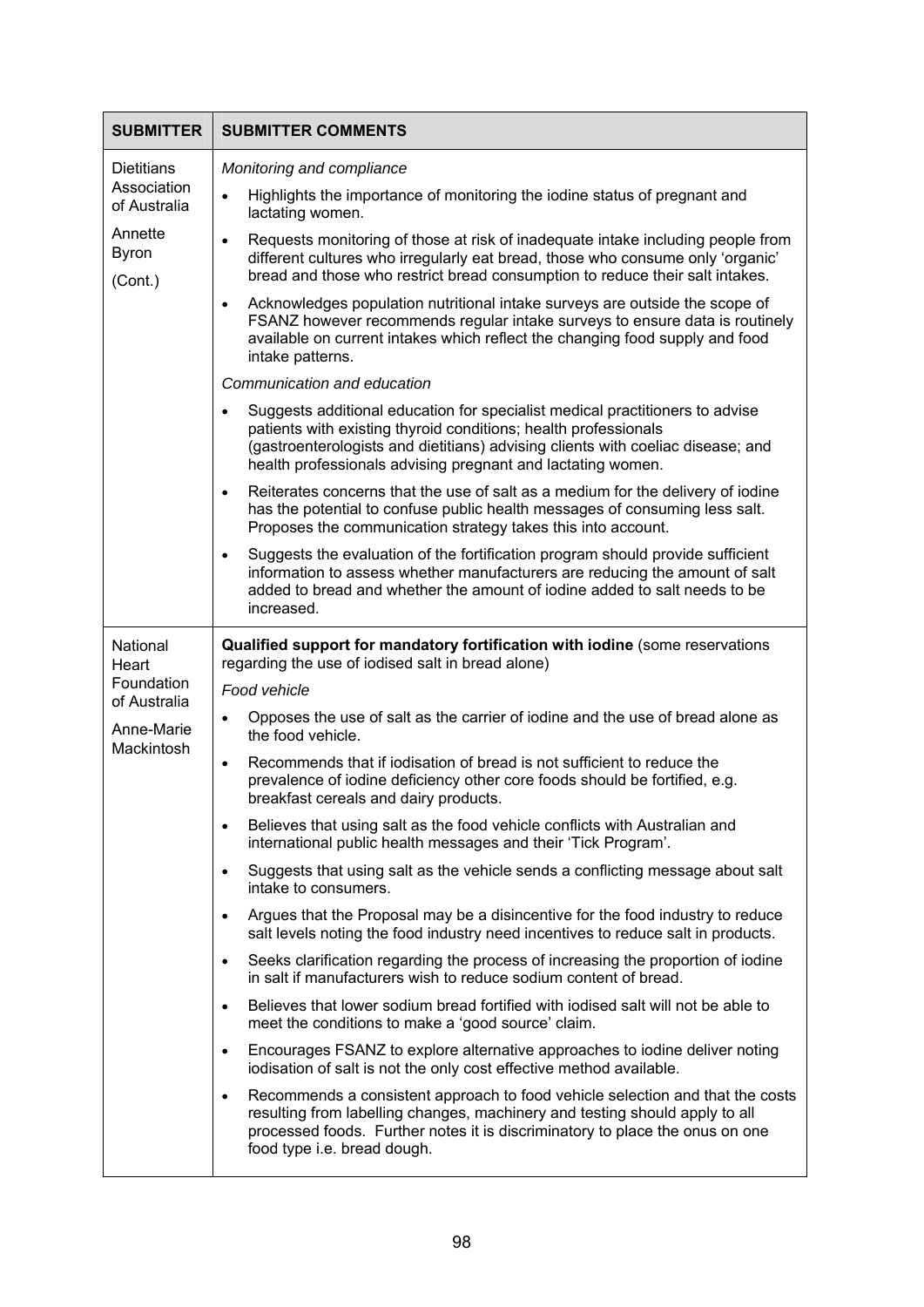| <b>SUBMITTER</b>                                              | <b>SUBMITTER COMMENTS</b>                                                                                                                                                                                                                                                             |
|---------------------------------------------------------------|---------------------------------------------------------------------------------------------------------------------------------------------------------------------------------------------------------------------------------------------------------------------------------------|
| National<br>Heart<br>Foundation<br>of Australia<br>Anne-Marie | Consumers<br>Considers the iodisation of bread results in minimal choice for consumers if all<br>bread is fortified. Believes the exemption of 'organic' bread does not<br>legitimately address lack of consumer choice as it is often more expensive and<br>not as widely available. |
| Mackintosh                                                    | Monitoring and compliance                                                                                                                                                                                                                                                             |
| (Cont.)                                                       | Believes monitoring should encompass dietary sodium and iodine intakes, urine<br>$\bullet$<br>analysis of sodium and iodine and health outcomes such as iodine deficiency<br>levels of at risk sub-groups.                                                                            |
|                                                               | Suggests monitoring should focus on those at most risk of deficiency e.g.<br>$\bullet$<br>pregnant and lactating women or those at risk of exceeding the upper limit e.g.<br>young children.                                                                                          |
|                                                               | Supports FSANZ's role in monitoring food composition and market changes in<br>$\bullet$<br>the food supply, predicting nutrient intakes and working with consumers to<br>research attitudes and behaviours towards fortified products.                                                |
|                                                               | Recommends national nutrition surveys occur regularly. Notes FSANZ is<br>$\bullet$<br>accessing data from the Kids Eat Kids Play survey.                                                                                                                                              |
|                                                               | Communication and education                                                                                                                                                                                                                                                           |
|                                                               | Believes that an education program on achieving adequate iodine intake and<br>$\bullet$<br>possibility of supplements is FSANZ's responsibility.                                                                                                                                      |
| Tasmanian                                                     | Supports mandatory fortification with iodine                                                                                                                                                                                                                                          |
| Ministerial<br><b>Thyroid</b>                                 | Safety and efficacy                                                                                                                                                                                                                                                                   |
| Advisory<br>Council                                           | Reiterates concerns that the Tasmanian experience has demonstrated that<br>$\bullet$<br>switching to iodised salt in bread will be insufficient to meet the needs of those<br>with higher iodine requirements, particularly pregnant and lactating women.                             |
| John<br><b>Burgess</b>                                        | Food vehicle                                                                                                                                                                                                                                                                          |
|                                                               | Recommends ongoing investigation into additional food vehicles post<br>$\bullet$<br>implementation.                                                                                                                                                                                   |
|                                                               | Communication and education                                                                                                                                                                                                                                                           |
|                                                               | Acknowledges the potential for a mixed public health message with the need to<br>reduce salt intake in the Australian diet. However, notes this is less likely to be<br>a problem with a mandatory approach as the vehicle can be considered to be<br>bread rather than salt.         |
|                                                               | Monitoring and compliance                                                                                                                                                                                                                                                             |
|                                                               | Strongly supports the need for effective monitoring of iodine status in Australia<br>$\bullet$<br>and suggest where possible this should be integrated into a broader health<br>monitoring system to ensure sustainability.                                                           |
|                                                               | Consumers                                                                                                                                                                                                                                                                             |
|                                                               | Notes advice to take supplements is likely to be taken up by women on higher<br>٠<br>incomes and with higher educational levels hence becoming an inequitable<br>strategy.                                                                                                            |
|                                                               |                                                                                                                                                                                                                                                                                       |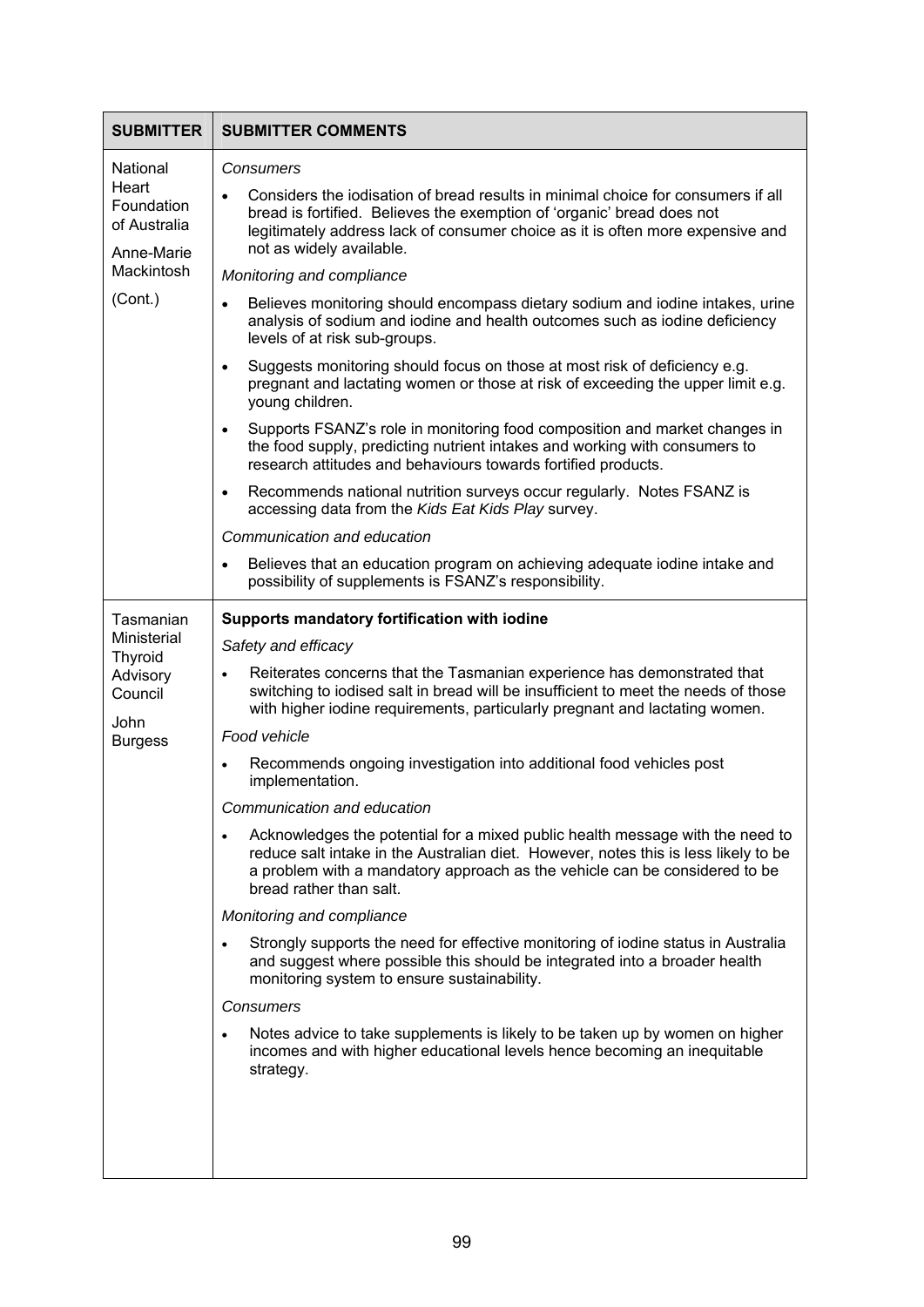| <b>SUBMITTER</b>                | <b>SUBMITTER COMMENTS</b>                                                                                                                                                                                                                                                          |
|---------------------------------|------------------------------------------------------------------------------------------------------------------------------------------------------------------------------------------------------------------------------------------------------------------------------------|
| <b>Consumers</b>                |                                                                                                                                                                                                                                                                                    |
| Sue Allard                      | Does not support mandatory fortification with iodine                                                                                                                                                                                                                               |
| Private                         | Safety and efficacy                                                                                                                                                                                                                                                                |
| Australia                       | Raises concerns over the adverse health impacts on individuals with Grave's<br>Disease.                                                                                                                                                                                            |
|                                 | Consumer choice                                                                                                                                                                                                                                                                    |
|                                 | Advises it is difficult under the current voluntary scheme to find foods not using<br>iodised salt.                                                                                                                                                                                |
|                                 | Raises concerns that the choice for lodine-sensitive individuals will be further<br>diminished to either not eat bread or attempt to afford non-iodised alternatives<br>such as 'organic' which will result in increased food costs.                                               |
|                                 | Costs                                                                                                                                                                                                                                                                              |
|                                 | Argues Iodine-sensitive individuals will experience increased medical expenses<br>$\bullet$<br>for additional consultations and procedures which in turn will impact on the<br>government through higher costs to the Medicare system.                                             |
| Rosalind                        | Does not support mandatory fortification with iodine                                                                                                                                                                                                                               |
| Bellamy                         | Safety and efficacy                                                                                                                                                                                                                                                                |
| Private<br>Australia            | Raises concerns over the adverse health impacts on individuals with Grave's<br>Disease.                                                                                                                                                                                            |
|                                 | Food vehicle                                                                                                                                                                                                                                                                       |
|                                 | Suggests the addition of iodine to products which are specifically targeted at<br>vulnerable groups (i.e. cereals or breads for pregnant women).                                                                                                                                   |
|                                 | Consumer choice                                                                                                                                                                                                                                                                    |
|                                 | Expresses concerns that lodine-sensitive individuals may not be aware iodine<br>$\bullet$<br>has been added to bread and many, who should not be adding iodine to their<br>diet, will be forced to unknowingly.                                                                    |
| Craig                           | Does not support mandatory fortification with iodine                                                                                                                                                                                                                               |
| Macbride                        | Highlights adverse reaction between iodine consumption and acne.<br>$\bullet$                                                                                                                                                                                                      |
| Private<br>Australia            | Raises concerns that the addition of iodised salt in bread will mean acne<br>$\bullet$<br>sufferers will either no longer able to eat bread or experience worsening acne.<br>They will be forced to take (more) medication which over the long term can<br>damage internal organs. |
|                                 | Suggests the proportion of the population who require more iodine should eat a<br>٠<br>'better' diet or take supplements.                                                                                                                                                          |
| Susan                           | Does not support mandatory fortification with iodine                                                                                                                                                                                                                               |
| McGahan<br>Private<br>Australia | Safety and efficacy                                                                                                                                                                                                                                                                |
|                                 | Refutes FSANZ's conclusion that increased dietary iodine intake is unlikely to<br>$\bullet$<br>increase the risk of iodine sensitivity reactions occurring.                                                                                                                        |
|                                 | Believes the research referenced in the FSANZ Safety Assessment and Risk<br>۰<br>Characterisation Report is insufficient and should be re-visited.                                                                                                                                 |
|                                 | Labelling/claims                                                                                                                                                                                                                                                                   |
|                                 | Current exemption of labelling on unpackaged foods means lodine-sensitive<br>individuals will be unable to determine the amount of iodine in these products.                                                                                                                       |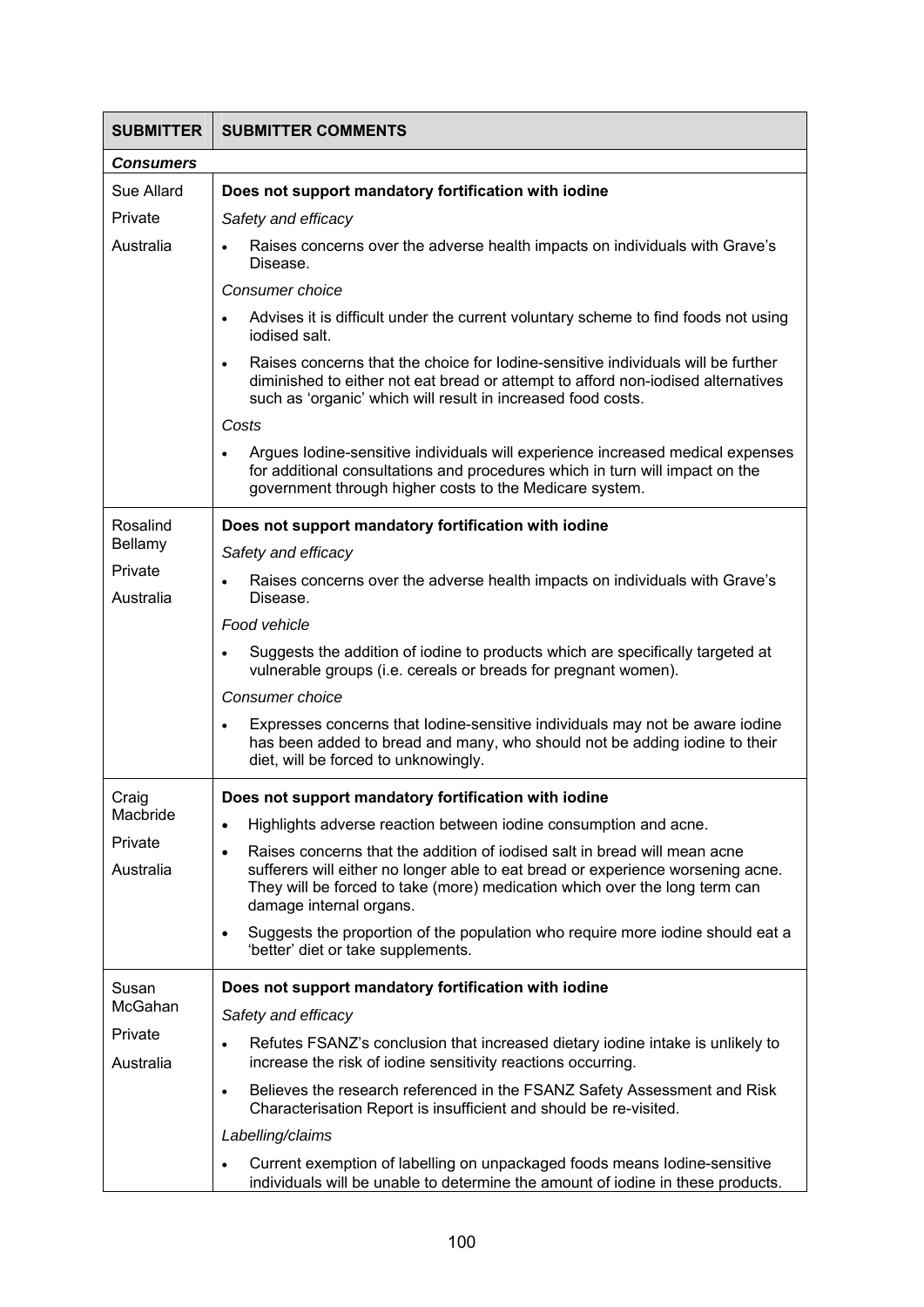| <b>SUBMITTER</b>                                    | <b>SUBMITTER COMMENTS</b>                                                                                                                                                                                                                                                                                                                                                                                                                                                                                                                                                                                                                                                                                                                                                                                                                                                                                                                                                                                                                                                                                                                                                                  |
|-----------------------------------------------------|--------------------------------------------------------------------------------------------------------------------------------------------------------------------------------------------------------------------------------------------------------------------------------------------------------------------------------------------------------------------------------------------------------------------------------------------------------------------------------------------------------------------------------------------------------------------------------------------------------------------------------------------------------------------------------------------------------------------------------------------------------------------------------------------------------------------------------------------------------------------------------------------------------------------------------------------------------------------------------------------------------------------------------------------------------------------------------------------------------------------------------------------------------------------------------------------|
| Susan<br>McGahan<br>Private<br>Australia<br>(Cont.) | Labelling/claims<br>Believes there is an issue in relation to products being incorrectly labelled by<br>manufacturers. Also notes that domestic products are not routinely audited<br>consequently the substitution of ingredients in products may occur without<br>accompanying label changes.<br>Consumer choice<br>Comments that it would be unlikely that manufacturers will purchase two<br>separate types of salt so the use of iodised salt will proliferate to other foods<br>such as cereals, biscuits, cakes etc placing a severe burden on lodine-sensitive<br>individuals.<br>Communication and education<br>Believes the public consultation on this issue has been insufficient.                                                                                                                                                                                                                                                                                                                                                                                                                                                                                             |
| <b>McIntosh</b><br>Family<br>Private<br>Australia   | Does not support mandatory fortification with iodine<br>Safety and efficacy<br>Raises concerns over the adverse health impacts on individuals with allergies to<br>$\bullet$<br>iodine.<br>Considers the health risks of excess iodine (including skin and tissue damage)<br>$\bullet$<br>are as great as iodine deficiency.<br>Reiterates previous attempts to iodise bread products in 1966 proved to be a<br>$\bullet$<br>risk to public health.<br>Seeks a written guarantee that there will be no excess iodine levels or health<br>$\bullet$<br>problems arising now or in the future should the Proposal go ahead.<br>Consumer choice<br>Argues consumers are not being given a choice.<br>$\bullet$<br>Believes lodine-sensitive individuals, will be forced to avoid bread, and as a<br>$\bullet$<br>consequence will miss out on other important vitamins found in bread.<br>States the added expense of purchasing alternative products (if they exist) will<br>be beyond the family's means.<br>Communication and education<br>Suggests there should be a national education campaign informing the public to<br>$\bullet$<br>visit their doctor to have a 4-5 day urine test. |
| Gayle<br><b>Russell</b><br>Private<br>Australia     | Supports mandatory fortification with iodine<br>Strongly supports the Proposal for the mandatory addition of iodine to breads.<br>$\bullet$                                                                                                                                                                                                                                                                                                                                                                                                                                                                                                                                                                                                                                                                                                                                                                                                                                                                                                                                                                                                                                                |
| <b>Brenda</b><br>Weeks-Kaye<br>Private<br>Australia | Does not support mandatory fortification with iodine<br>Safety and efficacy<br>Raises concern over the adverse health impacts on individuals with thyroid<br>$\bullet$<br>disorders including Grave's Disease.<br>Suggests that prior to acceptance of a proposal for mandatory iodine<br>$\bullet$<br>fortification, funding is provided for the ABS to establish and collect acceptable<br>and reliable data for policy development.                                                                                                                                                                                                                                                                                                                                                                                                                                                                                                                                                                                                                                                                                                                                                     |